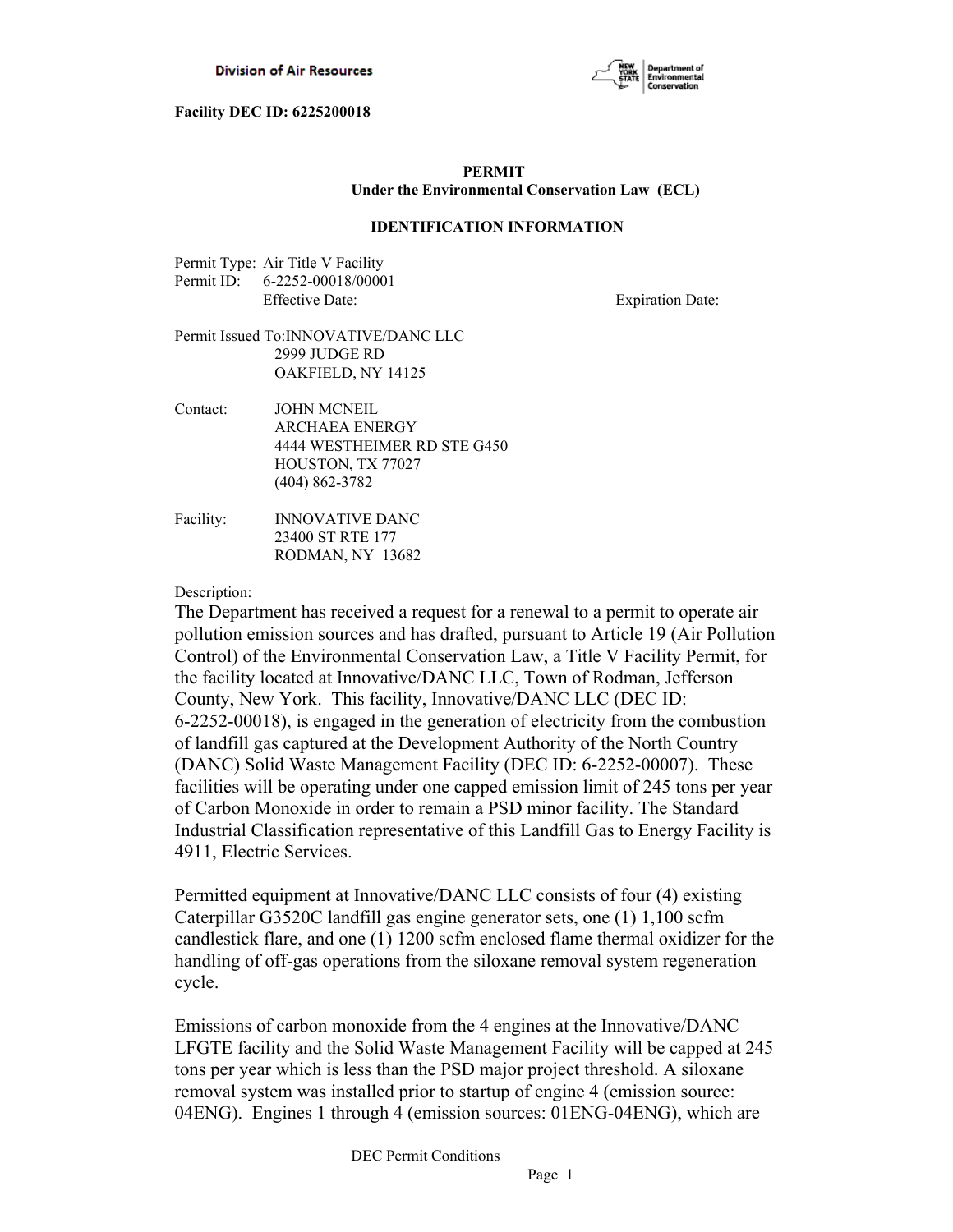

currently installed, operate with a CO emission limit of 2.5 g/bhp-hr while running the siloxane removal system.

The Innovative/DANC LLC plant and DANC SWMF shall be considered a single facility for all air pollution control regulations applicability determinations. The PTE of any air pollutant from this single facility shall be based on the maximum landfill gas flow rate which has been reduced to 3368 scfm (expressed as 50% methane). This was done by capping the annual waste placement to 250,000 tons per year. Therefore, emissions of carbon monoxide from the DANC SWMF and Innovative/DANC LLC plant were able to be capped at 245 tons per year.

The draft permit with conditions is available for review in the Region 6 NYSDEC office in Watertown, NY.

By acceptance of this permit, the permittee agrees that the permit is contingent upon strict compliance with the ECL, all applicable regulations, the General Conditions specified and any Special Conditions included as part of this permit.

| Permit Administrator: | JESSICA J HART      |       |  |  |
|-----------------------|---------------------|-------|--|--|
|                       | NYSDEC - REGION 6   |       |  |  |
|                       | 317 WASHINGTON ST   |       |  |  |
|                       | WATERTOWN, NY 13601 |       |  |  |
| Authorized Signature: |                     | Date: |  |  |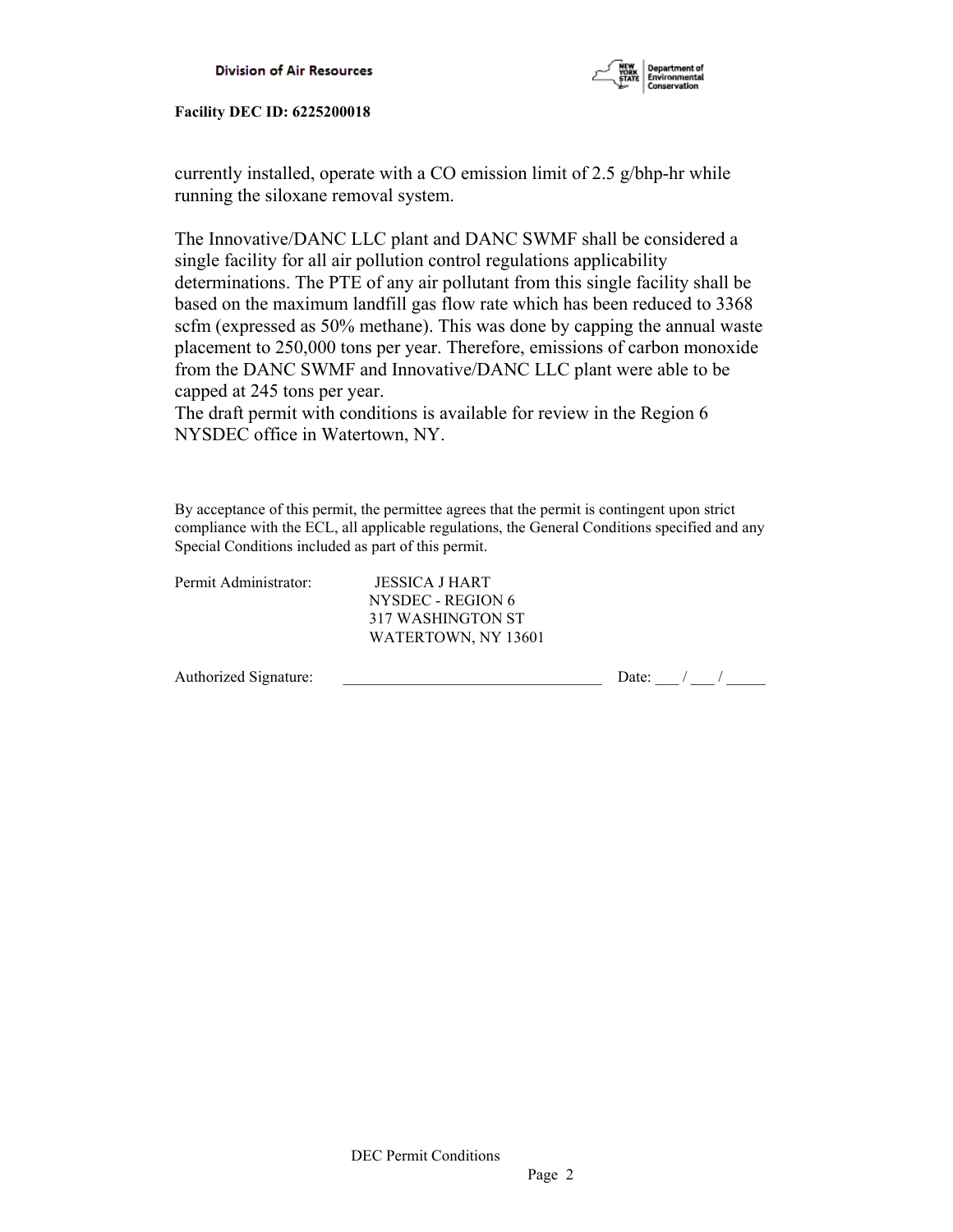

# **Notification of Other State Permittee Obligations**

Item A: Permittee Accepts Legal Responsibility and Agrees to Indemnification

 The permittee expressly agrees to indemnify and hold harmless the Department of Environmental Conservation of the State of New York, its representatives, employees and agents ("DEC") for all claims, suits, actions, and damages, to the extent attributable to the permittee's acts or omissions in connection with the compliance permittee's undertaking of activities in connection with, or operation and maintenance of, the facility or facilities authorized by the permit whether in compliance or not in any compliance with the terms and conditions of the permit. This indemnification does not extend to any claims, suits, actions, or damages to the extent attributable to DEC's own negligent or intentional acts or omissions, or to any claims, suits, or actions naming the DEC and arising under article 78 of the New York Civil Practice Laws and Rules or any citizen suit or civil rights provision under federal or state laws.

Item B: Permittee's Contractors to Comply with Permit

 The permittee is responsible for informing its independent contractors, employees, agents and assigns of their responsibility to comply with this permit, including all special conditions while acting as the permittee's agent with respect to the permitted activities, and such persons shall be subject to the same sanctions for violations of the Environmental Conservation Law as those prescribed for the permittee.

Item C: Permittee Responsible for Obtaining Other Required Permits

 The permittee is responsible for obtaining any other permits, approvals, lands, easements and rights-of-way that may be required to carry out the activities that are authorized by this permit.

Item D: No Right to Trespass or Interfere with Riparian Rights

 This permit does not convey to the permittee any right to trespass upon the lands or interfere with the riparian rights of others in order to perform the permitted work nor does it authorize the impairment of any rights, title, or interest in real or personal property held or vested in a person not a party to the permit.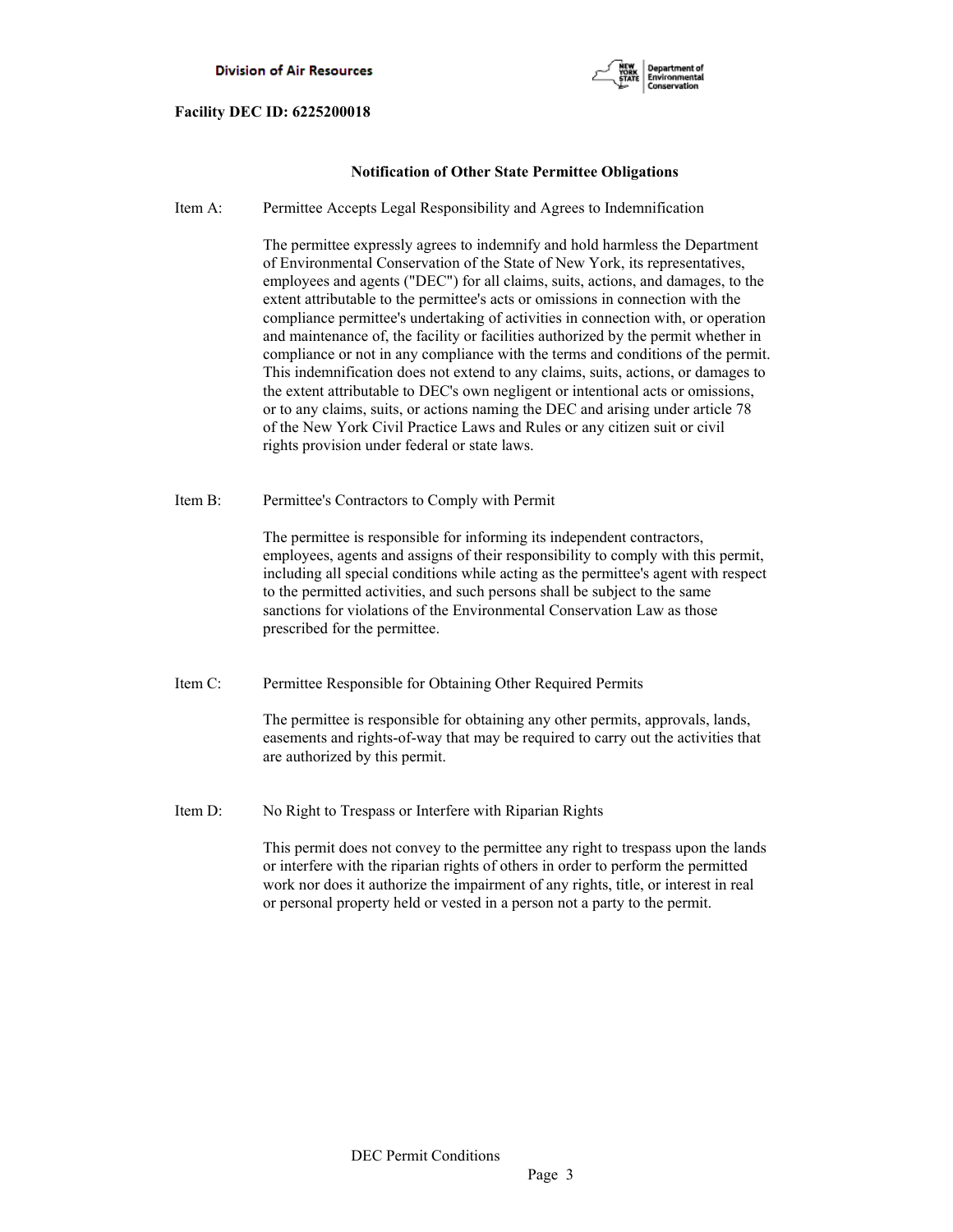

# **PAGE LOCATION OF CONDITIONS**

# **PAGE**

# **DEC GENERAL CONDITIONS General Provisions**

- 5 1 Facility Inspection by the Department
- 5 2 Relationship of this Permit to Other Department Orders and Determinations
- 5 3 Applications for permit renewals, modifications and transfers
- 6 4 Permit modifications, suspensions or revocations by the Department  **Facility Level**
- 6 5 Submission of application for permit modification or renewal-REGION 6 HEADQUARTERS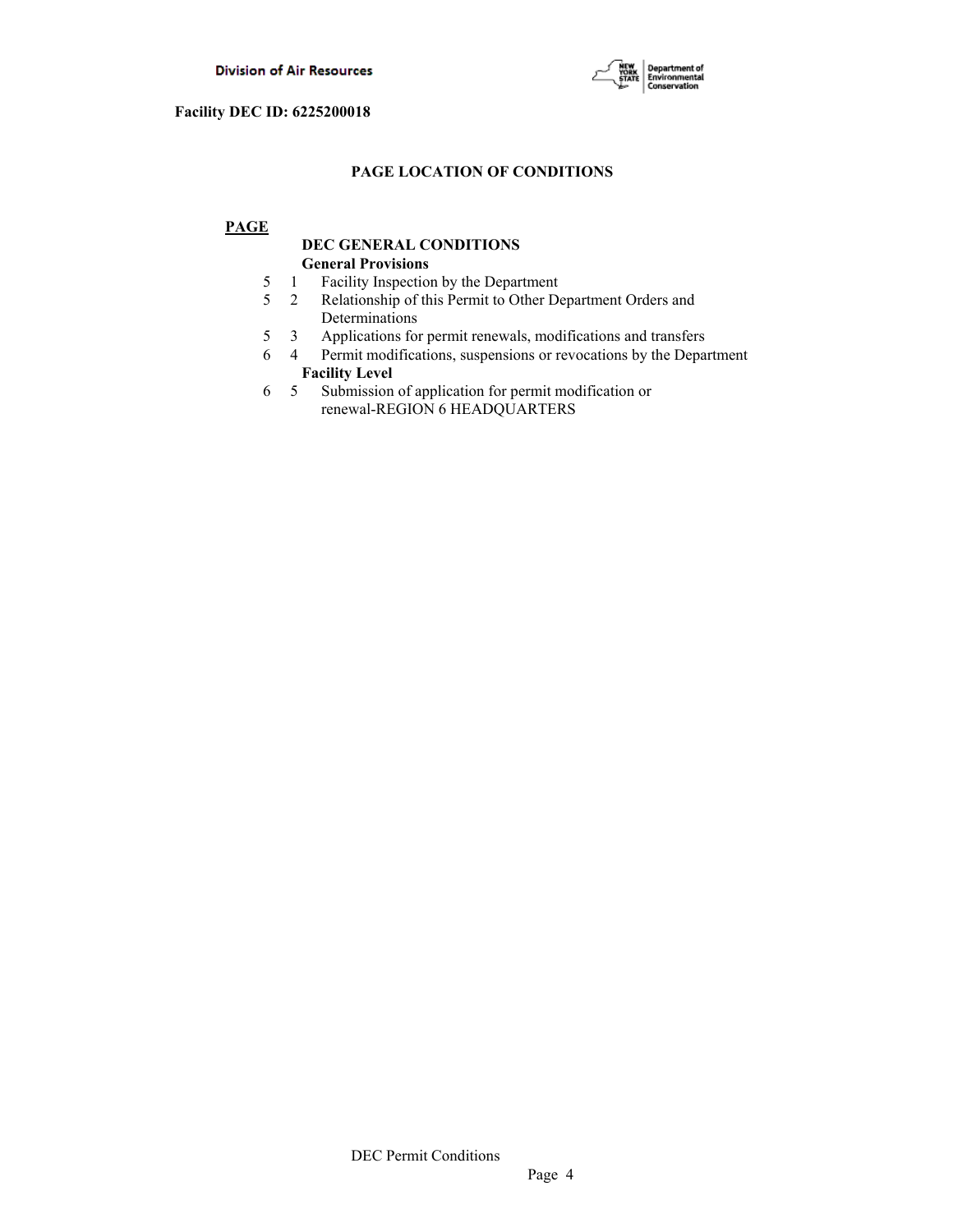

# **DEC GENERAL CONDITIONS \*\*\*\* General Provisions \*\*\*\* For the purpose of your Title V permit, the following section contains state-only enforceable terms and conditions. GENERAL CONDITIONS - Apply to ALL Authorized Permits.**

#### **Condition 1: Facility Inspection by the Department Applicable State Requirement: ECL 19-0305**

#### **Item 1.1:**

The permitted site or facility, including relevant records, is subject to inspection at reasonable hours and intervals by an authorized representative of the Department of Environmental Conservation (the Department) to determine whether the permittee is complying with this permit and the ECL. Such representative may order the work suspended pursuant to ECL 71-0301 and SAPA 401(3).

# **Item 1.2:**

The permittee shall provide a person to accompany the Department's representative during an inspection to the permit area when requested by the Department.

# **Item 1.3:**

A copy of this permit, including all referenced maps, drawings and special conditions, must be available for inspection by the Department at all times at the project site or facility. Failure to produce a copy of the permit upon request by a Department representative is a violation of this permit.

# **Condition 2: Relationship of this Permit to Other Department Orders and Determinations Applicable State Requirement: ECL 3-0301 (2) (m)**

#### **Item 2.1:**

Unless expressly provided for by the Department, issuance of this permit does not modify, supersede or rescind any order or determination previously issued by the Department or any of the terms, conditions or requirements contained in such order or determination.

# **Condition 3: Applications for permit renewals, modifications and transfers Applicable State Requirement: 6 NYCRR 621.11**

#### **Item 3.1:**

The permittee must submit a separate written application to the Department for renewal, modification or transfer of this permit. Such application must include any forms or supplemental information the Department requires. Any renewal, modification or transfer granted by the Department must be in writing.

#### Item3.2:

The permittee must submit a renewal application at least 180 days before the expiration of permits for Title V and State Facility Permits.

#### **Item 3.3**

Permits are transferrable with the approval of the department unless specifically prohibited by the statute, regulation or another permit condition. Applications for permit transfer should be

DEC Permit Conditions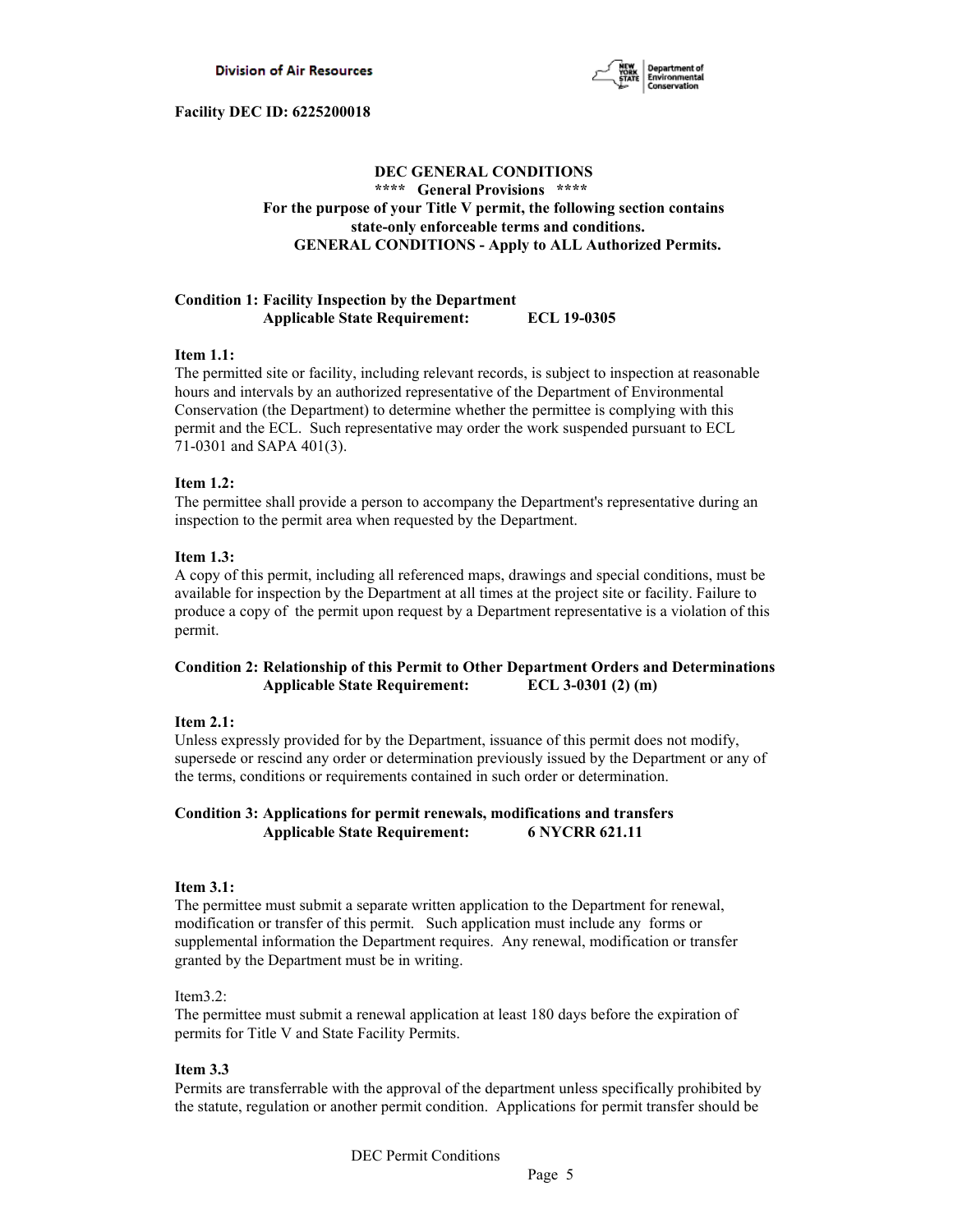



submitted prior to actual transfer of ownership.

# **Condition 4: Permit modifications, suspensions or revocations by the Department Applicable State Requirement: 6 NYCRR 621.13**

### **Item 4.1:**

The Department reserves the right to exercise all available authority to modify, suspend, or revoke this permit in accordance with 6NYCRR Part 621. The grounds for modification, suspension or revocation include:

a) materially false or inaccurate statements in the permit application or supporting papers; b) failure by the permittee to comply with any terms or conditions of the permit; c) exceeding the scope of the project as described in the permit application; d) newly discovered material information or a material change in environmental conditions, relevant technology or applicable law or regulations since the issuance of the existing permit; e) noncompliance with previously issued permit conditions, orders of the commissioner, any provisions of the Environmental Conservation Law or regulations of the Department related to the permitted activity.

# **\*\*\*\* Facility Level \*\*\*\***

# **Condition 5: Submission of application for permit modification or renewal-REGION 6 HEADQUARTERS Applicable State Requirement: 6 NYCRR 621.6 (a)**

**Item 5.1:**

Submission of applications for permit modification or renewal are to be submitted to: NYSDEC Regional Permit Administrator Region 6 Headquarters Division of Environmental Permits State Office Building, 317 Washington Street Watertown, NY 13601-3787 (315) 785-2245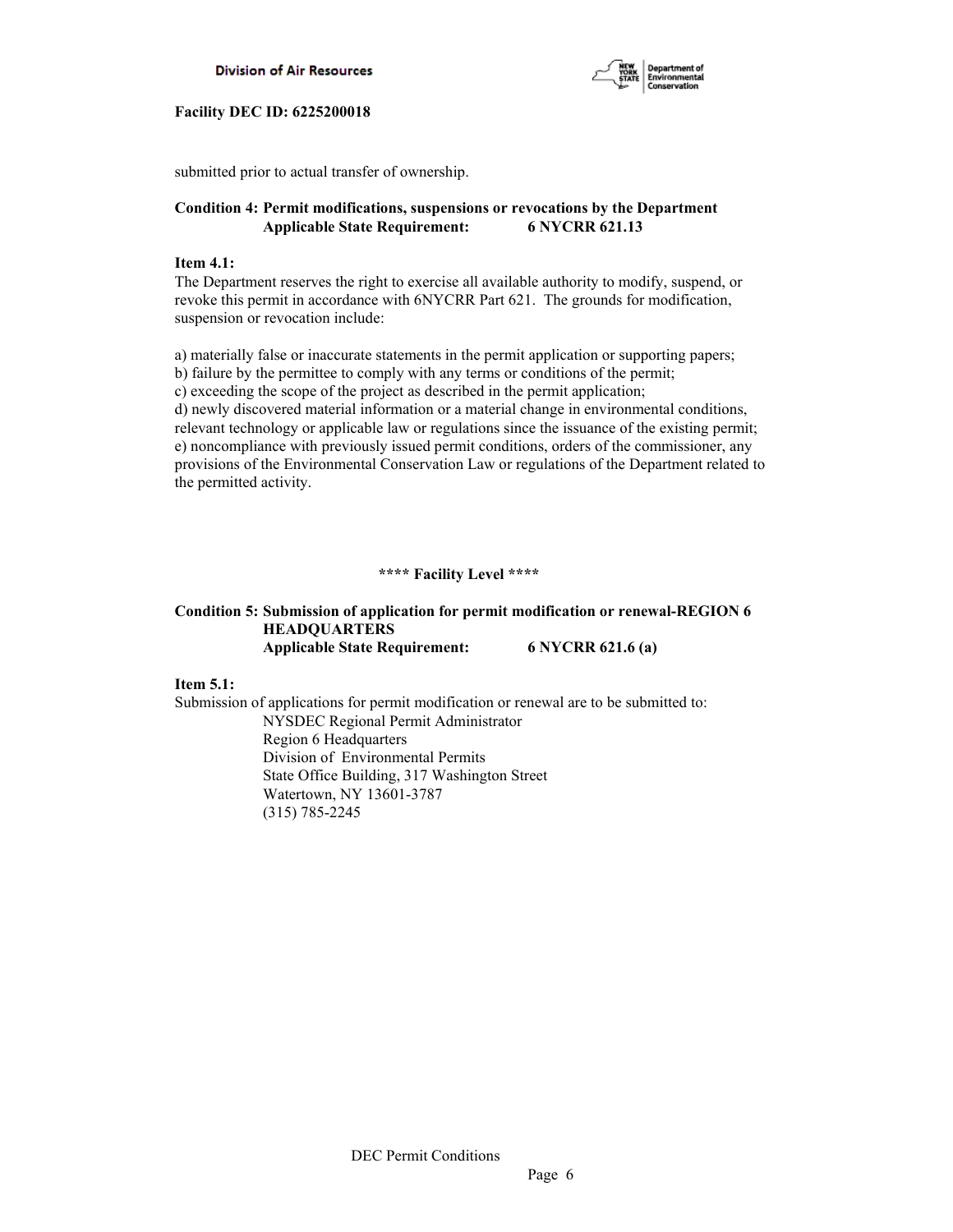

# **Permit Under the Environmental Conservation Law (ECL)**

#### ARTICLE 19: AIR POLLUTION CONTROL - TITLE V PERMIT

# IDENTIFICATION INFORMATION

Permit Issued To:INNOVATIVE/DANC LLC 2999 JUDGE RD OAKFIELD, NY 14125

Facility: **INNOVATIVE DANC**  23400 ST RTE 177 RODMAN, NY 13682

Authorized Activity By Standard Industrial Classification Code: 3519 - MANUFACTURE OF INTERNAL COMBUSTION ENGINES 4911 - ELECTRIC SERVICES

Permit Effective Date: Permit Expiration Date: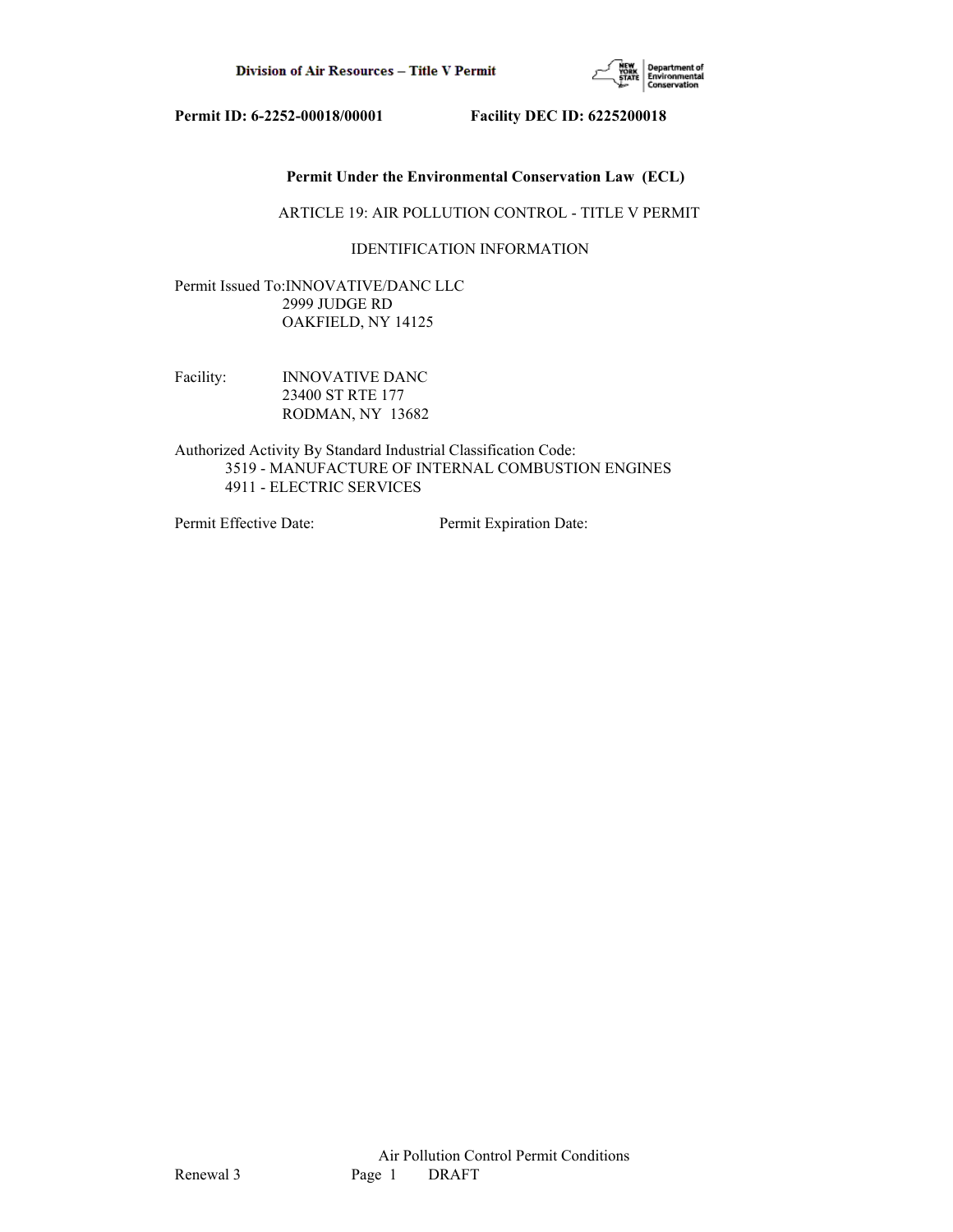

# **PAGE LOCATION OF CONDITIONS**

| <b>PAGE</b> |                                                                                                                 |  |  |  |  |  |
|-------------|-----------------------------------------------------------------------------------------------------------------|--|--|--|--|--|
|             | <b>FEDERALLY ENFORCEABLE CONDITIONS</b>                                                                         |  |  |  |  |  |
|             | <b>Facility Level</b>                                                                                           |  |  |  |  |  |
| $8\,$       | 1 6 NYCRR 200.6: Acceptable Ambient Air Quality                                                                 |  |  |  |  |  |
| 9           | 2 6 NYCRR 201-6.4 (a) (7): Fees                                                                                 |  |  |  |  |  |
| 9           | 3 6 NYCRR 201-6.4 (c): Recordkeeping and Reporting of                                                           |  |  |  |  |  |
|             | <b>Compliance Monitoring</b>                                                                                    |  |  |  |  |  |
| 9           | 4 6 NYCRR 201-6.4 (c) (2): Records of Monitoring,                                                               |  |  |  |  |  |
|             | Sampling, and Measurement                                                                                       |  |  |  |  |  |
| 10          | 5 6 NYCRR 201-6.4 (c) (3) (ii): Compliance Certification                                                        |  |  |  |  |  |
| 12          | 6 6 NYCRR 201-6.4 (e): Compliance Certification                                                                 |  |  |  |  |  |
| 14          | 7 6 NYCRR 202-2.1: Compliance Certification                                                                     |  |  |  |  |  |
| 14          | 8 6 NYCRR 202-2.5: Recordkeeping requirements                                                                   |  |  |  |  |  |
| 14          | 9 6 NYCRR 215.2: Open Fires - Prohibitions                                                                      |  |  |  |  |  |
| 16          | 10 6 NYCRR 200.7: Maintenance of Equipment                                                                      |  |  |  |  |  |
| 16          | 11 6 NYCRR 201-1.7: Recycling and Salvage                                                                       |  |  |  |  |  |
| 16          | 6 NYCRR 201-1.8: Prohibition of Reintroduction of<br>12                                                         |  |  |  |  |  |
|             | Collected Contaminants to the air                                                                               |  |  |  |  |  |
| 16          | 13 6 NYCRR 201-3.2 (a): Exempt Sources - Proof of Eligibility                                                   |  |  |  |  |  |
| 17          | 14 6 NYCRR 201-3.3 (a): Trivial Sources - Proof of Eligibility                                                  |  |  |  |  |  |
| 17          | 15 6 NYCRR 201-6.4 (a) (4): Requirement to Provide Information                                                  |  |  |  |  |  |
| 17          | 16 6 NYCRR 201-6.4 (a) (8): Right to Inspect                                                                    |  |  |  |  |  |
| 18          | 17 6 NYCRR 202-1.1: Required Emissions Tests                                                                    |  |  |  |  |  |
| 18          | 18 40 CFR Part 68: Accidental release provisions.                                                               |  |  |  |  |  |
| 18          |                                                                                                                 |  |  |  |  |  |
| 19          | 19 40CFR 82, Subpart F: Recycling and Emissions Reduction<br>20 6 NYCRR Subpart 201-6: Emission Unit Definition |  |  |  |  |  |
| 19          | 21 6 NYCRR Subpart 201-6: Compliance Certification                                                              |  |  |  |  |  |
| 20          | 22 6 NYCRR Subpart 201-6: Compliance Certification                                                              |  |  |  |  |  |
| 20          | 23 6 NYCRR 201-6.4 (d) (4): Progress Reports Due Semiannually                                                   |  |  |  |  |  |
| 20          | 24 6 NYCRR 201-6.4 (f): Operational Flexibility                                                                 |  |  |  |  |  |
| 21          |                                                                                                                 |  |  |  |  |  |
| 24          | 25 6 NYCRR 201-6.4 (f) (2): Compliance Certification                                                            |  |  |  |  |  |
| 24          | 26 6 NYCRR Subpart 201-7: Facility Permissible Emissions                                                        |  |  |  |  |  |
|             | *27 6 NYCRR Subpart 201-7: Capping Monitoring Condition                                                         |  |  |  |  |  |
| 26<br>27    | *28 6 NYCRR Subpart 201-7: Capping Monitoring Condition                                                         |  |  |  |  |  |
| 30          | *29 6 NYCRR Subpart 201-7: Capping Monitoring Condition                                                         |  |  |  |  |  |
|             | *30 6 NYCRR Subpart 201-7: Capping Monitoring Condition                                                         |  |  |  |  |  |
| 32          | *31 6 NYCRR Subpart 201-7: Capping Monitoring Condition                                                         |  |  |  |  |  |
| 33          | *32 6 NYCRR Subpart 201-7: Capping Monitoring Condition                                                         |  |  |  |  |  |
| 35          | *33 6 NYCRR Subpart 201-7: Capping Monitoring Condition                                                         |  |  |  |  |  |
| 37          | *34 6 NYCRR Subpart 201-7: Capping Monitoring Condition                                                         |  |  |  |  |  |
| 39          | *35 6 NYCRR Subpart 201-7: Capping Monitoring Condition                                                         |  |  |  |  |  |
| 41          | *36 6 NYCRR Subpart 201-7: Capping Monitoring Condition                                                         |  |  |  |  |  |
| 44          | *37 6 NYCRR Subpart 201-7: Capping Monitoring Condition                                                         |  |  |  |  |  |
| 46          | *38 6 NYCRR Subpart 201-7: Capping Monitoring Condition                                                         |  |  |  |  |  |
| 48          | 39 6 NYCRR 211.2: Visible Emissions Limited                                                                     |  |  |  |  |  |
| 48          | 40 6 NYCRR 225-1.2 (d): Compliance Certification                                                                |  |  |  |  |  |
| 49          | 41 6 NYCRR 227-1.4 (a): Compliance Certification                                                                |  |  |  |  |  |
| 49          | 42 6 NYCRR 231-3.5 (b): Compliance Certification                                                                |  |  |  |  |  |
| 50          | 43 40CFR 60.18(c), NSPS Subpart A: Compliance Certification                                                     |  |  |  |  |  |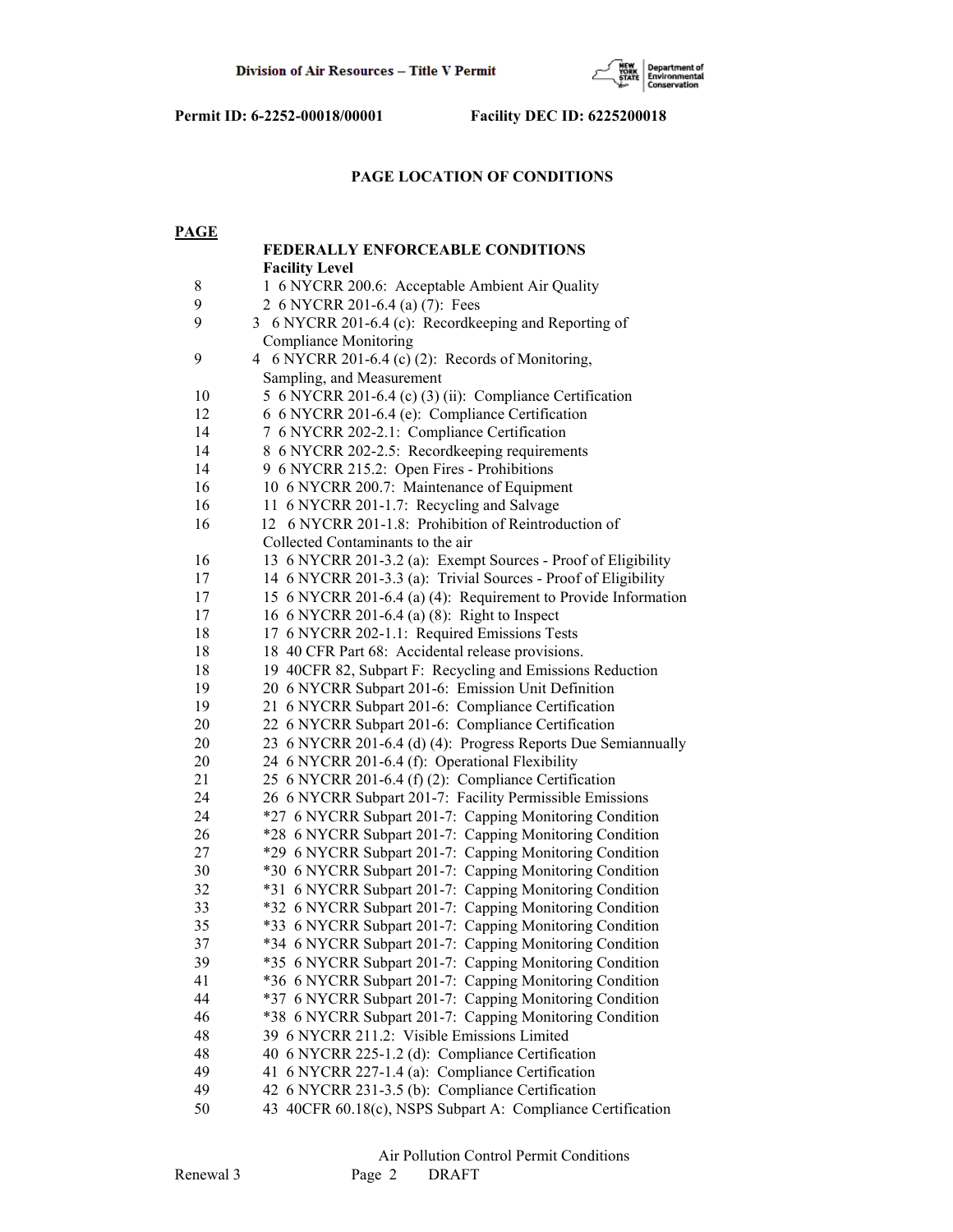

| 51 | 44 40CFR 60.4211(c), NSPS Subpart IIII: Compliance Certification      |
|----|-----------------------------------------------------------------------|
| 52 | 45 40CFR 60.4211(f), NSPS Subpart IIII: Compliance Certification      |
| 53 | 46 40CFR 60.4214(b), NSPS Subpart IIII: Compliance Certification      |
| 54 | 47 40CFR 60.4230(a)(4)(i), NSPS Subpart JJJJ:                         |
|    | Applicability of facilities subject to Subpart JJJJ                   |
| 54 | 48 40CFR 60.4245(a), NSPS Subpart JJJJ: Compliance Certification      |
| 55 | 49 40CFR 60.4246, NSPS Subpart JJJJ: Subpart A                        |
|    | provisions that apply to facilities subject to Subpart JJJJ           |
| 55 | 50 40CFR 60.762(b)(2), NSPS Subpart XXX: Compliance Certification     |
| 56 | 51 40CFR 63.6590(a)(2), Subpart ZZZZ: Applicability of                |
|    | new RICE greater than 500 hp at a HAP major facility                  |
| 57 | 52 40CFR 63.6600(c), Subpart ZZZZ: Exemption for                      |
|    | certain existing stationary reciprocating internal combustion engines |
|    | (RICE)                                                                |
| 57 | 53 40CFR 63.6625(e), Subpart ZZZZ: Compliance Certification           |
| 58 | 54 40CFR 63.6655(c), Subpart ZZZZ: Compliance Certification           |
| 59 | 55 40CFR 63.6665, Subpart ZZZZ: General provisions                    |
|    | <b>Emission Unit Level</b>                                            |
| 59 | 56 6 NYCRR Subpart 201-6: Emission Point Definition By Emission Unit  |
| 60 | 57 6 NYCRR Subpart 201-6: Process Definition By Emission Unit         |
|    |                                                                       |
|    | EU=1-DLFGE,Proc=001                                                   |
| 63 | 58 40CFR 63.6590(b)(2), Subpart ZZZZ: Requirements for                |
|    | engines burning landfill or digester gas                              |
| 63 | 59 40CFR 63.6625(c), Subpart ZZZZ: Compliance Certification           |
| 64 | 60 40CFR 63.6650(g), Subpart ZZZZ: Compliance Certification           |
| 64 | 61 40CFR 63.6625(h), Subpart ZZZZ: Compliance Certification           |
| 65 | 62 40CFR 63.6655(e), Subpart ZZZZ: Compliance Certification           |
|    |                                                                       |
|    | EU=1-DLFGE, Proc=001, ES=04ENG                                        |
| 66 | 63 40CFR 60.4243(a)(1), NSPS Subpart JJJJ: Compliance Certification   |
| 67 | 64 40CFR 60.4207(b), NSPS Subpart IIII: Compliance Certification      |
|    |                                                                       |
|    | EU=1-DLFGE,Proc=E01,ES=EMGEN                                          |
| 68 | 65 40CFR 60.4209(a), NSPS Subpart IIII: Compliance Certification      |
| 68 | 66 40CFR 60.4211(a), NSPS Subpart IIII: Compliance Certification      |
| 69 | 67 40CFR 63.6590(c), Subpart ZZZZ: Stationary RICE                    |
|    | subject to regulations under 40 CFR Part 60                           |
|    |                                                                       |
|    | EU=1-DLFGE,EP=EMGEN                                                   |
|    |                                                                       |
| 70 | 68 40CFR 60.4202(a)(2), NSPS Subpart IIII: Compliance Certification   |
|    | STATE ONLY ENFORCEABLE CONDITIONS                                     |
|    | <b>Facility Level</b>                                                 |
| 72 | 69 ECL 19-0301: Contaminant List                                      |
| 72 | 70 6 NYCRR 201-1.4: Malfunctions and Start-up/Shutdown Activities     |
| 73 | 71 6 NYCRR 201-6.5 (a): CLCPA Applicability                           |
| 74 | 72 6 NYCRR 211.1: Air pollution prohibited                            |
| 74 | 73 6 NYCRR 212-2.3 (b): Compliance Demonstration                      |
|    |                                                                       |
|    |                                                                       |

NOTE: \* preceding the condition number indicates capping.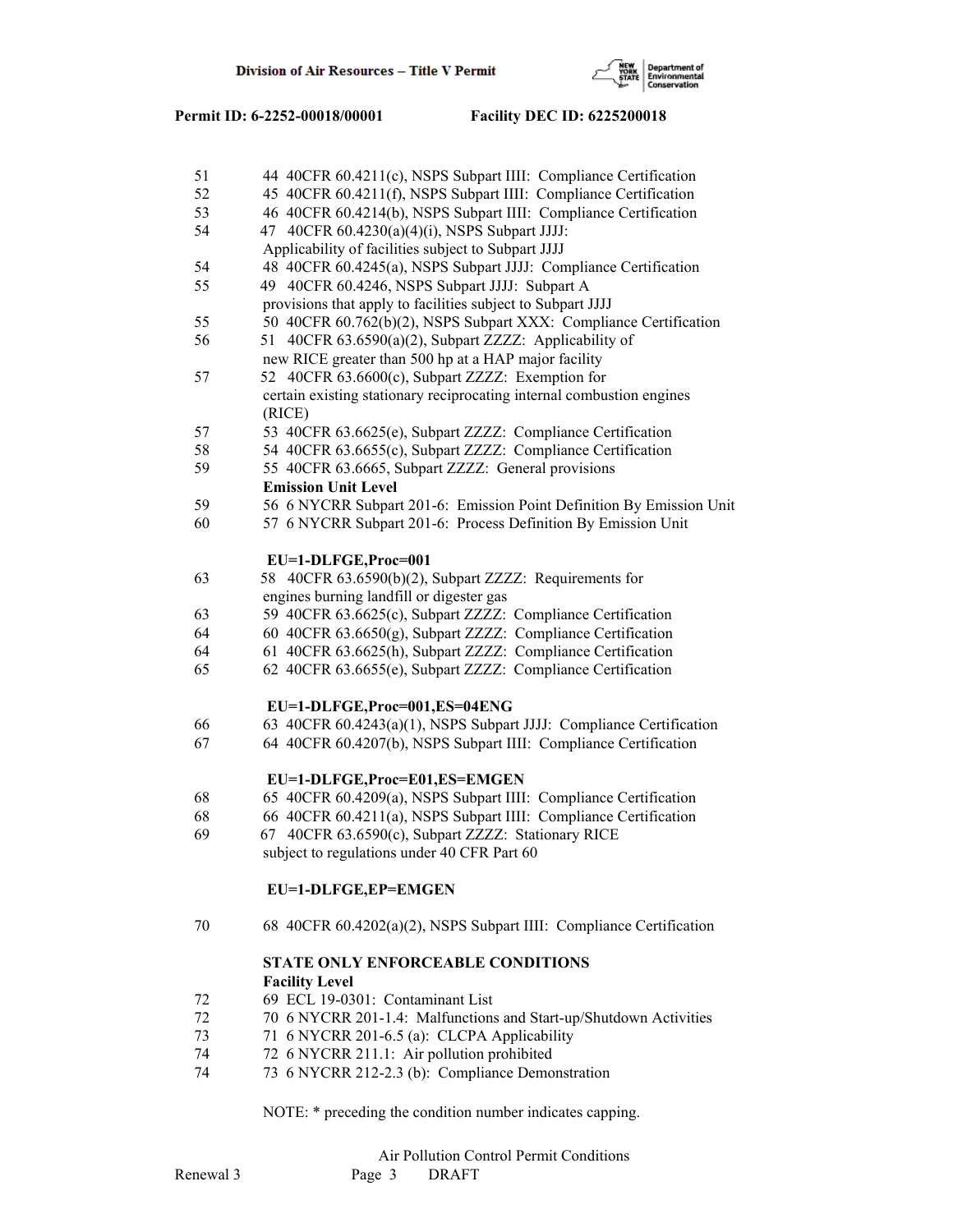

# **FEDERALLY ENFORCEABLE CONDITIONS** Renewal 3/DRAFT **\*\*\*\* Facility Level \*\*\*\***

# **NOTIFICATION OF GENERAL PERMITTEE OBLIGATIONS The items listed below are not subject to the annual compliance certification requirements under Title V. Permittees may also have other obligations under regulations of general applicability.**

# **Item A: Public Access to Recordkeeping for Title V Facilities - 6 NYCRR 201-1.10 (b)**

 The Department will make available to the public any permit application, compliance plan, permit, and monitoring and compliance certification report pursuant to Section 503(e) of the Act, except for information entitled to confidential treatment pursuant to 6 NYCRR Part 616 - Public Access to records and Section 114(c) of the Act.

# **Item B: Timely Application for the Renewal of Title V Permits - 6 NYCRR 201-6.2 (a) (4)**

 Owners and/or operators of facilities having an issued Title V permit shall submit a complete application at least 180 days, but not more than eighteen months, prior to the date of permit expiration for permit renewal purposes.

# **Item C: Certification by a Responsible Official - 6 NYCRR 201-6.2 (d) (12)**

 Any application, form, report or compliance certification required to be submitted pursuant to the federally enforceable portions of this permit shall contain a certification of truth, accuracy and completeness by a responsible official. This certification shall state that based on information and belief formed after reasonable inquiry, the statements and information in the document are true, accurate, and complete.

**Item D: Requirement to Comply With All Conditions - 6 NYCRR 201-6.4 (a) (2)**

 The permittee must comply with all conditions of the Title V facility permit. Any permit non-compliance constitutes a violation of the Act and is grounds for enforcement action; for permit termination, revocation and reissuance, or modification; or for denial of a permit renewal application.

**Item E: Permit Revocation, Modification, Reopening, Reissuance or Termination, and Associated Information Submission Requirements - 6 NYCRR 201-6.4 (a) (3)** This permit may be modified, revoked, reopened and reissued, or terminated for cause. The filing of a request by the permittee for a permit modification, revocation and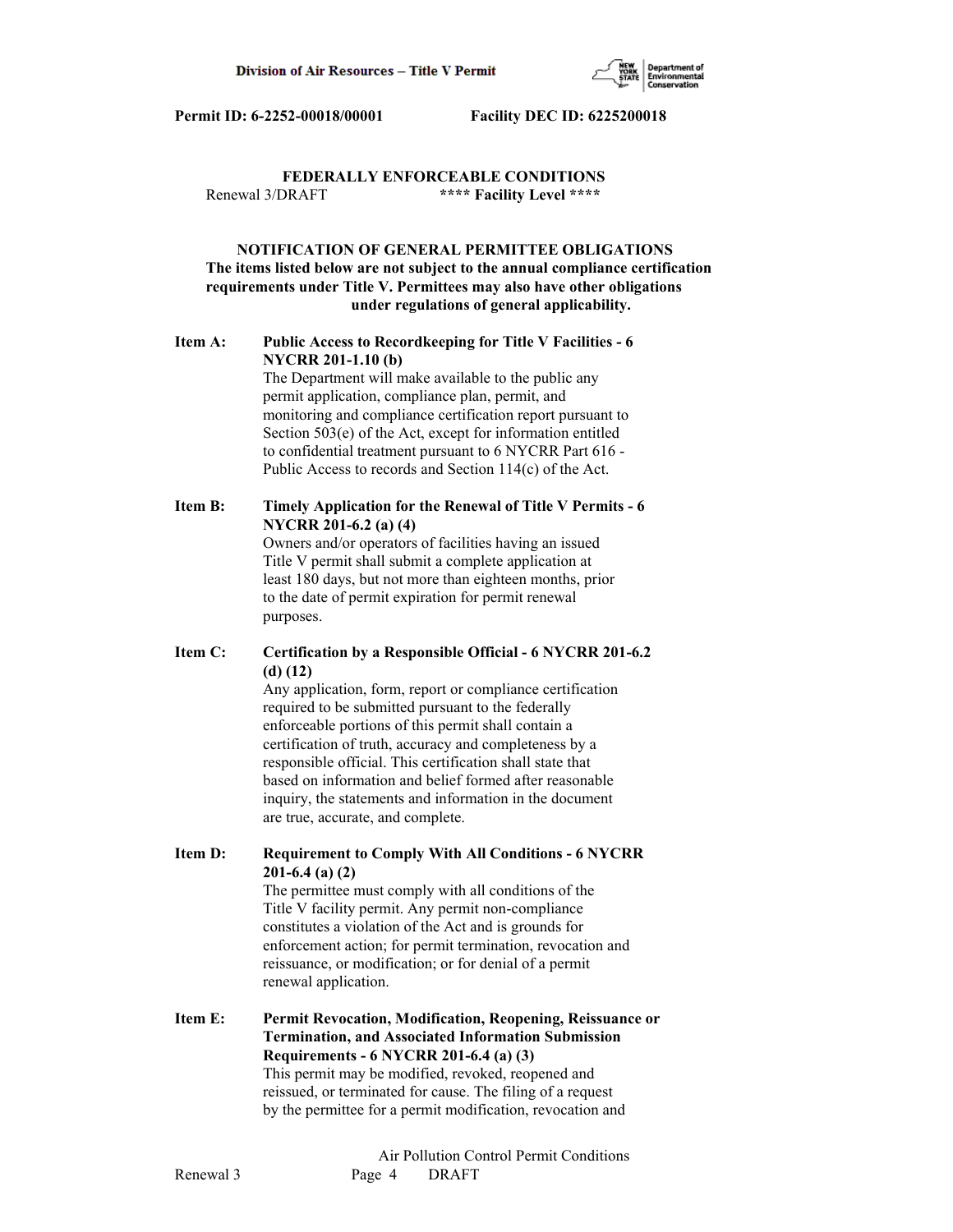

 reissuance, or termination, or of a notification of planned changes or anticipated noncompliance does not stay any permit condition.

**Item F: Cessation or Reduction of Permitted Activity Not a Defense - 6 NYCRR 201-6.4 (a) (5)** It shall not be a defense for a permittee in an enforcement action to claim that a cessation or reduction in the permitted activity would have been necessary in order to maintain compliance with the conditions of this permit.

#### **Item G: Property Rights - 6 NYCRR 201-6.4 (a) (6)**

 This permit does not convey any property rights of any sort or any exclusive privilege.

# **Item H: Severability - 6 NYCRR 201-6.4 (a) (9)**

 If any provisions, parts or conditions of this permit are found to be invalid or are the subject of a challenge, the remainder of this permit shall continue to be valid.

# **Item I: Permit Shield - 6 NYCRR 201-6.4 (g)**

 All permittees granted a Title V facility permit shall be covered under the protection of a permit shield, except as provided under 6 NYCRR Subpart 201-6. Compliance with the conditions of the permit shall be deemed compliance with any applicable requirements as of the date of permit issuance, provided that such applicable requirements are included and are specifically identified in the permit, or the Department, in acting on the permit application or revision, determines in writing that other requirements specifically identified are not applicable to the major stationary source, and the permit includes the determination or a concise summary thereof. Nothing herein shall preclude the Department from revising or revoking the permit pursuant to 6 NYCRR Part 621 or from exercising its summary abatement authority. Nothing in this permit shall alter or affect the following:

 i. The ability of the Department to seek to bring suit on behalf of the State of New York, or the Administrator to seek to bring suit on behalf of the United States, to immediately restrain any person causing or contributing to pollution presenting an imminent and substantial endangerment to public health, welfare or the environment to stop the emission of air pollutants causing or contributing to such pollution;

ii. The liability of a permittee of the Title V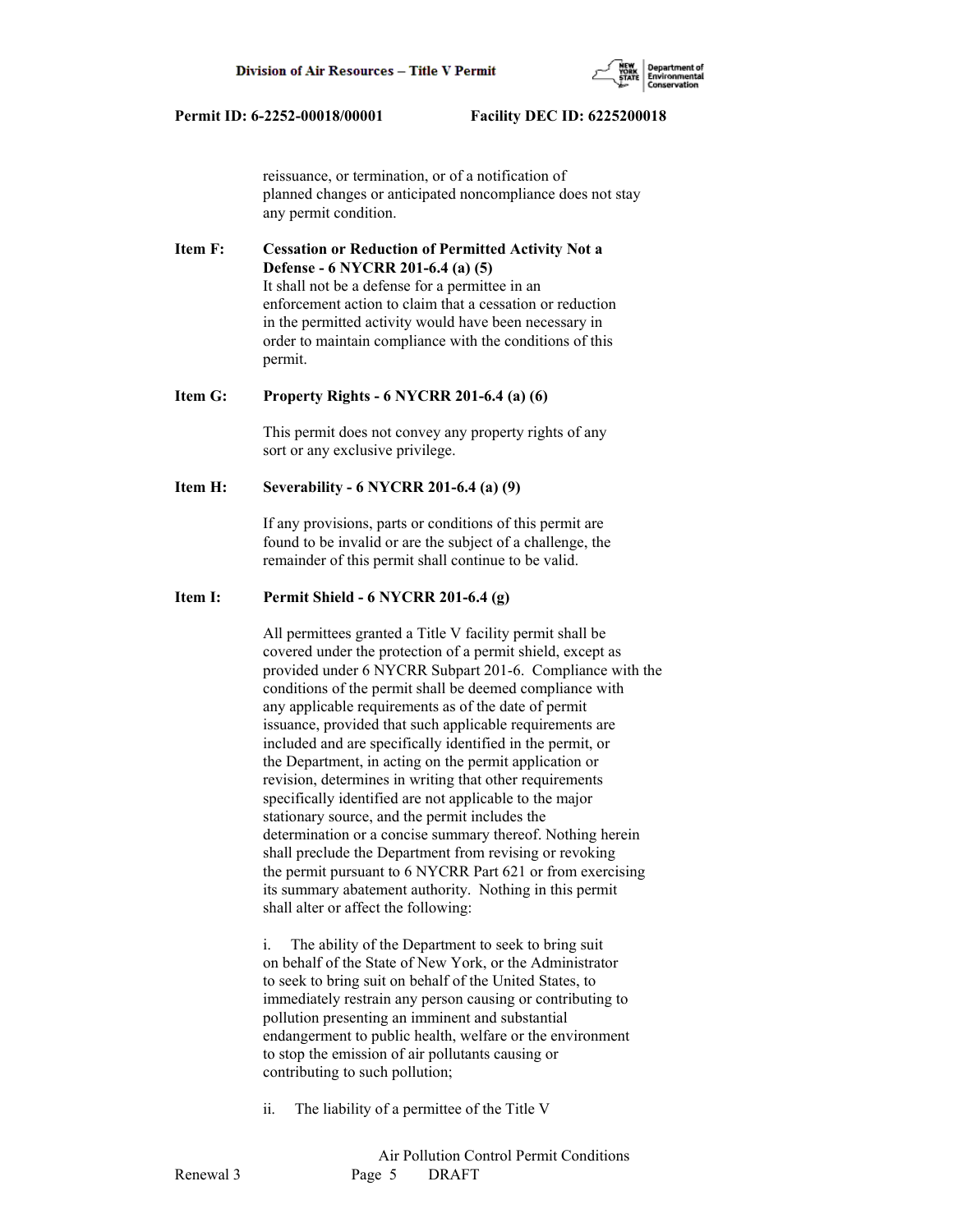

 facility for any violation of applicable requirements prior to or at the time of permit issuance;

 iii. The applicable requirements of Title IV of the Act;

 iv. The ability of the Department or the Administrator to obtain information from the permittee concerning the ability to enter, inspect and monitor the facility.

### **Item J: Reopening for Cause - 6 NYCRR 201-6.4 (i)**

 This Title V permit shall be reopened and revised under any of the following circumstances:

 i. When additional applicable requirements under the act become applicable to a title V facility with a remaining permit term of three or more years, a reopening shall be completed not later than 18 months after promulgation of the applicable requirement. No such reopening is required if the effective date of the requirement is later than the date on which the permit is due to expire, unless the original permit or any of its terms and conditions has been extended by the department pursuant to the provisions of section 201- 6.6 of this Subpart.

 ii. The Department or the Administrator determines that the permit contains a material mistake or that inaccurate statements were made in establishing the emissions standards or other terms or conditions of the permit.

 iii. The Department or the Administrator determines that the Title V permit must be revised or reopened to assure compliance with applicable requirements.

 iv. If the permitted facility is an "affected source" subject to the requirements of Title IV of the Act, and additional requirements (including excess emissions requirements) become applicable. Upon approval by the Administrator, excess emissions offset plans shall be deemed to be incorporated into the permit.

 Proceedings to reopen and issue Title V facility permits shall follow the same procedures as apply to initial permit issuance but shall affect only those parts of the permit for which cause to reopen exists.

 Reopenings shall not be initiated before a notice of such intent is provided to the facility by the Department at least thirty days in advance of the date that the permit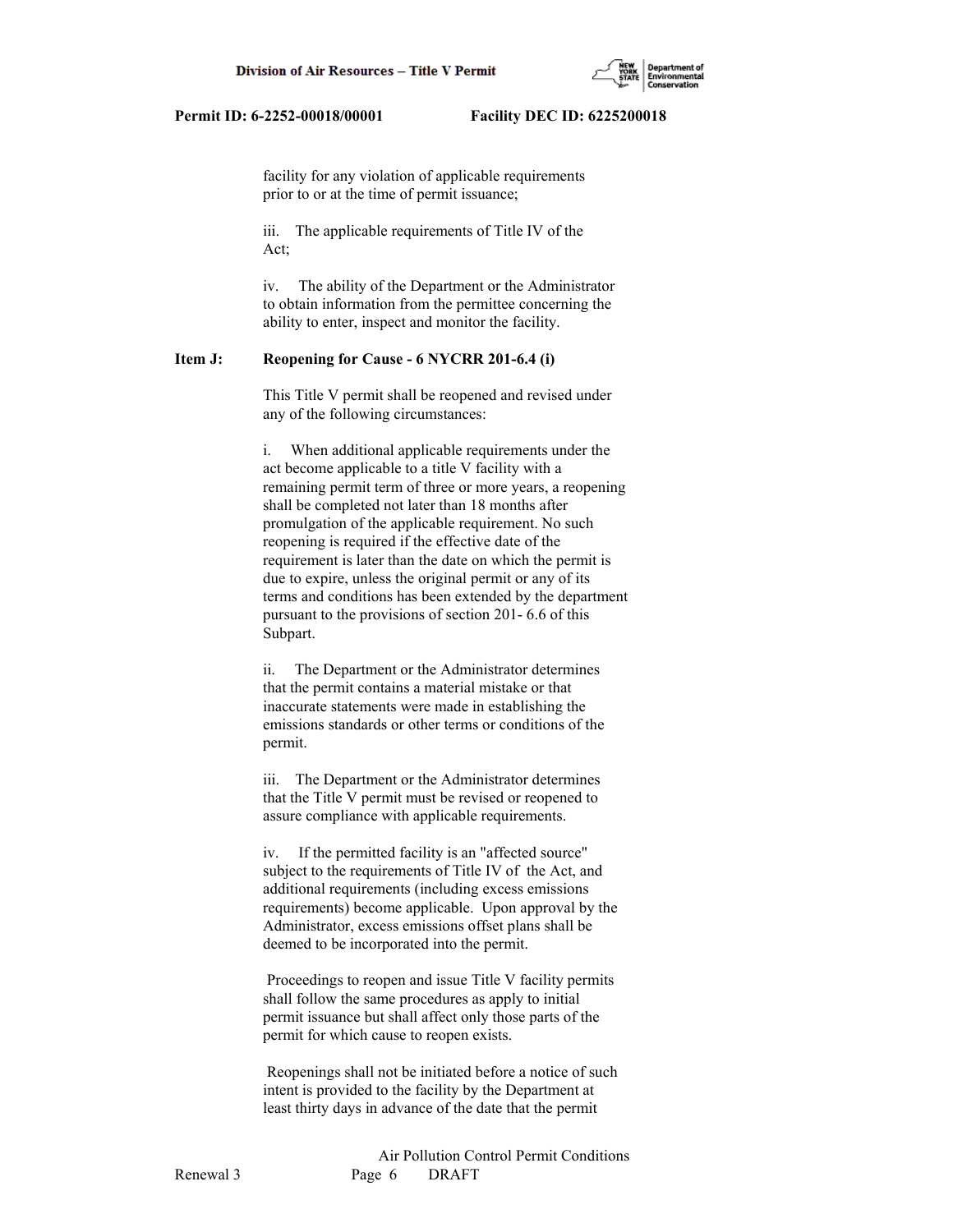

 is to be reopened, except that the Department may provide a shorter time period in the case of an emergency.

**Item K: Permit Exclusion - ECL 19-0305** The issuance of this permit by the Department and the receipt thereof by the Applicant does not and shall not be construed as barring, diminishing, adjudicating or in any way affecting any legal, administrative or equitable rights or claims, actions, suits, causes of action or demands whatsoever that the Department may have against the Applicant for violations based on facts and circumstances alleged to have occurred or existed prior to the effective date of this permit, including, but not limited to, any enforcement action authorized pursuant to the provisions of applicable federal law, the Environmental Conservation Law of the State of New York (ECL) and Chapter III of the Official Compilation of the Codes, Rules and Regulations of the State of New York (NYCRR). The issuance of this permit also shall not in any way affect pending or future enforcement actions under the Clean Air Act brought by the United States or any person.

**Item L: Federally Enforceable Requirements - 40 CFR 70.6 (b)** All terms and conditions in this permit required by the Act or any applicable requirement, including any provisions designed to limit a facility's potential to emit, are enforceable by the Administrator and citizens under the Act. The Department has, in this permit, specifically designated any terms and conditions that are not required under the Act or under any of its applicable requirements as being enforceable under only state regulations.

# **MANDATORY FEDERALLY ENFORCEABLE PERMIT CONDITIONS SUBJECT TO ANNUAL CERTIFICATIONS AT ALL TIMES**

 **The following federally enforceable permit conditions are mandatory for all Title V permits and are subject to annual compliance certification requirements at all times.**

# **Condition 1: Acceptable Ambient Air Quality Effective for entire length of Permit**

#### **Applicable Federal Requirement:6 NYCRR 200.6**

### **Item 1.1:**

Notwithstanding the provisions of 6 NYCRR Chapter III, Subchapter A, no person shall allow or permit any air contamination source to emit air contaminants in quantities which alone or in combination with emissions from other air contamination sources would contravene any applicable ambient air quality standard and/or cause air pollution. In such cases where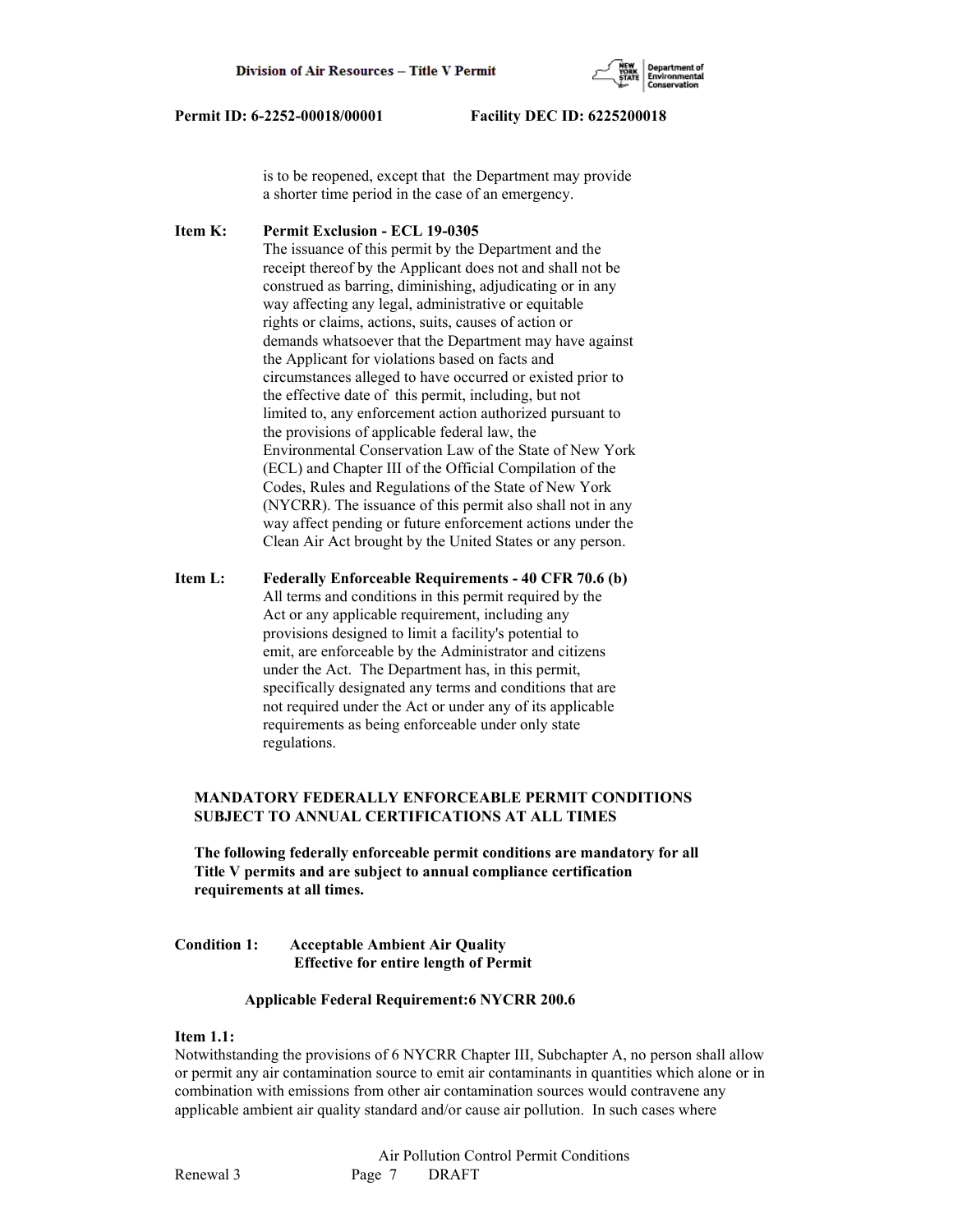

contravention occurs or may occur, the Commissioner shall specify the degree and/or method of emission control required.

**Condition 2: Fees Effective for entire length of Permit**

# **Applicable Federal Requirement:6 NYCRR 201-6.4 (a) (7)**

# **Item 2.1:**

The owner and/or operator of a stationary source shall pay fees to the Department consistent with the fee schedule authorized by ECL 72-0303.

# **Condition 3: Recordkeeping and Reporting of Compliance Monitoring Effective for entire length of Permit**

# **Applicable Federal Requirement:6 NYCRR 201-6.4 (c)**

#### **Item 3.1:**

The following information must be included in any required compliance monitoring records and reports:

(i) The date, place, and time of sampling or measurements;

(ii) The date(s) analyses were performed;

(iii)The company or entity that performed the analyses;

(iv) The analytical techniques or methods used including quality assurance and quality control procedures if required;

(v) The results of such analyses including quality assurance data where required; and

(vi) The operating conditions as existing at the time of sampling or measurement.

Any deviation from permit requirements must be clearly identified in all records and reports. Reports must be certified by a responsible official, consistent with Section 201-6.2 of Part 201.

# **Condition 4: Records of Monitoring, Sampling, and Measurement Effective for entire length of Permit**

# **Applicable Federal Requirement:6 NYCRR 201-6.4 (c) (2)**

# **Item 4.1:**

Compliance monitoring and recordkeeping shall be conducted according to the terms and conditions contained in this permit and shall follow all quality assurance requirements found in applicable regulations. Records of all monitoring data and support information must be retained for a period of at least 5 years from the date of the monitoring, sampling, measurement, report, or application. Support information includes all calibration and maintenance records and all original strip-chart recordings for continuous monitoring instrumentation, and copies of all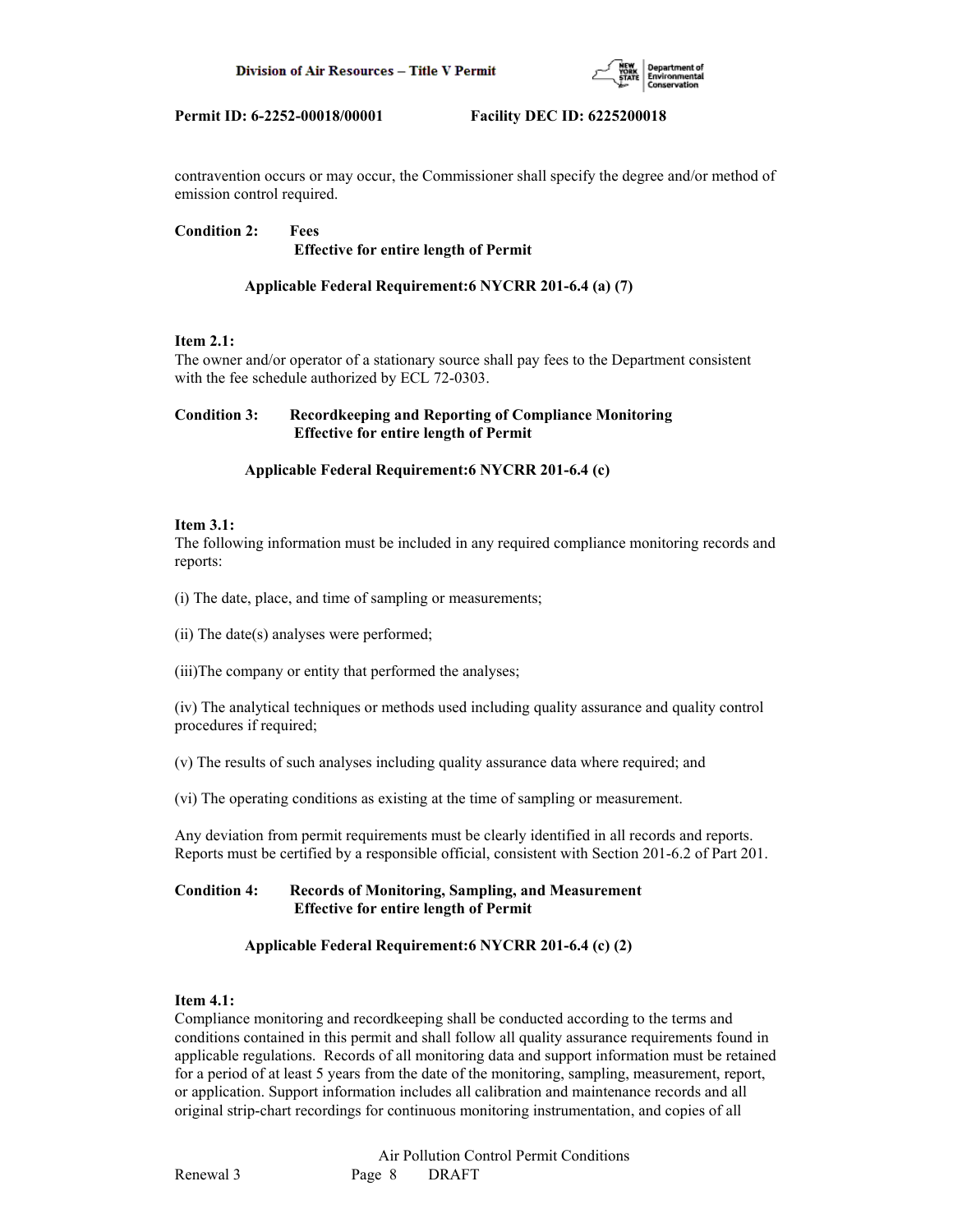

reports required by the permit.

# **Condition 5: Compliance Certification Effective for entire length of Permit**

#### **Applicable Federal Requirement:6 NYCRR 201-6.4 (c) (3) (ii)**

#### **Item 5.1:**

The Compliance Certification activity will be performed for the Facility.

#### **Item 5.2:**

Compliance Certification shall include the following monitoring:

### Monitoring Type: RECORD KEEPING/MAINTENANCE PROCEDURES Monitoring Description:

 To meet the requirements of this facility permit with respect to reporting, the permittee must:

 Submit reports of any required monitoring at a minimum frequency of every 6 months, based on a calendar year reporting schedule. These reports shall be submitted to the Department within 30 days after the end of a reporting period. All instances of deviations from permit requirements must be clearly identified in such reports. All required reports must be certified by the responsible official for this facility.

 Notify the Department and report permit deviations and incidences of noncompliance stating the probable cause of such deviations, and any corrective actions or preventive measures taken. Where the underlying applicable requirement contains a definition of prompt or otherwise specifies a time frame for reporting deviations, that definition or time frame shall govern. Where the underlying applicable requirement fails to address the time frame for reporting deviations, reports of deviations shall be submitted to the permitting authority based on the following schedule:

 (1) For emissions of a hazardous air pollutant (as identified in an applicable regulation) that continue for more than an hour in excess of permit requirements, the report must be made within 24 hours of the occurrence.

 (2) For emissions of any regulated air pollutant, excluding those listed in paragraph (1) of this section, that continue for more than two hours in excess of permit requirements, the report must be made within 48 hours.

(3) For all other deviations from permit requirements,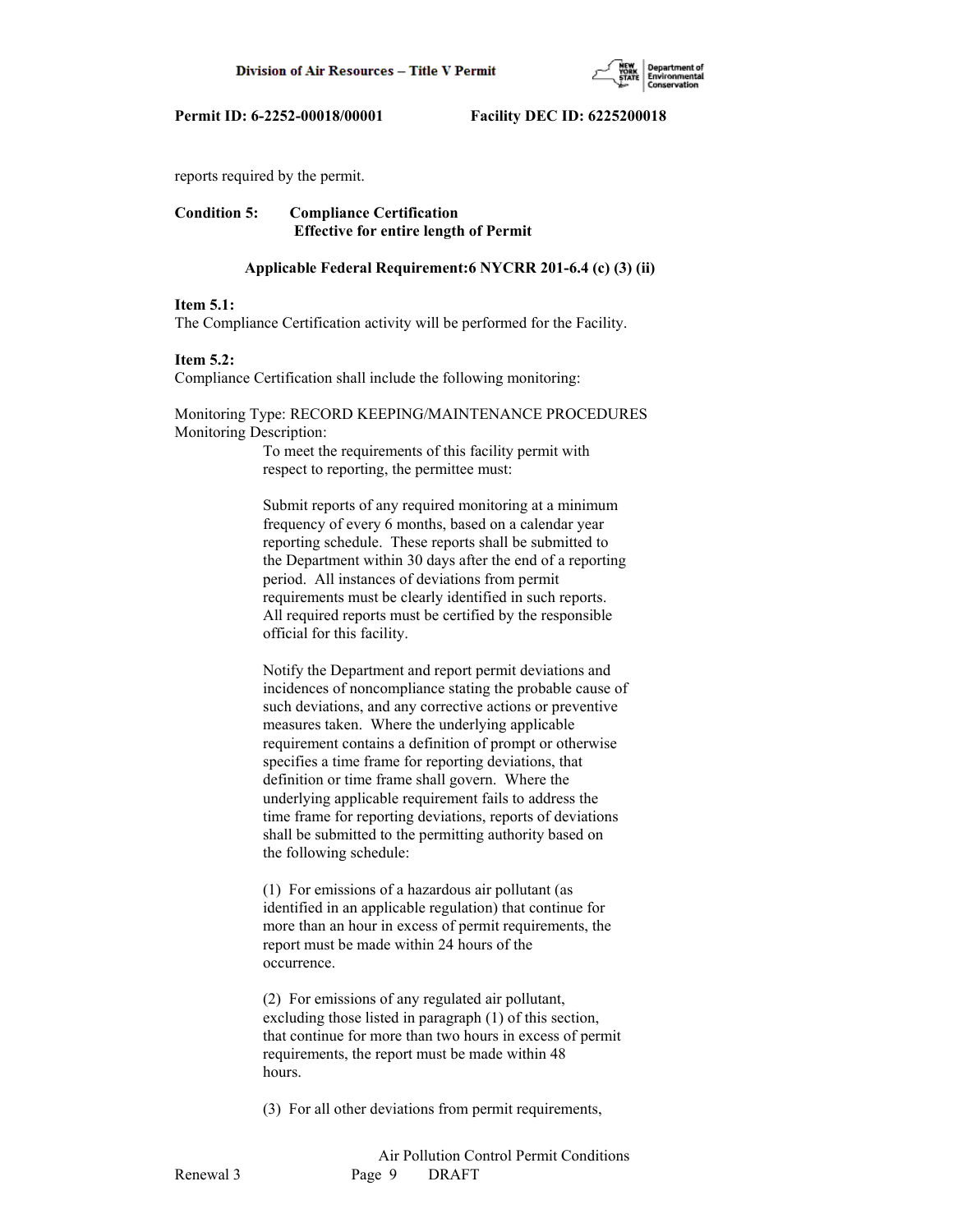the report shall be contained in the 6 month monitoring report required above.

 (4) This permit may contain a more stringent reporting requirement than required by paragraphs  $(1)$ ,  $(2)$  or  $(3)$  above. If more stringent reporting requirements have been placed in this permit or exist in applicable requirements that apply to this facility, the more stringent reporting requirement shall apply.

 If above paragraphs (1) or (2) are met, the source must notify the permitting authority by telephone during normal business hours at the Regional Office of jurisdiction for this permit, attention Regional Air Pollution Control Engineer (RAPCE) according to the timetable listed in paragraphs (1) and (2) of this section. For deviations and incidences that must be reported outside of normal business hours, on weekends, or holidays, the DEC Spill Hotline phone number at 1-800-457-7362 shall be used. A written notice, certified by a responsible official consistent with 6 NYCRR Part 201-6.2(d)(12), must be submitted within 10 working days of an occurrence for deviations reported under (1) and (2). All deviations reported under paragraphs (1) and (2) of this section must also be identified in the 6 month monitoring report required above.

 The provisions of 6 NYCRR 201-1.4 shall apply if the permittee seeks to have a violation excused unless otherwise limited by regulation. In order to have a violation of a federal regulation (such as a new source performance standard or national emissions standard for hazardous air pollutants) excused, the specific federal regulation must provide for an affirmative defense during start-up, shutdowns, malfunctions or upsets. Notwithstanding any recordkeeping and reporting requirements in 6 NYCRR 201-1.4, reports of any deviations shall not be on a less frequent basis than the reporting periods described in paragraphs (1) and (4) above.

 In the case of any condition contained in this permit with a reporting requirement of "Upon request by regulatory agency" the permittee shall include in the semiannual report, a statement for each such condition that the monitoring or recordkeeping was performed as required or requested and a listing of all instances of deviations from these requirements.

 In the case of any emission testing performed during the previous six month reporting period, either due to a request by the Department, EPA, or a regulatory requirement, the permittee shall include in the semiannual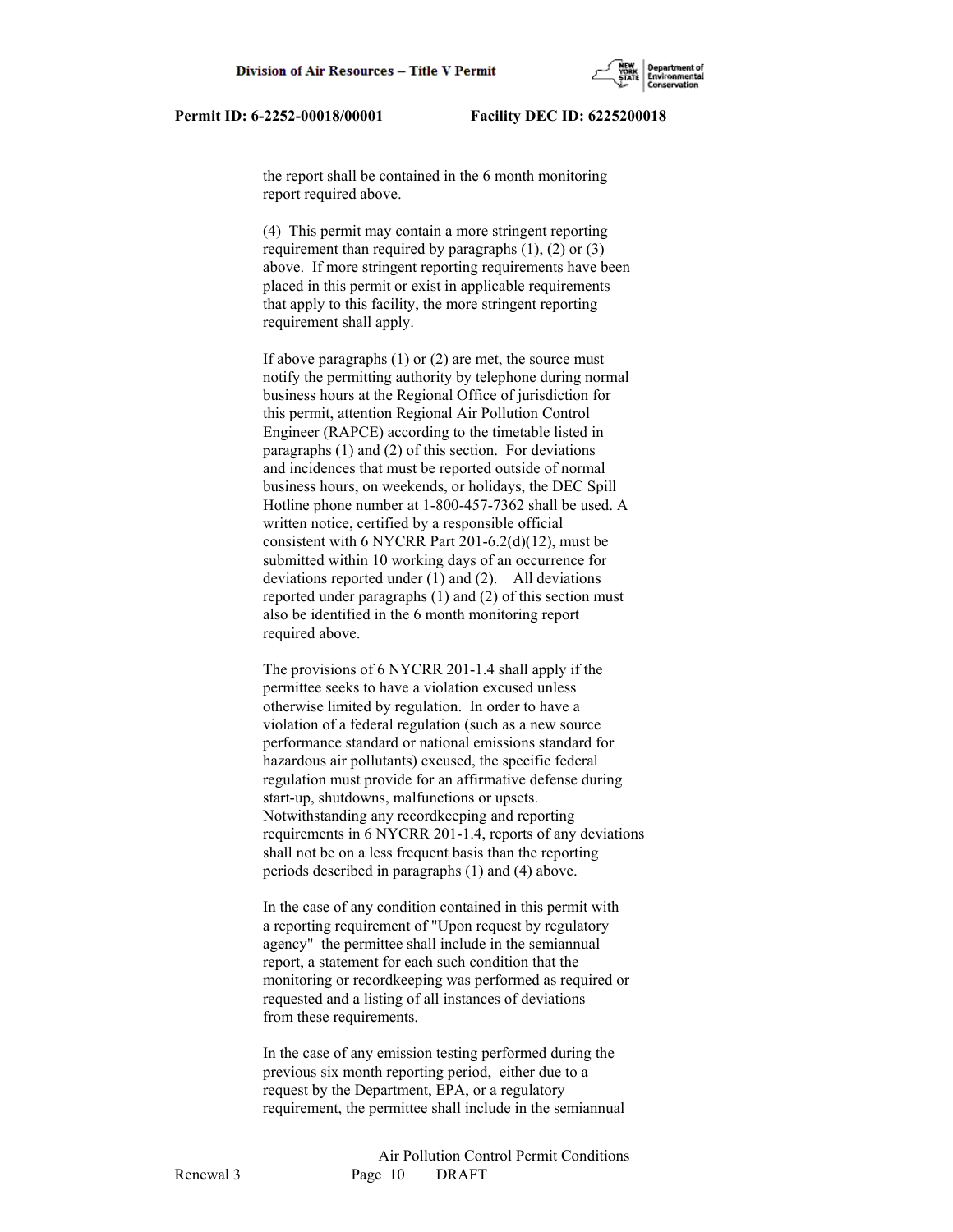report a summary of the testing results and shall indicate whether or not the Department or EPA has approved the results.

 All semiannual reports may be submitted electronically or physically. Electronic reports shall be submitted using the Department's Air Compliance and Emissions Electronic-Reporting system (ACE). If the facility owner or operator elects to send physical copies instead, two copies shall be sent to the Department (one copy to the regional air pollution control engineer (RAPCE) in the regional office and one copy to the Bureau of Quality Assurance (BQA) in the DEC central office) and one copy shall be sent to the Administrator (or his or her representative). Mailing addresses for the above referenced persons are contained in the monitoring condition for 6 NYCRR Part 201-6.4(e), contained elsewhere in this permit.

Reporting Requirements: SEMI-ANNUALLY (CALENDAR) Reports due 30 days after the reporting period. Subsequent reports are due every 6 calendar month(s).

# **Condition 6: Compliance Certification Effective for entire length of Permit**

#### **Applicable Federal Requirement:6 NYCRR 201-6.4 (e)**

#### **Item 6.1:**

The Compliance Certification activity will be performed for the Facility.

#### **Item 6.2:**

Compliance Certification shall include the following monitoring:

#### Monitoring Type: RECORD KEEPING/MAINTENANCE PROCEDURES Monitoring Description:

 Requirements for compliance certifications with terms and conditions contained in this facility permit include the following:

i. Compliance certifications shall contain:

- the identification of each term or condition of the

permit that is the basis of the certification;

- the compliance status;
- whether compliance was continuous or intermittent;

 - the method(s) used for determining the compliance status of the facility, currently and over the reporting period consistent with the monitoring and related recordkeeping and reporting requirements of this permit; - such other facts as the Department may require to determine the compliance status of the facility as specified in any special permit terms or conditions;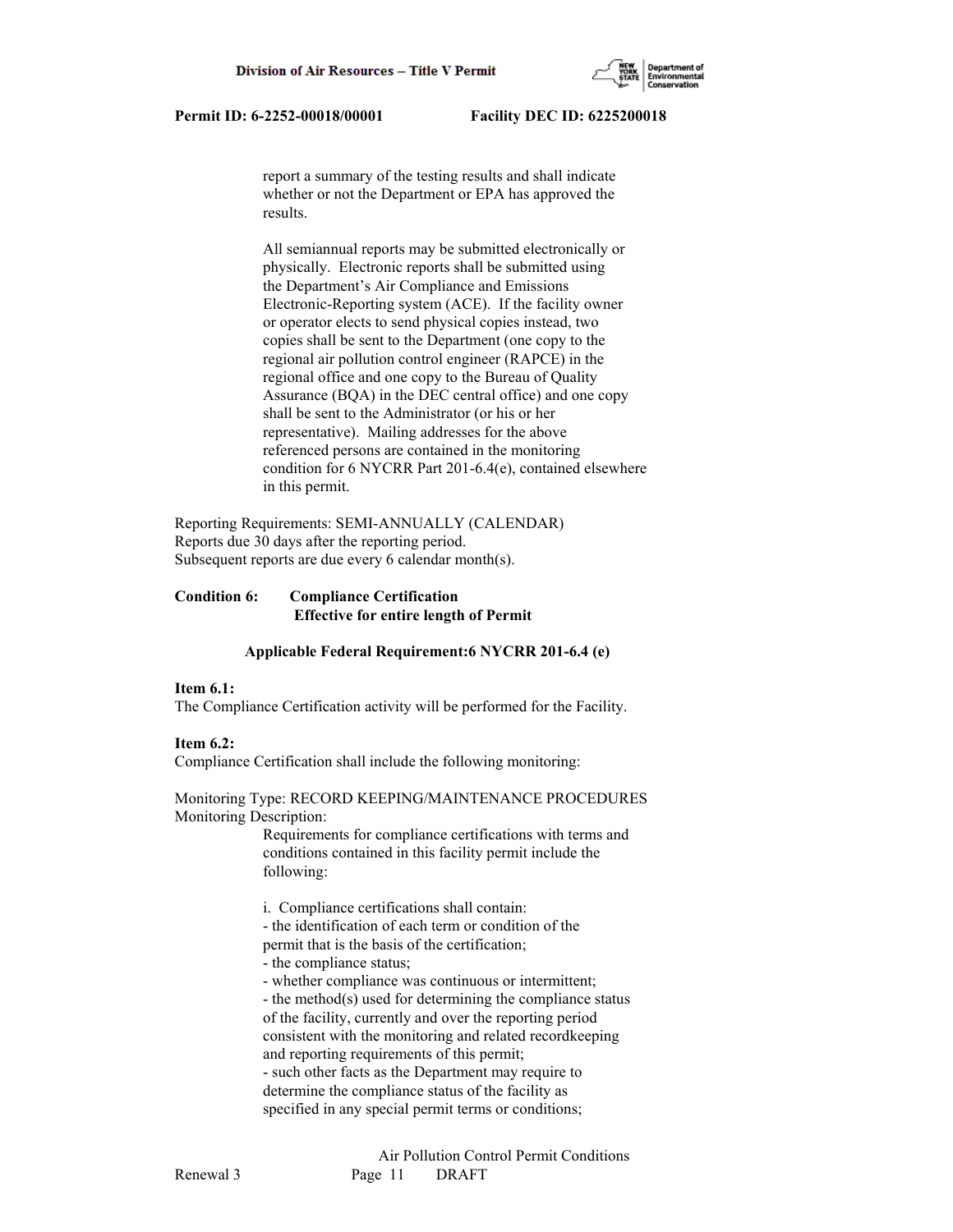#### and

 - such additional requirements as may be specified elsewhere in this permit related to compliance certification.

 ii. The responsible official must include in the annual certification report all terms and conditions contained in this permit which are identified as being subject to certification, including emission limitations, standards, or work practices. That is, the provisions labeled herein as "Compliance Certification" are not the only provisions of this permit for which an annual certification is required.

 iii. Compliance certifications shall be submitted annually. Certification reports are due 30 days after the anniversary date of four consecutive calendar quarters. The first report is due 30 days after the calendar quarter that occurs just prior to the permit anniversary date, unless another quarter has been acceptable by the Department.

 iv. All annual compliance certifications may be submitted electronically or physically. Electronic reports shall be submitted using the Department's Air Compliance and Emissions Electronic-Reporting system (ACE). If the facility owner or operator elects to send physical copies instead, two copies shall be sent to the Department (one copy to the regional air pollution control engineer (RAPCE) in the regional office and one copy to the Bureau of Quality Assurance (BQA) in the DEC central office) and one copy shall be sent to the Administrator (or his or her representative). The mailing addresses for the above referenced persons are:

 Chief – Air Compliance Branch USEPA Region 2 DECA/ACB 290 Broadway, 21st Floor New York, NY 10007

The address for the RAPCE is as follows:

 Regional Air Pollution Control Engineer State Office Building 317 Washington Street Watertown, NY 13601-3787

The address for the BQA is as follows:

 NYSDEC Bureau of Quality Assurance 625 Broadway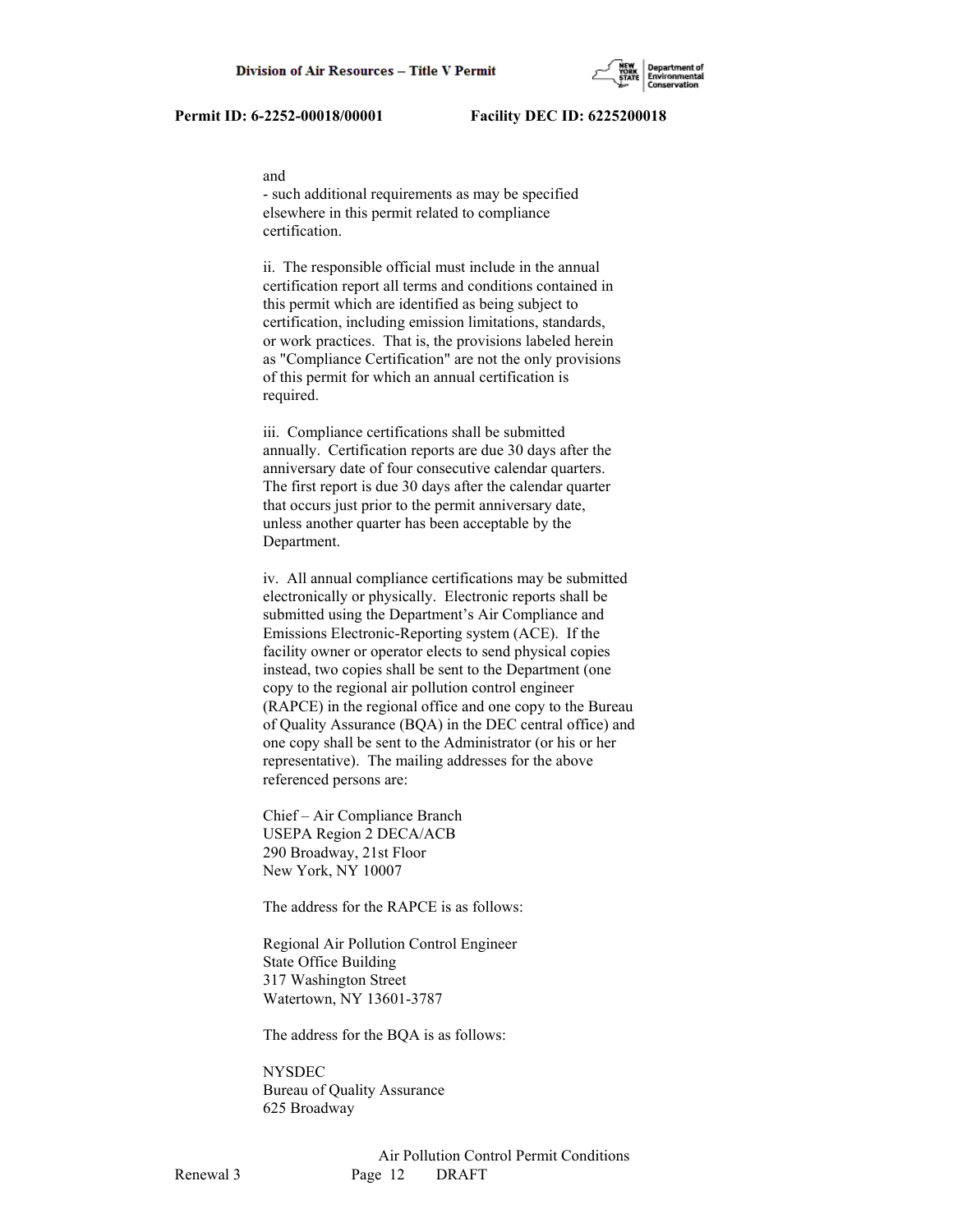

# Albany, NY 12233-3258

Monitoring Frequency: ANNUALLY Reporting Requirements: ANNUALLY (CALENDAR) Reports due 30 days after the reporting period. The initial report is due 1/30/2023. Subsequent reports are due on the same day each year

# **Condition 7: Compliance Certification Effective for entire length of Permit**

#### **Applicable Federal Requirement:6 NYCRR 202-2.1**

# **Item 7.1:**

The Compliance Certification activity will be performed for the Facility.

# **Item 7.2:**

Compliance Certification shall include the following monitoring:

Monitoring Type: RECORD KEEPING/MAINTENANCE PROCEDURES Monitoring Description:

> Emission statements are to be electronically submitted and are required by any new or renewed Title V permits issued after January 1, 2021. The first reporting year under this provision will be the reporting year in which the permit was issued or reporting year 2025 (emission statements due in 2026), whichever is earlier.

Monitoring Frequency: ANNUALLY Reporting Requirements: ANNUALLY (CALENDAR) Reports due by April 15th for previous calendar year

# **Condition 8: Recordkeeping requirements Effective for entire length of Permit**

#### **Applicable Federal Requirement:6 NYCRR 202-2.5**

#### **Item 8.1:**

(a) The following records shall be maintained for at least five years:

(1) a copy of each emission statement submitted to the department; and

(2) records indicating how the information submitted in the emission statement was determined, including any calculations, data, measurements, and estimates used.

(b) These records shall be made available at the facility to the representatives of the department upon request during normal business hours.

# **Condition 9: Open Fires - Prohibitions Effective for entire length of Permit**

# **Applicable Federal Requirement:6 NYCRR 215.2**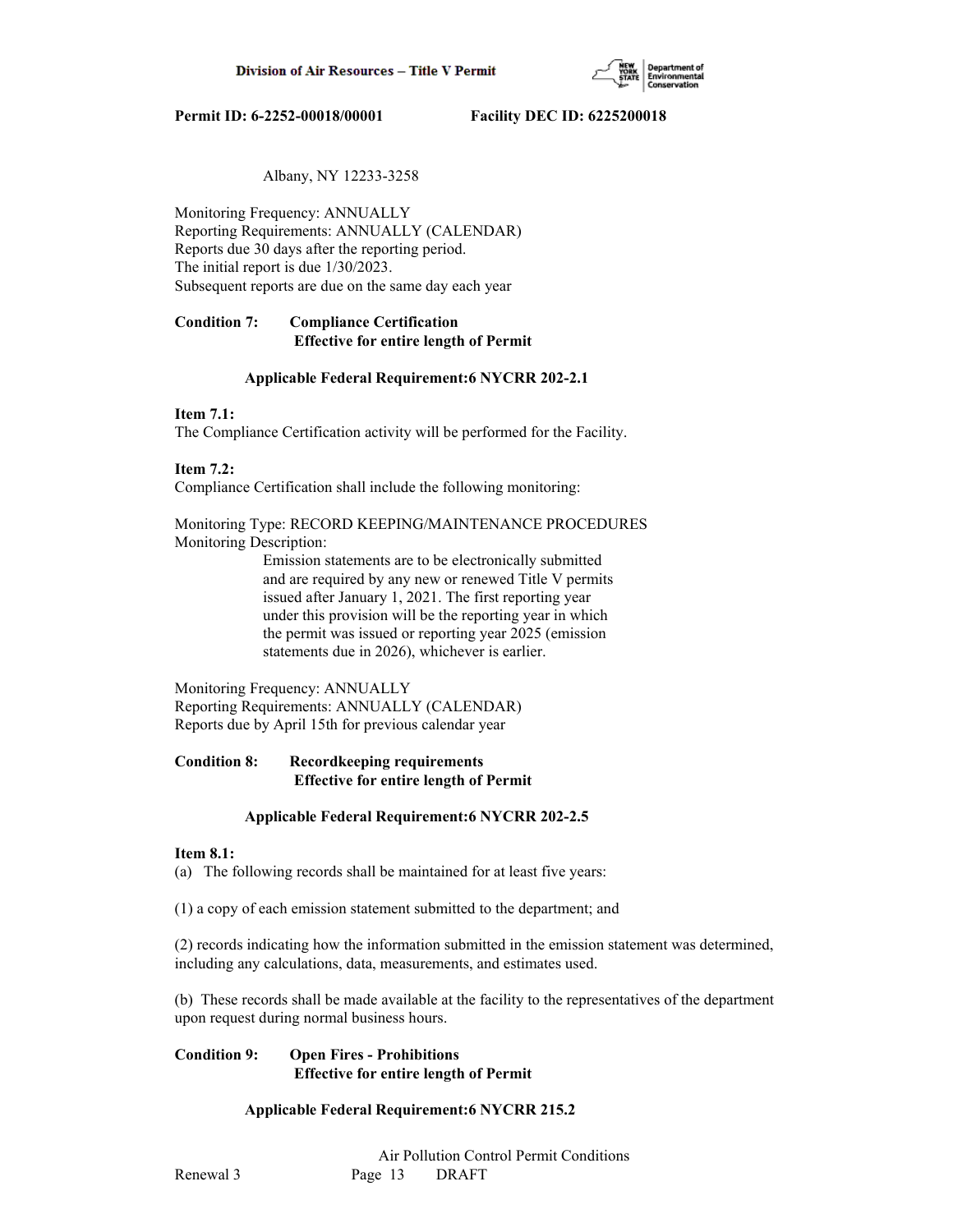

### **Item 9.1:**

Except as allowed by Title 6 NYCRR Section 215.3, no person shall burn, cause, suffer, allow or permit the burning of any materials in an open fire.

# **Item 9.2**

Per Section 215.3, burning in an open fire, provided it is not contrary to other law or regulation, will be allowed as follows:

(a) On-site burning in any town with a total population less than 20,000 of downed limbs and branches (including branches with attached leaves or needles) less than six inches in diameter and eight feet in length between May 15th and the following March 15th. For the purposes of this subdivision, the total population of a town shall include the population of any village or portion thereof located within the town. However, this subdivision shall not be construed to allow burning within any village.

(b) Barbecue grills, maple sugar arches and similar outdoor cooking devices when actually used for cooking or processing food.

(c) Small fires used for cooking and camp fires provided that only charcoal or untreated wood is used as fuel and the fire is not left unattended until extinguished.

(d) On-site burning of agricultural wastes as part of a valid agricultural operation on contiguous agricultural lands larger than five acres actively devoted to agricultural or horticultural use, provided such waste is actually grown or generated on those lands and such waste is capable of being fully burned within a 24-hour period.

(e) The use of liquid petroleum fueled smudge pots to prevent frost damage to crops.

(f) Ceremonial or celebratory bonfires where not otherwise prohibited by law, provided that only untreated wood or other agricultural products are used as fuel and the fire is not left unattended until extinguished.

(g) Small fires that are used to dispose of a flag or religious item, and small fires or other smoke producing process where not otherwise prohibited by law that are used in connection with a religious ceremony.

(h) Burning on an emergency basis of explosive or other dangerous or contraband materials by police or other public safety organization.

(i) Prescribed burns performed according to Part 194 of this Title.

(j) Fire training, including firefighting, fire rescue, and fire/arson investigation training, performed under applicable rules and guidelines of the New York State Department of State's Office of Fire Prevention and Control. For fire training performed on acquired structures, the structures must be emptied and stripped of any material that is toxic, hazardous or likely to emit toxic smoke (such as asbestos, asphalt shingles and vinyl siding or other vinyl products) prior to burning and must be at least 300 feet from other occupied structures. No more than one structure per lot or within a 300 foot radius (whichever is bigger) may be burned in a training exercise.

(k) Individual open fires as approved by the Director of the Division of Air Resources as may be required in response to an outbreak of a plant or animal disease upon request by the commissioner of the Department of Agriculture and Markets, or for the destruction of invasive plant and insect species.

(l) Individual open fires that are otherwise authorized under the environmental conservation law, or by rule or regulation of the Department.

# **MANDATORY FEDERALLY ENFORCEABLE PERMIT CONDITIONS SUBJECT TO ANNUAL CERTIFICATIONS ONLY IF APPLICABLE**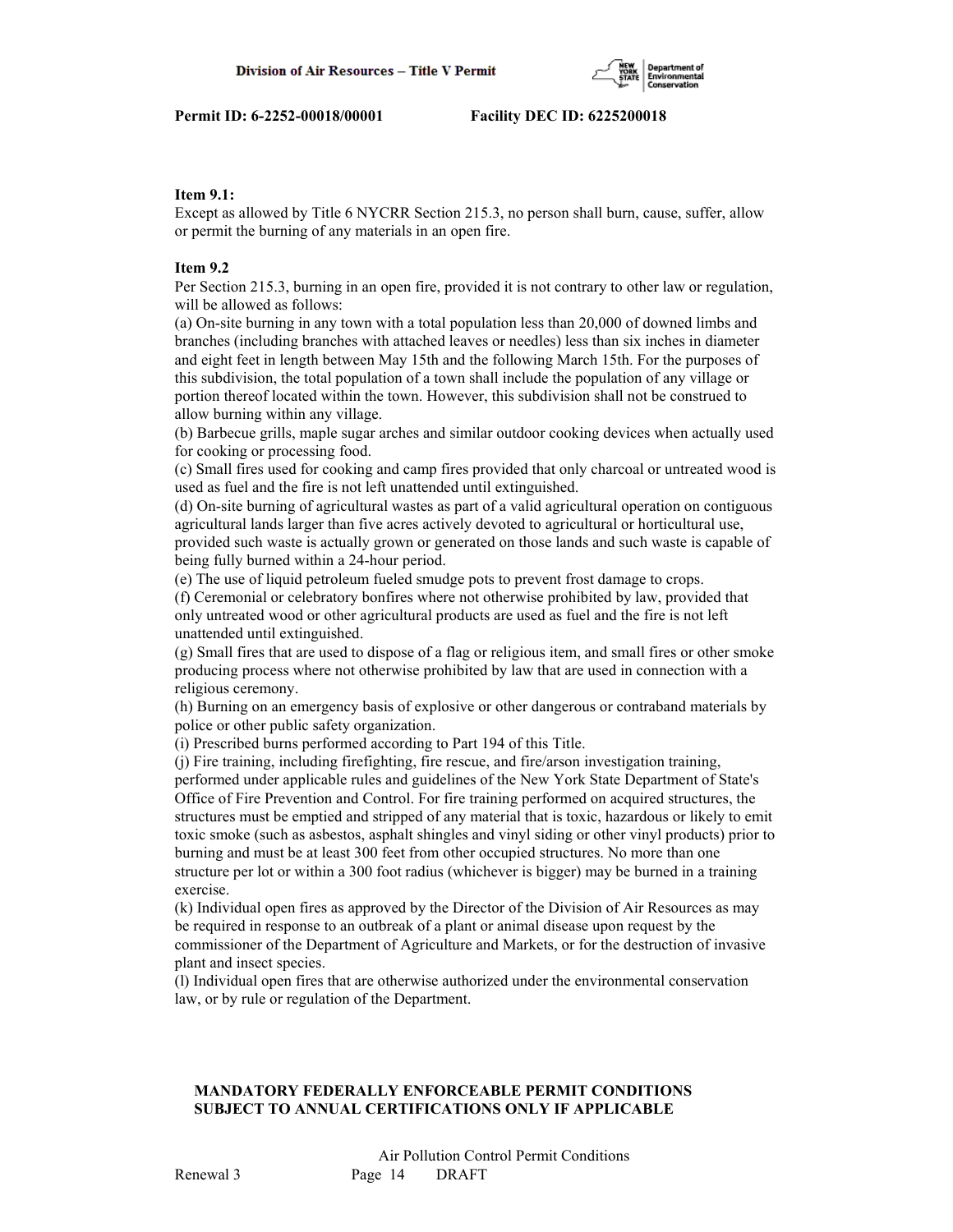

 **The following federally enforceable permit conditions are mandatory for all Title V permits and are subject to annual compliance certification requirements only if effectuated during the reporting period. [NOTE: The corresponding annual compliance certification for those conditions not effectuated during the reporting period shall be specified as "not applicable".]**

**Condition 10: Maintenance of Equipment Effective for entire length of Permit**

#### **Applicable Federal Requirement:6 NYCRR 200.7**

#### **Item 10.1:**

Any person who owns or operates an air contamination source which is equipped with an emission control device shall operate such device and keep it in a satisfactory state of maintenance and repair in accordance with ordinary and necessary practices, standards and procedures, inclusive of manufacturer's specifications, required to operate such device effectively.

### **Condition 11: Recycling and Salvage Effective for entire length of Permit**

#### **Applicable Federal Requirement:6 NYCRR 201-1.7**

# **Item 11.1:**

Where practical, the owner or operator of an air contamination source shall recycle or salvage air contaminants collected in an air cleaning device according to the requirements of the ECL.

#### **Condition 12: Prohibition of Reintroduction of Collected Contaminants to**

 **the air**

 **Effective for entire length of Permit**

#### **Applicable Federal Requirement:6 NYCRR 201-1.8**

# **Item 12.1:**

No person shall unnecessarily remove, handle or cause to be handled, collected air contaminants from an air cleaning device for recycling, salvage or disposal in a manner that would reintroduce them to the outdoor atmosphere.

# **Condition 13: Exempt Sources - Proof of Eligibility Effective for entire length of Permit**

#### **Applicable Federal Requirement:6 NYCRR 201-3.2 (a)**

# **Item 13.1:**

The owner or operator of an emission source or activity that is listed as being exempt may be required to certify that it is operated within the specific criteria described in this Subpart. The owner or operator of any such emission source or activity must maintain all records necessary for demonstrating compliance with this Subpart on-site for a period of five years, and make

 Air Pollution Control Permit Conditions Renewal 3 Page 15 DRAFT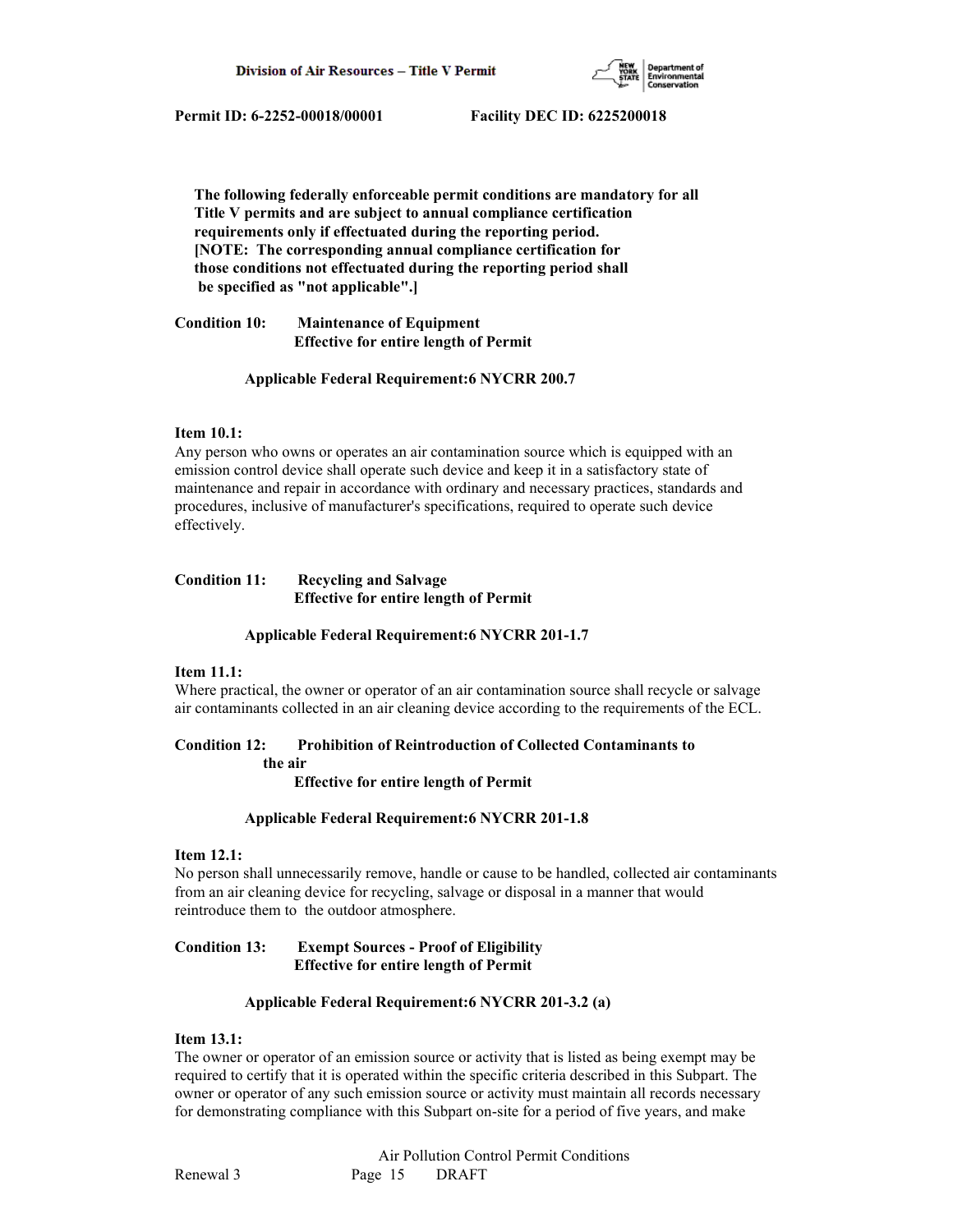

them available to representatives of the department upon request.

**Condition 14: Trivial Sources - Proof of Eligibility Effective for entire length of Permit**

#### **Applicable Federal Requirement:6 NYCRR 201-3.3 (a)**

#### **Item 14.1:**

The owner or operator of an emission source or activity that is listed as being trivial in this Section may be required to certify that it is operated within the specific criteria described in this Subpart. The owner or operator of any such emission source or activity must maintain all required records on-site for a period of five years and make them available to representatives of the department upon request.

**Condition 15: Requirement to Provide Information Effective for entire length of Permit**

 **Applicable Federal Requirement:6 NYCRR 201-6.4 (a) (4)**

## **Item 15.1:**

The owner and/or operator shall furnish to the department, within a reasonable time, any information that the department may request in writing to determine whether cause exists for modifying, revoking and reissuing, or terminating the permit or to determine compliance with the permit. Upon request, the permittee shall also furnish to the department copies of records required to be kept by the permit or, for information claimed to be confidential, the permittee may furnish such records directly to the administrator along with a claim of confidentiality, if the administrator initiated the request for information or otherwise has need of it.

**Condition 16: Right to Inspect Effective for entire length of Permit**

#### **Applicable Federal Requirement:6 NYCRR 201-6.4 (a) (8)**

#### **Item 16.1:**

The department or an authorized representative shall be allowed upon presentation of credentials and other documents as may be required by law to:

(i) enter upon the permittee's premises where a facility subject to the permitting requirements of this Subpart is located or emissions-related activity is conducted, or where records must be kept under the conditions of the permit;

(ii) have access to and copy, at reasonable times, any records that must be kept under the conditions of the permit;

(iii) inspect at reasonable times any emission sources, equipment (including monitoring and air pollution control equipment), practices, and operations regulated or required under the permit; and

(iv) sample or monitor at reasonable times substances or parameters for the purpose of assuring compliance with the permit or applicable requirements.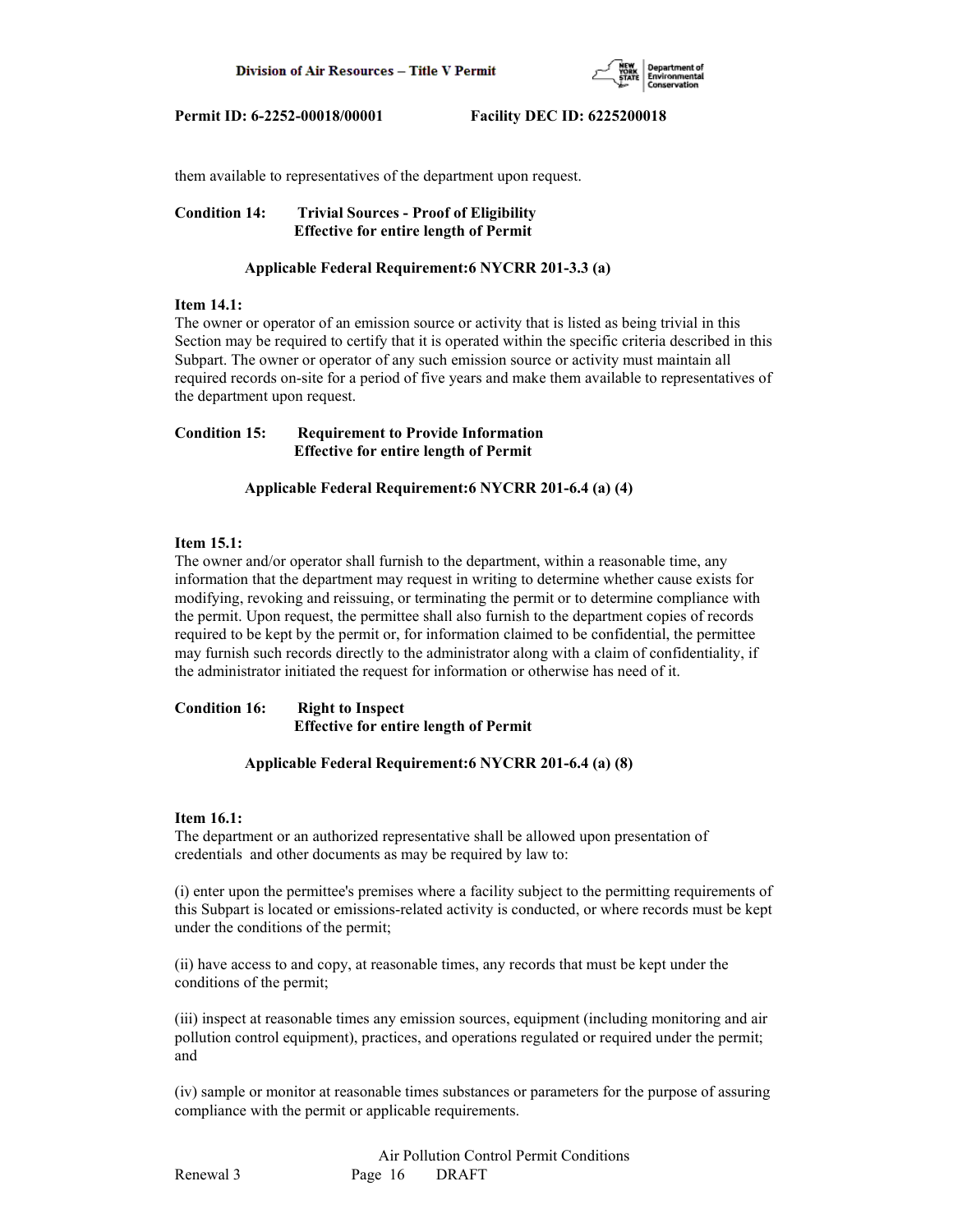

**Condition 17: Required Emissions Tests Effective for entire length of Permit**

# **Applicable Federal Requirement:6 NYCRR 202-1.1**

# **Item 17.1:**

For the purpose of ascertaining compliance or non-compliance with any air pollution control code, rule or regulation, the commissioner may require the person who owns such air contamination source to submit an acceptable report of measured emissions within a stated time.

# **Condition 18: Accidental release provisions. Effective for entire length of Permit**

# **Applicable Federal Requirement:40 CFR Part 68**

# **Item 18.1:**

If a chemical is listed in Tables 1,2,3 or 4 of 40 CFR §68.130 is present in a process in quantities greater than the threshold quantity listed in Tables 1,2,3 or 4, the following requirements will apply:

a) The owner or operator shall comply with the provisions of 40 CFR Part 68 and;

b) The owner or operator shall submit at the time of permit issuance (if not previously submitted) one of the following, if such quantities are present:

1) A compliance schedule for meeting the requirements of 40 CFR Part 68 by the date provided in 40 CFR §68.10(a) or,

2) A certification statement that the source is in compliance with all requirements of 40 CFR Part 68, including the registration and submission of the Risk Management Plan. Information should be submitted to:

Risk Management Plan Reporting Center C/O CSC 8400 Corporate Dr Carrollton, Md. 20785

# **Condition 19: Recycling and Emissions Reduction Effective for entire length of Permit**

# **Applicable Federal Requirement:40CFR 82, Subpart F**

# **Item 19.1:**

The permittee shall comply with all applicable provisions of 40 CFR Part 82.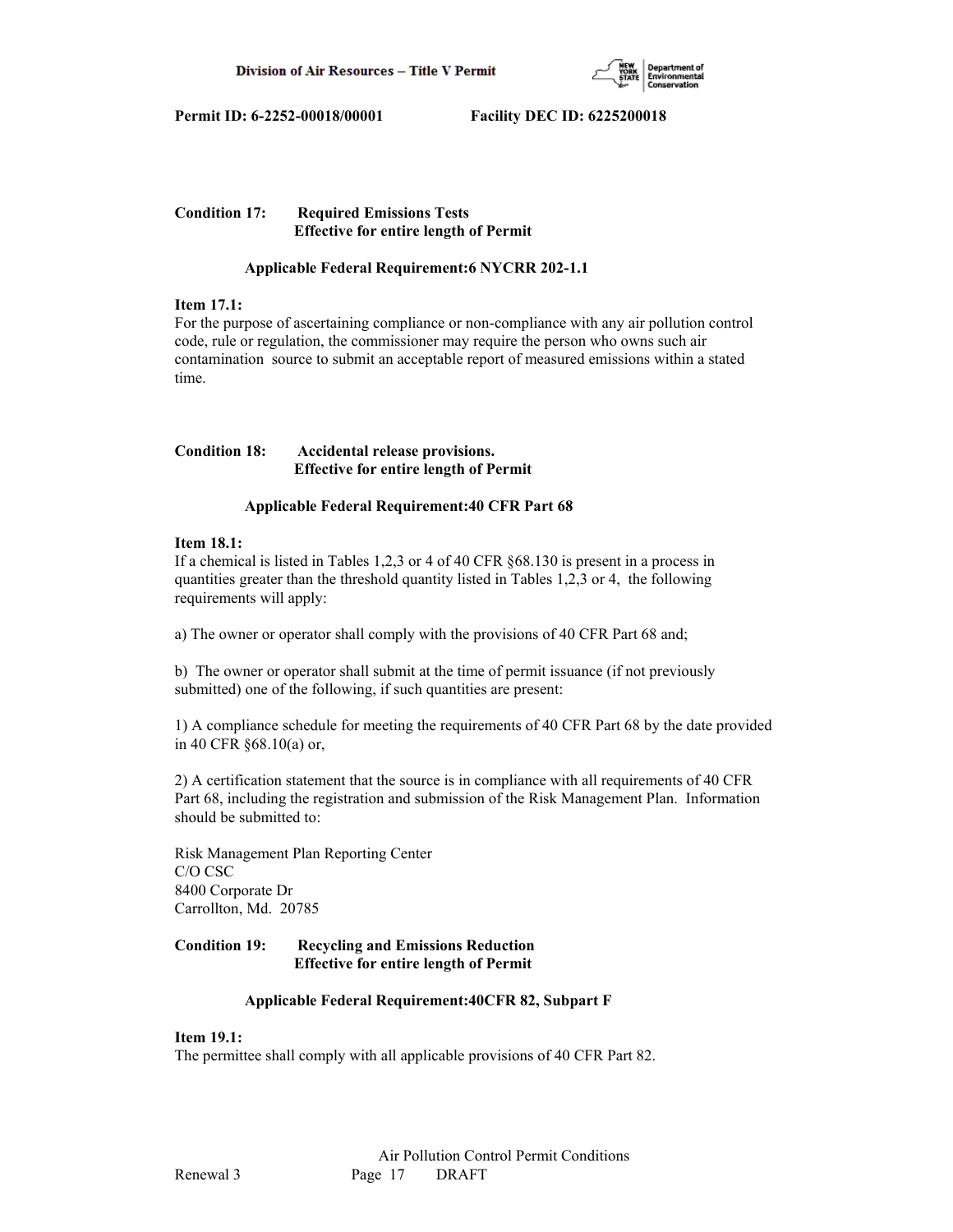

 **The following conditions are subject to annual compliance certification requirements for Title V permits only.**

# **Condition 20: Emission Unit Definition Effective for entire length of Permit**

#### **Applicable Federal Requirement:6 NYCRR Subpart 201-6**

#### **Item 20.1:**

The facility is authorized to perform regulated processes under this permit for: Emission Unit: 1-DLFGE Emission Unit Description: This emission unit includes: four (4) lean-burn Caterpillar, Inc. Model G3520C internal combustion (IC) engines (ES: ENG01-ENG04) and related exempt ancillary equipment for electricity generation, a gas conditioning and siloxane removal system with one (1) 1,200 scfm enclosed flare thermal oxidizer to control off gases generated during the siloxane removal system regeneration cycle and one (1) 1,100 scfm open candlestick flare to assist in controlling LFG. A like-kind replacement of Engine No. 02ENG, due to a main bearing failure, installed in September 2018. Original S/N of 02ENG GZJ00189 manufactured in 2005. Replacement S/N GZJ00194 manufactured in 2005. The make and model are identical and there is no impact to PSD/NSR, NSPS, NESHAP.

Building(s): ENGBLDG

# **Condition 21: Compliance Certification Effective for entire length of Permit**

#### **Applicable Federal Requirement:6 NYCRR Subpart 201-6**

#### **Item 21.1:**

The Compliance Certification activity will be performed for the Facility.

#### **Item 21.2:**

Compliance Certification shall include the following monitoring:

Monitoring Type: RECORD KEEPING/MAINTENANCE PROCEDURES Monitoring Description:

> Innovative/DANC plant shall seperately operate and maintain devices that continuously measure the flow of landfill gas to the 1,100 cfm open candlestick flare (Emission source: F0010) and the enclosed flare thermal oxidizer (emission source: F0011)

Monitoring Frequency: CONTINUOUS Reporting Requirements: SEMI-ANNUALLY (CALENDAR)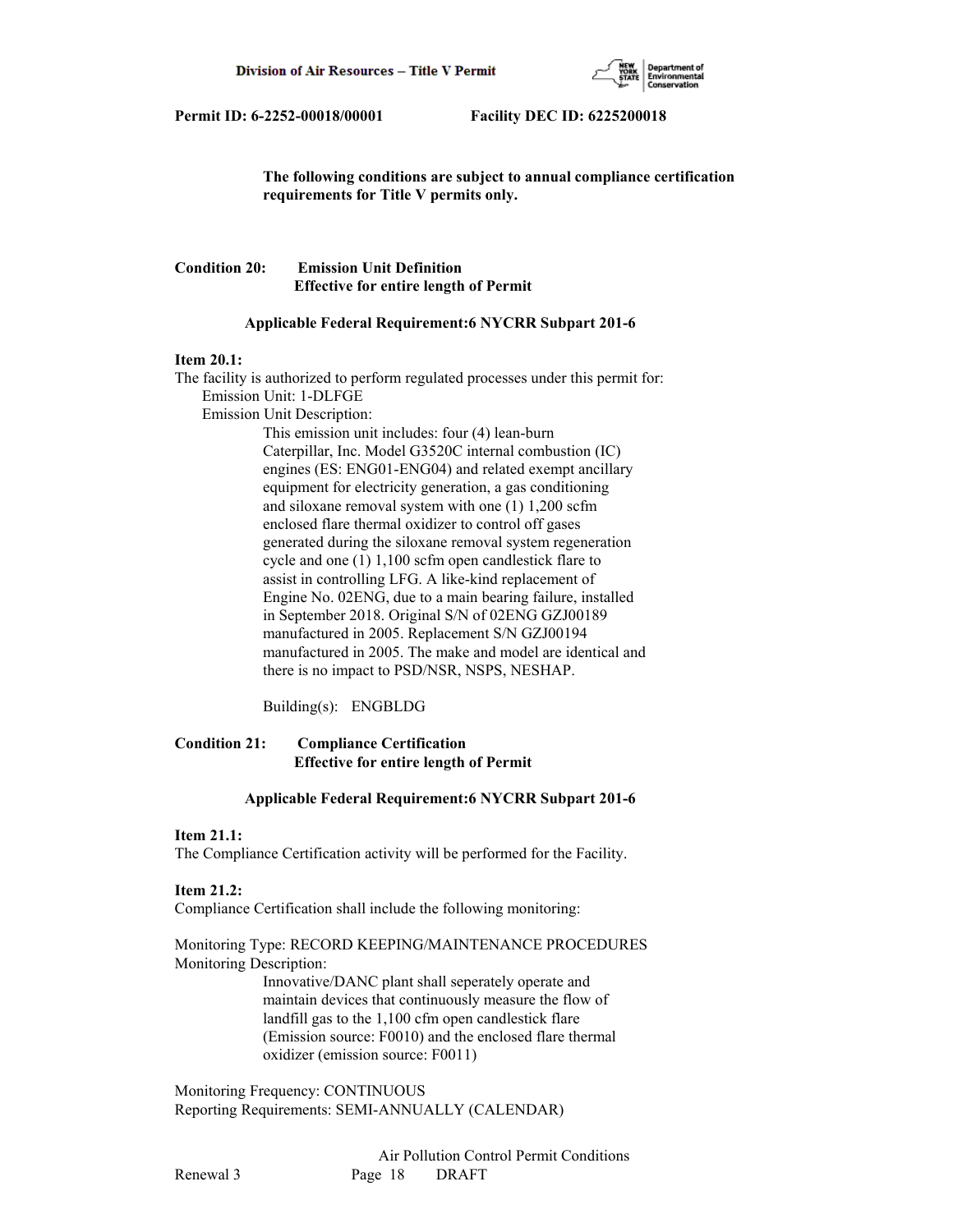

Reports due 30 days after the reporting period. Subsequent reports are due every 6 calendar month(s).

**Condition 22: Compliance Certification Effective for entire length of Permit**

# **Applicable Federal Requirement:6 NYCRR Subpart 201-6**

# **Item 22.1:**

The Compliance Certification activity will be performed for the Facility.

# **Item 22.2:**

Compliance Certification shall include the following monitoring:

Monitoring Type: RECORD KEEPING/MAINTENANCE PROCEDURES Monitoring Description:

> The Innovative/DANC LLC plant (DEC Permit ID: 6-2252-00018/00001) and DANC SWMF (DEC Permit ID: 6-2252-00007/00015) plants shall be considered a single facility for all air pollution control regulations applicability determinations. This being the case if a modification occurs at either plant both permits will require a modification to address the impact on emissions from the facility as a whole.

Monitoring Frequency: AS REQUIRED - SEE PERMIT MONITORING DESCRIPTION Reporting Requirements: AS REQUIRED - SEE MONITORING DESCRIPTION

# **Condition 23: Progress Reports Due Semiannually Effective for entire length of Permit**

# **Applicable Federal Requirement:6 NYCRR 201-6.4 (d) (4)**

#### **Item 23.1:**

Progress reports consistent with an applicable schedule of compliance are to be submitted at least semiannually, or at a more frequent period if specified in the applicable requirement or by the department. Such progress reports shall contain the following:

(i) dates for achieving the activities, milestones, or compliance required in the schedule of compliance, and dates when such activities, milestones or compliance were achieved; and

(ii) an explanation of why any dates in the schedule of compliance were not or will not be met, and any preventive or corrective measures adopted.

# **Condition 24: Operational Flexibility Effective for entire length of Permit**

# **Applicable Federal Requirement:6 NYCRR 201-6.4 (f)**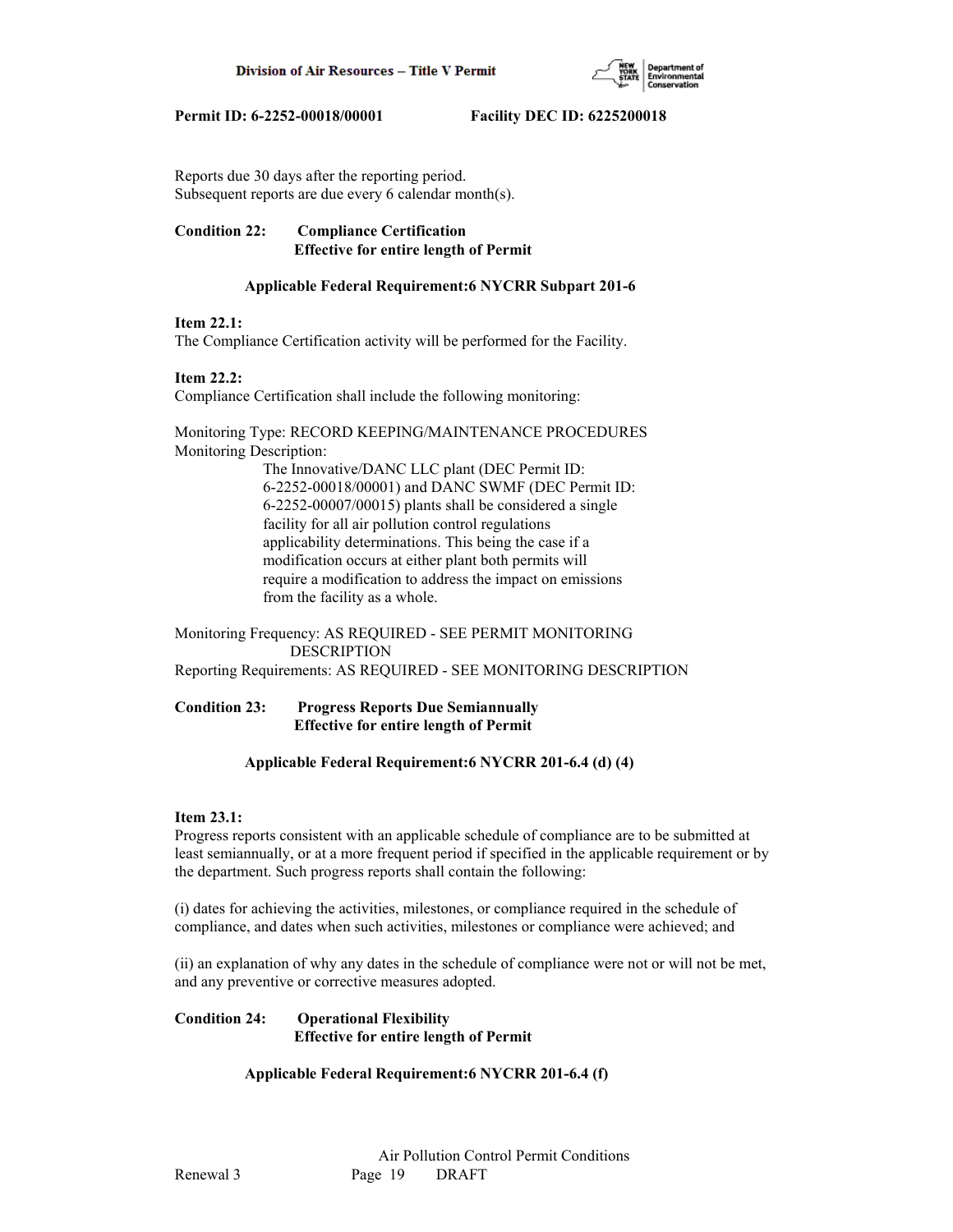

#### **Item 24.1:**

A permit modification is not required for changes that are provided for in the permit. Such changes include approved alternate operating scenarios and changes that have been submitted and approved pursuant to an established operational flexibility protocol and the requirements of this section. Each such change cannot be a modification under any provision of Title I of the Clean Air Act or exceed, or cause the facility to exceed, an emissions cap or limitation in the permit. The facility owner or operator must incorporate all changes into any compliance certifications, record keeping, and/or reporting required by the permit.

#### **Condition 25: Compliance Certification Effective for entire length of Permit**

# **Applicable Federal Requirement:6 NYCRR 201-6.4 (f) (2)**

#### **Item 25.1:**

The Compliance Certification activity will be performed for the Facility.

#### **Item 25.2:**

Compliance Certification shall include the following monitoring:

Monitoring Type: RECORD KEEPING/MAINTENANCE PROCEDURES Monitoring Description:

Operational Flexibility Protocol

 Per the provisions as outlined in 6 NYCRR Part 201-6.4(f), certain physical and operational changes that do not need a permit modification can be made if those changes are part of an approved Operational Flexibility Protocol (OFP) incorporated into the Title V permit. Changes implemented under the approved OFP are not subject to the Title V permit modification provisions under 6 NYCRR Part 201-6.6 unless required by the Department pursuant to 6 NYCRR Part  $201 - 6.4(f)(4)$ .

I. Protocol Criteria

 Each operational flexibility change implemented under this OFP will be evaluated for the following criteria:

 a. Any new or changed emission source shall not be part of a source project that results in a significant net emission increase that exceeds the New Source Review (NSR) thresholds identified in 6 NYCRR Part 231.

 b. Any new or changed emission source shall not result in a change in the pollutants emitted

 c. The facility shall not use the protocol to make physical changes or changes in the method of operation of existing emissions sources that would require a new or modified federally enforceable emissions cap. Such changes must be addressed via the significant permit modification provisions.

d. All underlying federal and state requirements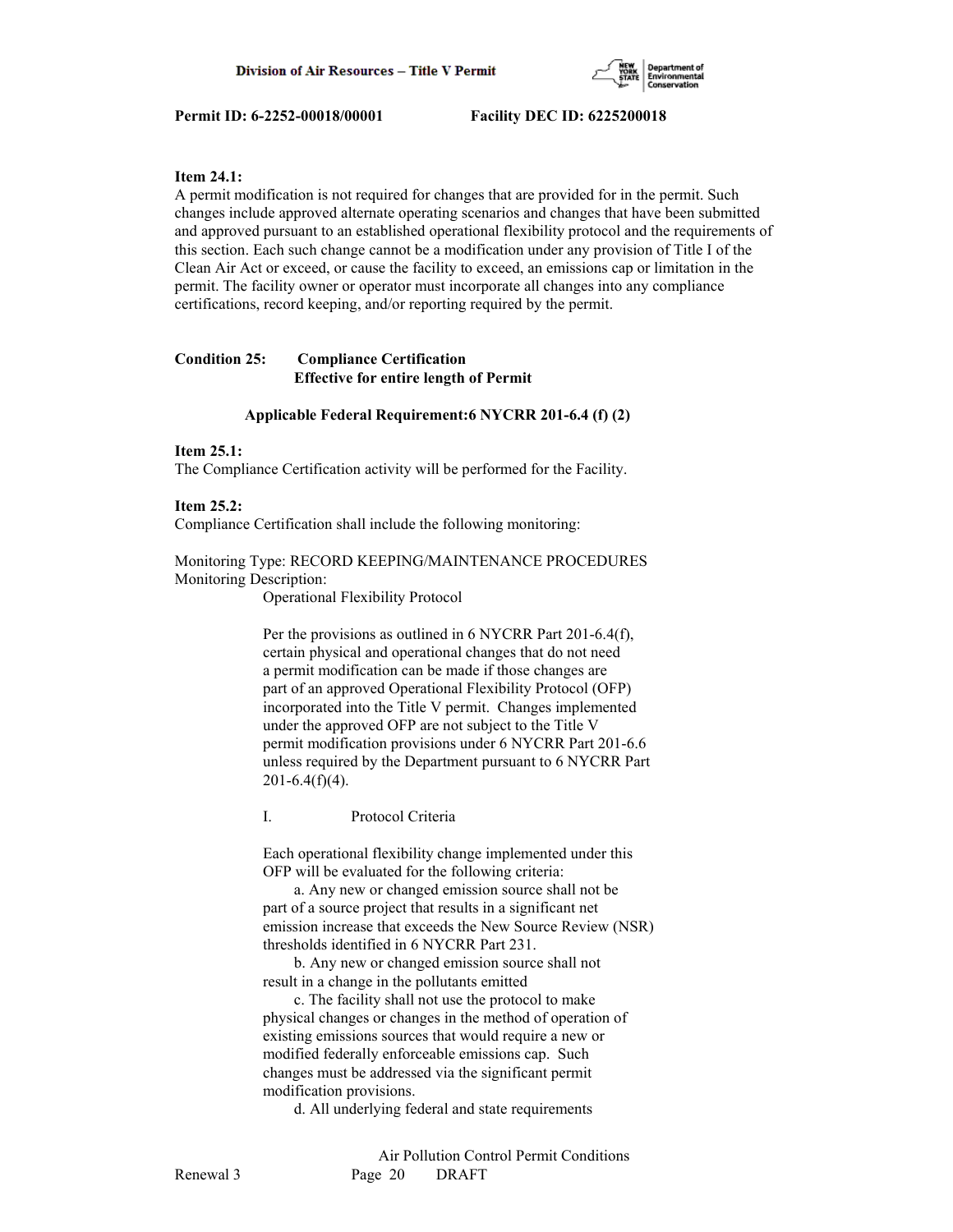

 with which the new or changed operation or emission source must comply must exist in the Title V permit. Existing permit conditions may be amended to reference or include the new or changed operation or emission source and any related information, and/or subject to the Department's approval, new conditions proposed, to provide the appropriate monitoring parameters.

 The following list consists of operational flexibility changes allowed under this OFP for the facility:

 1. Replacing an emission or process unit with an identical unit for which operation of the new unit will not violate any applicable requirement including those in the existing Title V permit.

 2. Adding an emission source to a process with existing permitted equipment, which are operating under an emission limitation or cap, where the addition of an emission source will not require a new or modified federally enforceable emissions cap

 3. Installing a new piece of equipment or process provided the change:

 • Does not make the facility a major source or, in itself constitute a major modification under Title I of the CAA

 • The change does not make the source subject to a New Source Performance Standard (NSPS) or National Emission Standard for Hazardous Air Pollutants (NESHAP), each of which would constitute a modification under Title I of the CAA.

 4. Increasing operating hours or increasing or changing fuels/materials provided that associated emissions do not increase beyond any existing permitted emission limit.

 5. Installing emission control equipment or limiting emissions from an existing unit provided the action does not avoid an otherwise applicable requirement.

### II. Notification Requirements

 The facility provide notification of the change to the Department in writing with a Responsible Official Certification, at least 15-days prior to implementing any change. The following information will be contained in the notification:

 1. Identification of the emission units, processes, emission sources, and/or emission points that are affected by the proposed change, as well as any revisions to the existing emission unit structure within the permit;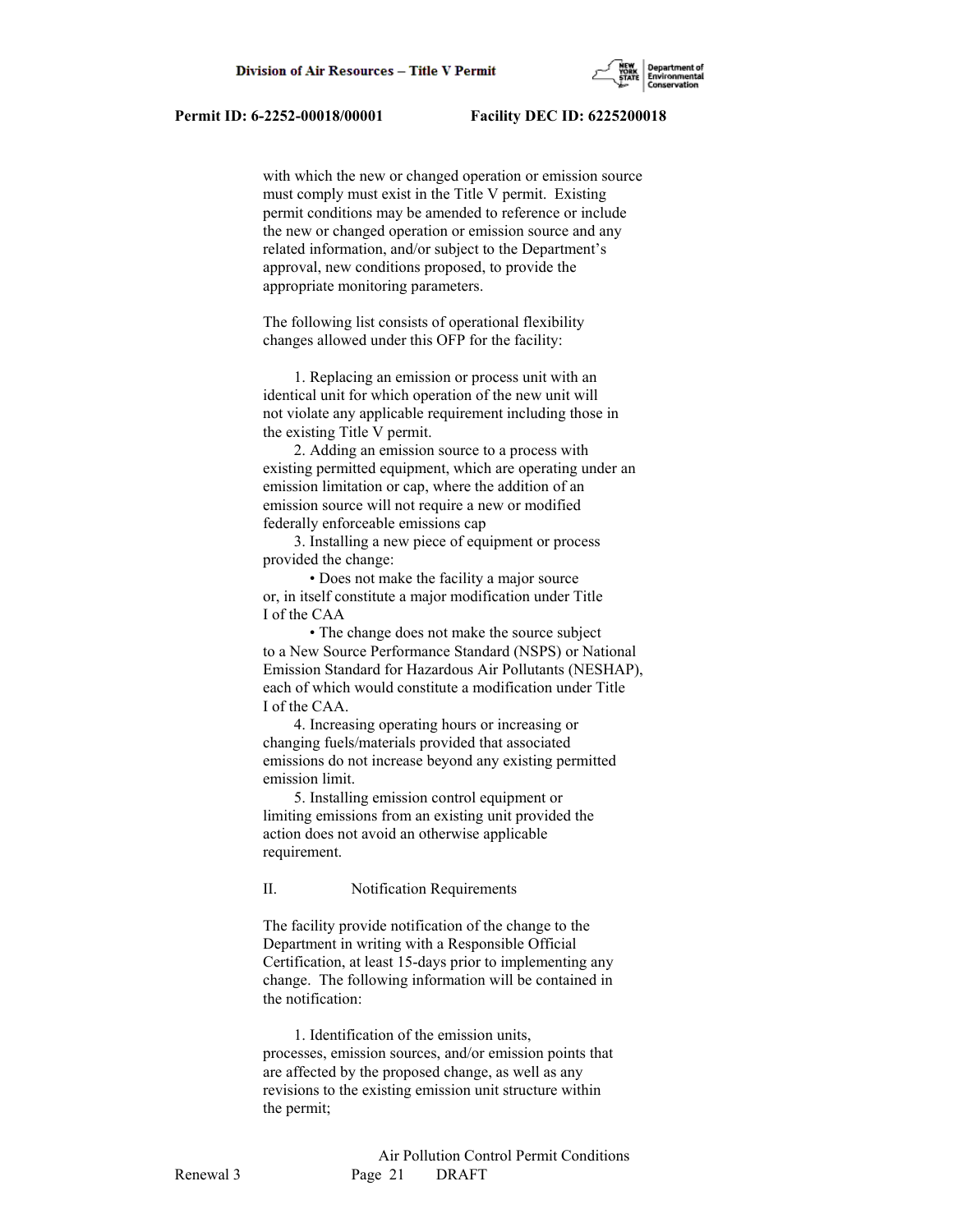2. A description of the proposed change, including any operating parameters that are affected;

 3. Identification and description of any emission control device or technology that will be used;

 4. Documentation demonstrating the proposed change's compliance with all applicable requirements, including calculations demonstrating the emission rate potential and maximum projected annual actual emission rates for all contaminants affected by the change

 5. Documentation the change is not subject to the requirements of 6 NYCRR Part 231;

 6. Identification and evaluation of all applicable state and federal regulations;

 7. A description of any additional operating, record keeping, or reporting procedures necessary to demonstrate compliance with applicable requirements; and

 8. Any other relevant information used for the evaluation of the proposed change under the operational flexibility protocol in the facility's permit.

#### III. Review and Approval

 1. The Department shall respond to the permittee in writing with a determination within 15 days of receipt of the notification required by Section II of this protocol.

 2. The Department may require a permit modification in order to impose new applicable requirements or additional permit conditions if it determines that changes proposed pursuant to the notification do not meet the criteria under Section II. A above or that the changes may have a significant air quality impact or be otherwise potentially significant under SEQRA (6 NYCRR Part 617).

 3. The Department may require that the permittee not undertake the proposed change until it completes a more detailed review of the proposed change, which may include potential air quality impacts and/or applicable requirements. The Department's determination shall include a listing of information required for further review, if necessary.

#### IV. Additional Compliance Obligations

 1. Upon commencement of the change, the facility shall comply with all applicable requirements and permit conditions, including any amended or proposed in accordance with I.d above.

 2. The facility shall provide with the semiannual monitoring report, a summary of the changes made in accordance with this protocol and a statement of the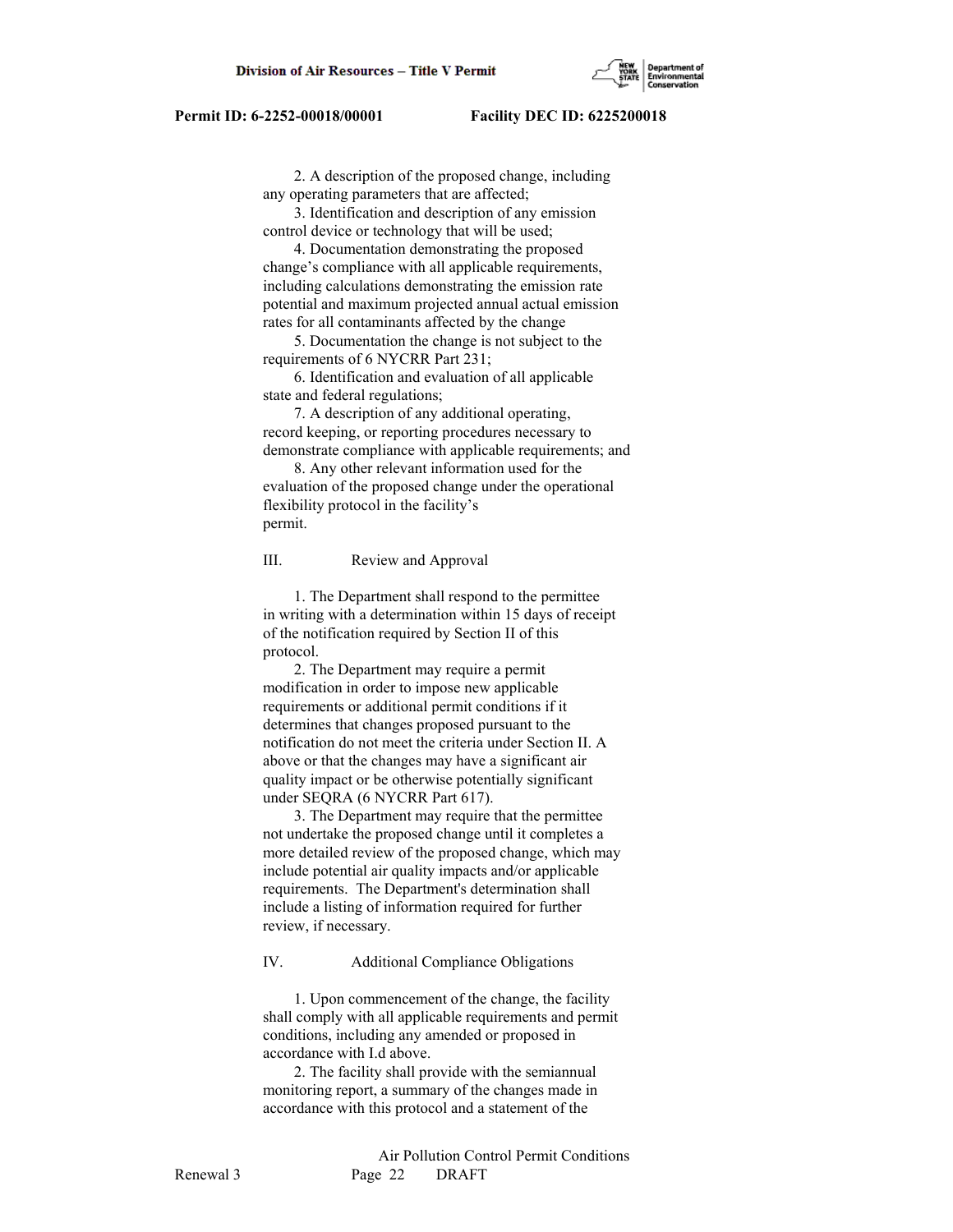compliance status of each. Changes reported should include all those made during the corresponding period and any earlier changes that have not yet been incorporated into the permit.

 3. The facility shall include each change made pursuant to this protocol in the next application for permit modification or renewal, whichever is first. Changes made pursuant to this protocol are not subject to the permit shield provisions described in 6 NYCRR  $201-6.4(g)$  until they are incorporated into the Title V permit.

 4. The facility shall maintain a record of each change made pursuant to this protocol at the facility and shall make such records available to the Department upon request.

### Monitoring Frequency: AS REQUIRED - SEE PERMIT MONITORING DESCRIPTION Reporting Requirements: AS REQUIRED - SEE MONITORING DESCRIPTION

# **Condition 26: Facility Permissible Emissions**

# **Effective for entire length of Permit**

#### **Applicable Federal Requirement:6 NYCRR Subpart 201-7**

#### **Item 26.1:**

The sum of emissions from the emission units specified in this permit shall not equal or exceed the following

Potential To Emit (PTE) rate for each regulated contaminant:

| CAS No: 000630-08-0<br>Name: CARBON MONOXIDE      |  | PTE: 480,000 pounds per year |
|---------------------------------------------------|--|------------------------------|
| $CAS No: ONY210-00-0$<br>Name: OXIDES OF NITROGEN |  | PTE: 190,000 pounds per year |

# **Condition 27: Capping Monitoring Condition Effective for entire length of Permit**

#### **Applicable Federal Requirement:6 NYCRR Subpart 201-7**

#### **Item 27.1:**

Under the authority of 6 NYCRR Part 201-7, this condition contains an emission cap for the purpose of limiting emissions from the facility, emission unit or process to avoid being subject to the following applicable requirement(s) that the facility, emission unit or process would otherwise be subject to:

6 NYCRR Subpart 231-7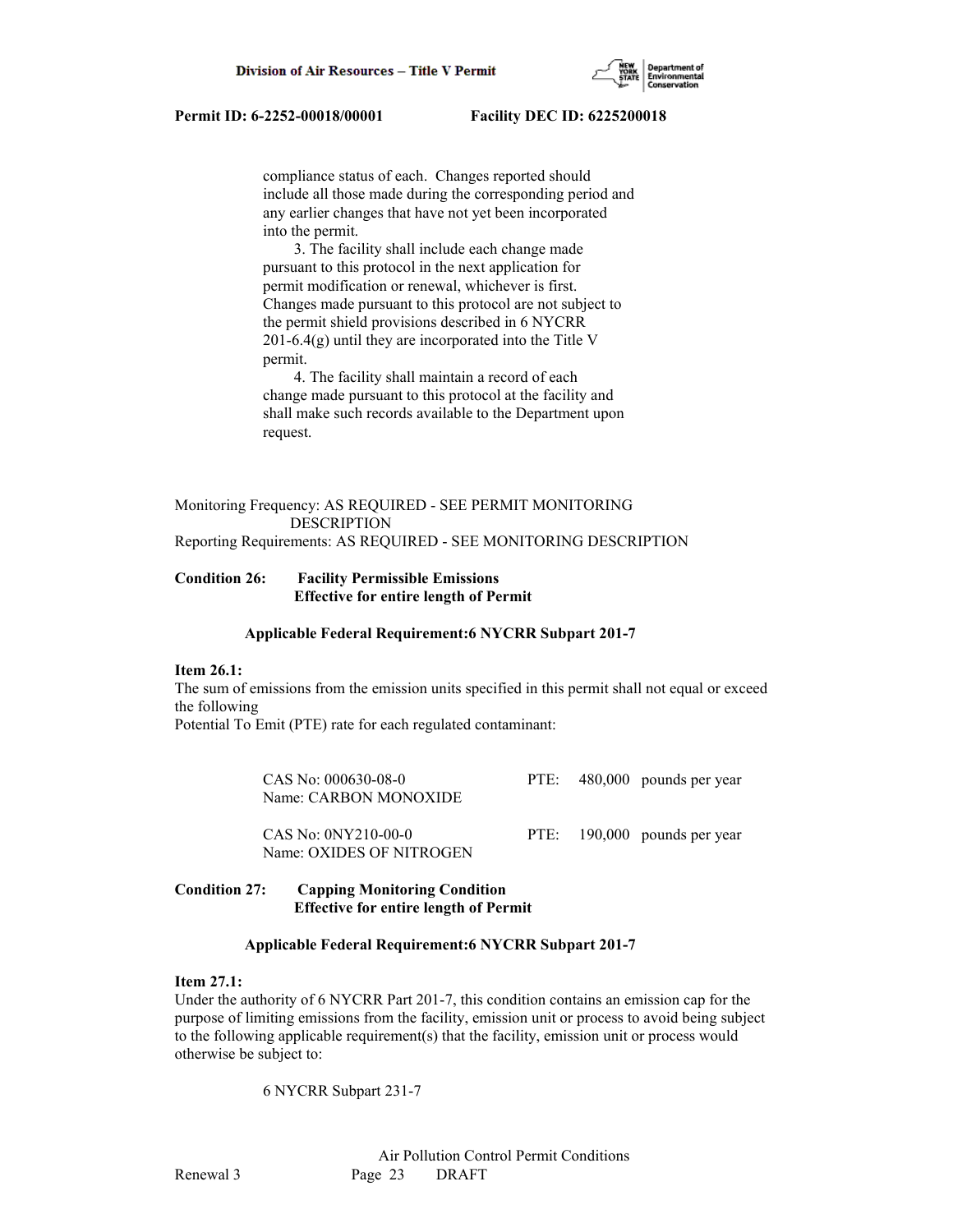# **Item 27.2:**

Operation of this facility shall take place in accordance with the approved criteria, emission limits, terms, conditions and standards in this permit.

# **Item 27.3:**

The owner or operator of the permitted facility must maintain all required records on-site for a period of five years and make them available to representatives of the Department upon request. Department representatives must be granted access to any facility regulated by this Subpart, during normal operating hours, for the purpose of determining compliance with this and any other state and federal air pollution control requirements, regulations or law.

# **Item 27.4:**

On an annual basis, unless otherwise specified below, beginning one year after the granting of an emissions cap, the responsible official shall provide a certification to the Department that the facility has operated all emission units within the limits imposed by the emission cap. This certification shall include a brief summary of the emissions subject to the cap for that time period and a comparison to the threshold levels that would require compliance with an applicable requirement.

# **Item 27.5:**

The emission of pollutants that exceed the applicability thresholds for an applicable requirement, for which the facility has obtained an emissions cap, constitutes a violation of Part 201 and of the Act.

# **Item 27.6:**

The Compliance Certification activity will be performed for the Facility.

 Regulated Contaminant(s): CAS No: 000630-08-0 CARBON MONOXIDE

# **Item 27.7:**

Compliance Certification shall include the following monitoring:

 Capping: Yes Monitoring Type: MONITORING OF PROCESS OR CONTROL DEVICE PARAMETERS AS SURROGATE

Monitoring Description:

 Landfill gas to energy (LFGTE) plant shall install and maintain a device that continuously monitors kilowatt-hours (kWh) and keep records of the monthly megawatt-hours (MWh) generated by each of the internal combustion engines (emission sources 01ENG - 04ENG) listed above.

 The monthly MWh generated by each of the emission sources 01ENG - 04ENG will be added to the MWh generated by each engine during the previous 11 months to generate an annual generation rate for each of the emission sources 01ENG - 04ENG. The combined MWh generated by all four internal combustion engines during any 12-month period must remain less than 55,223 MWh.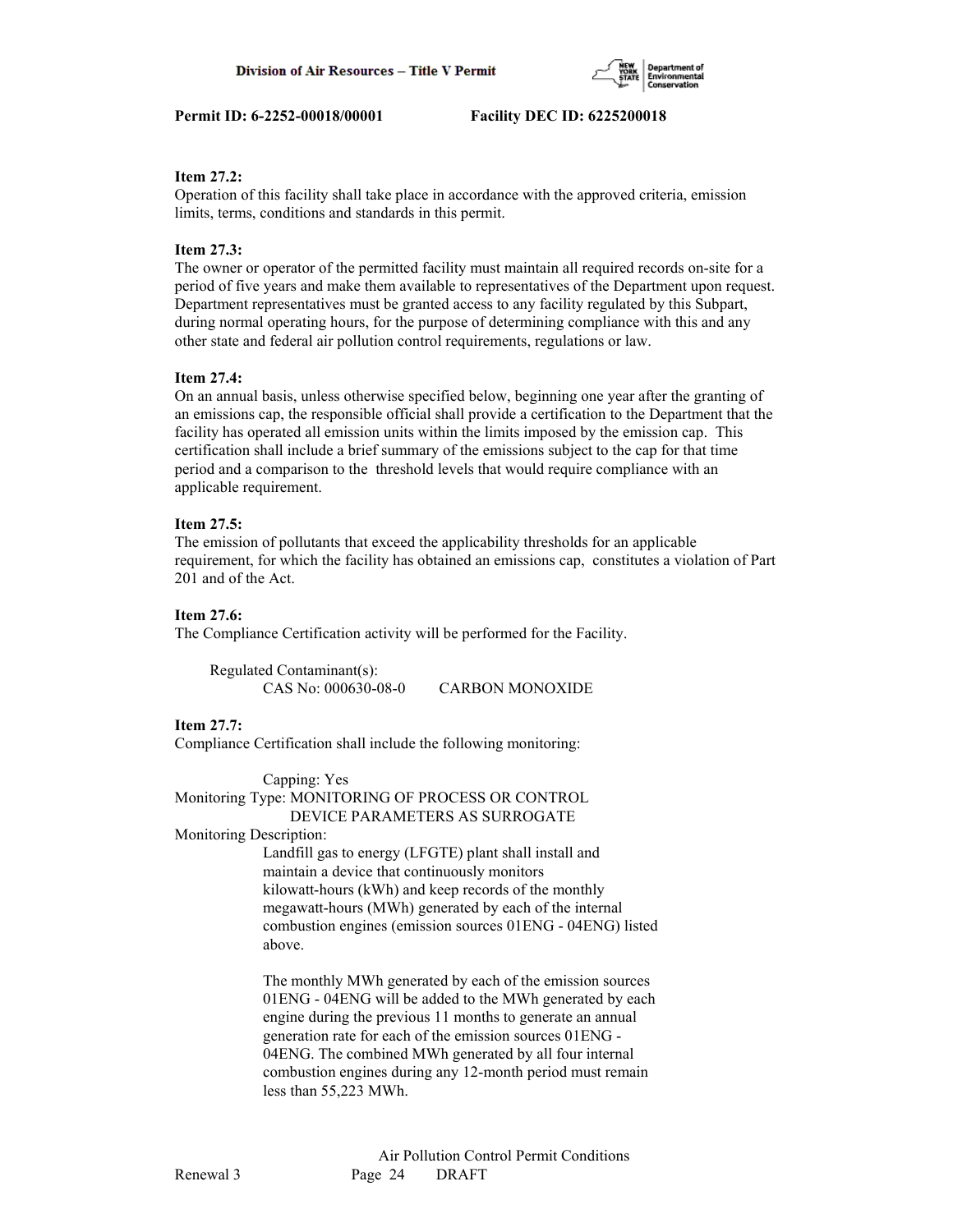

Parameter Monitored: ENGINE OPERATION Upper Permit Limit: 55223 megawatt-hours per year Monitoring Frequency: AS REQUIRED - SEE PERMIT MONITORING DESCRIPTION Averaging Method: ANNUAL MAXIMUM ROLLED MONTHLY Reporting Requirements: SEMI-ANNUALLY (CALENDAR) Reports due 30 days after the reporting period. Subsequent reports are due every 6 calendar month(s).

# **Condition 28: Capping Monitoring Condition Effective for entire length of Permit**

#### **Applicable Federal Requirement:6 NYCRR Subpart 201-7**

#### **Item 28.1:**

Under the authority of 6 NYCRR Part 201-7, this condition contains an emission cap for the purpose of limiting emissions from the facility, emission unit or process to avoid being subject to the following applicable requirement(s) that the facility, emission unit or process would otherwise be subject to:

6 NYCRR Subpart 231-7

# **Item 28.2:**

Operation of this facility shall take place in accordance with the approved criteria, emission limits, terms, conditions and standards in this permit.

#### **Item 28.3:**

The owner or operator of the permitted facility must maintain all required records on-site for a period of five years and make them available to representatives of the Department upon request. Department representatives must be granted access to any facility regulated by this Subpart, during normal operating hours, for the purpose of determining compliance with this and any other state and federal air pollution control requirements, regulations or law.

#### **Item 28.4:**

On an annual basis, unless otherwise specified below, beginning one year after the granting of an emissions cap, the responsible official shall provide a certification to the Department that the facility has operated all emission units within the limits imposed by the emission cap. This certification shall include a brief summary of the emissions subject to the cap for that time period and a comparison to the threshold levels that would require compliance with an applicable requirement.

#### **Item 28.5:**

The emission of pollutants that exceed the applicability thresholds for an applicable requirement, for which the facility has obtained an emissions cap, constitutes a violation of Part 201 and of the Act.

# **Item 28.6:**

The Compliance Certification activity will be performed for the Facility.

 Regulated Contaminant(s): CAS No: 000630-08-0 CARBON MONOXIDE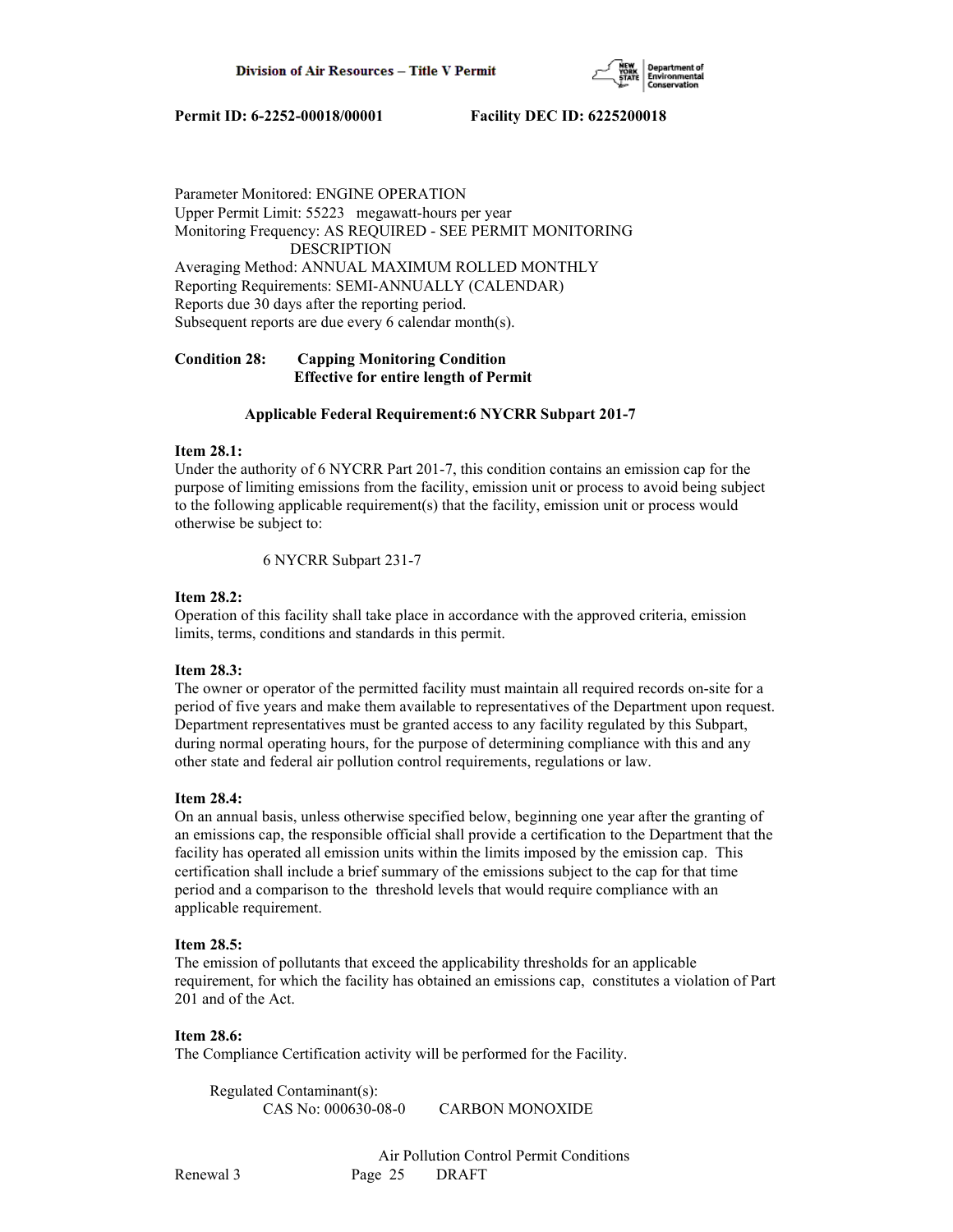

**Item 28.7:**

Compliance Certification shall include the following monitoring:

 Capping: Yes Monitoring Type: MONITORING OF PROCESS OR CONTROL DEVICE PARAMETERS AS SURROGATE Monitoring Description: Innovative DANC Landfill gas to energy (LFGTE) plant shall keep records of the monthly hours of operation and actual monthly gross electrical output for each of the internal combustion (IC) engines (emission sources 01ENG - 04ENG) listed above. LFGTE plant will use this information and the carbon monoxide (CO) emission rate from the most recent acceptable emission test to calculate the monthly emissions of CO from each IC engine as well as the total from all IC engines.

> Additionally LFGTE plant shall keep records of the monthly amount of landfill gas combusted in the open candlestick flare (emission source F0010) and enclosed flare thermal oxidizer(emission source: F0011) as detailed elsewhere in this permit. This information and the CO emission factor of 374.4 lb/million standard cubic feet (scf) methane combusted for the open candlestick flare and the CO emission factor of 202.4 lb/million scf methane combusted for the enclosed flare thermal oxidizer will be used to calculate the total monthly emissions of CO from these sources.

 The monthly CO emissions from all emission sources listed above will be added to the CO emissions from the previous 11 months to generate an annual CO emission rate for the LFGTE plant. The CO emission rate during any 12-month period must remain less than 240 tons. The 240 ton CO limit is based on a 12 month rolling totalized landfill gas flow of 1,405,454,400 standard cubic feet per year (expressed as 50% methane).

Parameter Monitored: CARBON MONOXIDE Upper Permit Limit: 240 tons per year Monitoring Frequency: MONTHLY Averaging Method: ANNUAL MAXIMUM ROLLED MONTHLY Reporting Requirements: SEMI-ANNUALLY (CALENDAR) Reports due 30 days after the reporting period. Subsequent reports are due every 6 calendar month(s).

# **Condition 29: Capping Monitoring Condition Effective for entire length of Permit**

 **Applicable Federal Requirement:6 NYCRR Subpart 201-7**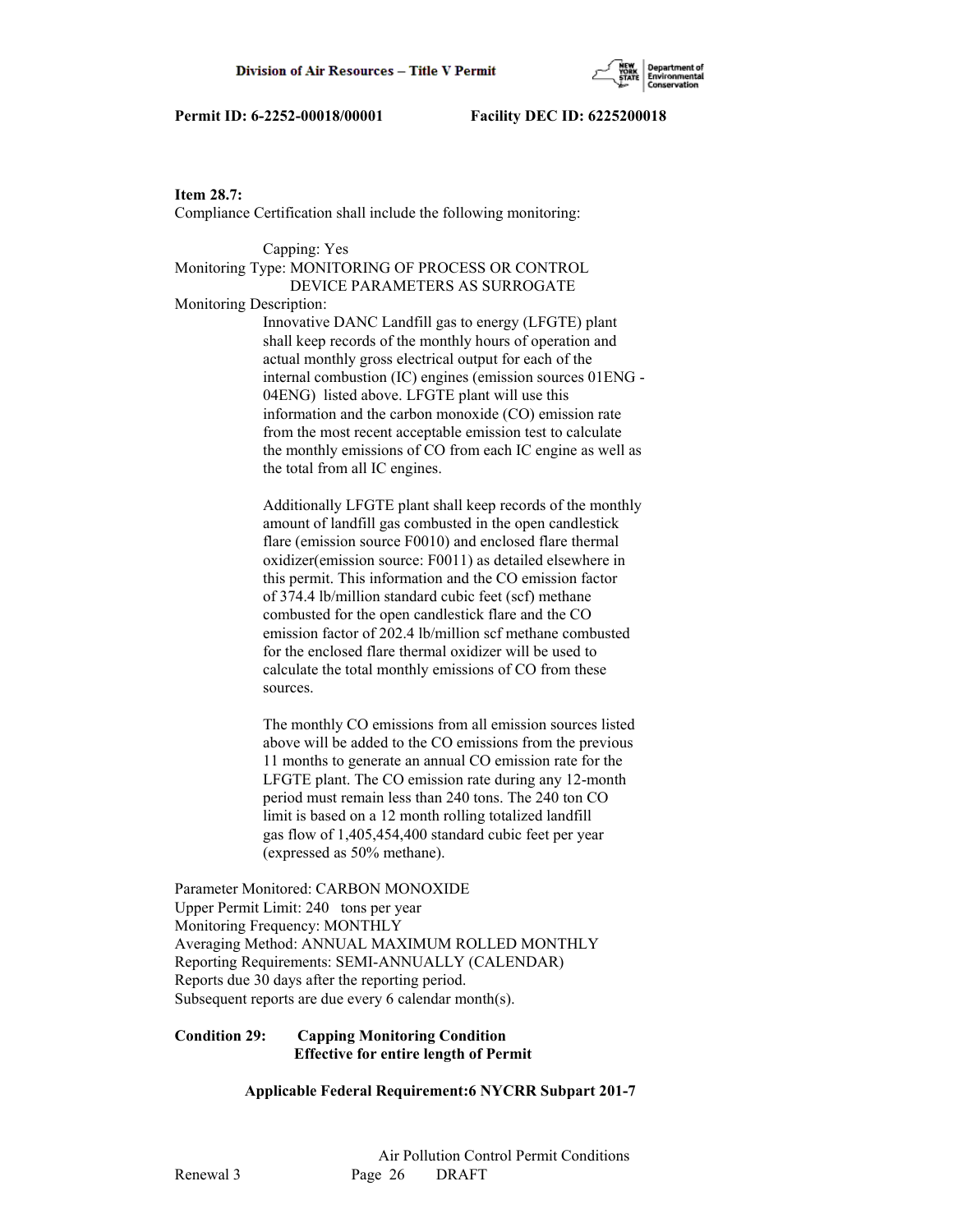

# **Item 29.1:**

Under the authority of 6 NYCRR Part 201-7, this condition contains an emission cap for the purpose of limiting emissions from the facility, emission unit or process to avoid being subject to the following applicable requirement(s) that the facility, emission unit or process would otherwise be subject to:

6 NYCRR Subpart 231-5

#### **Item 29.2:**

Operation of this facility shall take place in accordance with the approved criteria, emission limits, terms, conditions and standards in this permit.

#### **Item 29.3:**

The owner or operator of the permitted facility must maintain all required records on-site for a period of five years and make them available to representatives of the Department upon request. Department representatives must be granted access to any facility regulated by this Subpart, during normal operating hours, for the purpose of determining compliance with this and any other state and federal air pollution control requirements, regulations or law.

#### **Item 29.4:**

On an annual basis, unless otherwise specified below, beginning one year after the granting of an emissions cap, the responsible official shall provide a certification to the Department that the facility has operated all emission units within the limits imposed by the emission cap. This certification shall include a brief summary of the emissions subject to the cap for that time period and a comparison to the threshold levels that would require compliance with an applicable requirement.

#### **Item 29.5:**

The emission of pollutants that exceed the applicability thresholds for an applicable requirement, for which the facility has obtained an emissions cap, constitutes a violation of Part 201 and of the Act.

# **Item 29.6:**

The Compliance Certification activity will be performed for the facility: The Compliance Certification applies to:

Emission Unit: 1-DLFGE

 Regulated Contaminant(s): CAS No: 0NY210-00-0 OXIDES OF NITROGEN

### **Item 29.7:**

Compliance Certification shall include the following monitoring:

 Capping: Yes Monitoring Type: INTERMITTENT EMISSION TESTING Monitoring Description: In order to maintain facility emissions of NOx below the Non-attainment New Source Review (NSR) major source threshold each of the four stationary internal combustion engines (emission sources 01ENG - 04ENG) must operate at a maximum NOx emission rate of 0.60 g/bhp-hr.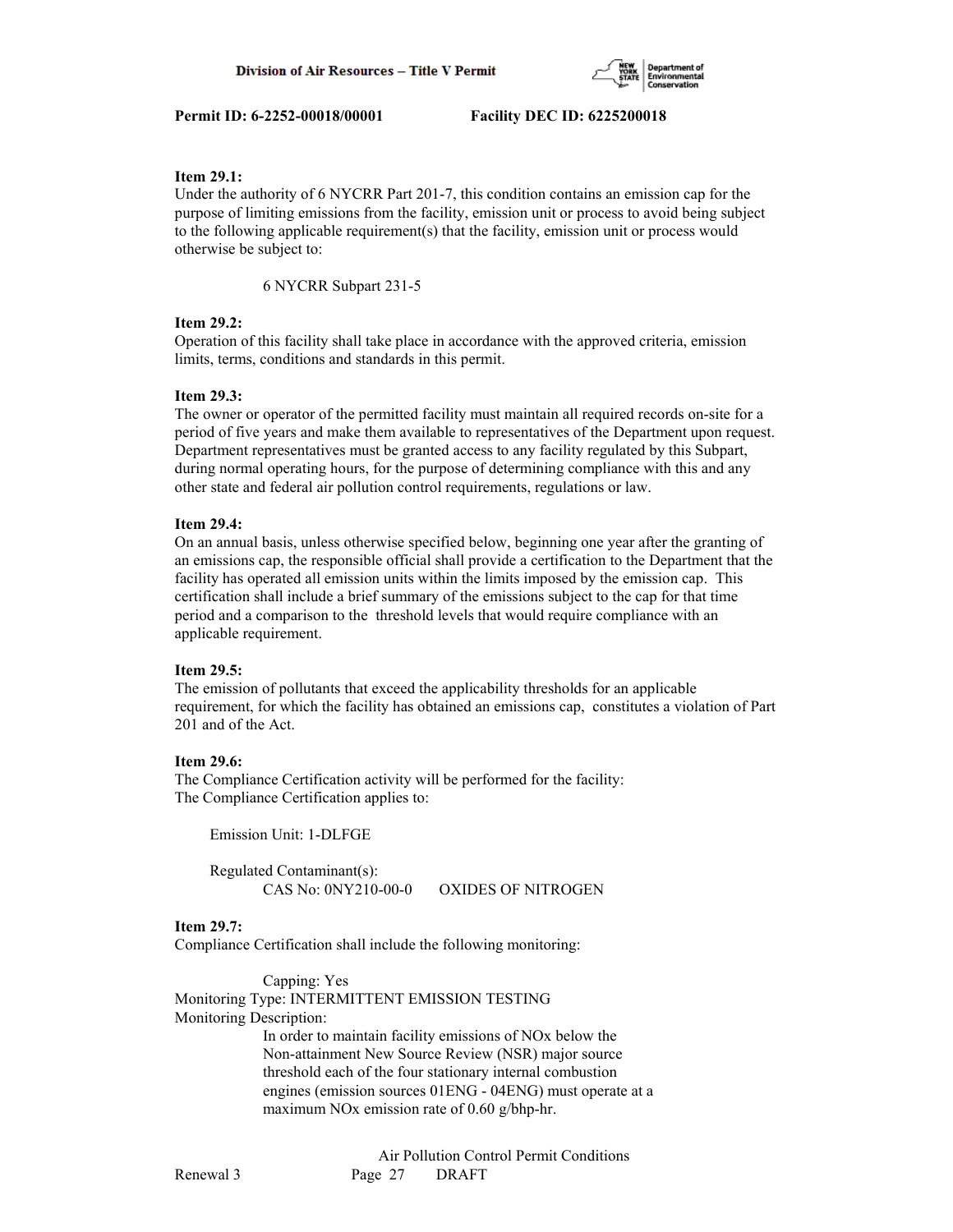Compliance with the emission rate of 0.60 g/bhp-hr shall be demonstrated by an initial performance test as outlined below:

 1. The facility must submit a compliance test protocol to the department for approval at least 60 days prior to emission testing. The conditions of the testing and the locations of the sampling devices must be acceptable to the department and allow for collection of the following information during the test:

 - Operating rate for each engine during the test period  $(BHP);$ 

 - Total flow rate of the landfill gas to each engine (scfm, dry basis);

 - Concentrations (dry basis) of oxygen (O2) and methane (CH4) in the landfill gas burned in the engines (percent by volume or ppmv);

- High heating value for the landfill gas (BTU/scf);

 - Heat input rate to each engine averaged over the test period (BTU/hour);

 - Exhaust gas flow rate from each engine (scfm, dry basis);

 - Concentrations (dry basis) of NOx, CH4, and O2 in the exhaust gas from each engine (ppmv or percent by volume);

 - NOx concentrations corrected to 15% O2 in the exhaust gas from each engine (ppmv);

- NOx emission rates from each engine (g/BHP-hr );

 2. The facility must utilize the procedures set forth in 40 CFR part 60, Appendix A, Method 7, 7E, or 19, or any other method acceptable to the department for determining compliance with the NOx limit contained in this condition, and must, in addition, follow the procedures set forth in Part 202 of this Title.

 3. The facility must submit a compliance test report containing the results of the emission test to the department no later than 60 days after completion of the emission test.

 An initial performance test must be completed within 180 days of commencement of operation of emission sources 04ENG. Subsequent performance tests must be performed at least once during the term of the permit. Performance testing of emission sources 01ENG, 02ENG & 03ENG must be performed at least once during the term of the permit. Since all four stationary internal combustion devices at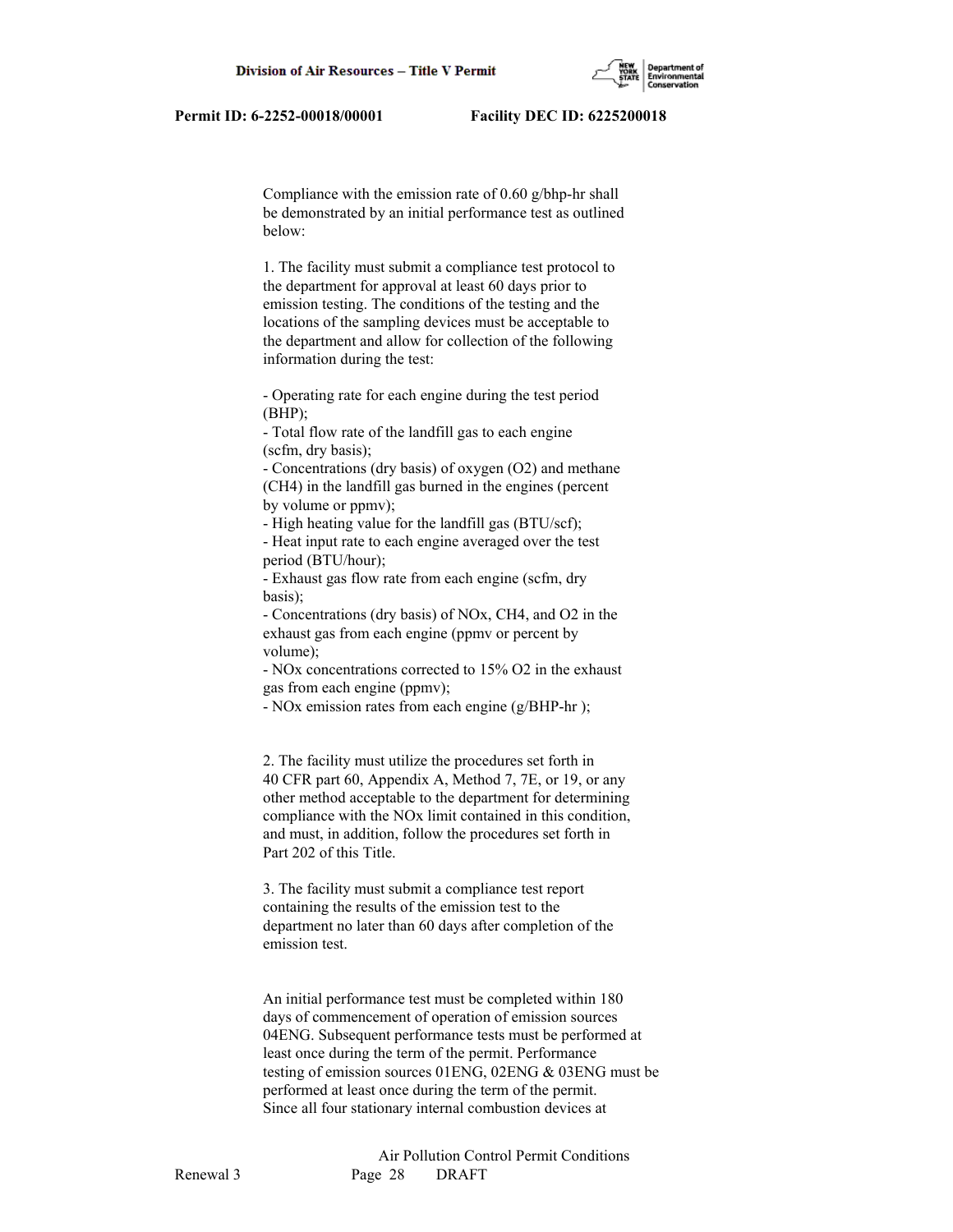

 this facility are identical Innovative/DANC LLC may request that performance tests conducted following the current permit term be performed on only two of the four internal combustion engines described above.

 If performance testing demonstrates non-compliance with the NOx emission limit, the permittee must shut down the engine(s) that exceed the emission limit, take corrective action, and retest the engine(s) within 60 days of restart. In this case subsequent performance testing shall be conducted on the engine(s) in question within 6 months of retest. If at this time engine(s) emissions demonstrate compliance with the NOx emission limit the permittee can resume testing per the schedule outlined above.

Parameter Monitored: OXIDES OF NITROGEN Upper Permit Limit: 0.60 grams per brake horsepower-hour Reference Test Method: EPA RM 7, 7E or 19 Monitoring Frequency: AS REQUIRED - SEE PERMIT MONITORING DESCRIPTION Averaging Method: AVERAGING METHOD AS PER REFERENCE TEST METHOD INDICATED Reporting Requirements: ONCE / BATCH OR MONITORING OCCURRENCE

**Condition 30: Capping Monitoring Condition Effective for entire length of Permit**

#### **Applicable Federal Requirement:6 NYCRR Subpart 201-7**

#### **Item 30.1:**

Under the authority of 6 NYCRR Part 201-7, this condition contains an emission cap for the purpose of limiting emissions from the facility, emission unit or process to avoid being subject to the following applicable requirement(s) that the facility, emission unit or process would otherwise be subject to:

6 NYCRR Subpart 231-5

#### **Item 30.2:**

Operation of this facility shall take place in accordance with the approved criteria, emission limits, terms, conditions and standards in this permit.

#### **Item 30.3:**

The owner or operator of the permitted facility must maintain all required records on-site for a period of five years and make them available to representatives of the Department upon request. Department representatives must be granted access to any facility regulated by this Subpart, during normal operating hours, for the purpose of determining compliance with this and any other state and federal air pollution control requirements, regulations or law.

#### **Item 30.4:**

On an annual basis, unless otherwise specified below, beginning one year after the granting of an emissions cap, the responsible official shall provide a certification to the Department that the facility has operated all emission units within the limits imposed by the emission cap. This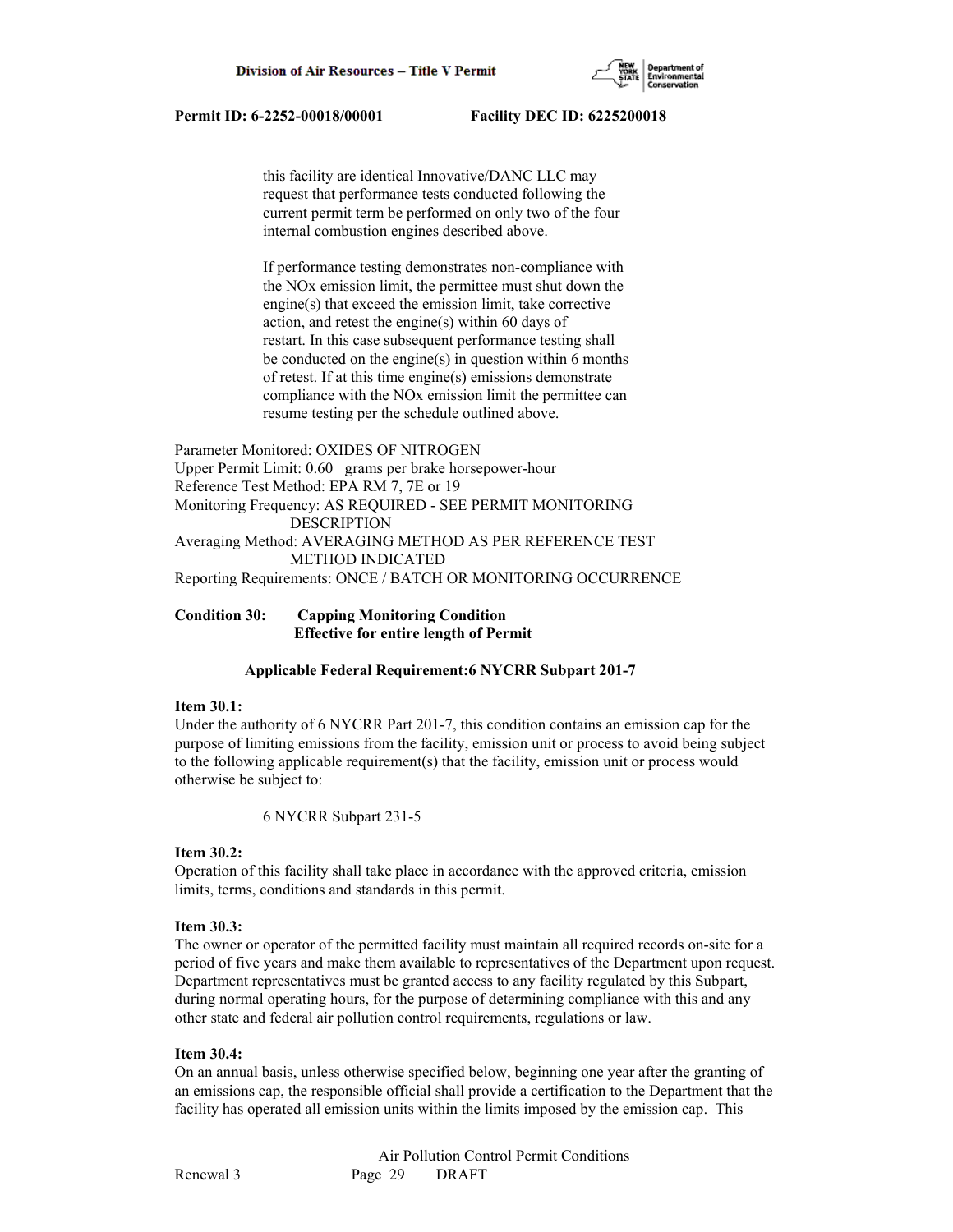

certification shall include a brief summary of the emissions subject to the cap for that time period and a comparison to the threshold levels that would require compliance with an applicable requirement.

# **Item 30.5:**

The emission of pollutants that exceed the applicability thresholds for an applicable requirement, for which the facility has obtained an emissions cap, constitutes a violation of Part 201 and of the Act.

# **Item 30.6:**

The Compliance Certification activity will be performed for the Facility.

 Regulated Contaminant(s): CAS No: 0NY210-00-0 OXIDES OF NITROGEN

#### **Item 30.7:**

Compliance Certification shall include the following monitoring:

#### Capping: Yes Monitoring Type: MONITORING OF PROCESS OR CONTROL DEVICE PARAMETERS AS SURROGATE

#### Monitoring Description:

 LFGTE plant shall perform the following periodic monitoring for oxides of nitrogen (NOx) emissions in the exhaust stacks of the four internal combustion (IC) engines (emission sources 01ENG - 04ENG) listed above:

 1. NOx emissions shall be measured monthly, at a stack location acceptable to the Department, while the engine is operating at base load (base load is a normal operating load) using a properly calibrated portable gas analyzer approved for use by the Department.

 2. The NOx measurement will consist of the average of three instantaneous concentration readings that are obtained over a 3 minute period.

 3. The first of the three NOx concentration readings will start after the portable analyzer has sampled engine exhaust for at least 1 minute.

 4. The second and third NOx concentration readings will occur at consecutive 1 minute intervals.

 5. The three NOx concentration readings will be recorded and their average calculated.

 6. The calculate average will be the NOx measurement for that month and must not exceed 47 ppmvd (corrected to 15% O2).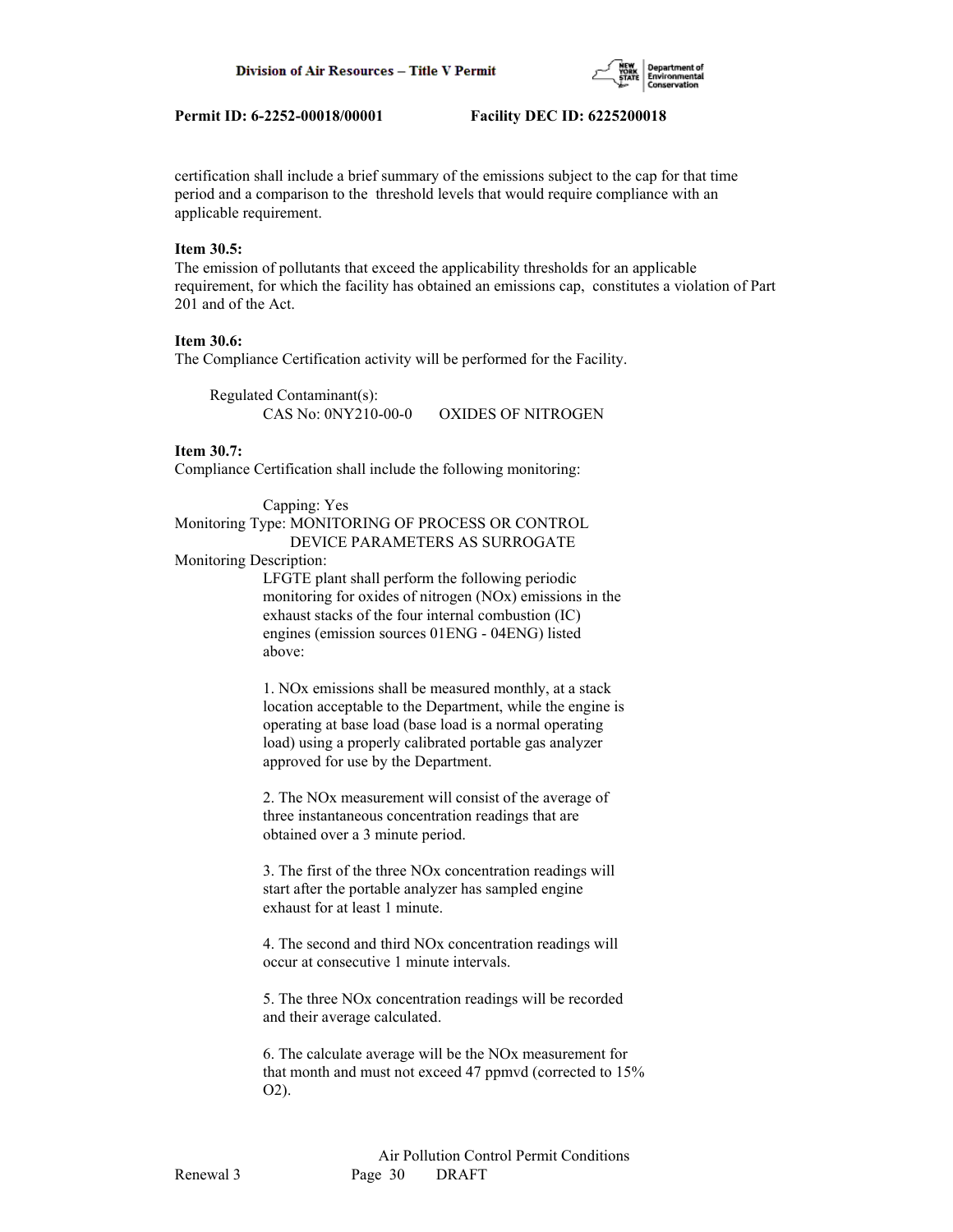

 If the concentration limit contained in this condition is exceeded the permittee shall take corrective action as soon as possible, but not later than 24 hours after detection, and shall retake the NOx measurement as outlined above within 24 hours of taking corrective action.

 If corrective actions are taken as specified, the monitored exceedance is not a violation of the permit operational requirements; however the permittee shall report these episodes as deviations on the annual compliance certification and semi-annual monitoring report that cover the monitoring period when the deviations occurred.

Parameter Monitored: OXIDES OF NITROGEN Upper Permit Limit: 47 parts per million by volume (dry, corrected to 15% O2) Reference Test Method: Handheld NOx monitor Monitoring Frequency: MONTHLY Averaging Method: 3-MINUTE AVERAGE Reporting Requirements: SEMI-ANNUALLY (CALENDAR) Reports due 30 days after the reporting period. Subsequent reports are due every 6 calendar month(s).

**Condition 31: Capping Monitoring Condition Effective for entire length of Permit**

## **Applicable Federal Requirement:6 NYCRR Subpart 201-7**

#### **Item 31.1:**

Under the authority of 6 NYCRR Part 201-7, this condition contains an emission cap for the purpose of limiting emissions from the facility, emission unit or process to avoid being subject to the following applicable requirement(s) that the facility, emission unit or process would otherwise be subject to:

6 NYCRR Subpart 231-7

### **Item 31.2:**

Operation of this facility shall take place in accordance with the approved criteria, emission limits, terms, conditions and standards in this permit.

## **Item 31.3:**

The owner or operator of the permitted facility must maintain all required records on-site for a period of five years and make them available to representatives of the Department upon request. Department representatives must be granted access to any facility regulated by this Subpart, during normal operating hours, for the purpose of determining compliance with this and any other state and federal air pollution control requirements, regulations or law.

## **Item 31.4:**

On an annual basis, unless otherwise specified below, beginning one year after the granting of an emissions cap, the responsible official shall provide a certification to the Department that the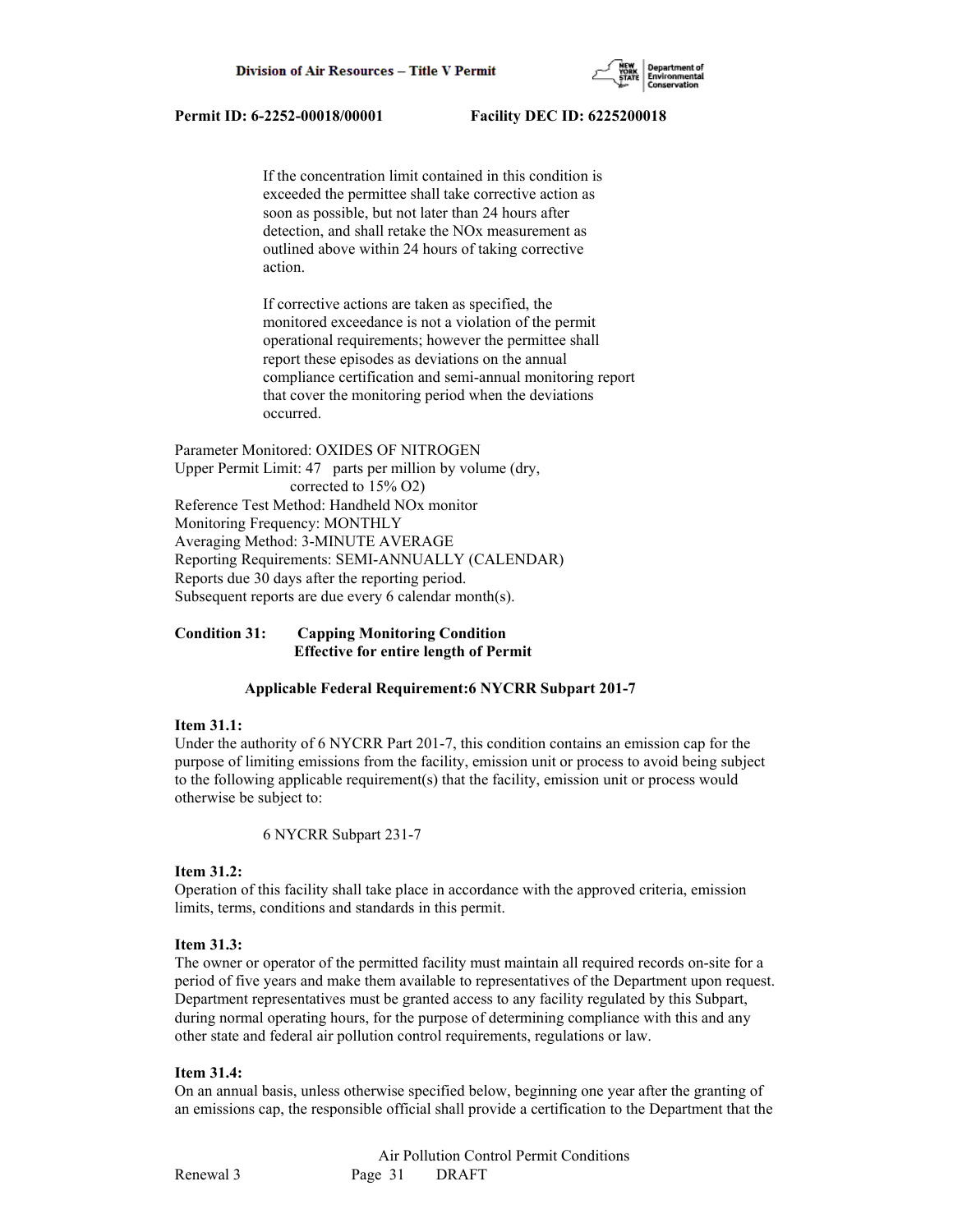

facility has operated all emission units within the limits imposed by the emission cap. This certification shall include a brief summary of the emissions subject to the cap for that time period and a comparison to the threshold levels that would require compliance with an applicable requirement.

## **Item 31.5:**

The emission of pollutants that exceed the applicability thresholds for an applicable requirement, for which the facility has obtained an emissions cap, constitutes a violation of Part 201 and of the Act.

# **Item 31.6:**

The Compliance Certification activity will be performed for the Facility.

 Regulated Contaminant(s): CAS No: 000630-08-0 CARBON MONOXIDE

## **Item 31.7:**

Compliance Certification shall include the following monitoring:

# Capping: Yes Monitoring Type: MONITORING OF PROCESS OR CONTROL DEVICE PARAMETERS AS SURROGATE

Monitoring Description:

 The permittee shall install, maintain, and operate a device to continuously monitor and record the temperature in the combustion zone of the enclosed flare thermal oxidizer (Emission Source: F0011) during flare operation. The flare must be maintained and operated at all times per the manufacturer's instructions and recommendations. Any 3-hour block average combustion zone temperature in the enclosed flare thermal oxidizer (emission source: F0011) that is more than 50 degrees Fahrenheit below the manufacturer's design specification of 1650 degrees shall be investigated. The event will be noted with the time/date/cause/corrective action. These events shall be reported to the Department as deviations in the semiannual monitoring reports.

Parameter Monitored: TEMPERATURE Lower Permit Limit: 1650 degrees Fahrenheit Monitoring Frequency: BI-MONTHLY (ONCE EVERY 2 MONTHS) Averaging Method: 3-HOUR BLOCK AVERAGE Reporting Requirements: SEMI-ANNUALLY (CALENDAR) Reports due 30 days after the reporting period. Subsequent reports are due every 6 calendar month(s).

## **Condition 32: Capping Monitoring Condition Effective for entire length of Permit**

## **Applicable Federal Requirement:6 NYCRR Subpart 201-7**

**Item 32.1:**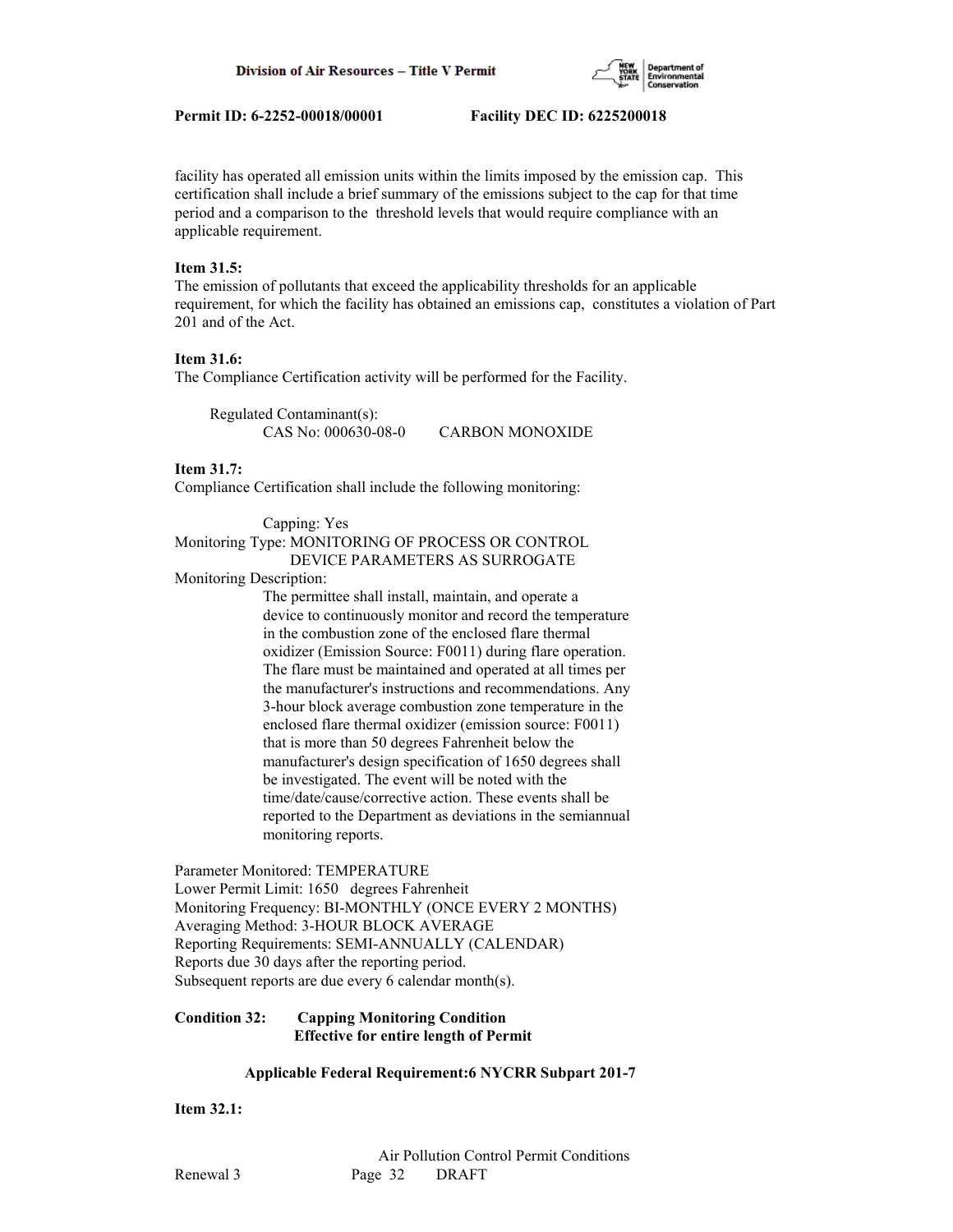

Under the authority of 6 NYCRR Part 201-7, this condition contains an emission cap for the purpose of limiting emissions from the facility, emission unit or process to avoid being subject to the following applicable requirement(s) that the facility, emission unit or process would otherwise be subject to:

6 NYCRR Subpart 231-5

## **Item 32.2:**

Operation of this facility shall take place in accordance with the approved criteria, emission limits, terms, conditions and standards in this permit.

## **Item 32.3:**

The owner or operator of the permitted facility must maintain all required records on-site for a period of five years and make them available to representatives of the Department upon request. Department representatives must be granted access to any facility regulated by this Subpart, during normal operating hours, for the purpose of determining compliance with this and any other state and federal air pollution control requirements, regulations or law.

## **Item 32.4:**

On an annual basis, unless otherwise specified below, beginning one year after the granting of an emissions cap, the responsible official shall provide a certification to the Department that the facility has operated all emission units within the limits imposed by the emission cap. This certification shall include a brief summary of the emissions subject to the cap for that time period and a comparison to the threshold levels that would require compliance with an applicable requirement.

# **Item 32.5:**

The emission of pollutants that exceed the applicability thresholds for an applicable requirement, for which the facility has obtained an emissions cap, constitutes a violation of Part 201 and of the Act.

# **Item 32.6:**

The Compliance Certification activity will be performed for the Facility.

```
 Regulated Contaminant(s):
CAS No: 0NY210-00-0 OXIDES OF NITROGEN
```
## **Item 32.7:**

Compliance Certification shall include the following monitoring:

 Capping: Yes Monitoring Type: MONITORING OF PROCESS OR CONTROL DEVICE PARAMETERS AS SURROGATE Monitoring Description: Landfill gas to energy (LFGTE) plant shall keep records of the monthly hours of operation and monthly average horsepower for each of the internal combustion (IC) engines (emission sources 01ENG - 04ENG) listed above. LFGTE plant will use this information and the oxides of nitrogen (NOx) emission rate from the most recent acceptable emission test to calculate the monthly emissions of NOx from each IC engine as well as the total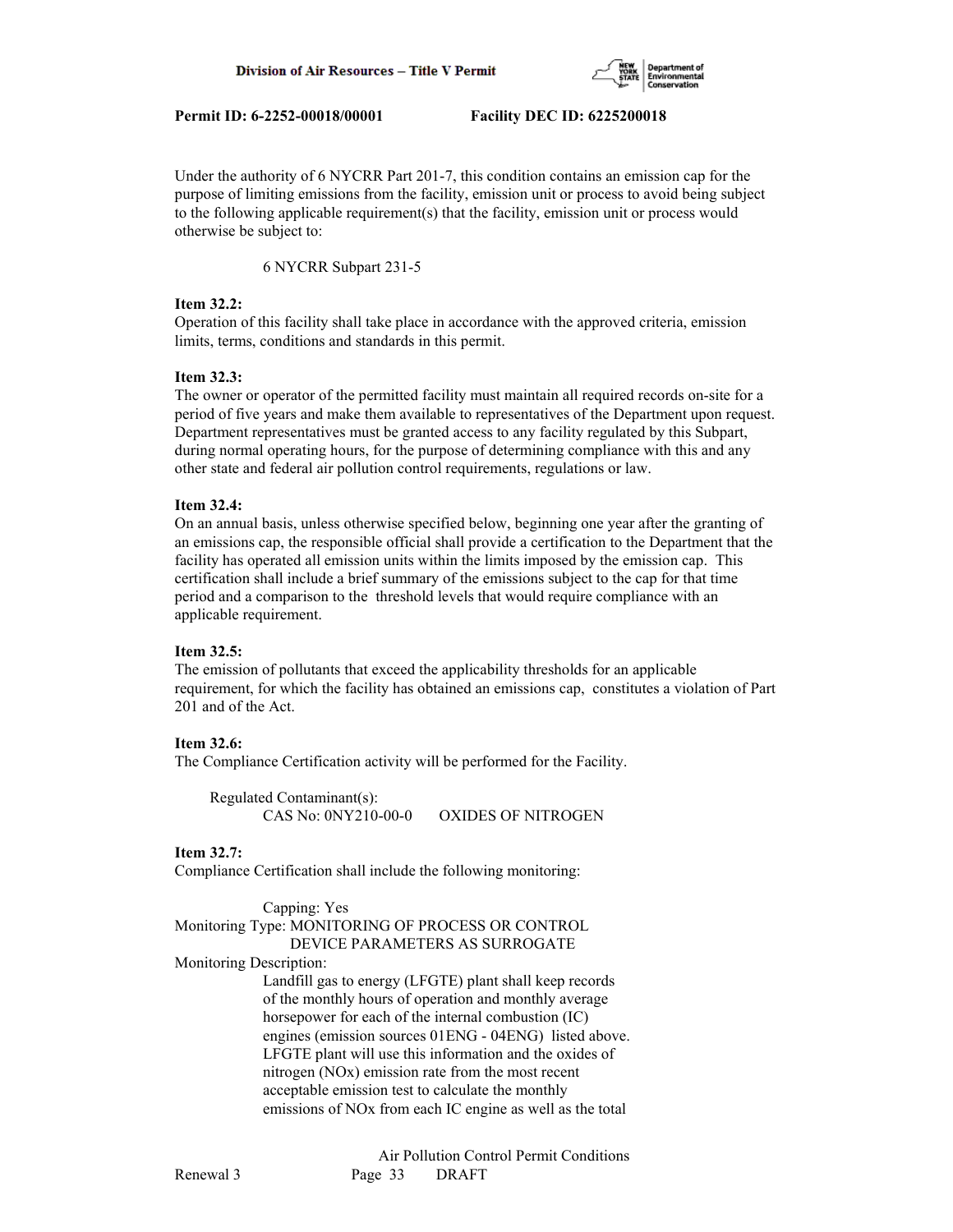

from all IC engines.

 Additionally LFGTE plant shall keep records of the monthly amount of landfill gas combusted in the open candlestick flare (emission source F0010) as detailed elsewhere in this permit. This information and the NOx emission factor of 68.8 lb/million standard cubic feet (scf) methane combusted will be used to calculate the monthly emissions of NOx from the open candlestick flare.

 The monthly NOx emissions from all emission sources listed above will be added to the NOx emissions from the previous 11 months to generate an annual NOx emission rate for the LFGTE plant. The NOx emission rate during any 12-month period must remain less than 95 tons.

Parameter Monitored: OXIDES OF NITROGEN Upper Permit Limit: 95 tons per year Monitoring Frequency: MONTHLY Averaging Method: ANNUAL MAXIMUM ROLLED MONTHLY Reporting Requirements: SEMI-ANNUALLY (CALENDAR) Reports due 30 days after the reporting period. Subsequent reports are due every 6 calendar month(s).

## **Condition 33: Capping Monitoring Condition Effective for entire length of Permit**

#### **Applicable Federal Requirement:6 NYCRR Subpart 201-7**

#### **Item 33.1:**

Under the authority of 6 NYCRR Part 201-7, this condition contains an emission cap for the purpose of limiting emissions from the facility, emission unit or process to avoid being subject to the following applicable requirement(s) that the facility, emission unit or process would otherwise be subject to:

6 NYCRR Subpart 231-7

#### **Item 33.2:**

Operation of this facility shall take place in accordance with the approved criteria, emission limits, terms, conditions and standards in this permit.

#### **Item 33.3:**

The owner or operator of the permitted facility must maintain all required records on-site for a period of five years and make them available to representatives of the Department upon request. Department representatives must be granted access to any facility regulated by this Subpart, during normal operating hours, for the purpose of determining compliance with this and any other state and federal air pollution control requirements, regulations or law.

#### **Item 33.4:**

On an annual basis, unless otherwise specified below, beginning one year after the granting of an emissions cap, the responsible official shall provide a certification to the Department that the facility has operated all emission units within the limits imposed by the emission cap. This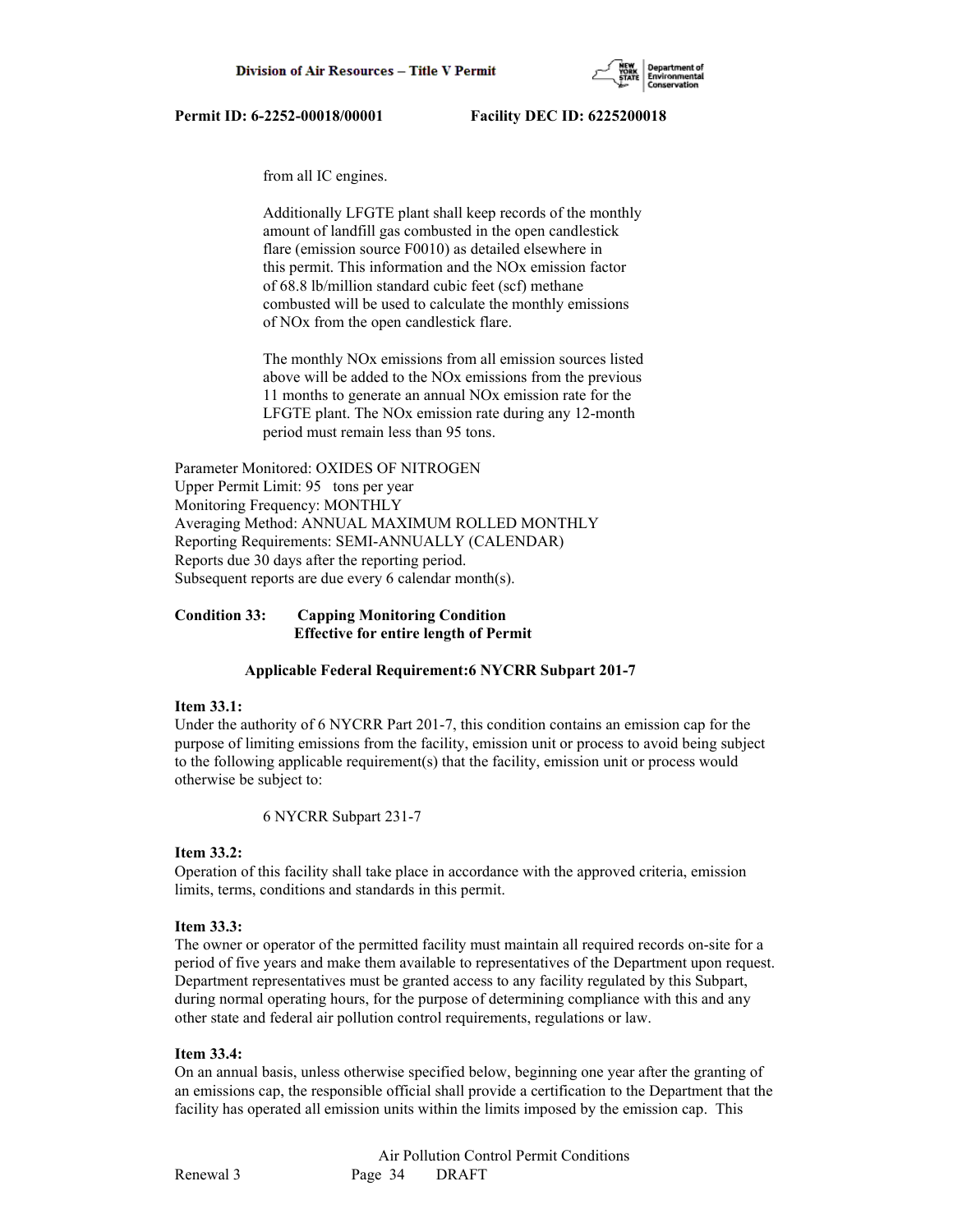

certification shall include a brief summary of the emissions subject to the cap for that time period and a comparison to the threshold levels that would require compliance with an applicable requirement.

#### **Item 33.5:**

The emission of pollutants that exceed the applicability thresholds for an applicable requirement, for which the facility has obtained an emissions cap, constitutes a violation of Part 201 and of the Act.

# **Item 33.6:**

The Compliance Certification activity will be performed for the Facility.

 Regulated Contaminant(s): CAS No: 000630-08-0 CARBON MONOXIDE

#### **Item 33.7:**

Compliance Certification shall include the following monitoring:

### Capping: Yes Monitoring Type: MONITORING OF PROCESS OR CONTROL DEVICE PARAMETERS AS SURROGATE

#### Monitoring Description:

 LFGTE plant shall perform the following periodic monitoring for carbon monoxide (CO) emissions in the exhaust stack of the internal combustion (IC) engine listed above:

 1. CO emissions shall be measured weekly, at a stack location acceptable to the Department, while the engine is operating at base load (base load is a normal operating load) using a properly calibrated portable gas analyzer approved for use by the Department.

 2. The CO measurement will consist of the average of three instantaneous concentration readings that are obtained over a 3 minute period.

 3. The first of the three CO concentration readings will start after the portable analyzer has sampled engine exhaust for at least 1 minute.

 4. The second and third CO concentration readings will occur at consecutive 1 minute intervals.

 5. The three CO concentration readings will be recorded and their average calculated.

 6. The calculate average will be the CO measurement for that week and must not exceed 323 ppmvd (corrected to 15% O2).

If the concentration limit contained in this condition is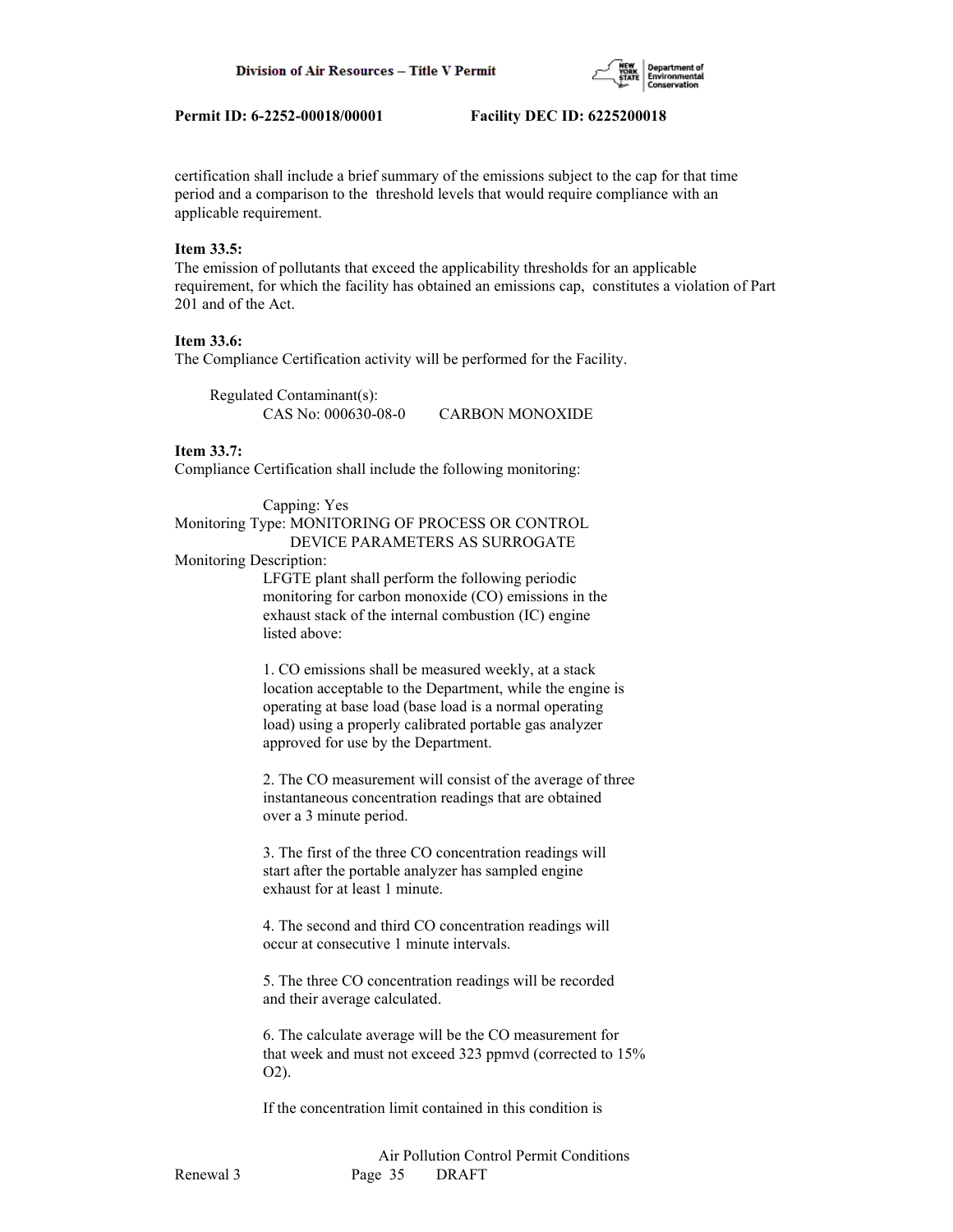

 exceeded the permittee shall take corrective action as soon as possible, but not later than 24 hours after detection, and shall retake the CO measurement as outlined above within 24 hours of taking corrective action.

 If after corrective action and taking another round of CO measurements the concentration limit in this condition is still being exceeded permittee must: (1) shut down the engine with excessive CO concentration; (2) take necessary corrective action (i.e. tune the engine); and (3) conduct a stack test, as soon as practical, to determine that the engine is operating in compliance with the applicable CO (g/bhp-hr) limit contained elsewhere in this permit.

 If corrective actions are taken as specified, the monitored exceedance is not a violation of the permit operational requirements; however the permittee shall report these episodes as deviations on the annual compliance certification and semi-annual monitoring report that cover the monitoring period when the deviations occurred.

 LFGTE plant may request the Department to reduce the CO monitoring frequency if it can be demonstrated that a reduced monitoring frequency will continue to ensure compliance with the concentration limit contained above.

Parameter Monitored: CARBON MONOXIDE Upper Permit Limit: 323 parts per million by volume (dry, corrected to 15% O2) Reference Test Method: Handheld CO monitor Monitoring Frequency: WEEKLY Averaging Method: 3-MINUTE AVERAGE Reporting Requirements: SEMI-ANNUALLY (CALENDAR) Reports due 30 days after the reporting period. Subsequent reports are due every 6 calendar month(s).

## **Condition 34: Capping Monitoring Condition Effective for entire length of Permit**

### **Applicable Federal Requirement:6 NYCRR Subpart 201-7**

#### **Item 34.1:**

Under the authority of 6 NYCRR Part 201-7, this condition contains an emission cap for the purpose of limiting emissions from the facility, emission unit or process to avoid being subject to the following applicable requirement(s) that the facility, emission unit or process would otherwise be subject to:

6 NYCRR Subpart 231-7

## **Item 34.2:**

Operation of this facility shall take place in accordance with the approved criteria, emission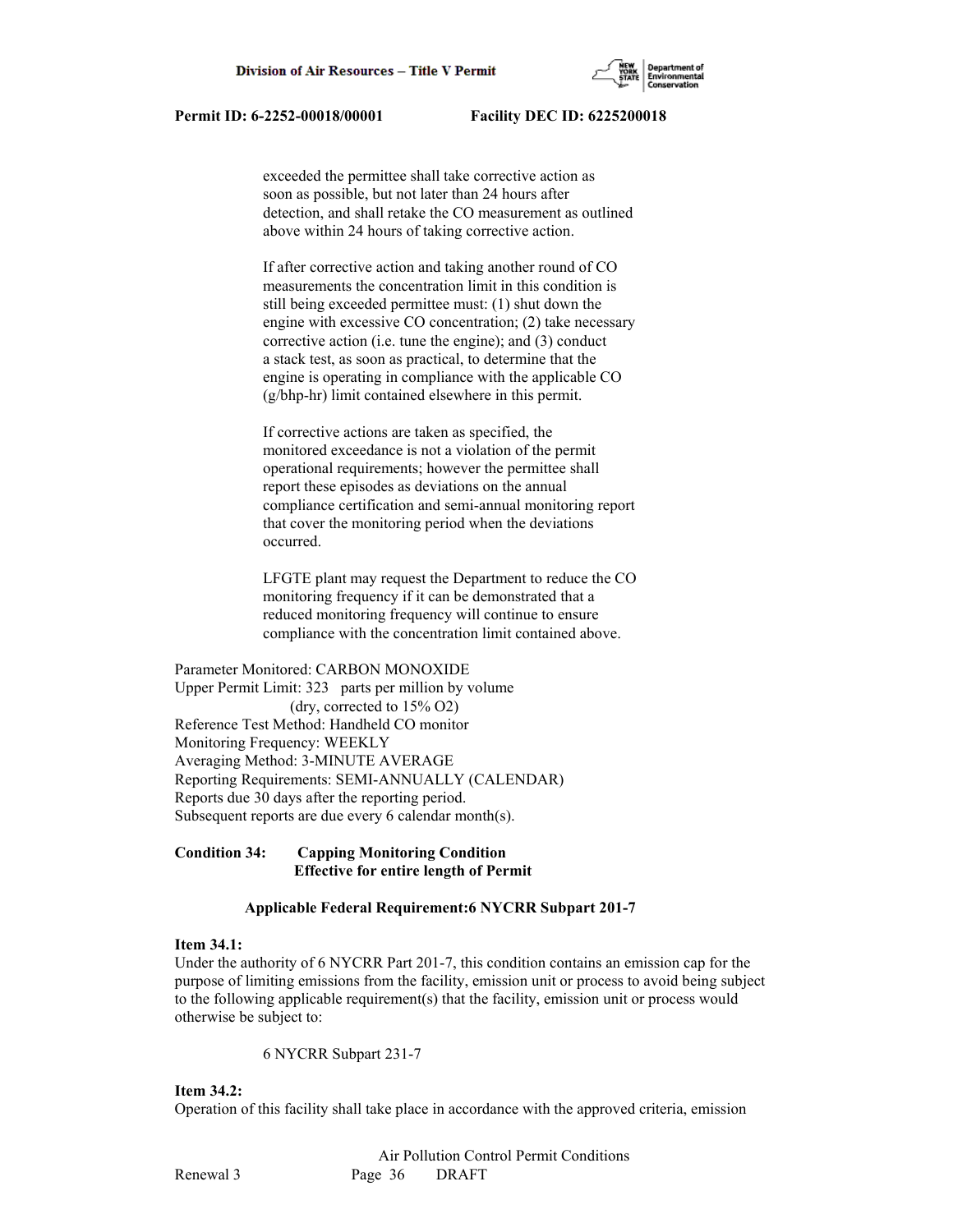

limits, terms, conditions and standards in this permit.

## **Item 34.3:**

The owner or operator of the permitted facility must maintain all required records on-site for a period of five years and make them available to representatives of the Department upon request. Department representatives must be granted access to any facility regulated by this Subpart, during normal operating hours, for the purpose of determining compliance with this and any other state and federal air pollution control requirements, regulations or law.

## **Item 34.4:**

On an annual basis, unless otherwise specified below, beginning one year after the granting of an emissions cap, the responsible official shall provide a certification to the Department that the facility has operated all emission units within the limits imposed by the emission cap. This certification shall include a brief summary of the emissions subject to the cap for that time period and a comparison to the threshold levels that would require compliance with an applicable requirement.

## **Item 34.5:**

The emission of pollutants that exceed the applicability thresholds for an applicable requirement, for which the facility has obtained an emissions cap, constitutes a violation of Part 201 and of the Act.

## **Item 34.6:**

The Compliance Certification activity will be performed for the Facility.

 Regulated Contaminant(s): CAS No: 000630-08-0 CARBON MONOXIDE

## **Item 34.7:**

Compliance Certification shall include the following monitoring:

 Capping: Yes Monitoring Type: MONITORING OF PROCESS OR CONTROL DEVICE PARAMETERS AS SURROGATE

Monitoring Description:

 Innovative/DANC LLC shall operate and maintain a device that continuously measures the flow of landfill gas to the four landfill gas engines (Emission sources: 01ENG - 04ENG). The monthly quantity of landfill gas combusted by the four engines shall be totalized by the monitoring device and added to the quantity of landfill gas combusted during the previous 11 months to generate the total quantity of landfill gas combusted during the most recent consecutive 12 month period. The quantity of landfill gas combusted in the four engines shall not exceed 1,116,374,400 standard cubic feet (expressed as 50% methane) during any consecutive 12 month period.

Parameter Monitored: LANDFILL GAS Upper Permit Limit: 1,116,374,400 standard cubic feet per year Monitoring Frequency: MONTHLY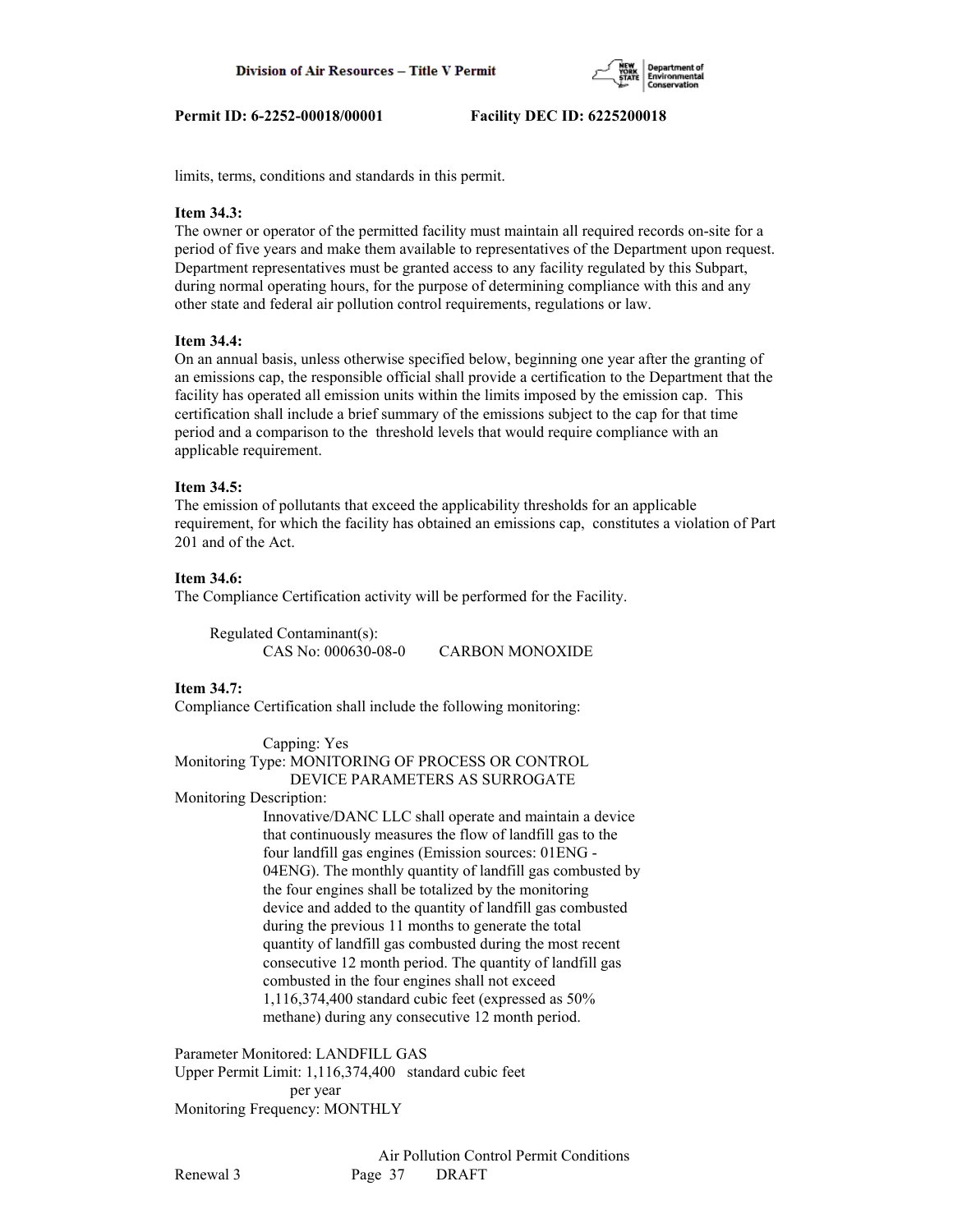

Averaging Method: ANNUAL MAXIMUM ROLLED MONTHLY Reporting Requirements: SEMI-ANNUALLY (CALENDAR) Reports due 30 days after the reporting period. Subsequent reports are due every 6 calendar month(s).

# **Condition 35: Capping Monitoring Condition Effective for entire length of Permit**

## **Applicable Federal Requirement:6 NYCRR Subpart 201-7**

## **Item 35.1:**

Under the authority of 6 NYCRR Part 201-7, this condition contains an emission cap for the purpose of limiting emissions from the facility, emission unit or process to avoid being subject to the following applicable requirement(s) that the facility, emission unit or process would otherwise be subject to:

6 NYCRR Subpart 231-7

# **Item 35.2:**

Operation of this facility shall take place in accordance with the approved criteria, emission limits, terms, conditions and standards in this permit.

## **Item 35.3:**

The owner or operator of the permitted facility must maintain all required records on-site for a period of five years and make them available to representatives of the Department upon request. Department representatives must be granted access to any facility regulated by this Subpart, during normal operating hours, for the purpose of determining compliance with this and any other state and federal air pollution control requirements, regulations or law.

## **Item 35.4:**

On an annual basis, unless otherwise specified below, beginning one year after the granting of an emissions cap, the responsible official shall provide a certification to the Department that the facility has operated all emission units within the limits imposed by the emission cap. This certification shall include a brief summary of the emissions subject to the cap for that time period and a comparison to the threshold levels that would require compliance with an applicable requirement.

# **Item 35.5:**

The emission of pollutants that exceed the applicability thresholds for an applicable requirement, for which the facility has obtained an emissions cap, constitutes a violation of Part 201 and of the Act.

# **Item 35.6:**

The Compliance Certification activity will be performed for the Facility.

 Regulated Contaminant(s): CAS No: 000630-08-0 CARBON MONOXIDE

# **Item 35.7:**

Compliance Certification shall include the following monitoring:

Capping: Yes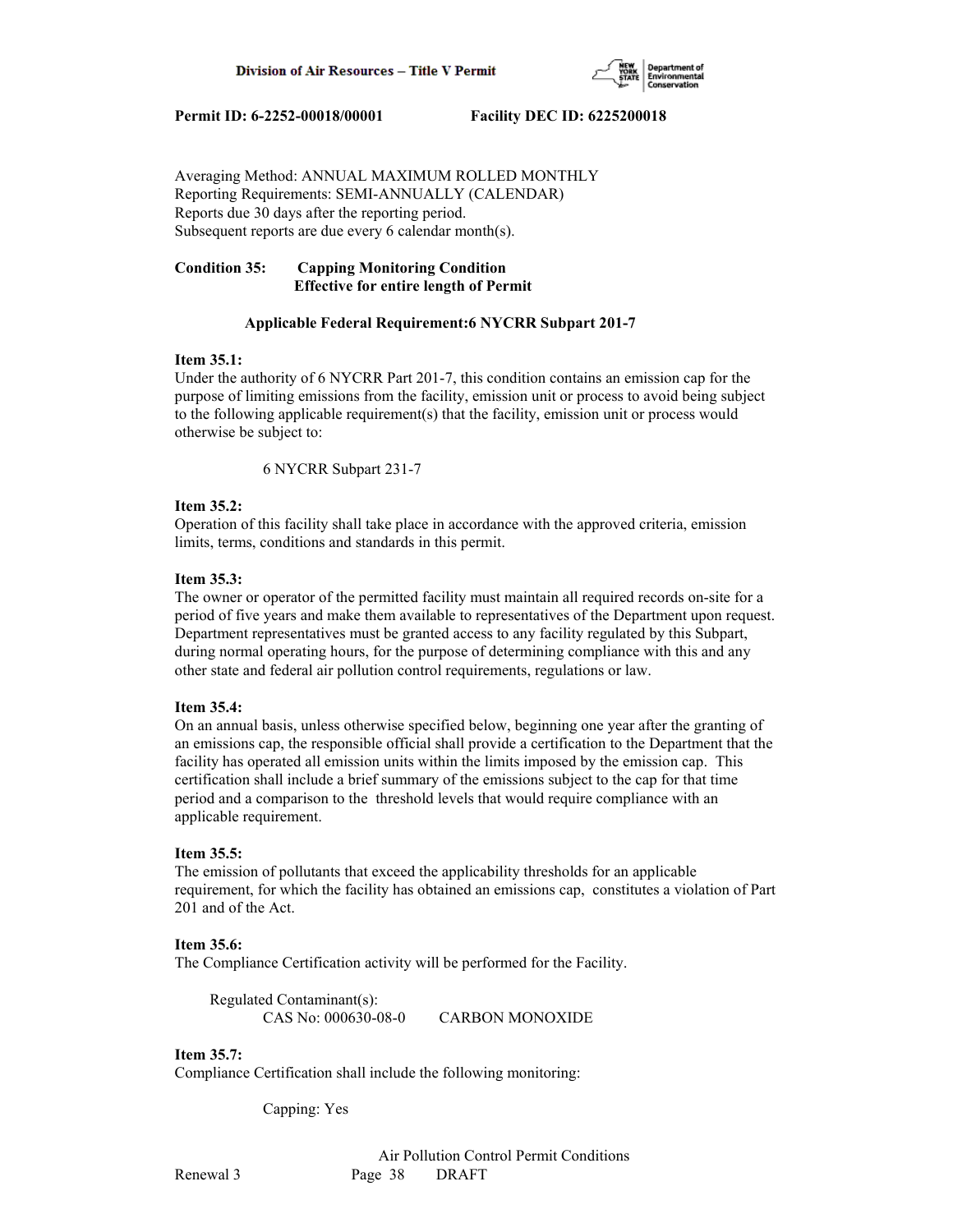

# Monitoring Type: MONITORING OF PROCESS OR CONTROL DEVICE PARAMETERS AS SURROGATE

Monitoring Description:

 Facility (DANC SWMF Permit ID# 6-2252-00007/00015 & Innovative DANC LLC plant Permit ID# 6-2252-00018/00001) emissions of carbon monoxide (CO) shall not exceed 245 tons during any consecutive 12 month period and shall represent the total emissions form the following emission sources: F0001-F0008 & F0999 (DANC SWMF) and 01ENG-04ENG & F0010- F0011 (Innovative/DANC LLC plant). To demonstrate compliance with this limit the facility shall perform the following:

 The DANC SWMF (Permit ID# 6-2252-00007/00015) shall maintain records of the estimated quantity of landfill gas combusted in eight (8) portable passive open flares (emission sources: F0001-F0008) and the metered landfill gas combusted in the active open flare (emission source: F0999) on a monthly basis. At the end of each month DANC SWMF shall calculate the monthly emissions of CO from landfill gas combustion at the DANC SWMF.

 The Innovative/DANC LLC plant (Permit ID# 6-2252-00018/00001) shall maintain records of the metered landfill gas combusted in the open flare (emission source: F0010) and enclosed flare thermal oxidizer (emission source: F0011) on a monthly basis. Additionally, the plant shall install and maintain a device that continuously measures and provides a monthly total of the actual gross electrical output from each engine (emission sources: 01ENG-04ENG) in kilowatt-hours (kWh). At the end of each month Innovative/DANC LLC shall calculate the monthly emissions of CO from landfill gas combustion at the Innovative/DANC LLC plant.

 Flared emissions shall be calculated utilizing the open flare emission factor provided in the permit application (374.4 lb CO/million scf methane) multiplied by the monthly quantity of landfill gas combusted in all open flares (emission sources: F0001-F0008, F099 and F0010), and shall be calculated utilizing the enclosed flare thermal oxidizer emission factor provided in the permit application (202.4 lb CO/million SCF Methane) multiplied by the monthly quantity of landfill gas combusted in the enclosed flare thermal oxidizer (emission source:F0011). As required elseware in the permit, the emissions factor of 374.4 lbs CO/MMscf of methane applies to the 1100 cfm open flare (emissions source F0010), until it is replaced with a LFG enclosed flare or similar LFG control device with a lower emission factor.

Engine emissions shall be calculated as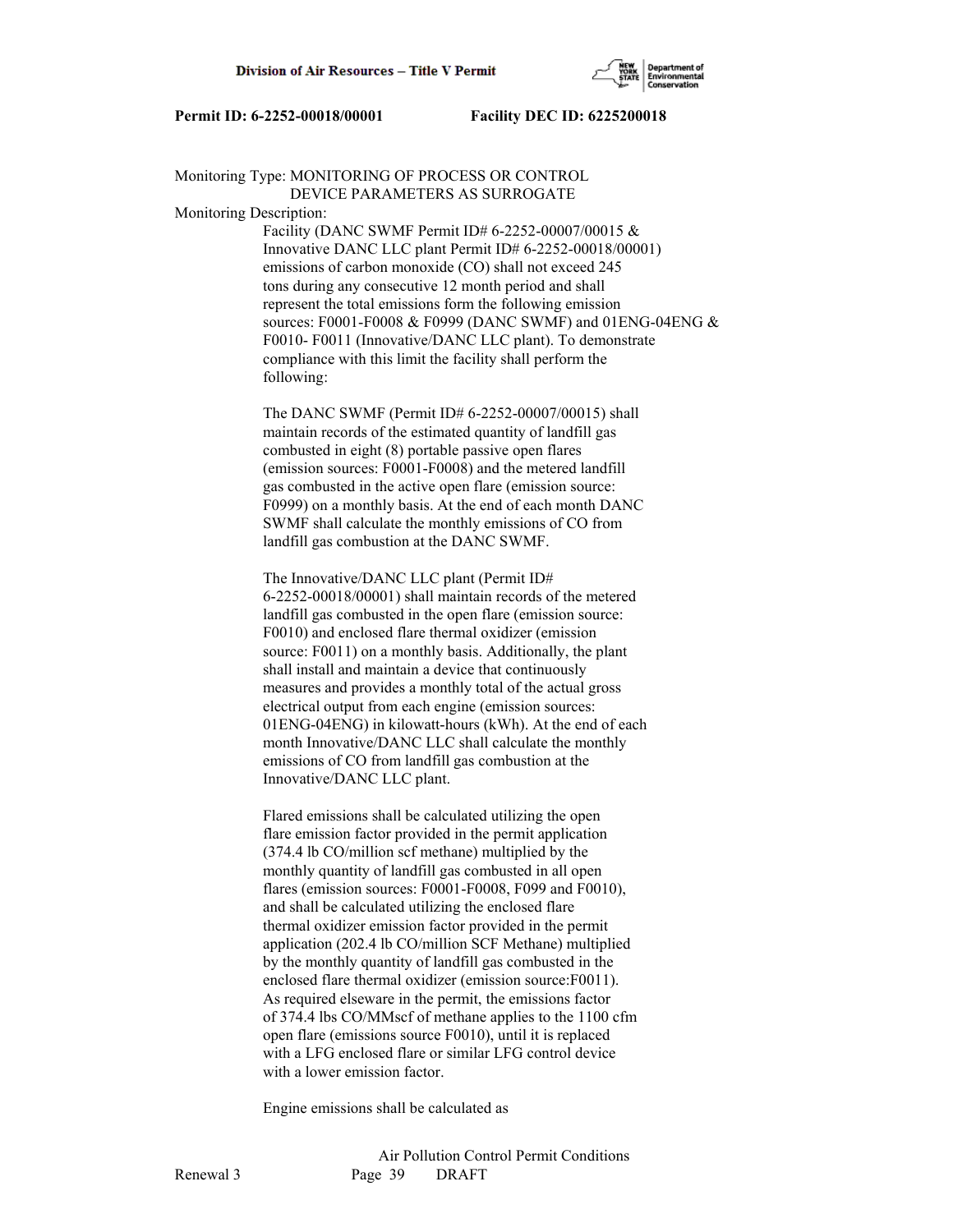

follows:

Monthly CO emission from engine  $=$  [(actual monthly gross electrical output, in kWh) x (1.341 bhp/kW) x (engine CO emission factor from most recent performance test, in g/bhp-hr)] / [453.6 g/lb]

 If no data is available for a specific engine the facility shall use the highest emission factor from the engines on-site.

 The monthly CO emissions from each engine will be summed to give the total for all engines operating during each month.

 The combined engine and flare monthly CO emissions shall be added to the previous 11 months of CO emissions to give a total CO emission rate over the most recent consecutive 12 month period. The CO emissions over any consecutive 12 month period shall not exceed 245 tons.

 Records of all monitoring data and support information shall be retained by the respective emission source operator. The DANC SWMF and Innovative/DANC LLC plant shall each submit a combined facility CO emission cap certification report semi-annually.

 When sufficient new evidence becomes available to substantiate changing any of the emission factors used to calculate the monthly CO emissions the Department will discuss utilizing the new emission factors with the applicant prior to the applicant using the revised emission factors.

Parameter Monitored: CARBON MONOXIDE Upper Permit Limit: 245 tons per year Monitoring Frequency: AS REQUIRED - SEE PERMIT MONITORING DESCRIPTION Averaging Method: ANNUAL MAXIMUM ROLLED MONTHLY Reporting Requirements: SEMI-ANNUALLY (CALENDAR) Reports due 30 days after the reporting period. Subsequent reports are due every 6 calendar month(s).

## **Condition 36: Capping Monitoring Condition Effective for entire length of Permit**

## **Applicable Federal Requirement:6 NYCRR Subpart 201-7**

# **Item 36.1:**

Under the authority of 6 NYCRR Part 201-7, this condition contains an emission cap for the purpose of limiting emissions from the facility, emission unit or process to avoid being subject to the following applicable requirement(s) that the facility, emission unit or process would otherwise be subject to: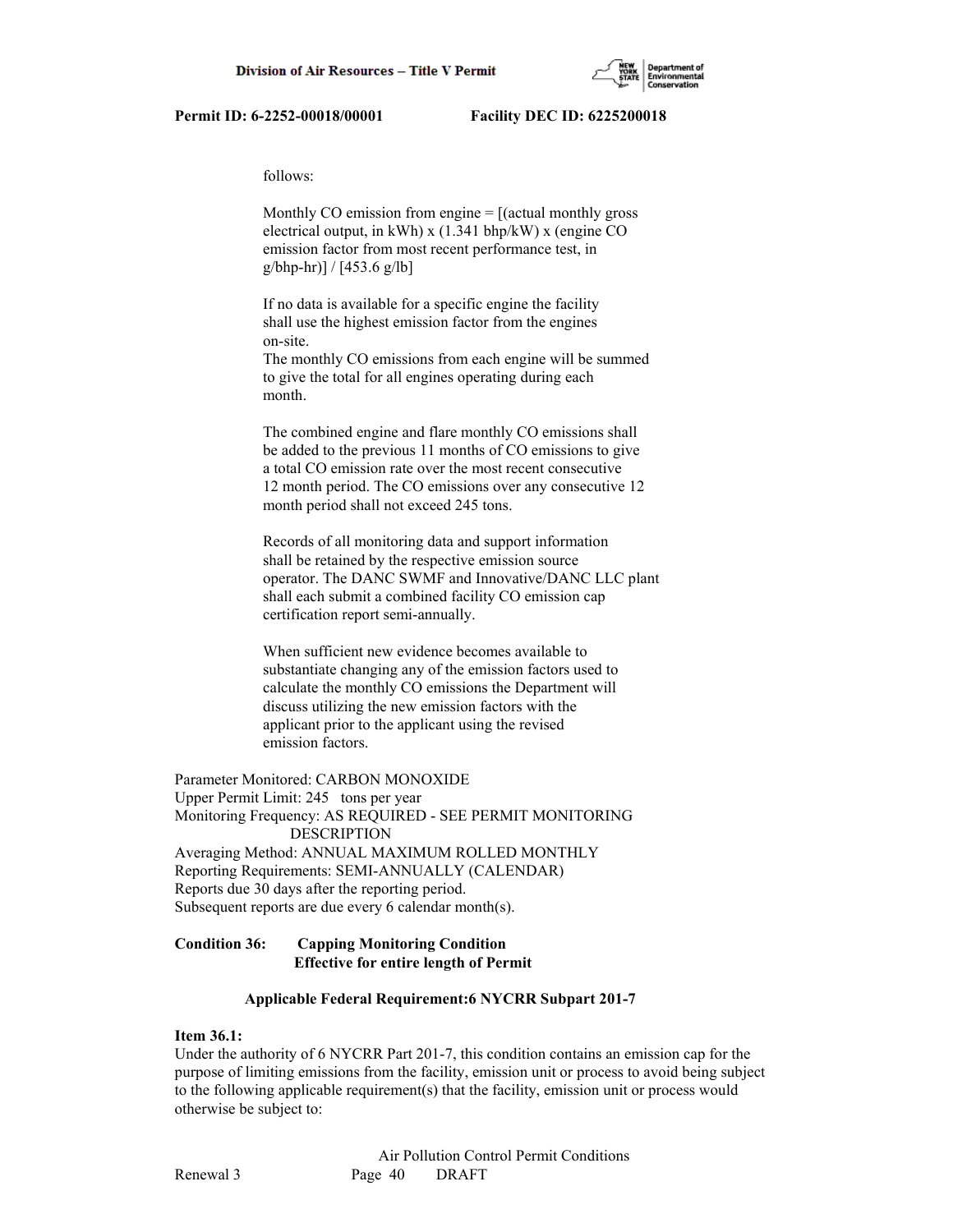

6 NYCRR Subpart 231-7

#### **Item 36.2:**

Operation of this facility shall take place in accordance with the approved criteria, emission limits, terms, conditions and standards in this permit.

## **Item 36.3:**

The owner or operator of the permitted facility must maintain all required records on-site for a period of five years and make them available to representatives of the Department upon request. Department representatives must be granted access to any facility regulated by this Subpart, during normal operating hours, for the purpose of determining compliance with this and any other state and federal air pollution control requirements, regulations or law.

## **Item 36.4:**

On an annual basis, unless otherwise specified below, beginning one year after the granting of an emissions cap, the responsible official shall provide a certification to the Department that the facility has operated all emission units within the limits imposed by the emission cap. This certification shall include a brief summary of the emissions subject to the cap for that time period and a comparison to the threshold levels that would require compliance with an applicable requirement.

## **Item 36.5:**

The emission of pollutants that exceed the applicability thresholds for an applicable requirement, for which the facility has obtained an emissions cap, constitutes a violation of Part 201 and of the Act.

## **Item 36.6:**

The Compliance Certification activity will be performed for the facility: The Compliance Certification applies to:

Emission Unit: 1-DLFGE

 Regulated Contaminant(s): CAS No: 000630-08-0 CARBON MONOXIDE

## **Item 36.7:**

Compliance Certification shall include the following monitoring:

Capping: Yes

Monitoring Type: INTERMITTENT EMISSION TESTING Monitoring Description:

> In order to maintain project emissions of carbon monoxide (CO) below the Prevention of Significant Deterioration (PSD) significant source project threshold each of the stationary internal combustion engine shown above (emission sources 01ENG, 02ENG, 03ENG, 04ENG) must operate at a maximum CO emission rate of 2.5 g/bhp-hr while the landfill gas siloxane removal system (process 006) is operating to manufacturers gaurantees. (reduction to 5 ppm siloxanes in the landfill gas)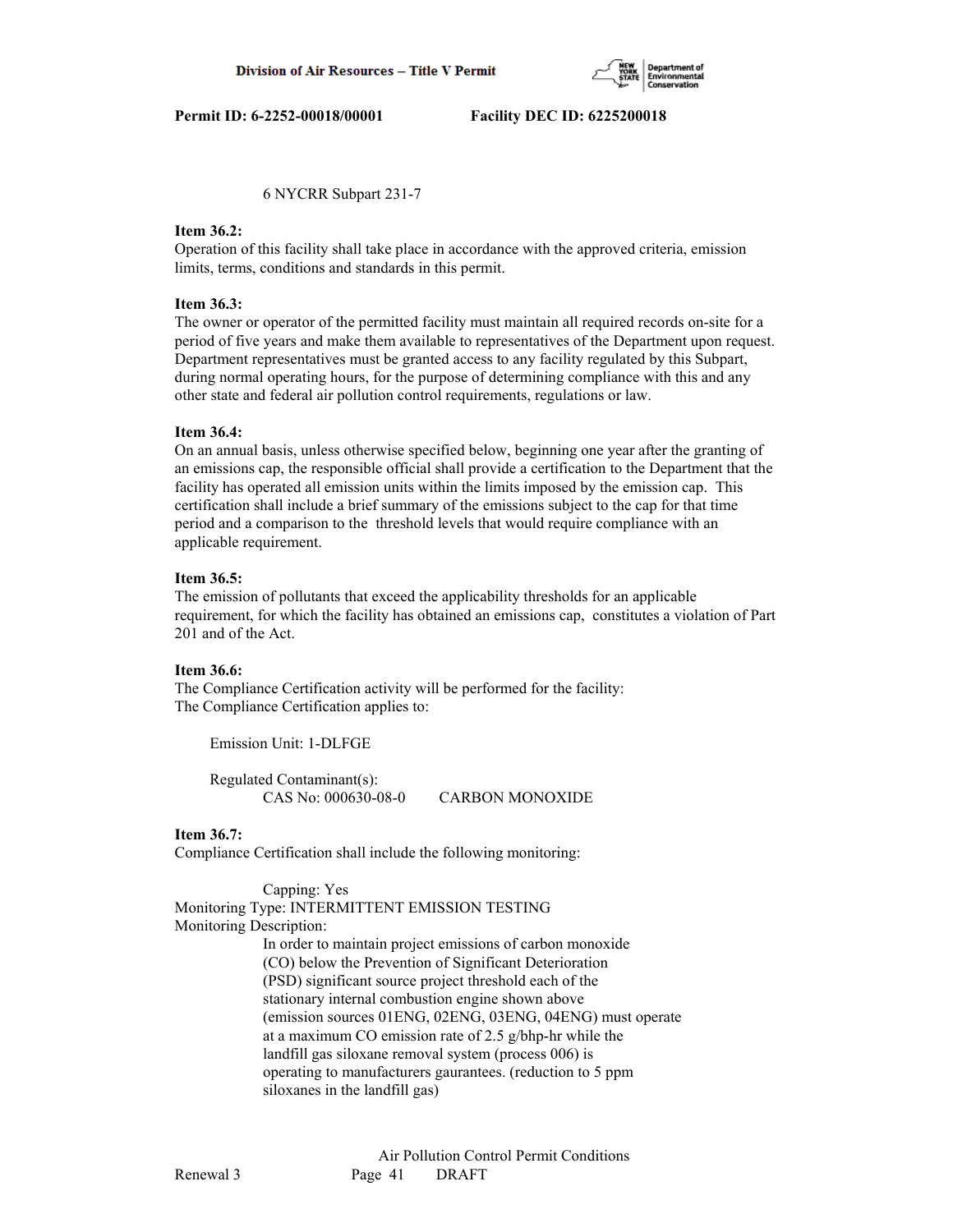Compliance with the emission rate of 2.5 g/bhp-hr shall be demonstrated by an initial performance test as outlined below:

 1. The facility must submit a compliance test protocol to the department for approval at least 60 days prior to emission testing. The conditions of the testing and the locations of the sampling devices must be acceptable to the department and allow for collection of the following information during the test:

 - Operating rate for the engine during the test period  $(BHP)$ ;

 - Total flow rate of the landfill gas to the engine (scfm, dry basis);

 - Concentrations (dry basis) of oxygen (O2) and methane (CH4) in the landfill gas burned in the engine (percent by volume or ppmv);

- High heating value for the landfill gas (BTU/scf);

 - Heat input rate to the engine averaged over the test period (BTU/hour);

 - Exhaust gas flow rate from the engine (scfm, dry basis);

 - Concentrations (dry basis) of CO, CH4, and O2 in the exhaust gas from the engine (ppmv or percent by volume);

 - CO concentrations corrected to 15% O2 in the exhaust gas from the engine (ppmv);

- CO emission rates from the engine (g/BHP-hr );

 - The key oxidation catalyst operating parameter(s) once it has been established.

 2. The facility must utilize the procedure set forth in 40 CFR part 60, Appendix A, Method 10, or any other method acceptable to the department for determining compliance with the CO limit contained in this condition, and must, in addition, follow the procedures set forth in Part 202 of this Title.

 3. The facility must submit a compliance test report containing the results of the emission test to the department no later than 60 days after completion of the emission test.

 The initial performance test must be completed within 180 days of installation and startup of the siloxane removal system. Subsequent performance tests must be performed at least once during the term of the permit.

If performance testing demonstrates non-compliance with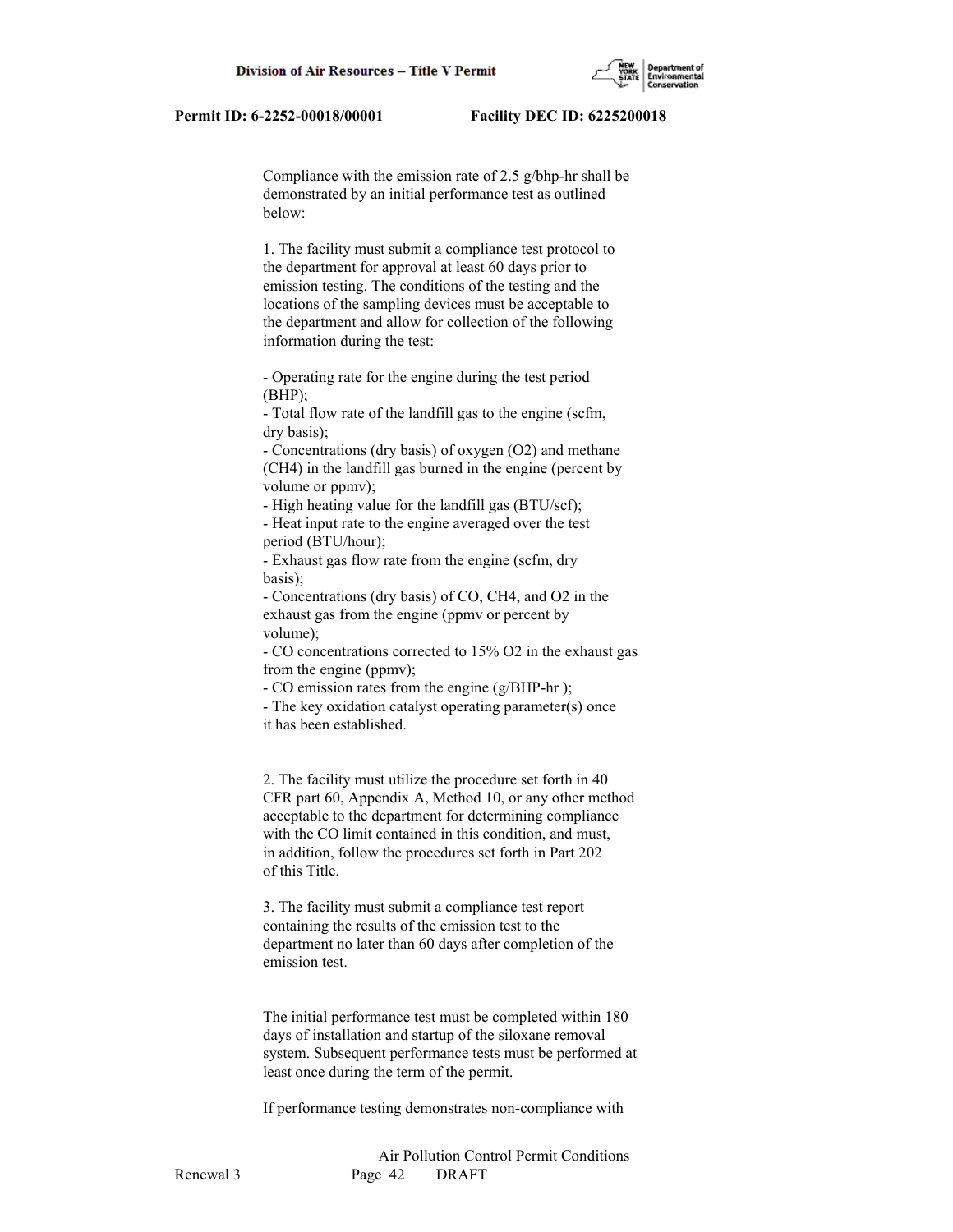

 the CO emission limit, the permittee must shut down the engine, take corrective action, and retest the engine within 60 days of restart. In this case subsequent performance testing shall be conducted on the engine within 6 months of retest. If at this time engine emissions demonstrate compliance with the CO emission limit the permittee can resume testing per the schedule outlined above.

Parameter Monitored: CARBON MONOXIDE Upper Permit Limit: 2.5 grams per brake horsepower-hour Reference Test Method: EPA RM 10 Monitoring Frequency: AS REQUIRED - SEE PERMIT MONITORING DESCRIPTION Averaging Method: AVERAGING METHOD AS PER REFERENCE TEST METHOD INDICATED Reporting Requirements: ONCE / BATCH OR MONITORING OCCURRENCE

# **Condition 37: Capping Monitoring Condition Effective for entire length of Permit**

# **Applicable Federal Requirement:6 NYCRR Subpart 201-7**

## **Item 37.1:**

Under the authority of 6 NYCRR Part 201-7, this condition contains an emission cap for the purpose of limiting emissions from the facility, emission unit or process to avoid being subject to the following applicable requirement(s) that the facility, emission unit or process would otherwise be subject to:

6 NYCRR Subpart 231-7

## **Item 37.2:**

Operation of this facility shall take place in accordance with the approved criteria, emission limits, terms, conditions and standards in this permit.

# **Item 37.3:**

The owner or operator of the permitted facility must maintain all required records on-site for a period of five years and make them available to representatives of the Department upon request. Department representatives must be granted access to any facility regulated by this Subpart, during normal operating hours, for the purpose of determining compliance with this and any other state and federal air pollution control requirements, regulations or law.

## **Item 37.4:**

On an annual basis, unless otherwise specified below, beginning one year after the granting of an emissions cap, the responsible official shall provide a certification to the Department that the facility has operated all emission units within the limits imposed by the emission cap. This certification shall include a brief summary of the emissions subject to the cap for that time period and a comparison to the threshold levels that would require compliance with an applicable requirement.

## **Item 37.5:**

The emission of pollutants that exceed the applicability thresholds for an applicable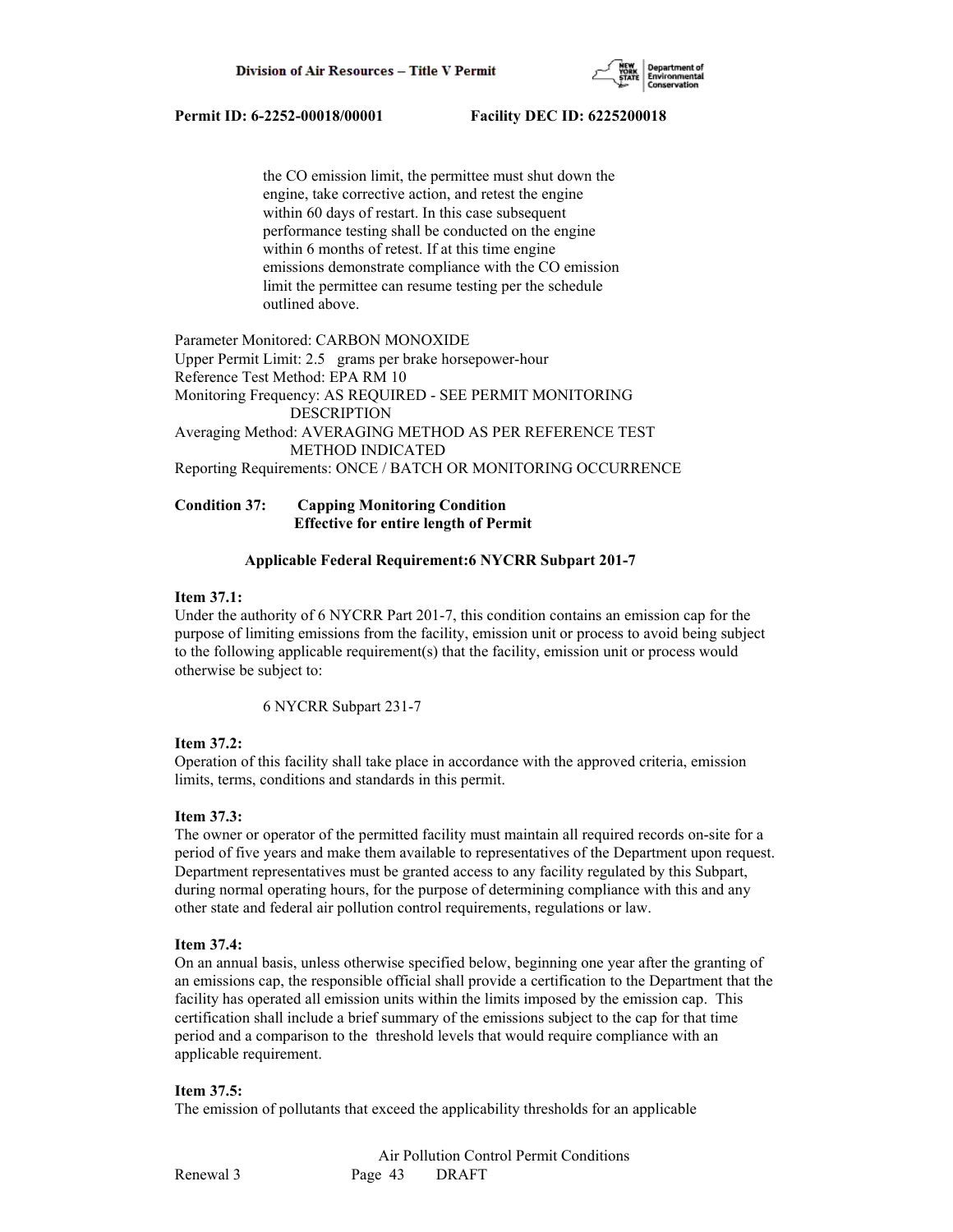

requirement, for which the facility has obtained an emissions cap, constitutes a violation of Part 201 and of the Act.

# **Item 37.6:**

The Compliance Certification activity will be performed for the Facility.

 Regulated Contaminant(s): CAS No: 000630-08-0 CARBON MONOXIDE

# **Item 37.7:**

Compliance Certification shall include the following monitoring:

#### Capping: Yes Monitoring Type: WORK PRACTICE INVOLVING SPECIFIC **OPERATIONS**

#### Monitoring Description:

 Landfill gas to energy (LFGTE) plant shall keep records of the monthly amount of landfill gas combusted in the open candlestick flare (emission source F0010) and enclosed flare thermal oxidizer (emission source: F0011) listed above. LFGTE plant will use the totalized flow measurements from its landfill gas continuous flow meters for each flare and the average weekly landfill gas methane concentrations to determine the total monthly quantity of landfill gas (corrected to 50% methane) combusted in emission sources F0010 and F0011.

 The total monthly amount of landfill gas combusted in emission sources F0010 and F0011 will be added to the landfill gas combusted during the previous 11 months to generate a total combined annual quantity of landfill gas combusted in the open candlestick flare (emission source F0010) and enclosed flare (emission source F0011). The total combined landfill gas combustion quantity during any 12-month period must remain less than 289.08 million standard cubic feet (MMscf).

 Once the annual calendar actual amount of landfill gas combusted by the 4 existing LFG engines and the existing LFG flares, combined, reaches , 1,208,709,180 scf, (corrected to 50% methane) the open candlestick flare (emissions source F0010) will be replaced with an enclosed flare or other control device with approved emission factors. The factory certified emission factors must be less 202.4 lbs CO/ MMscf of methane. An application for the replacement is to be submitted to the Department within 180 days of the 85% mark. Due to conservatism built into the landfill gas production model, the gas production may never reach this threshold.

Work Practice Type: PROCESS MATERIAL THRUPUT Process Material: LANDFILL GAS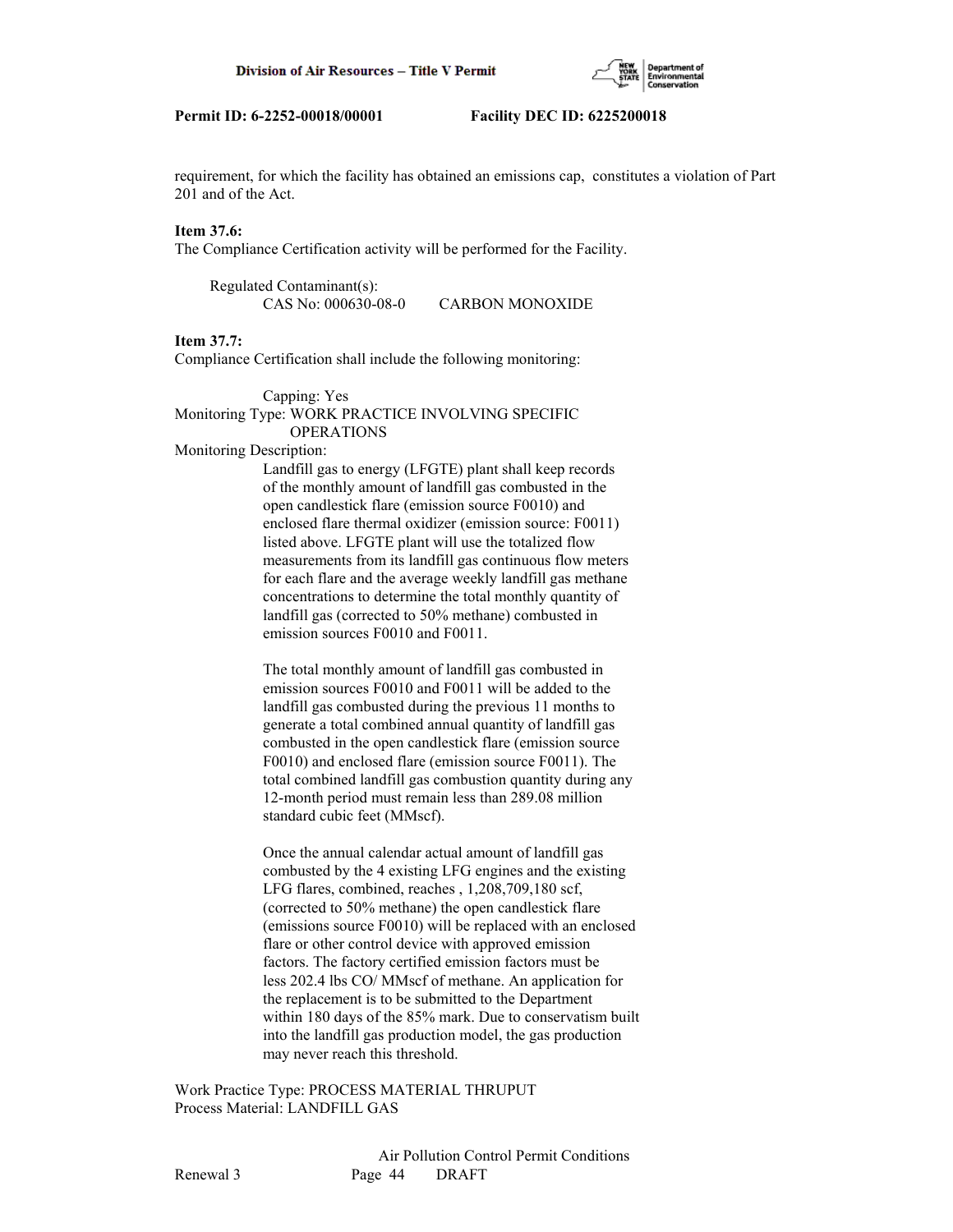

Upper Permit Limit: 289.08 million standard cubic feet per year Monitoring Frequency: AS REQUIRED - SEE PERMIT MONITORING DESCRIPTION Averaging Method: ANNUAL MAXIMUM ROLLED MONTHLY Reporting Requirements: SEMI-ANNUALLY (CALENDAR) Reports due 30 days after the reporting period. Subsequent reports are due every 6 calendar month(s).

# **Condition 38: Capping Monitoring Condition Effective for entire length of Permit**

## **Applicable Federal Requirement:6 NYCRR Subpart 201-7**

## **Item 38.1:**

Under the authority of 6 NYCRR Part 201-7, this condition contains an emission cap for the purpose of limiting emissions from the facility, emission unit or process to avoid being subject to the following applicable requirement(s) that the facility, emission unit or process would otherwise be subject to:

6 NYCRR Subpart 231-13

## **Item 38.2:**

Operation of this facility shall take place in accordance with the approved criteria, emission limits, terms, conditions and standards in this permit.

# **Item 38.3:**

The owner or operator of the permitted facility must maintain all required records on-site for a period of five years and make them available to representatives of the Department upon request. Department representatives must be granted access to any facility regulated by this Subpart, during normal operating hours, for the purpose of determining compliance with this and any other state and federal air pollution control requirements, regulations or law.

## **Item 38.4:**

On an annual basis, unless otherwise specified below, beginning one year after the granting of an emissions cap, the responsible official shall provide a certification to the Department that the facility has operated all emission units within the limits imposed by the emission cap. This certification shall include a brief summary of the emissions subject to the cap for that time period and a comparison to the threshold levels that would require compliance with an applicable requirement.

## **Item 38.5:**

The emission of pollutants that exceed the applicability thresholds for an applicable requirement, for which the facility has obtained an emissions cap, constitutes a violation of Part 201 and of the Act.

## **Item 38.6:**

The Compliance Certification activity will be performed for the Facility.

 Regulated Contaminant(s): CAS No: 000630-08-0 CARBON MONOXIDE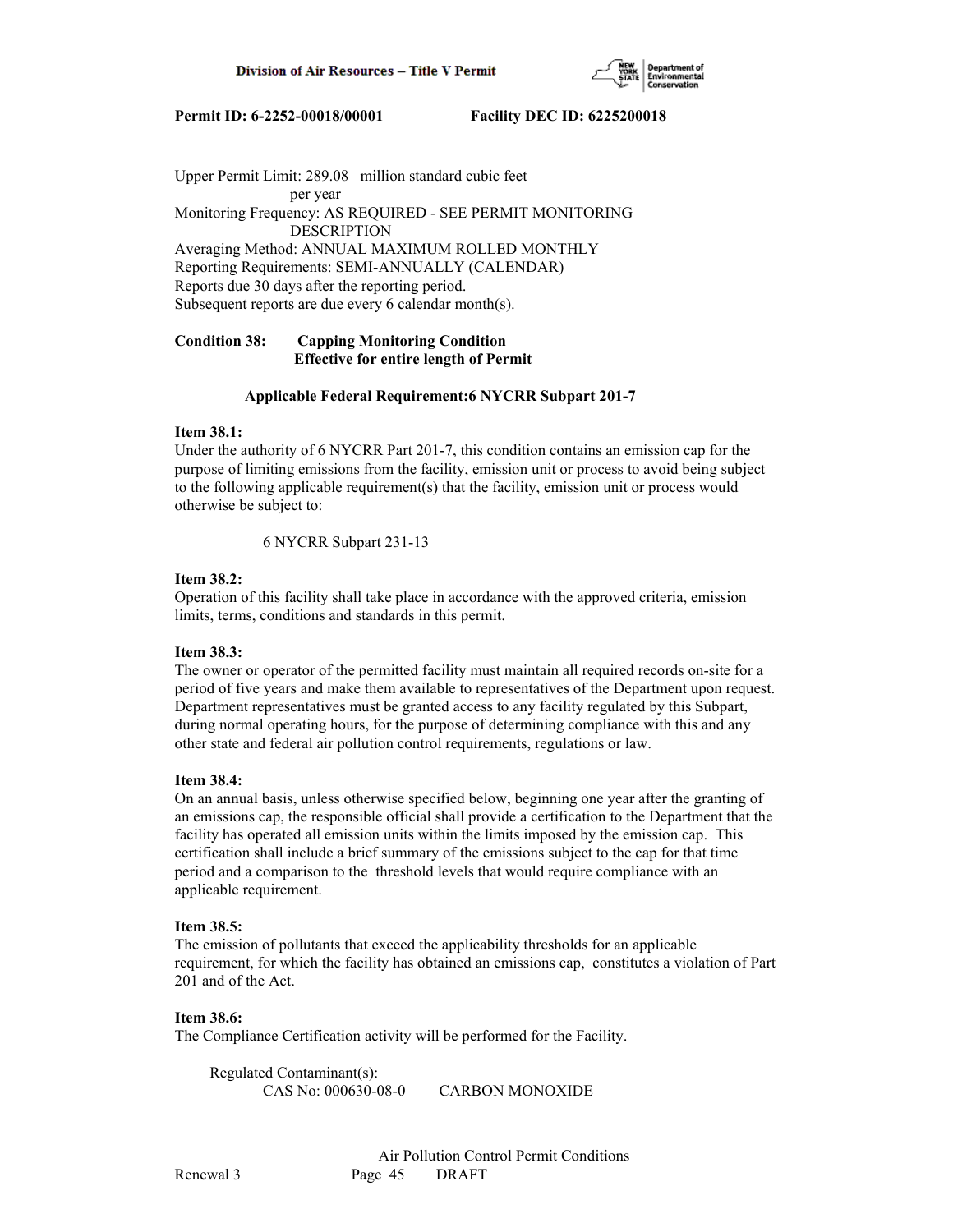## **Item 38.7:**

Compliance Certification shall include the following monitoring:

### Capping: Yes

Monitoring Type: RECORD KEEPING/MAINTENANCE PROCEDURES Monitoring Description:

> The Title V renewal for the LFGTE (landfill gas to energy) plant allows for the installation and operation of four internal combustion engines (emission sources 01ENG, 02ENG & 03 ENG, 04ENG), a landfill gas siloxane removal system (emission source SILOX), and an open candlestick flare (emission source F0010), and an enclosed flare thermal oxidizer (emission source F0011) and a diesel emergency generator. This project will involve multiple steps with carbon monoxide (CO) emission limits that change during the different phases of the project on emission sources 01ENG, 02ENG, 03ENG, 04ENG, F0010 & F0011. The phases of the project with the associated CO emission limits are outlined below:

 1. The Siloxane Removal System was placed into operation in March 23, 2012

 2. LFGTE plant is allowed to optimize performance of the siloxane removal system following construction. The siloxane removal system trial period is ongoing as the facility is still evaluating the performance of the siloxane removal system. During this period the CO emission rate of engines 01ENG, 02ENG, 03ENG & 04ENG will remain limited to 2.5 g/bhp-hr. Also during this time the open candlestick flare (emission source F0010) and enclosed flare thermal oxidizer (emission source F0011) are limited to combusting a combined 289.08 million standard cubic feet (MMscf) during any 12-month period (the monitoring requirements of which are detailed elsewhere in this permit). Also during this time period operation of engines 01ENG-04ENG shall be limited to 98.5% cumulative runtime during any 12-month period based on actual gross electrical output from each engine, in kilowatt-hours, as detailed elsewhere in this permit.

 3. 180 days after such time as the annual calendar actual landfill gas combusted by the existing 4 LFG engines and the existing LFG flares, combined, reaches 1,208,709,180 scf (corrected to 50% methane), an application shall be submitted for the replacement of the open candlestick flare (emission source F0010) with a new enclosed flare (or equivalent control device) with a CO emission factor certified by the manufacturer to be equal or less than, 202.4 lbsCO/MMscf of methane. Due to conservatism built into the landfill gas production model, the facility may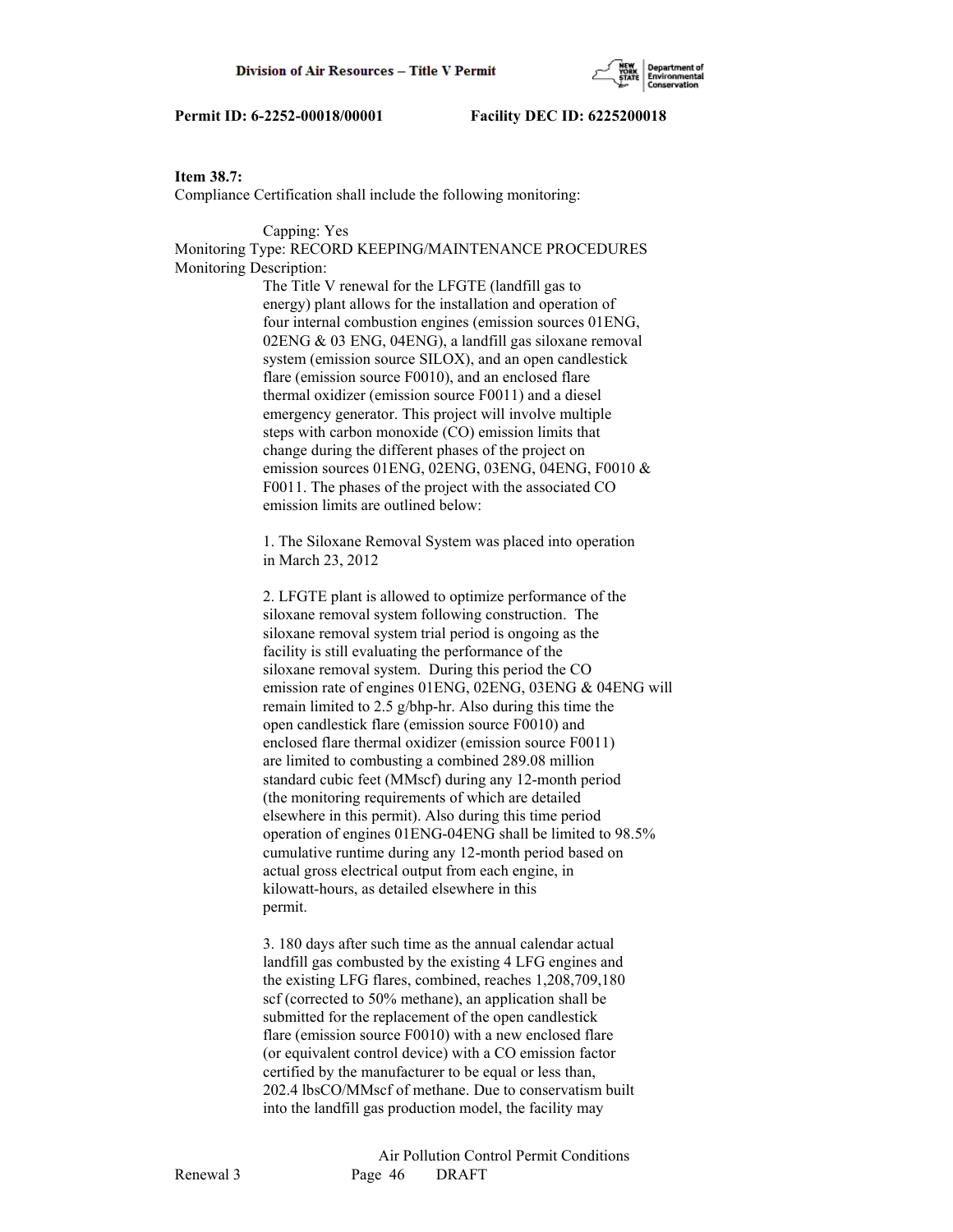

never reach this threshold.

 4. At no time during any phase of operation at the LFGTE plant shall emissions of CO exceed 240 tons during any 12-month period.

Monitoring Frequency: AS REQUIRED - SEE PERMIT MONITORING DESCRIPTION Reporting Requirements: SEMI-ANNUALLY (CALENDAR)

Reports due 30 days after the reporting period. Subsequent reports are due every 6 calendar month(s).

**Condition 39: Visible Emissions Limited Effective for entire length of Permit**

#### **Applicable Federal Requirement:6 NYCRR 211.2**

#### **Item 39.1:**

Except as permitted by a specific part of this Subchapter and for open fires for which a restricted burning permit has been issued, no person shall cause or allow any air contamination source to emit any material having an opacity equal to or greater than 20 percent (six minute average) except for one continuous six-minute period per hour of not more than 57 percent opacity.

## **Condition 40: Compliance Certification Effective for entire length of Permit**

#### **Applicable Federal Requirement:6 NYCRR 225-1.2 (d)**

# **Item 40.1:**

The Compliance Certification activity will be performed for the Facility.

#### **Item 40.2:**

Compliance Certification shall include the following monitoring:

#### Monitoring Type: WORK PRACTICE INVOLVING SPECIFIC OPERATIONS

### Monitoring Description:

 Owners or operators of emission sources that fire distillate oil are limited to a 0.0015 percent sulfur content by weight of the fuel. Compliance with the sulfur-in-fuel limitation is based on fuel vendor receipts. All fuel vendor receipts must be maintained on site or at a Department approved alternative location for a minimum of five years.

 Note - Process sources and incinerators must comply with the above requirements on or after July 1, 2023.

Work Practice Type: PARAMETER OF PROCESS MATERIAL Process Material: DIESEL OIL Parameter Monitored: SULFUR CONTENT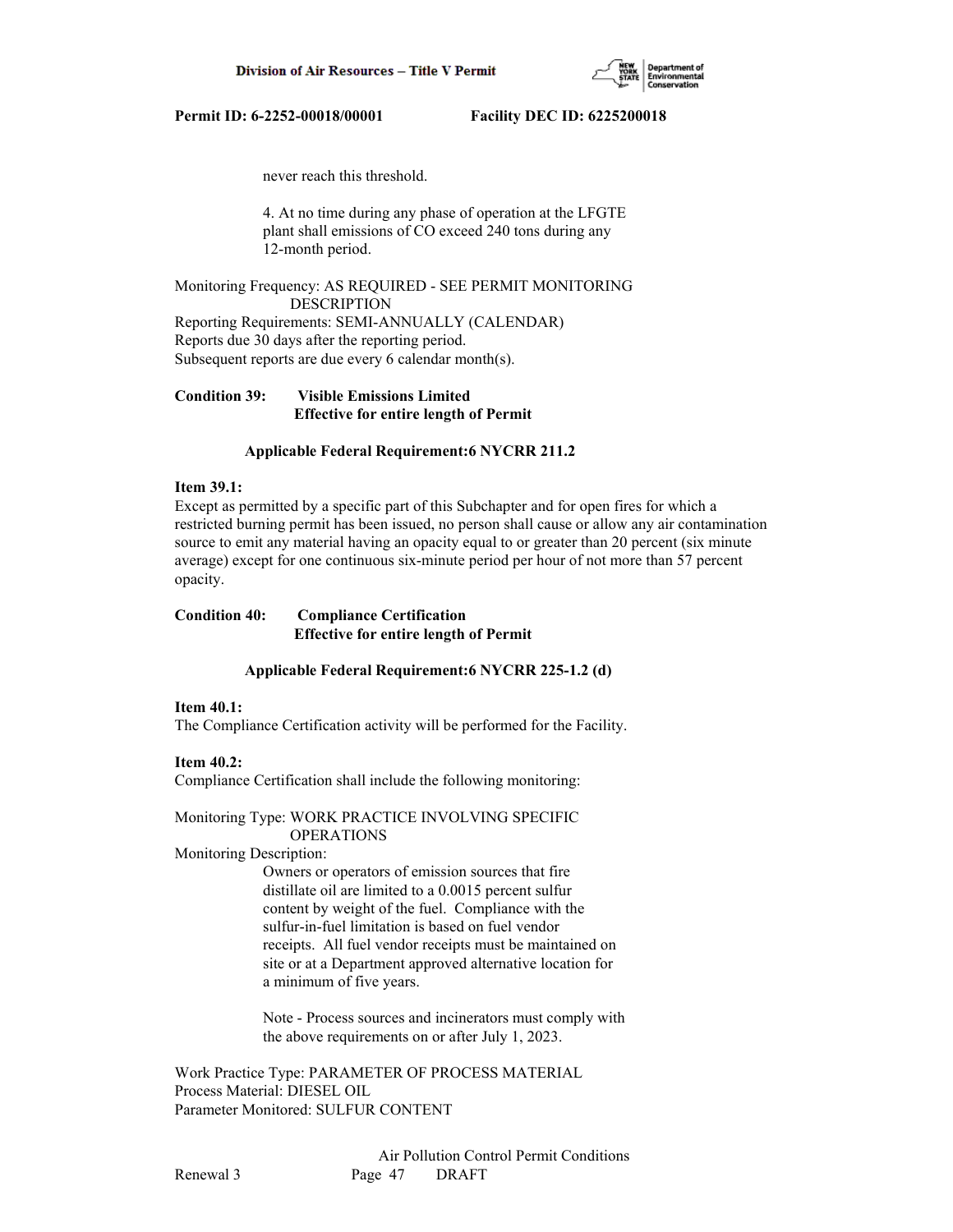

Upper Permit Limit: 0.0015 percent by weight Monitoring Frequency: PER DELIVERY Averaging Method: MAXIMUM - NOT TO BE EXCEEDED AT ANY TIME (INSTANTANEOUS/DISCRETE OR GRAB) Reporting Requirements: ANNUALLY (CALENDAR) Reports due 30 days after the reporting period. Subsequent reports are due every 12 calendar month(s).

# **Condition 41: Compliance Certification Effective for entire length of Permit**

## **Applicable Federal Requirement:6 NYCRR 227-1.4 (a)**

## **Item 41.1:**

The Compliance Certification activity will be performed for the Facility.

## **Item 41.2:**

Compliance Certification shall include the following monitoring:

### Monitoring Type: MONITORING OF PROCESS OR CONTROL DEVICE PARAMETERS AS SURROGATE

## Monitoring Description:

 The facility will conduct observations of visible emissions from each of the internal combustion engines, daily when in operation. Any instance where there is cause to believe the visible emissions are above those that are normal and in compliance for the source will be immediately investigated. If visible emissions are above those that are normal and continue to be present after corrections are made, the permitee will immediately notify the Department and conduct a USEPA Method 9 assessment within 24-hrs to determine the degree of opacity. The Department reserves the right to perform or require the completion of an USEPA Method 9 opacity evaluation from applicable sources at any time while the source is in operation.

 Records of observations, investigations, and corrective actions will be kept on site in a format acceptable to the Department and be reported upon semi annually.

Parameter Monitored: OPACITY Upper Permit Limit: 20 percent Monitoring Frequency: DAILY Averaging Method: 6-MINUTE AVERAGE (METHOD 9) Reporting Requirements: SEMI-ANNUALLY (CALENDAR) Reports due 30 days after the reporting period. Subsequent reports are due every 6 calendar month(s).

## **Condition 42: Compliance Certification Effective for entire length of Permit**

# **Applicable Federal Requirement:6 NYCRR 231-3.5 (b)**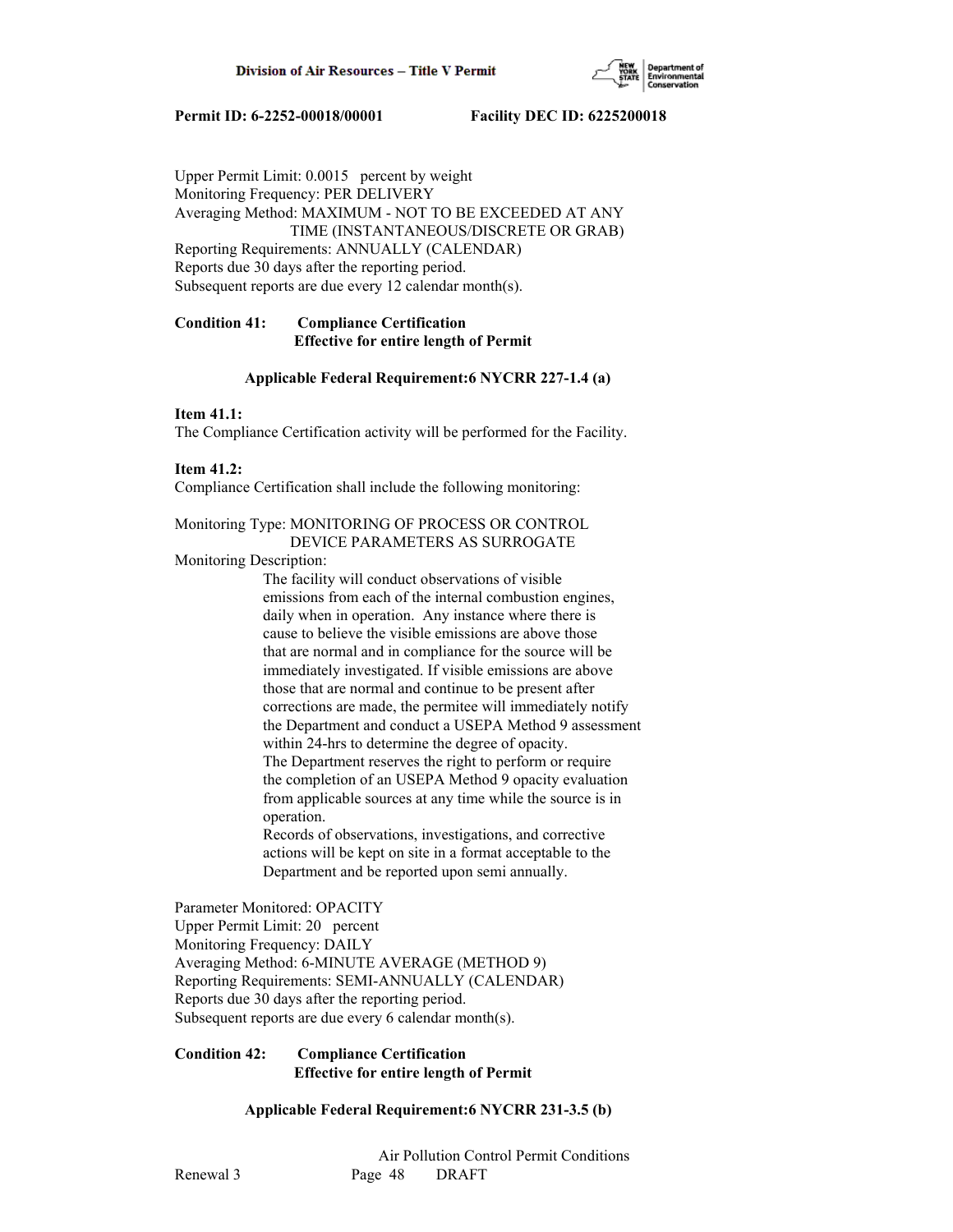

## **Item 42.1:**

The Compliance Certification activity will be performed for the Facility.

 Regulated Contaminant(s): CAS No: 000630-08-0 CARBON MONOXIDE

### **Item 42.2:**

Compliance Certification shall include the following monitoring:

Monitoring Type: RECORD KEEPING/MAINTENANCE PROCEDURES Monitoring Description:

> For the purposes of Subparts 231-7 and 231-8 of 6 NYCRR Part 231 only, at such time that a particular facility becomes a major facility, or a modification becomes a NSR major modification solely by virtue of a relaxation in any enforceable limitation which was established after August 7, 1980, on the capacity of the facility or modification otherwise to emit a regulated NSR contaminant, such as a restriction on hours of operation, then the requirements of Subparts 231-7 and 231-8 of this Part, as applicable, apply to the facility as though construction had not yet commenced on the facility.

## Monitoring Frequency: AS REQUIRED - SEE PERMIT MONITORING DESCRIPTION

Reporting Requirements: AS REQUIRED - SEE MONITORING DESCRIPTION

## **Condition 43: Compliance Certification Effective for entire length of Permit**

#### **Applicable Federal Requirement:40CFR 60.18(c), NSPS Subpart A**

#### **Item 43.1:**

The Compliance Certification activity will be performed for the facility: The Compliance Certification applies to:

 Emission Unit: 1-DLFGE Process: 006

 Emission Unit: 1-DLFGE Process: 007 Emission Source: F0011

 Regulated Contaminant(s): CAS No: 0NY998-20-0 NMOC - LANDFILL USE ONLY

#### **Item 43.2:**

Compliance Certification shall include the following monitoring:

Monitoring Type: RECORD KEEPING/MAINTENANCE PROCEDURES Monitoring Description:

All waste flush gas generated by desorption of the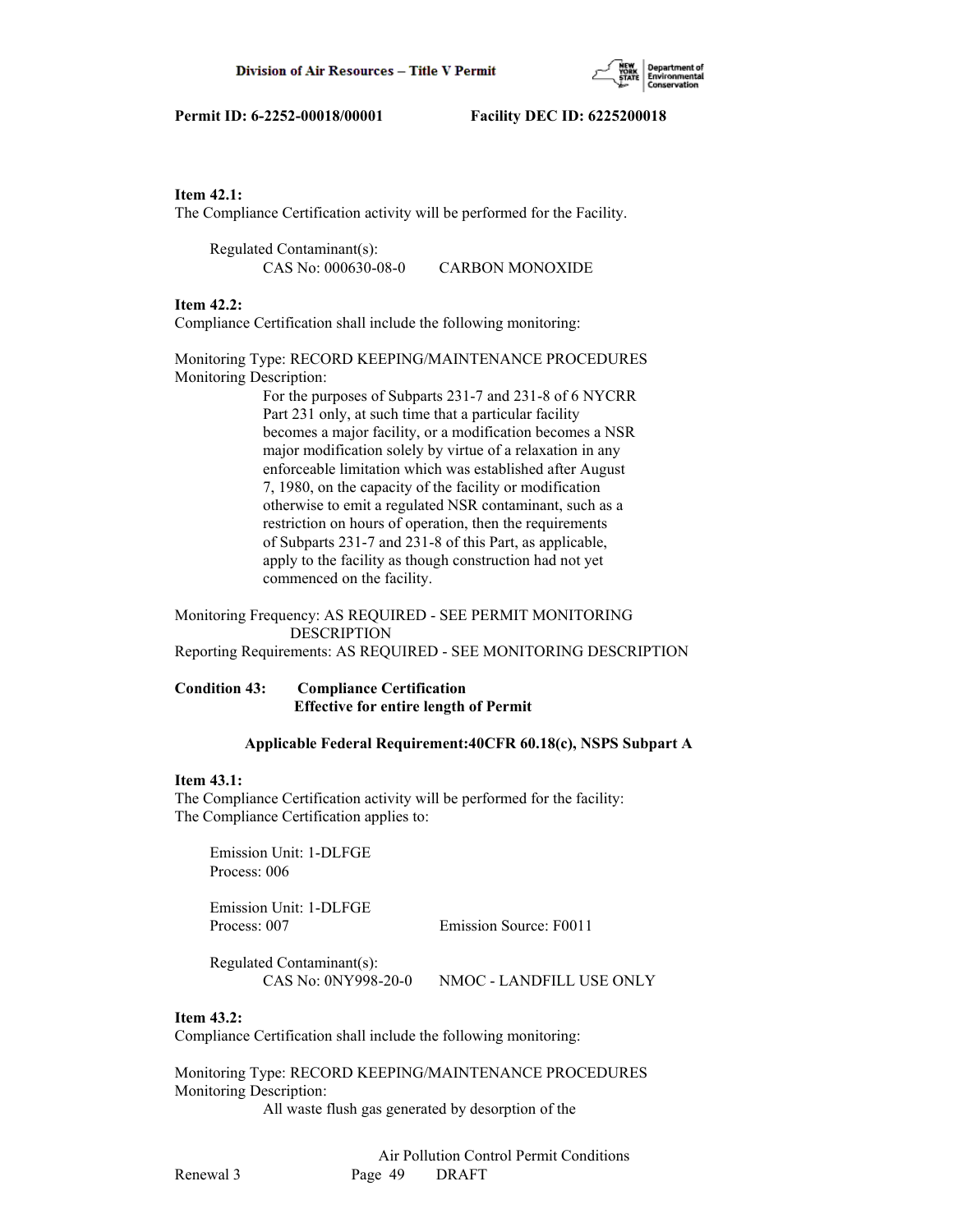

 siloxanes removal system (Process 006) shall be vented to the enclosed flare thermal oxidizer (Emission Source F0011). The flare shall be continuously operated during any time the waste flush is being vented to this flare. This permit does not authorize the use of landfill gas for desorption of the siloxanes removal system. Only air can be used. The flare shall meet the following minimum requirements in accordance with 40 CFR 60.18:

 1) be designed for and operated with no visible emissions as determined by the methods specified in 40 CFR 60.18(f) (Method 22), except for periods not to exceed 5 minutes during any 2 consecutive hours;

 2) Flares shall be operated with a flame present at all times, as determined by the methods specified in 40 CFR 60.18(f) (Method 22);

 3) An owner/operator has the choice of adhering to either the heat content specifications in 40 CFR  $60.18(c)(3)(ii)$  and the maximum tip velocity specifications in 40 CFR  $60.18(c)(4)$ , or adhering to the requirements in 40 CFR 60.18(c)(3)(i).

 4) Steam assisted and non assisted flares shall be designed for and operate with an exit velocity, as determined by the methods specified in 40 CFR 60.18(f)(4), less than 18.3 m/sec (60 ft/sec), except as provided in 40 CFR  $60.18(c)(4)(ii)$  and (iii).

 5) Air-assisted flares shall be designed and operated with an exit velocity less than the velocity, VMAX , as determined by the method specified in 40 CFR 60.18(f)(6).

 6) Flares used to comply with 40 CFR 60.18(c) shall be steam-assisted, air-assisted or non-assisted.

## Monitoring Frequency: AS REQUIRED - SEE PERMIT MONITORING DESCRIPTION Reporting Requirements: AS REQUIRED - SEE MONITORING DESCRIPTION

# **Condition 44: Compliance Certification Effective for entire length of Permit**

#### **Applicable Federal Requirement:40CFR 60.4211(c), NSPS Subpart IIII**

#### **Item 44.1:**

The Compliance Certification activity will be performed for the facility: The Compliance Certification applies to: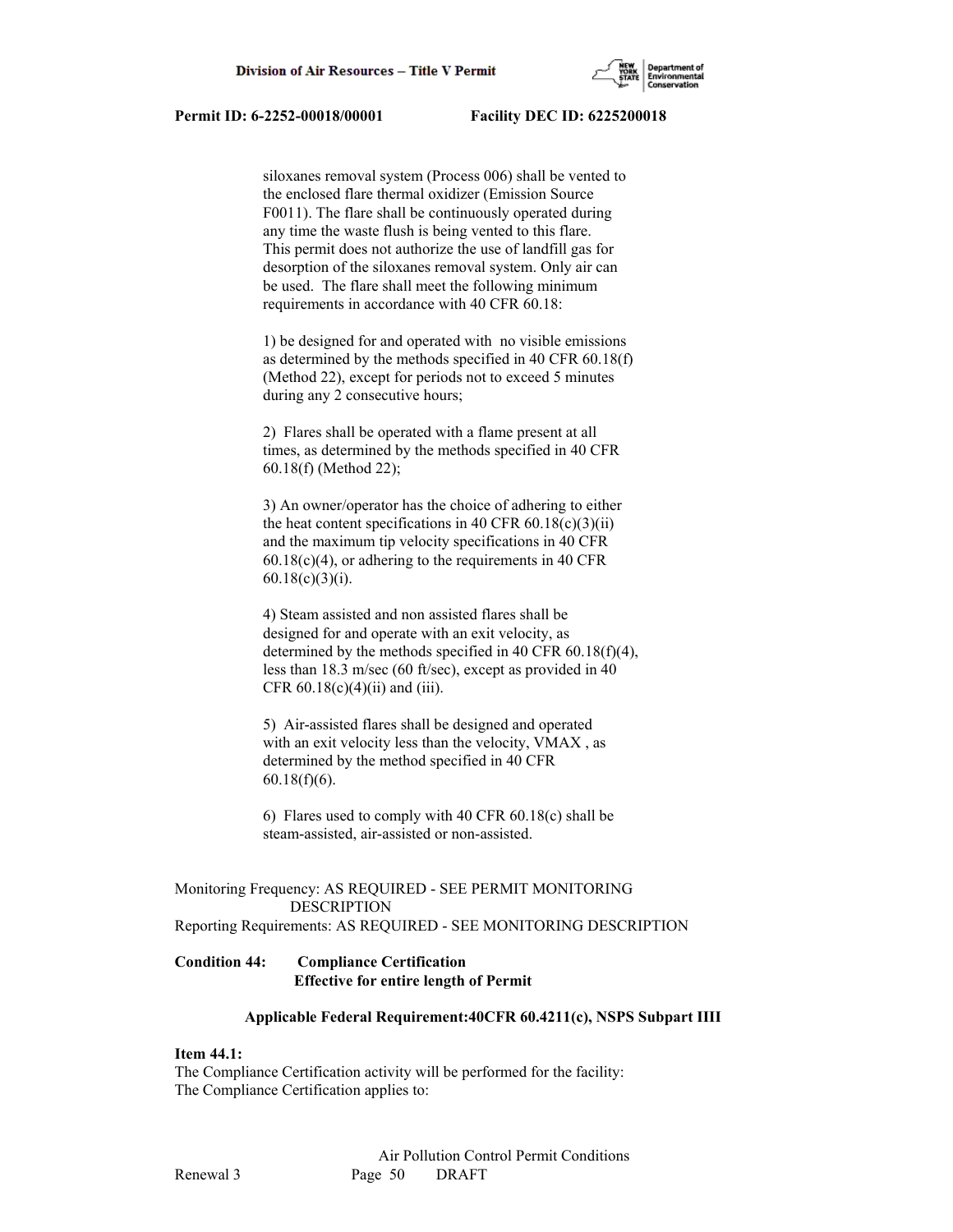| Emission Unit: 1-DLFGE<br>Process: E01 | Emission Source: EGEN2        |
|----------------------------------------|-------------------------------|
| Emission Unit: 1-DLFGE<br>Process: E01 | <b>Emission Source: EMGEN</b> |

## **Item 44.2:**

Compliance Certification shall include the following monitoring:

Monitoring Type: RECORD KEEPING/MAINTENANCE PROCEDURES Monitoring Description:

> Owners or operators of a 2007 model year and later stationary CI internal combustion engine and must comply with the emission standards specified in §60.4204(b) or §60.4205(b), or if you are an owner or operator of a CI fire pump engine that is manufactured during or after the model year that applies to your fire pump engine power rating in table 3 to this subpart and must comply with the emission standards specified in §60.4205(c), must comply by purchasing an engine certified to the emission standards in §60.4204(b), or §60.4205(b) or (c), as applicable, for the same model year and maximum (or in the case of fire pumps, NFPA nameplate) engine power.

 The engine must be installed and configured according to the manufacturer's specifications.

 The manufacturer's certification of compliance with the emission standards specified in 40 CFR 60 Subpart IIII for major pollutants will be sent to the Department prior to commencement of operation of the engines.

Reporting Requirements: AS REQUIRED - SEE MONITORING DESCRIPTION

# **Condition 45: Compliance Certification Effective for entire length of Permit**

## **Applicable Federal Requirement:40CFR 60.4211(f), NSPS Subpart IIII**

# **Item 45.1:**

The Compliance Certification activity will be performed for the facility: The Compliance Certification applies to:

| Emission Unit: 1-DLFGE<br>Process: E01           | Emission Source: EGEN2        |
|--------------------------------------------------|-------------------------------|
| Emission Unit: 1-DLFGE<br>Process: E01           | <b>Emission Source: EMGEN</b> |
| Regulated Contaminant(s):<br>CAS No: 0NY210-00-0 | OXIDES OF NITROGEN            |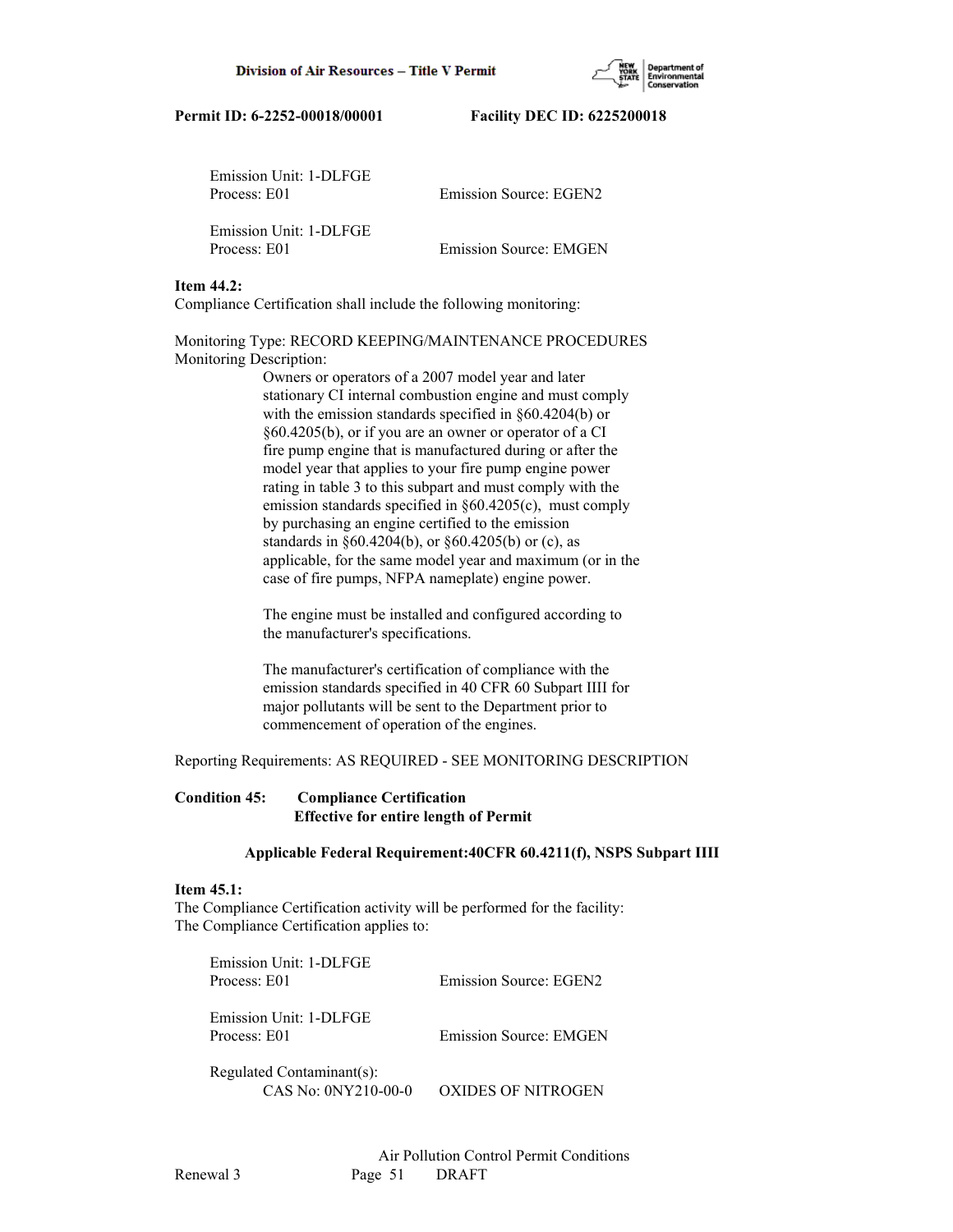## **Item 45.2:**

Compliance Certification shall include the following monitoring:

Monitoring Type: RECORD KEEPING/MAINTENANCE PROCEDURES Monitoring Description:

> If the facility owns or operates an emergency stationary ICE, the facility must operate the emergency stationary ICE according to the requirements in 40 CFR Part  $60.4211(f)(1)-(3)$ . In order for the engine to be considered an emergency stationary ICE, any operation other than emergency operation, maintenance and testing, emergency demand response, and operation in non-emergency situations for 50 hours per year, as described in 40 CFR Part  $60.4211(f)(1)-(3)$ , is prohibited. If the facility does not operate the engine according to the requirements in 40 CFR Part  $60.4211(f)(1)-(3)$ , the engine will not be considered an emergncy engine under this condition and must meet all requirements in 40 CFR Part 60, Subpart IIII for non-emergency engines.

Reporting Requirements: SEMI-ANNUALLY (CALENDAR) Reports due 30 days after the reporting period. Subsequent reports are due every 6 calendar month(s).

## **Condition 46: Compliance Certification Effective for entire length of Permit**

## **Applicable Federal Requirement:40CFR 60.4214(b), NSPS Subpart IIII**

#### **Item 46.1:**

The Compliance Certification activity will be performed for the facility: The Compliance Certification applies to:

 Emission Unit: 1-DLFGE Process: E01 Emission Source: EGEN2 Emission Unit: 1-DLFGE

Process: E01 Emission Source: EMGEN

#### **Item 46.2:**

Compliance Certification shall include the following monitoring:

Monitoring Type: RECORD KEEPING/MAINTENANCE PROCEDURES Monitoring Description:

> For stationary CI internal combustion engines that are emergency stationary internal combustion engines, the owner or operator is not required to submit an initial notification.

> Starting with the model years in table 5 to this subpart, if the emergency engine does not meet the standards applicable to non-emergency engines in the applicable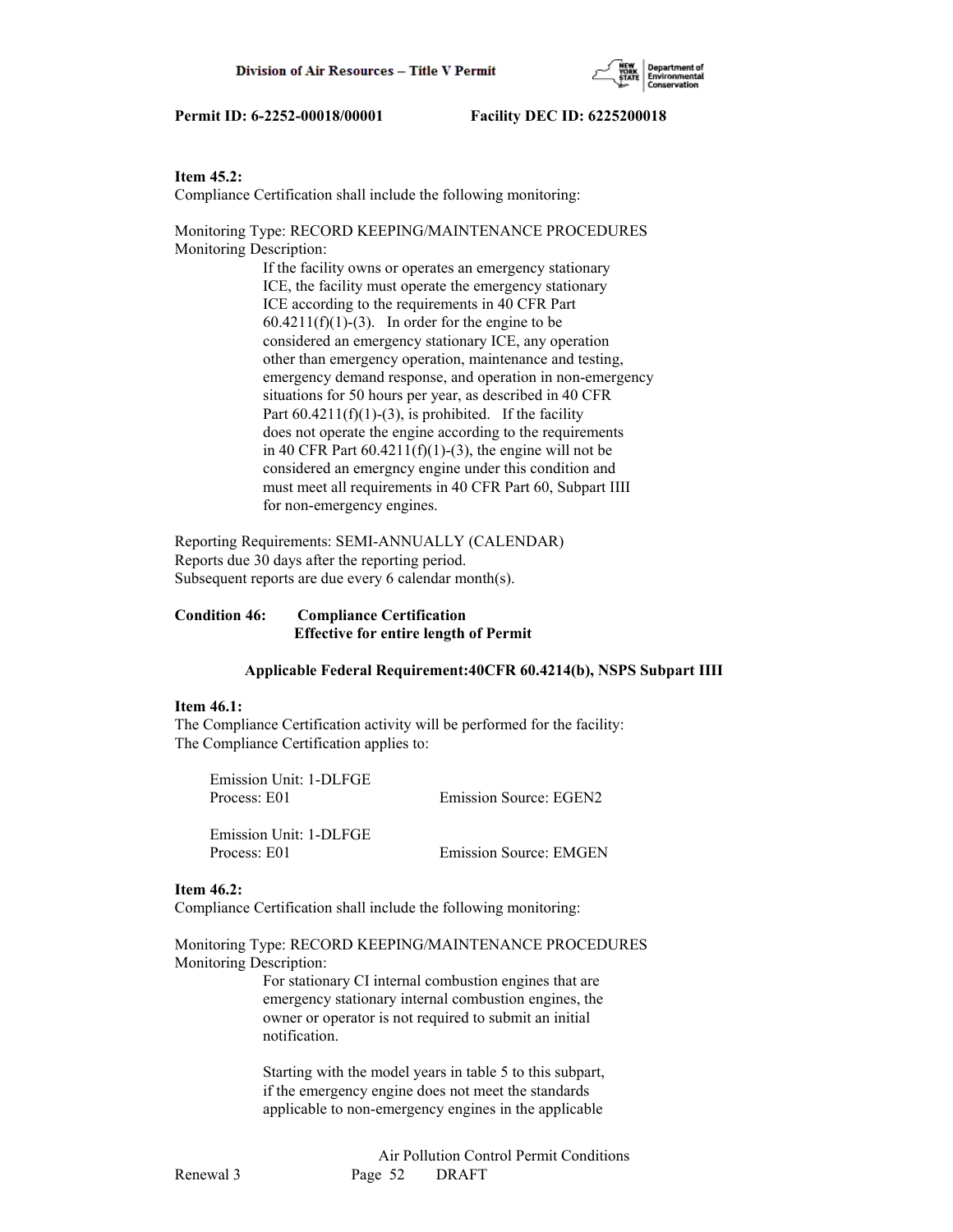

 model year, the owner or operator must keep records of the operation of the engine in emergency and non-emergency service that are recorded through the non-resettable hour meter.

 The owner must record the time of operation of the engine and the reason the engine was in operation during that time.

Reporting Requirements: AS REQUIRED - SEE MONITORING DESCRIPTION

## **Condition 47: Applicability of facilities subject to Subpart JJJJ Effective for entire length of Permit**

#### **Applicable Federal Requirement:40CFR 60.4230(a)(4)(i), NSPS Subpart JJJJ**

## **Item 47.1:**

The provisions of 40 CFR 60 Subpart JJJJ are applicable to manufacturers, owners, and operators of stationary spark ignition (SI) internal combustion engines (ICE) that commence construction after June 12, 2006,and where the stationary SI ICE are manufactured on or after July 1, 2007, for engines with a maximum engine power greater than or equal to 500 HP (except lean burn engines with a maximum engine power greater than or equal to 500 HP and less than 1,350 HP). For the purposes of this subpart, the date that construction commences is the date the engine is ordered by the owner or operator.

# **Condition 48: Compliance Certification Effective for entire length of Permit**

## **Applicable Federal Requirement:40CFR 60.4245(a), NSPS Subpart JJJJ**

#### **Item 48.1:**

The Compliance Certification activity will be performed for the Facility.

#### **Item 48.2:**

Compliance Certification shall include the following monitoring:

Monitoring Type: RECORD KEEPING/MAINTENANCE PROCEDURES Monitoring Description:

> Owners or operators of stationary SI ICE that are subject to the provisions of 40 CFR Subpart JJJJ must meet the following notification, reporting and recordkeeping requirements.

 (1) All notifications submitted to comply with this subpart and all documentation supporting any notification.

(2) Maintenance conducted on the engine.

 (3) If the stationary SI internal combustion engine is a certified engine, documentation from the manufacturer that the engine is certified to meet the emission standards and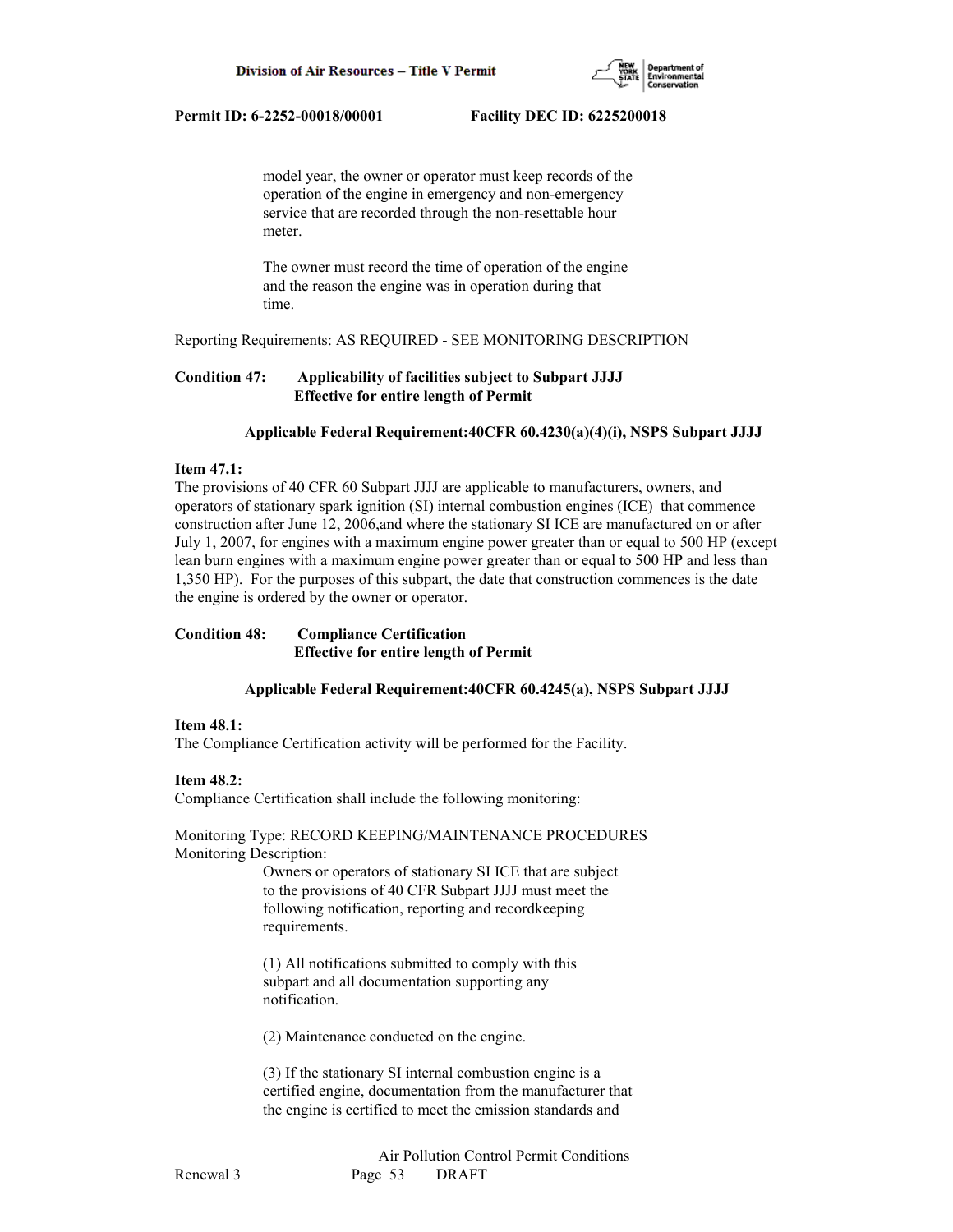

 information as required in 40 CFR parts 90, 1048, 1054, and 1060, as applicable

 (4) If the stationary SI internal combustion engine is not a certified engine or is a certified engine operating in a non-certified manner and subject to §60.4243(a)(2), documentation that the engine meets the emission standards.

Reporting Requirements: AS REQUIRED - SEE MONITORING DESCRIPTION

## **Condition 49: Subpart A provisions that apply to facilities subject to Subpart JJJJ Effective for entire length of Permit**

#### **Applicable Federal Requirement:40CFR 60.4246, NSPS Subpart JJJJ**

#### **Item 49.1:**

The following provisions of 40 CFR 60 Subpart A apply to this facility: 60.1 through 60.12, 60.14 through 60.17 and 60.19.

| <b>Condition 50:</b> | <b>Compliance Certification</b>              |
|----------------------|----------------------------------------------|
|                      | <b>Effective for entire length of Permit</b> |

#### **Applicable Federal Requirement:40CFR 60.762(b)(2), NSPS Subpart XXX**

#### **Item 50.1:**

The Compliance Certification activity will be performed for the Facility.

#### **Item 50.2:**

Compliance Certification shall include the following monitoring:

Monitoring Type: RECORD KEEPING/MAINTENANCE PROCEDURES Monitoring Description:

> Route all the collected gas to a control system that complies with the requirements in either paragraph  $(b)(2)(iii)(A), (B), or (C)$  of this section.

 (A) A non-enclosed flare designed and operated in accordance with the parameters established in § 60.18 except as noted in § 60.764(e); or

 (B) A control system designed and operated to reduce NMOC by 98 weight-percent, or, when an enclosed combustion device is used for control, to either reduce NMOC by 98 weight percent or reduce the outlet NMOC concentration to less than 20 parts per million by volume, dry basis as hexane at 3 percent oxygen. The reduction efficiency or parts per million by volume must be established by an initial performance test to be completed no later than 180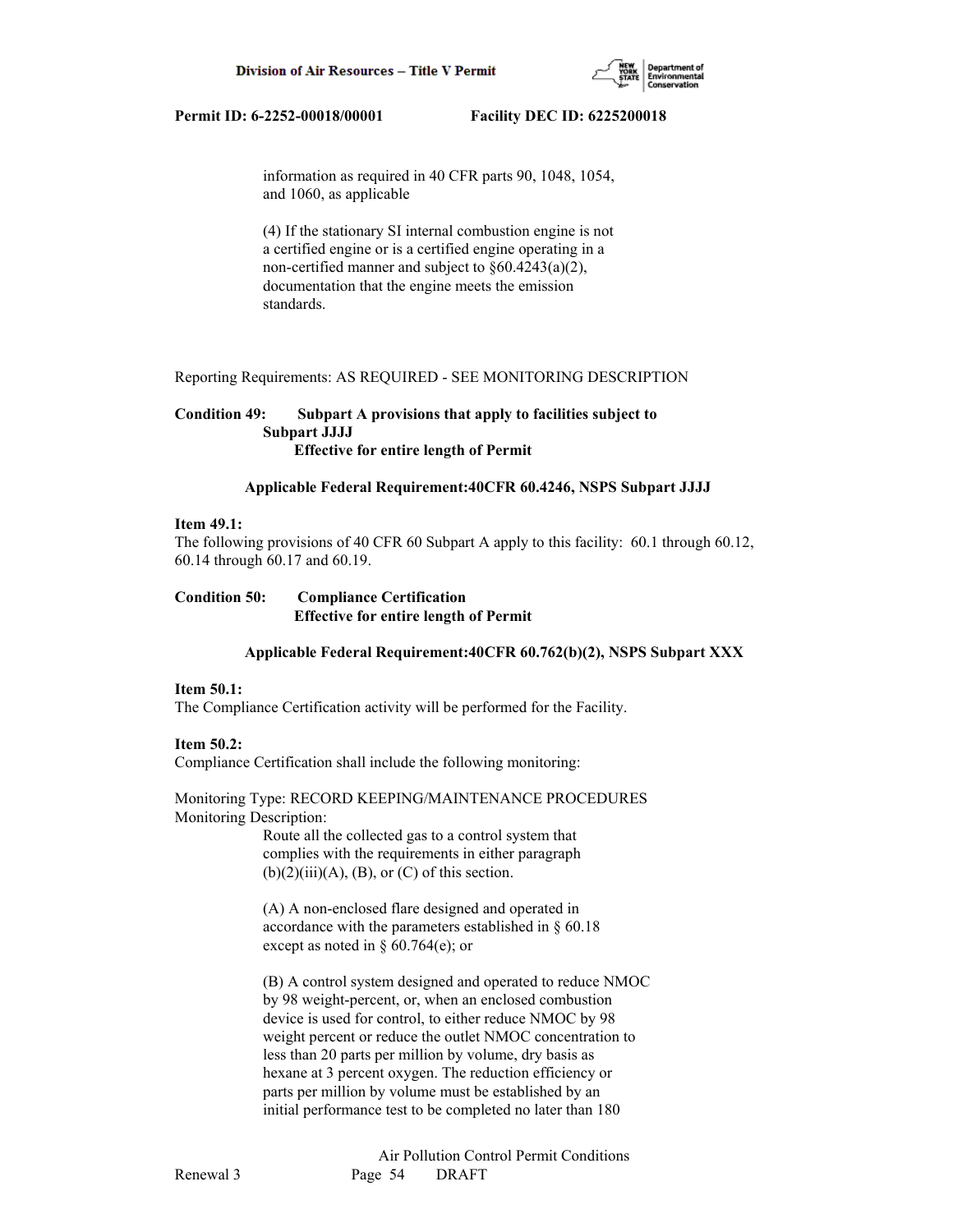days after the initial startup of the approved control system using the test methods specified in § 60.764(d). The performance test is not required for boilers and process heaters with design heat input capacities equal to or greater than 44 megawatts that burn landfill gas for compliance with this subpart.

 (1) If a boiler or process heater is used as the control device, the landfill gas stream must be introduced into the flame zone.

 (2) The control device must be operated within the parameter ranges established during the initial or most recent performance test. The operating parameters to be monitored are specified in § 60.766;

 (C) Route the collected gas to a treatment system that processes the collected gas for subsequent sale or beneficial use such as fuel for combustion, production of vehicle fuel, production of high-Btu gas for pipeline injection, or use as a raw material in a chemical manufacturing process. Venting of treated landfill gas to the ambient air is not allowed. If the treated landfill gas cannot be routed for subsequent sale or beneficial use, then the treated landfill gas must be controlled according to either paragraph  $(b)(2)(iii)(A)$  or  $(B)$  of this section.

 (D) All emissions from any atmospheric vent from the gas treatment system are subject to the requirements of paragraph  $(b)(2)(iii)(A)$  or  $(B)$  of this section. For purposes of this subpart, atmospheric vents located on the condensate storage tank are not part of the treatment system and are exempt from the requirements of paragraph  $(b)(2)(iii)(A)$  or  $(B)$  of this section.

Monitoring Frequency: AS REQUIRED - SEE PERMIT MONITORING DESCRIPTION

Reporting Requirements: ANNUALLY (CALENDAR) Reports due 30 days after the reporting period. Subsequent reports are due every 12 calendar month(s).

## **Condition 51: Applicability of new RICE greater than 500 hp at a HAP major facility Effective for entire length of Permit**

## **Applicable Federal Requirement:40CFR 63.6590(a)(2), Subpart ZZZZ**

# **Item 51.1:**

An affected source is any new stationary reciprocating internal combustion engine (RICE) with a site-rating of more than 500 brake horsepower located at a major source of HAP emissions,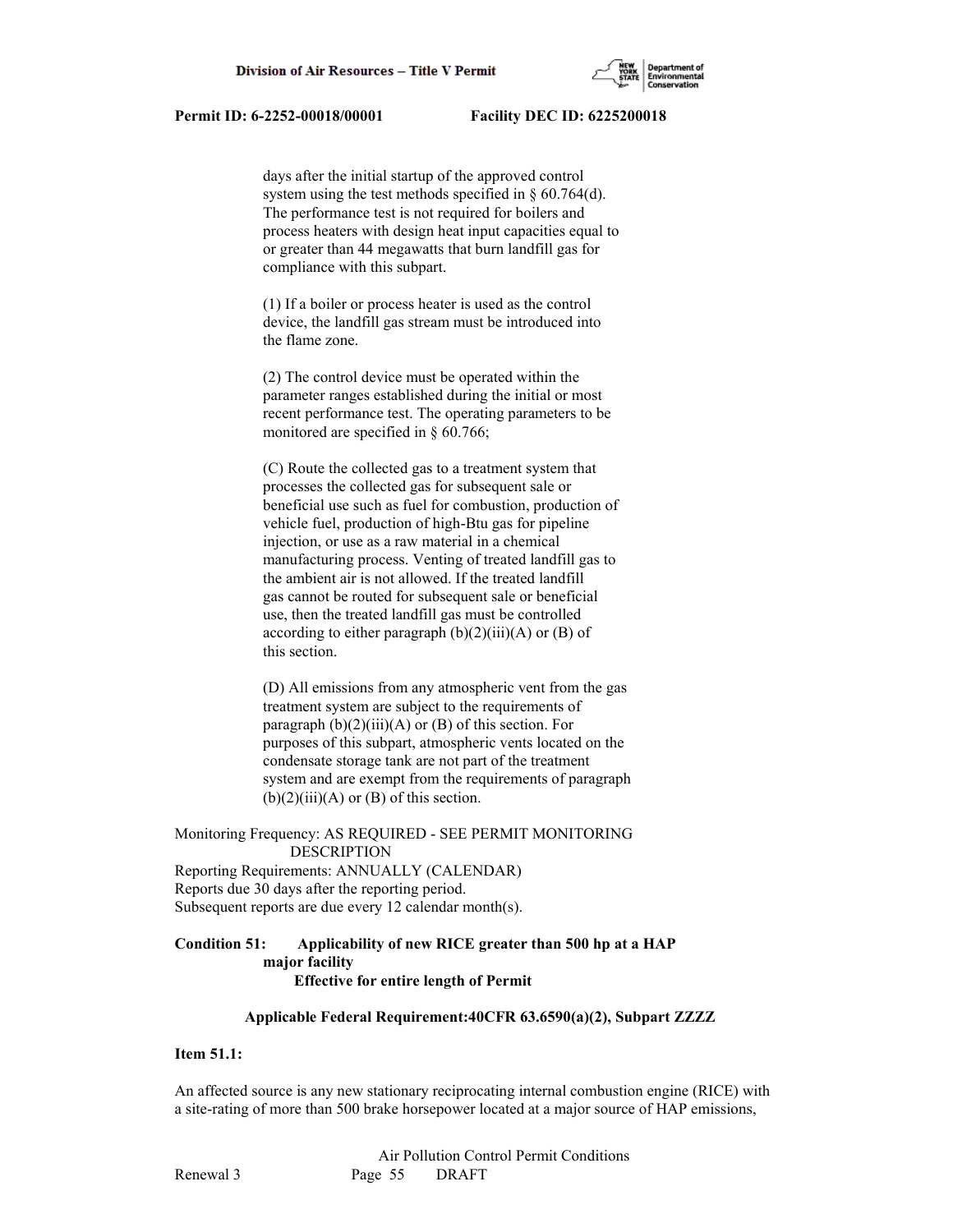

excluding stationary RICE being tested at a stationary RICE test cell/stand.

A stationary RICE is new if construction or reconstruction commenced on or after December 19, 2002.

# **Condition 52: Exemption for certain existing stationary reciprocating internal combustion engines (RICE) Effective for entire length of Permit**

#### **Applicable Federal Requirement:40CFR 63.6600(c), Subpart ZZZZ**

#### **Item 52.1:**

Facilities that own or operate any of the following stationary RICE with a site rating of more than 500 brake horsepower located at a major source of HAP emissions: An existing two-stroke lean burn (2SLB) stationary RICE, an existing four-stroke lean burn (4SLB) stationary RICE, a stationary RICE that combusts landfill gas or digester gas equivalent to 10 percent or more of the gross heat input on an annual basis, an emergency stationary RICE, or a limited use stationary RICE; do not need to comply with the emission limitations in Tables 1a, 2a, 2c, and 2d of 40 CFR 63 Subpart ZZZZ or operating limitations in Tables 1b and 2b of 40 CFR 63 Subpart ZZZZ.

# **Condition 53: Compliance Certification Effective for entire length of Permit**

#### **Applicable Federal Requirement:40CFR 63.6625(e), Subpart ZZZZ**

#### **Item 53.1:**

The Compliance Certification activity will be performed for the Facility.

#### **Item 53.2:**

Compliance Certification shall include the following monitoring:

Monitoring Type: RECORD KEEPING/MAINTENANCE PROCEDURES Monitoring Description:

> The owner or operator of any of the following stationary RICE must operate and maintain the stationary RICE and after-treatment control device (if any) according to the manufacturer's emission-related written instructions or develop a maintenance plan which must provide to the extent practicable for the maintenance and operation of the engine in a manner consistent with good air pollution control practice for minimizing emissions:

 (1) An existing stationary RICE with a site rating of less than 100 brake horsepower located at a major source of HAP emissions;

(2) An existing emergency or black start stationary RICE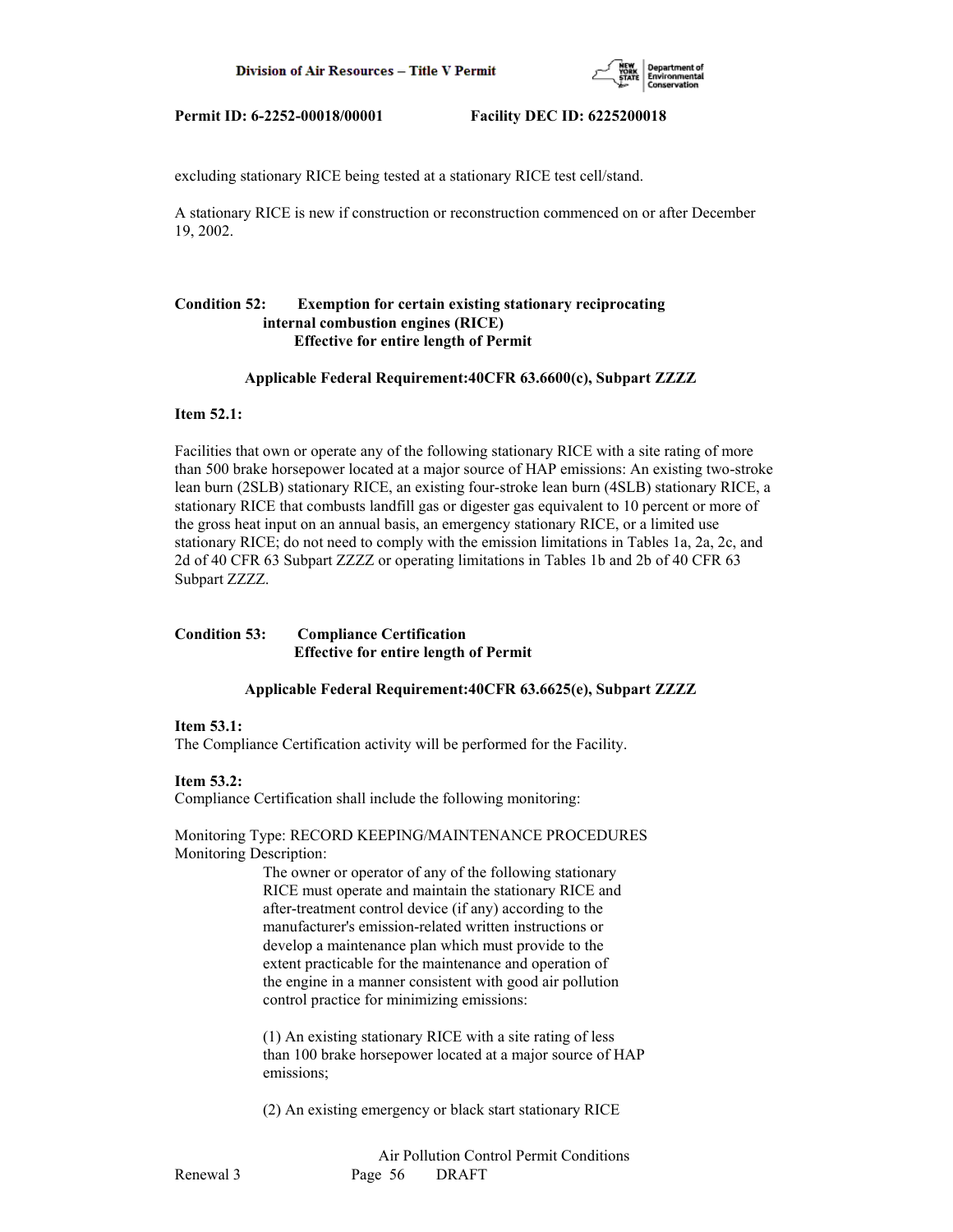with a site rating of less than or equal to 500 brake horsepower located at a major source of HAP emissions;

 (3) An existing emergency or black start stationary RICE located at an area source of HAP emissions;

 (4) An existing non-emergency, non-black start stationary compression ignition RICE with a site rating less than or equal to 300 brake horsepower located at an area source of HAP emissions;

 (5) An existing non-emergency, non-black start 2 stroke lean burn stationary RICE located at an area source of HAP emissions;

 (6) An existing non-emergency, non-black start stationary RICE located at an area source of HAP emissions which combusts landfill or digester gas equivalent to 10 percent or more of the gross heat input on an annual basis;

 (7) An existing non-emergency, non-black start 4 stroke lean burn stationary RICE with a site rating less than or equal to 500 brake horsepower located at an area source of HAP emissions;

 (8) An existing non-emergency, non-black start 4 stroke rich burn stationary RICE with a site rating less than or equal to 500 brake horsepower located at an area source of HAP emissions;

 (9) An existing, non-emergency, non-black start 4 stroke lean burn stationary RICE with a site rating greater than 500 brake horsepower located at an area source of HAP emissions that is operated 24 hours or less per calendar year; and

 (10) An existing, non-emergency, non-black start 4 stroke rich burn stationary RICE with a site rating greater than 500 brake horsepower located at an area source of HAP emissions that is operated 24 hours or less per calendar year.

Monitoring Frequency: AS REQUIRED - SEE PERMIT MONITORING DESCRIPTION Reporting Requirements: AS REQUIRED - SEE MONITORING DESCRIPTION

# **Condition 54: Compliance Certification Effective for entire length of Permit**

 **Applicable Federal Requirement:40CFR 63.6655(c), Subpart ZZZZ**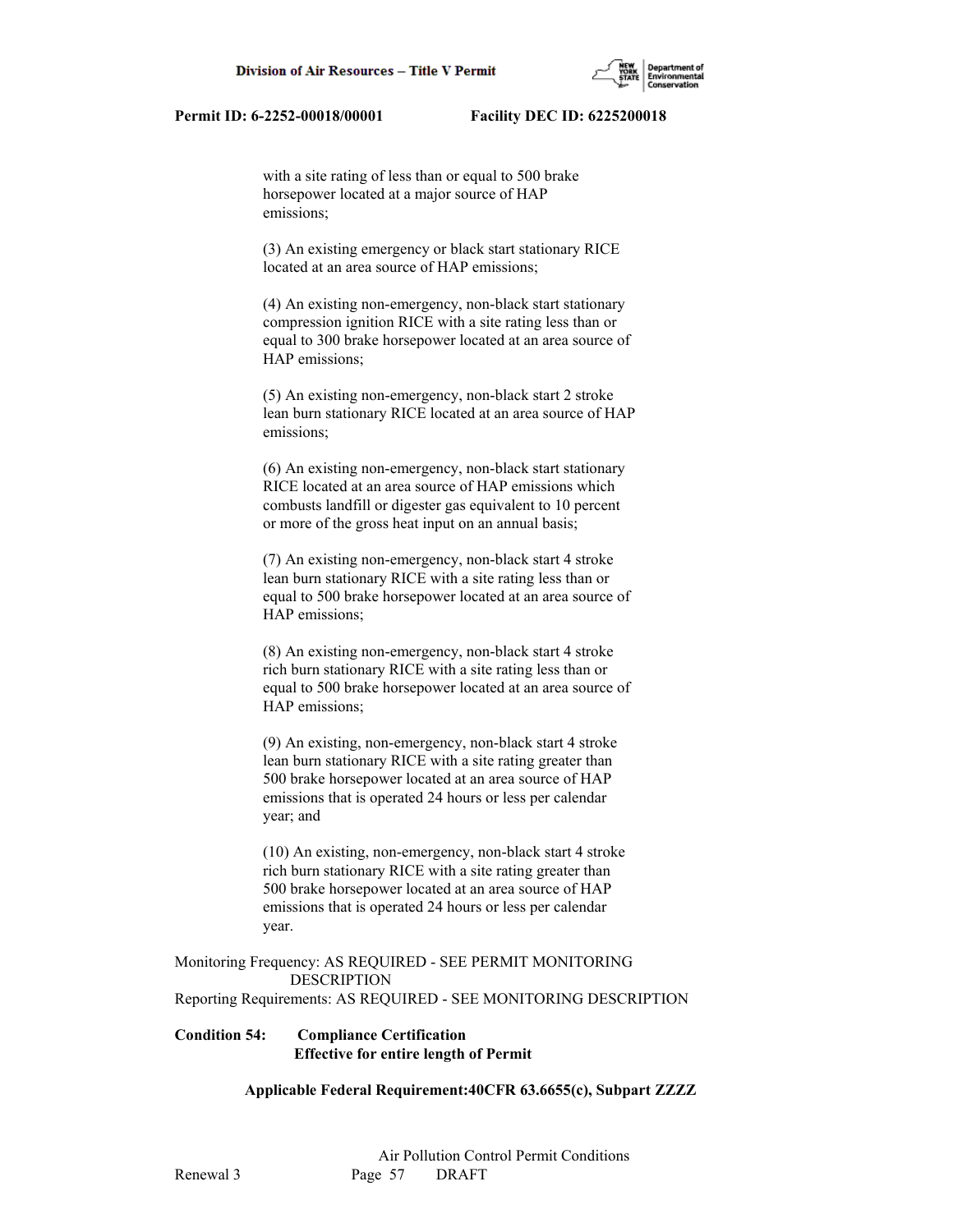

## **Item 54.1:**

The Compliance Certification activity will be performed for the Facility.

## **Item 54.2:**

Compliance Certification shall include the following monitoring:

## Monitoring Type: RECORD KEEPING/MAINTENANCE PROCEDURES Monitoring Description:

 A facility operating a new or reconstructed stationary RICE which fires landfill gas or digester gas equivalent to 10 percent or more of the gross heat input on an annual basis must keep the records of your daily fuel usage monitors.

Reporting Requirements: ANNUALLY (CALENDAR) Reports due 30 days after the reporting period. Subsequent reports are due every 12 calendar month(s).

# **Condition 55: General provisions Effective for entire length of Permit**

# **Applicable Federal Requirement:40CFR 63.6665, Subpart ZZZZ**

## **Item 55.1:**

Table 8 of 40 CFR 63 Subpart ZZZZ shows which parts of the General Provisions 40 CFR 63.1 through 40 CFR 63.15 apply to this facility. Facility is responsible for ensuring they comply with all General Provisions contained in Table 8.

## **\*\*\*\* Emission Unit Level \*\*\*\***

# **Condition 56: Emission Point Definition By Emission Unit Effective for entire length of Permit**

## **Applicable Federal Requirement:6 NYCRR Subpart 201-6**

## **Item 56.1:**

The following emission points are included in this permit for the cited Emission Unit:

Emission Unit: 1-DLFGE

| Emission Point: 00010                      |                      |
|--------------------------------------------|----------------------|
| Height $(ft.): 30$                         | Diameter $(in.)$ : 6 |
| NYTMN (km.): 4852.532 NYTME (km.): 426.002 |                      |

| Emission Point: 00011                      |                    |
|--------------------------------------------|--------------------|
| Height $(ft.)$ : 20                        | Diameter (in.): 48 |
| NYTMN (km.): 4852.532 NYTME (km.): 426.002 |                    |

 Emission Point: EMG02 Height (ft.): Length (in.): Width (in.):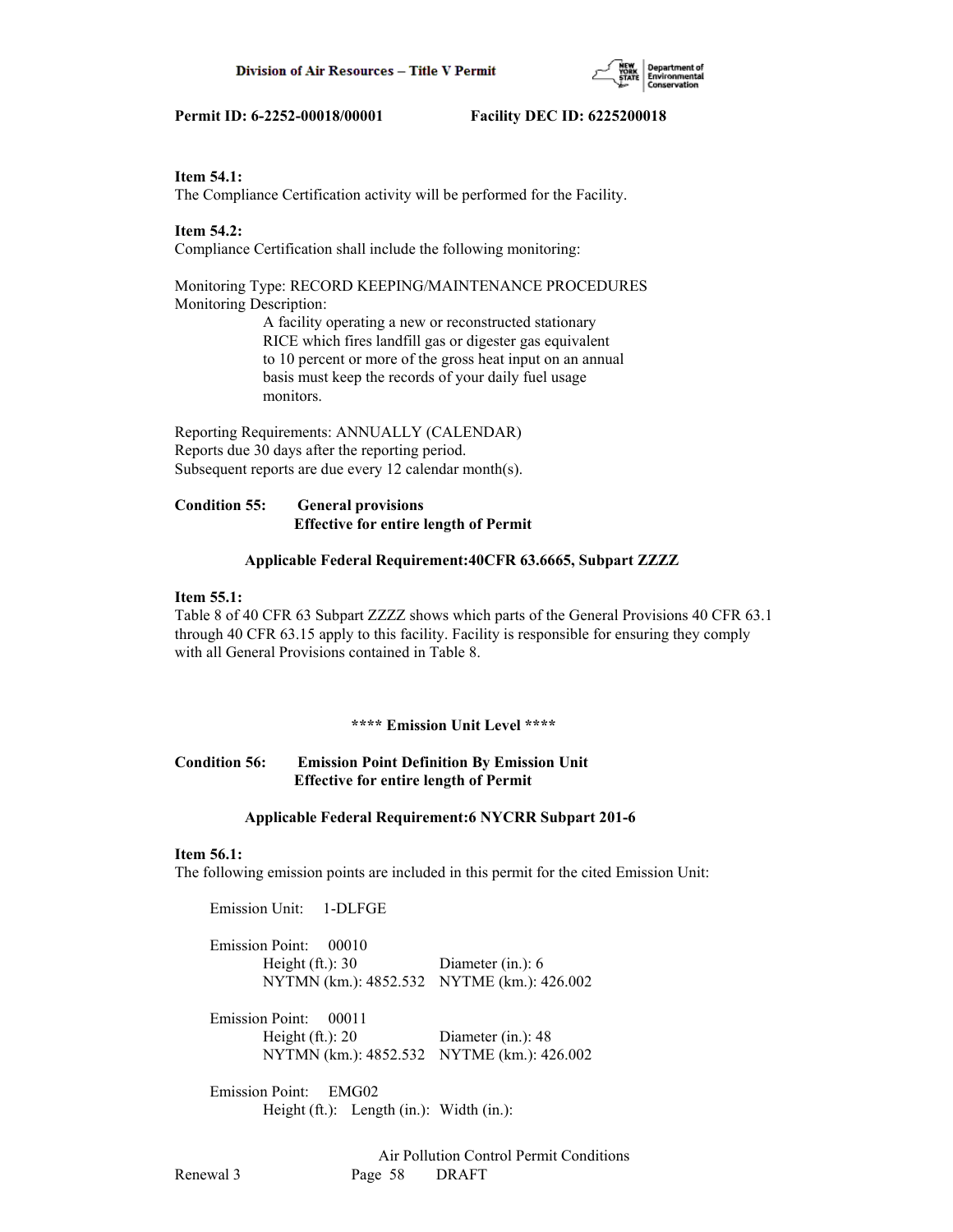

| NYTMN (km.): 4852.532 NYTME (km.): 425.954        |                       | Building: ENGBLDG |
|---------------------------------------------------|-----------------------|-------------------|
| Emission Point: EMGEN                             |                       |                   |
| Height $(ft.)$ : Length $(in.)$ : Width $(in.)$ : |                       |                   |
| NYTMN (km.): 4852.532 NYTME (km.): 426.002        |                       |                   |
| <b>Emission Point:</b><br>ENG01                   |                       |                   |
| Height $(ft.)$ : 35                               | Diameter $(in.)$ : 15 |                   |
| NYTMN (km.): 4852.552                             | NYTME (km.): 425.954  | Building: ENGBLDG |
| Emission Point: ENG02                             |                       |                   |
| Height $(ft.)$ : 35                               | Diameter (in.): $15$  |                   |
| NYTMN (km.): 4852.543                             | NYTME (km.): 425.959  | Building: ENGBLDG |
| Emission Point: ENG03                             |                       |                   |
| Height $(ft.)$ : 35                               | Diameter $(in.)$ : 15 |                   |
| NYTMN (km.): 4852.56                              | NYTME (km.): 425.965  | Building: ENGBLDG |
| Emission Point: ENG04                             |                       |                   |
| Height $(ft.)$ : 35                               | Diameter (in.): $15$  |                   |
| NYTMN (km.): 4852.551                             | NYTME (km.): 425.969  | Building: ENGBLDG |
|                                                   |                       |                   |

## **Condition 57: Process Definition By Emission Unit Effective for entire length of Permit**

## **Applicable Federal Requirement:6 NYCRR Subpart 201-6**

## **Item 57.1:**

This permit authorizes the following regulated processes for the cited Emission Unit:

 Emission Unit: 1-DLFGE Process: 001 Source Classification Code: 2-01-008-02 Process Description: Process 001 consists of four (4) Caterpillar G3520C landfill gas fired internal combustion (IC) engine generator sets. Treated landfill gas from the DANC SWMF is combusted at a rate of approximately 531 standard cubic feet (scfm) at 50 percent methane per engine for a total combined landfill gas utilization rate of 2,124 scfm at 50 percent methane for the four (4) IC engines.

 Emission Source/Control: 01ENG - Combustion Design Capacity: 1,600 kilowatts

 Emission Source/Control: 02ENG - Combustion Design Capacity: 1,600 kilowatts

 Emission Source/Control: 03ENG - Combustion Design Capacity: 1,600 kilowatts

 Emission Source/Control: 04ENG - Combustion Design Capacity: 1,600 kilowatts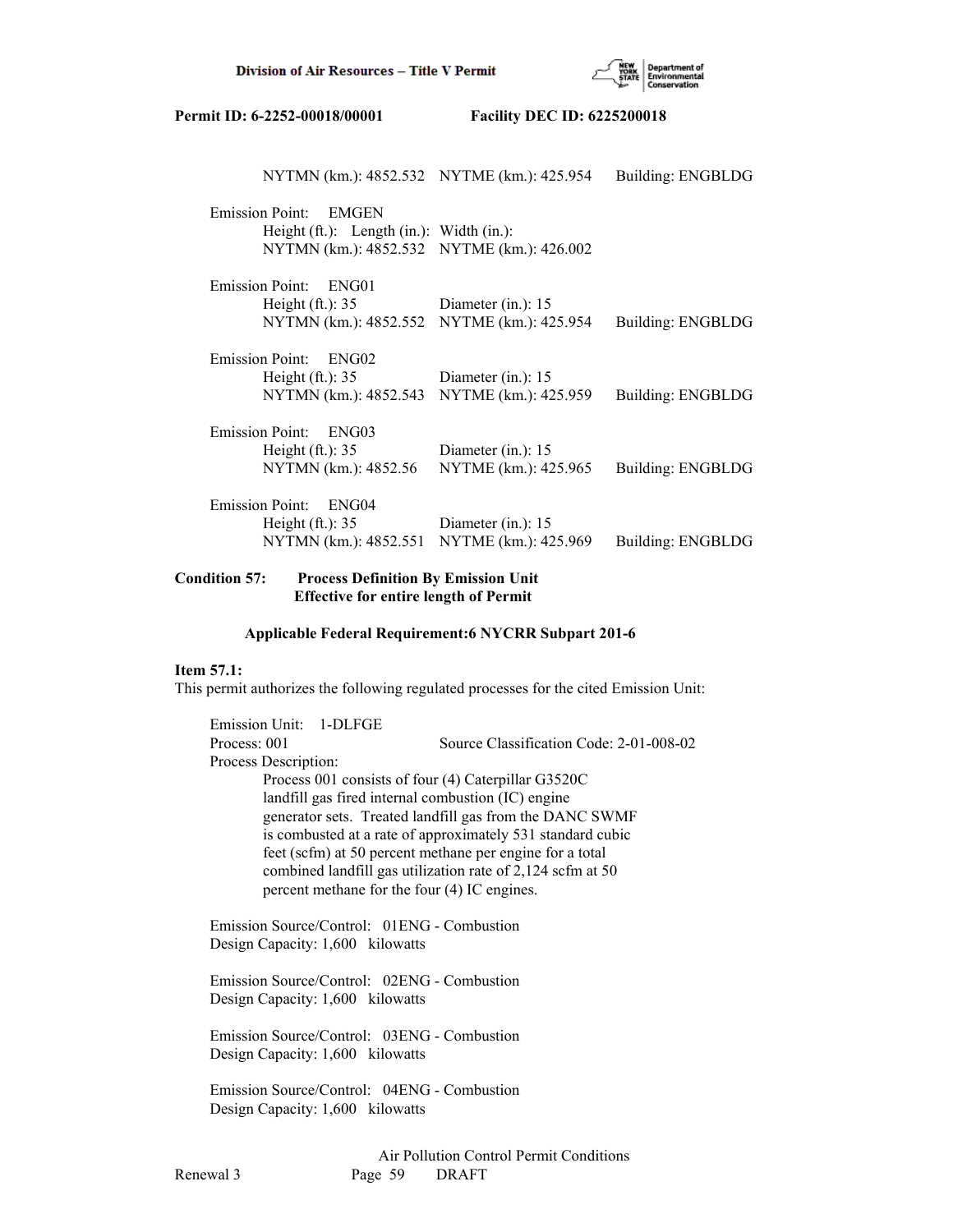

 Emission Source/Control: SILOX - Process Design Capacity: 3,000 cubic feet per minute (standard conditions)

## **Item 57.2:**

This permit authorizes the following regulated processes for the cited Emission Unit:

 Emission Unit: 1-DLFGE Process: 002 Source Classification Code: 4-03-010-97 Process Description: Process 002 consists of engine lube oil storage tanks. There are two (2) tanks. One tank having a capacity of 8000 gallons stores new lube oil; the other tank having a capacity of 2000 gallons stores used lube oil. 6 nycrr part 201-3.1 (b) exempt.

 Emission Source/Control: TANK1 - Process Design Capacity: 8,000 gallons

 Emission Source/Control: TANK2 - Process Design Capacity: 2,000 gallons

#### **Item 57.3:**

This permit authorizes the following regulated processes for the cited Emission Unit:

 Emission Unit: 1-DLFGE Process: 004 Source Classification Code: 2-02-001-02 Process Description: Process 004 consists of one (1) 100 kW (157hp) and one (1) 20 kW (33hp) internal combustion emergency generator sets. These gen sets operate utilizing one (1) 200 gallon and one (1) 46 gallon diesel fuel storage tanks exempt pursuant 6 NYCRR part 201-3 (b) exempt.

 Emission Source/Control: EGEN2 - Combustion Design Capacity: 33 brake horsepower

 Emission Source/Control: EMGEN - Combustion Design Capacity: 156.9 brake horsepower

#### **Item 57.4:**

This permit authorizes the following regulated processes for the cited Emission Unit:

 Emission Unit: 1-DLFGE Process: 005 Source Classification Code: 5-01-004-10 Process Description: Process 005 consists of one (1) open candlestick flare with the capacity to combust up to 1,100 scfm of landfill gas.

 Emission Source/Control: F0010 - Combustion Design Capacity: 1,100 cubic feet per minute (standard conditions)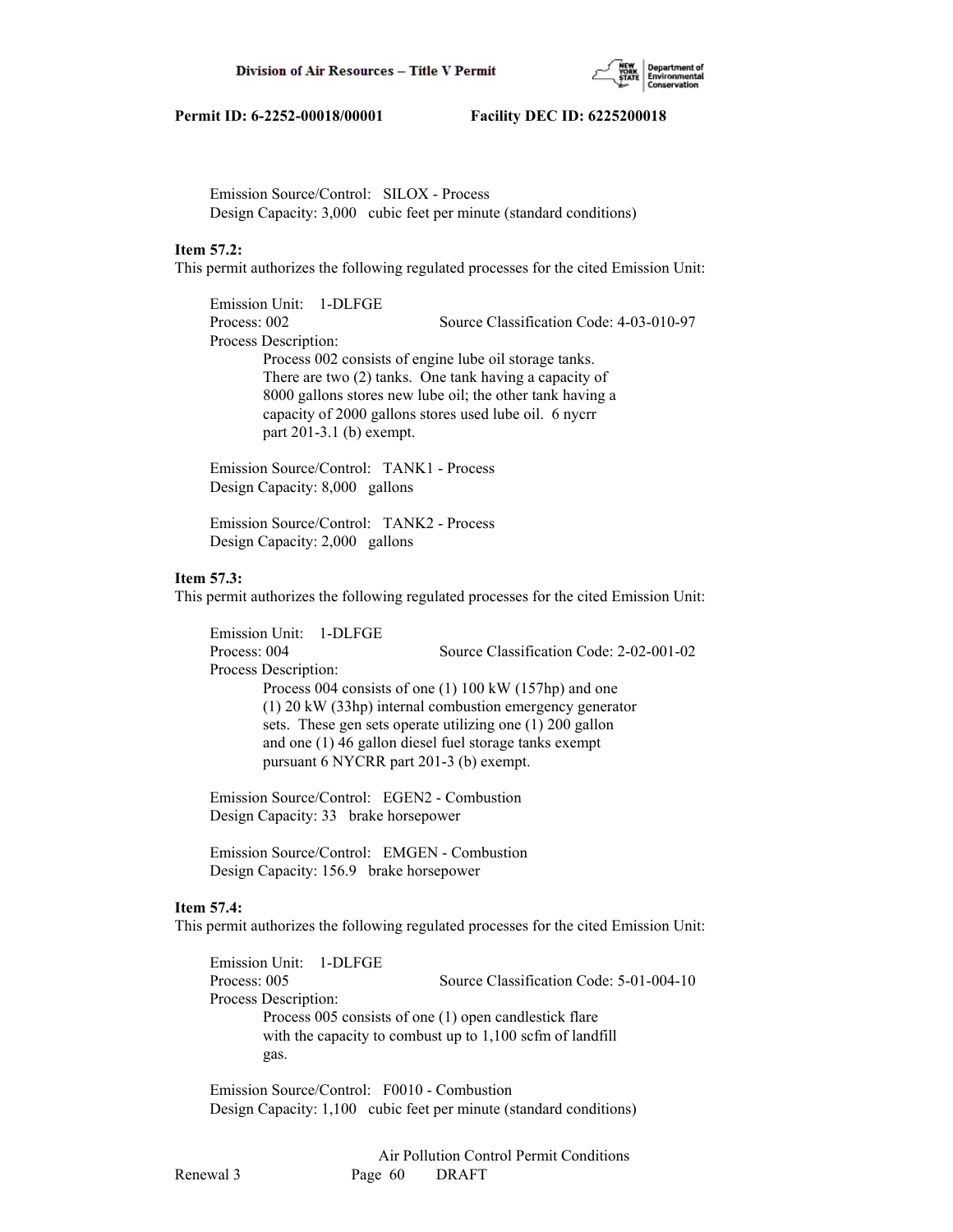

## **Item 57.5:**

This permit authorizes the following regulated processes for the cited Emission Unit:

 Emission Unit: 1-DLFGE Process: 006 Source Classification Code: 5-01-004-31 Process Description: Process 006 consists of a siloxane removal system for the LFGTE plant inlet landfill gas stream. Treated landfill gas will be sent to the engines, open flare and enclosed flare thermal oxidizer. The system will remove NMOCs including siloxanes, and hydrogen sulfide in the landfill gas stream prior to combustion. Off-gases from the regeneration of the siloxane removal system will be flared in the enclosed flare thermal oxidizer. Emissions associated with this process are included in the enclosed flare thermal oxidizer PTE emission estimates.

 Emission Source/Control: F0011 - Combustion Design Capacity: 1,200 cubic feet per minute (standard conditions)

 Emission Source/Control: SILOX - Process Design Capacity: 3,000 cubic feet per minute (standard conditions)

#### **Item 57.6:**

This permit authorizes the following regulated processes for the cited Emission Unit:

 Emission Unit: 1-DLFGE Process: 007 Source Classification Code: 5-01-004-10 Process Description: Process 007 will consist of one (1) enclosed flare thermal oxidizer utilized to control 1200 scfm waste off-gas from the siloxane removal system regeneration cycle. The enclosed flare thermal oxidizer utilizes a nominal landfill gas usage of 126 scfm at 50% methane. The maximum design capacity for the enclosed flare thermal oxidizer will be 3.28 mmBTU/hr based on 50% methane in the landfill gas.

 Emission Source/Control: F0011 - Combustion Design Capacity: 1,200 cubic feet per minute (standard conditions)

#### **Item 57.7:**

This permit authorizes the following regulated processes for the cited Emission Unit:

 Emission Unit: 1-DLFGE Process: E01 Source Classification Code: 4-03-010-97 Process Description: Exempt sources including an emergency diesel generator rated at 157 hp installed 6-23-2008.

Emission Source/Control: EGEN2 - Combustion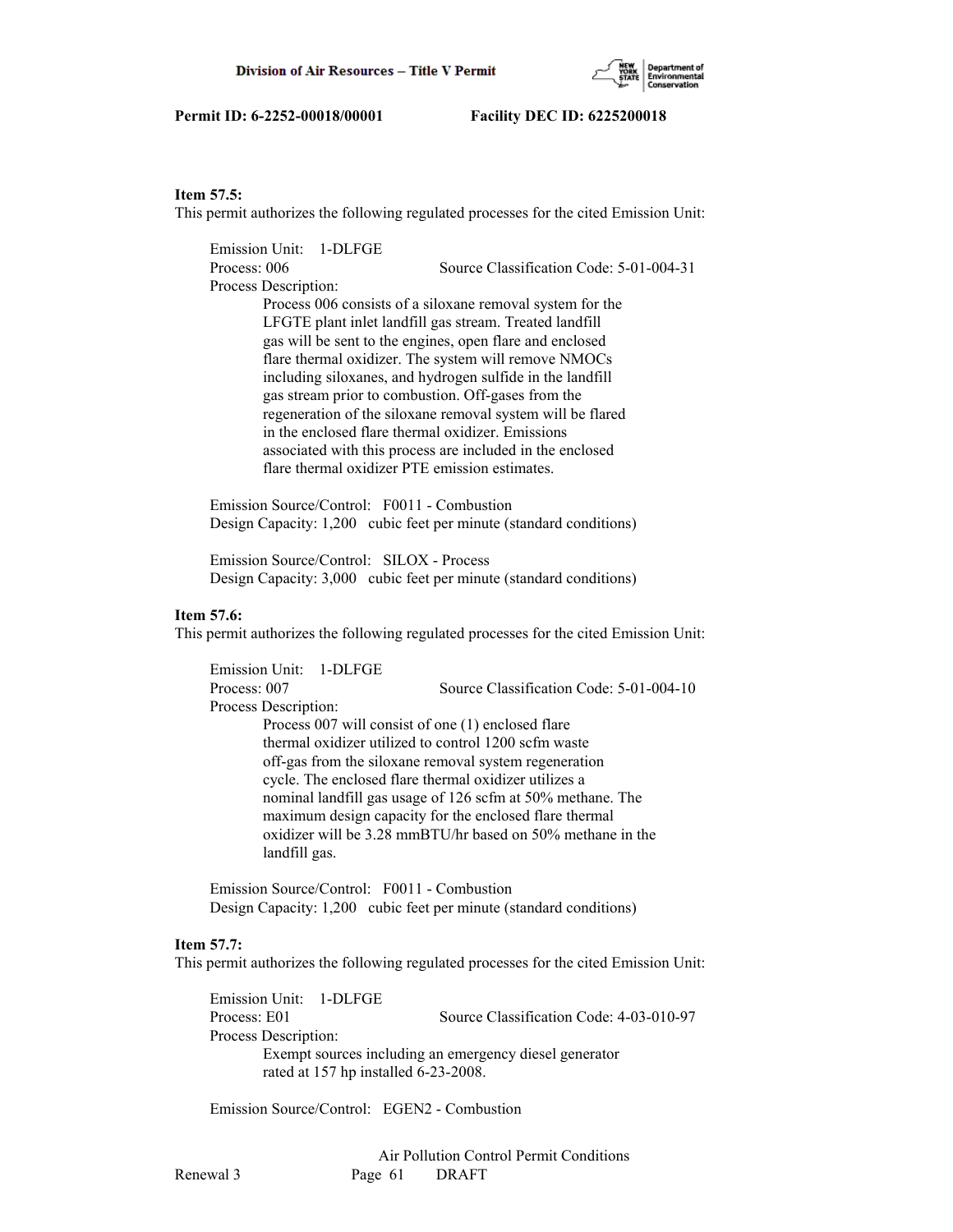

Design Capacity: 33 brake horsepower

 Emission Source/Control: EMGEN - Combustion Design Capacity: 156.9 brake horsepower

# **Condition 58: Requirements for engines burning landfill or digester gas Effective for entire length of Permit**

## **Applicable Federal Requirement:40CFR 63.6590(b)(2), Subpart ZZZZ**

## **Item 58.1:**

This Condition applies to Emission Unit: 1-DLFGE Process: 001

## **Item 58.2:**

A new or reconstructed RICE with a site rating of more than 500 brake horsepower located at a major source of HAP emissions which combusts landfill or digester gas equivalent to 10% or more of the gross heat input on an annual basis must meet the initial notification requirements of 40 CFR 63.6645(f) and the requirements listed in 40 CFR 63.6625(c), 40 CFR 63.6650(g), and 40 CFR 63.6655(c). These stationary RICE do not have to meet the emission limits and operating limits in Subpart ZZZZ.

# **Condition 59: Compliance Certification Effective for entire length of Permit**

## **Applicable Federal Requirement:40CFR 63.6625(c), Subpart ZZZZ**

## **Item 59.1:**

The Compliance Certification activity will be performed for:

 Emission Unit: 1-DLFGE Process: 001

# **Item 59.2:**

Compliance Certification shall include the following monitoring:

Monitoring Type: RECORD KEEPING/MAINTENANCE PROCEDURES Monitoring Description:

> The owner or operator of a new or reconstructed stationary RICE which fires landfill gas or digester gas equivalent to 10 percent or more of the gross heat input on an annual basis, must monitor and record your fuel usage daily with separate fuel meters to measure the volumetric flow rate of each fuel. In addition, he/she must operate the stationary RICE in a manner which reasonably minimizes HAP emissions.

Monitoring Frequency: AS REQUIRED - SEE PERMIT MONITORING DESCRIPTION Reporting Requirements: AS REQUIRED - SEE MONITORING DESCRIPTION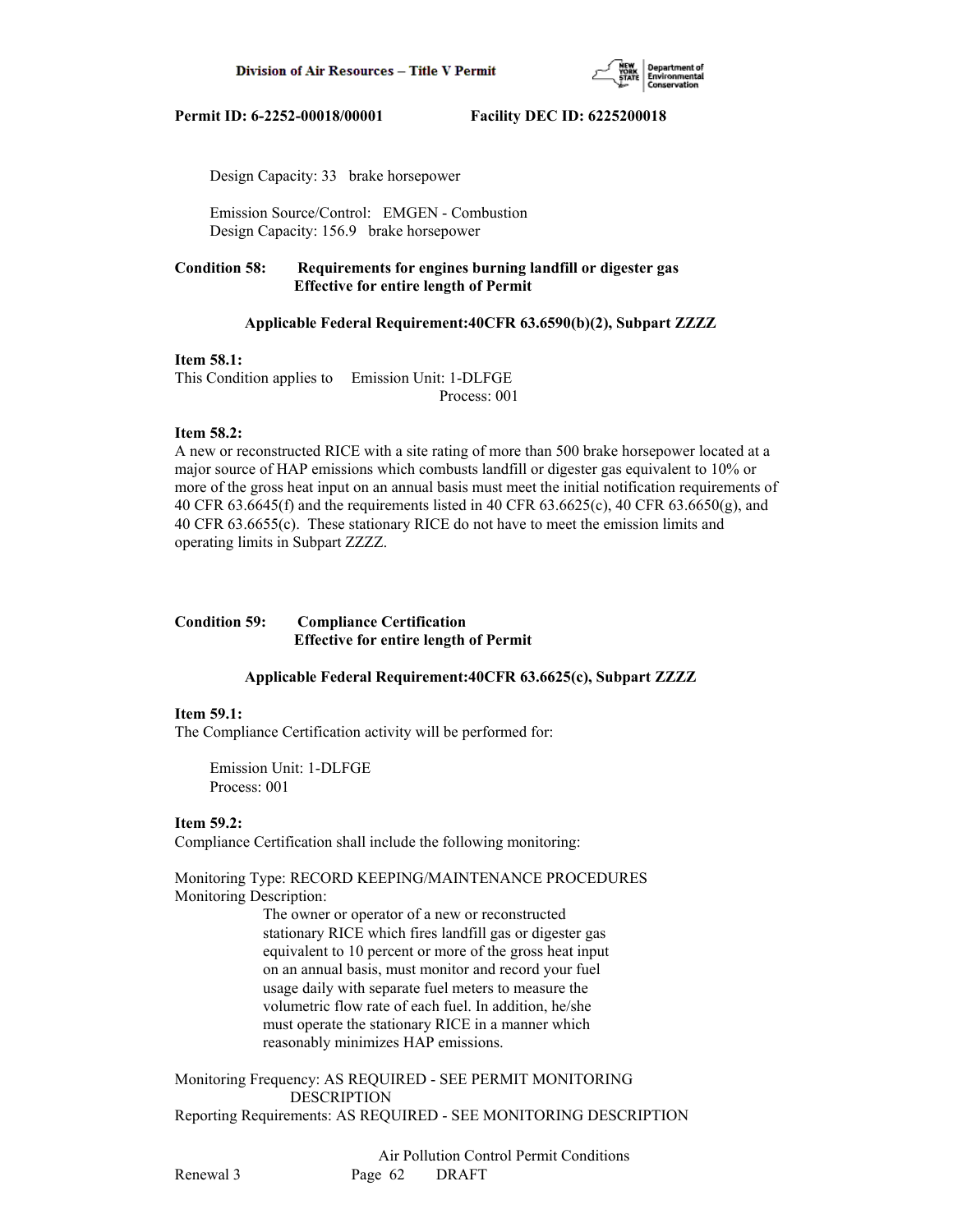

# **Condition 60: Compliance Certification Effective for entire length of Permit**

## **Applicable Federal Requirement:40CFR 63.6650(g), Subpart ZZZZ**

#### **Item 60.1:**

The Compliance Certification activity will be performed for:

 Emission Unit: 1-DLFGE Process: 001

 Regulated Contaminant(s): CAS No: 0NY100-00-0 TOTAL HAP

#### **Item 60.2:**

Compliance Certification shall include the following monitoring:

## Monitoring Type: RECORD KEEPING/MAINTENANCE PROCEDURES Monitoring Description:

 If the facility is operating as a new or reconstructed stationary RICE which fires landfill or digester gas equivalent to 10% or more of the gross heat input on an annual basis, the facility must submit an annual report according to Table 7 of subpart ZZZZ by the date specified in  $§63.6650(b)(1)-(5)$ . The report must contain the following information:

 1- Fuel flow rate of each fuel and the heating values that were used in the calculations. The facility must also demonstrate that the percentage of heat input provided by landfill has or digester gas is equivalent to 10% or more of the total fuel consumption on an annual basis.

 2- The operating limits provided in the federally enforceable permit, and any deviations from these limits.

3- Any problems or errors suspected with the meters.

Reporting Requirements: ANNUALLY (CALENDAR) Reports due 30 days after the reporting period. Subsequent reports are due every 12 calendar month(s).

# **Condition 61: Compliance Certification Effective for entire length of Permit**

## **Applicable Federal Requirement:40CFR 63.6625(h), Subpart ZZZZ**

# **Item 61.1:**

The Compliance Certification activity will be performed for the facility: The Compliance Certification applies to: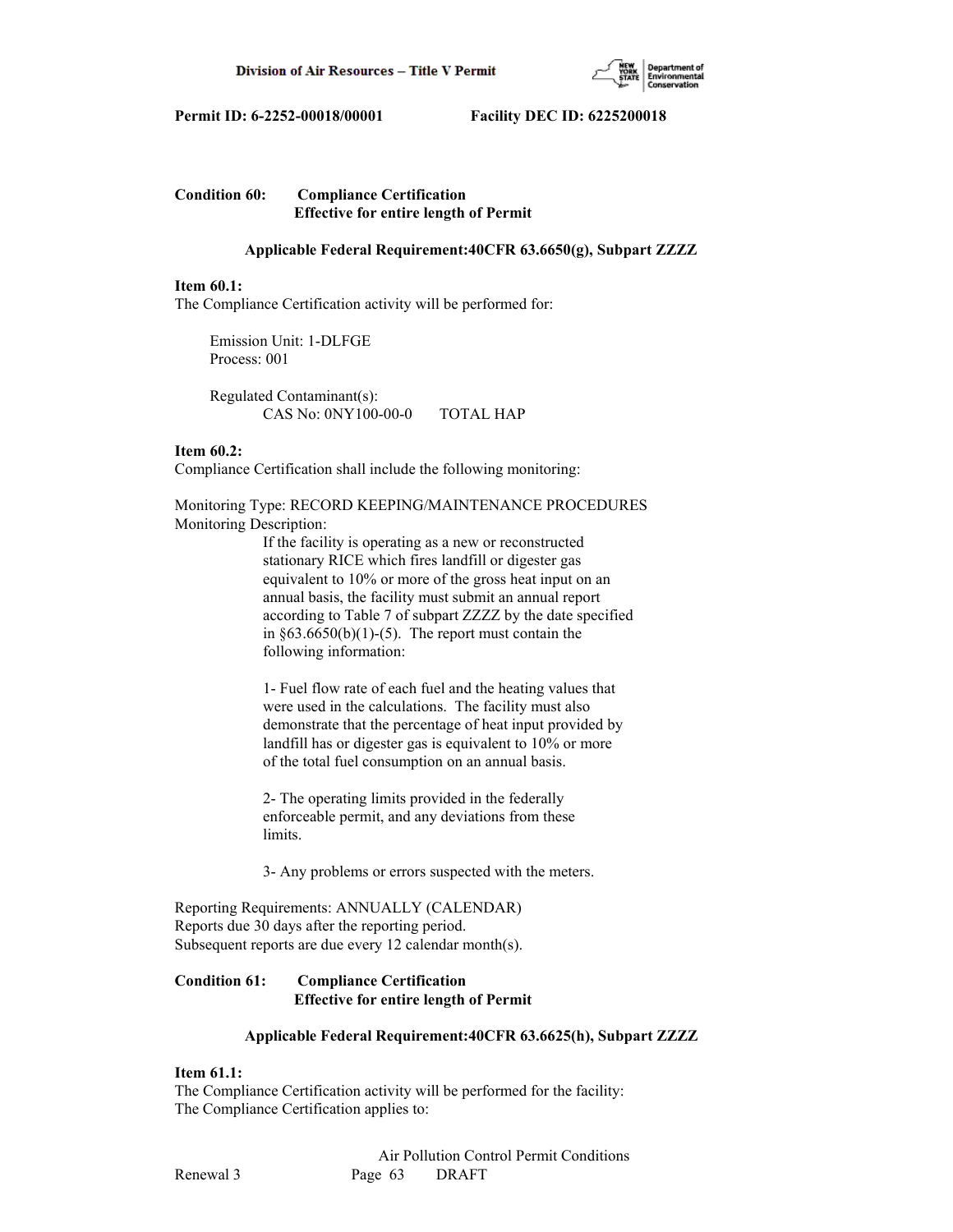| Emission Unit: 1-DLFGE<br>Process: 001 | Emission Source: 01 ENG |
|----------------------------------------|-------------------------|
| Emission Unit: 1-DLFGE<br>Process: 001 | Emission Source: 02ENG  |
| Emission Unit: 1-DLFGE<br>Process: 001 | Emission Source: 03ENG  |
| Emission Unit: 1-DLFGE<br>Process: 001 | Emission Source: 04ENG  |

## **Item 61.2:**

Compliance Certification shall include the following monitoring:

Monitoring Type: MONITORING OF PROCESS OR CONTROL

DEVICE PARAMETERS AS SURROGATE

Monitoring Description:

 For operation of a new, reconstructed, or existing stationary engine, the engine's time spent at idle must be minimized during startup and minimize the engine's startup time to a period needed for appropriate and safe loading of the engine, not to exceed 30 minutes, after which time the emission standards applicable to all times other than startup in Tables 1a, 2a, 2c, and 2d to 40 CFR 63 Subpart ZZZZ apply.

Parameter Monitored: DURATION OF START UP Upper Permit Limit: 30 minutes Monitoring Frequency: CONTINUOUS Averaging Method: MAXIMUM - NOT TO BE EXCEEDED PER **OCCURRENCE** Reporting Requirements: SEMI-ANNUALLY (CALENDAR) Reports due 30 days after the reporting period. Subsequent reports are due every 6 calendar month(s).

**Condition 62: Compliance Certification Effective for entire length of Permit**

## **Applicable Federal Requirement:40CFR 63.6655(e), Subpart ZZZZ**

## **Item 62.1:**

The Compliance Certification activity will be performed for the facility: The Compliance Certification applies to:

| Emission Unit: 1-DLFGE |                         |
|------------------------|-------------------------|
| Process: 001           | Emission Source: 01 ENG |
|                        |                         |

 Emission Unit: 1-DLFGE Process: 001 Emission Source: 02ENG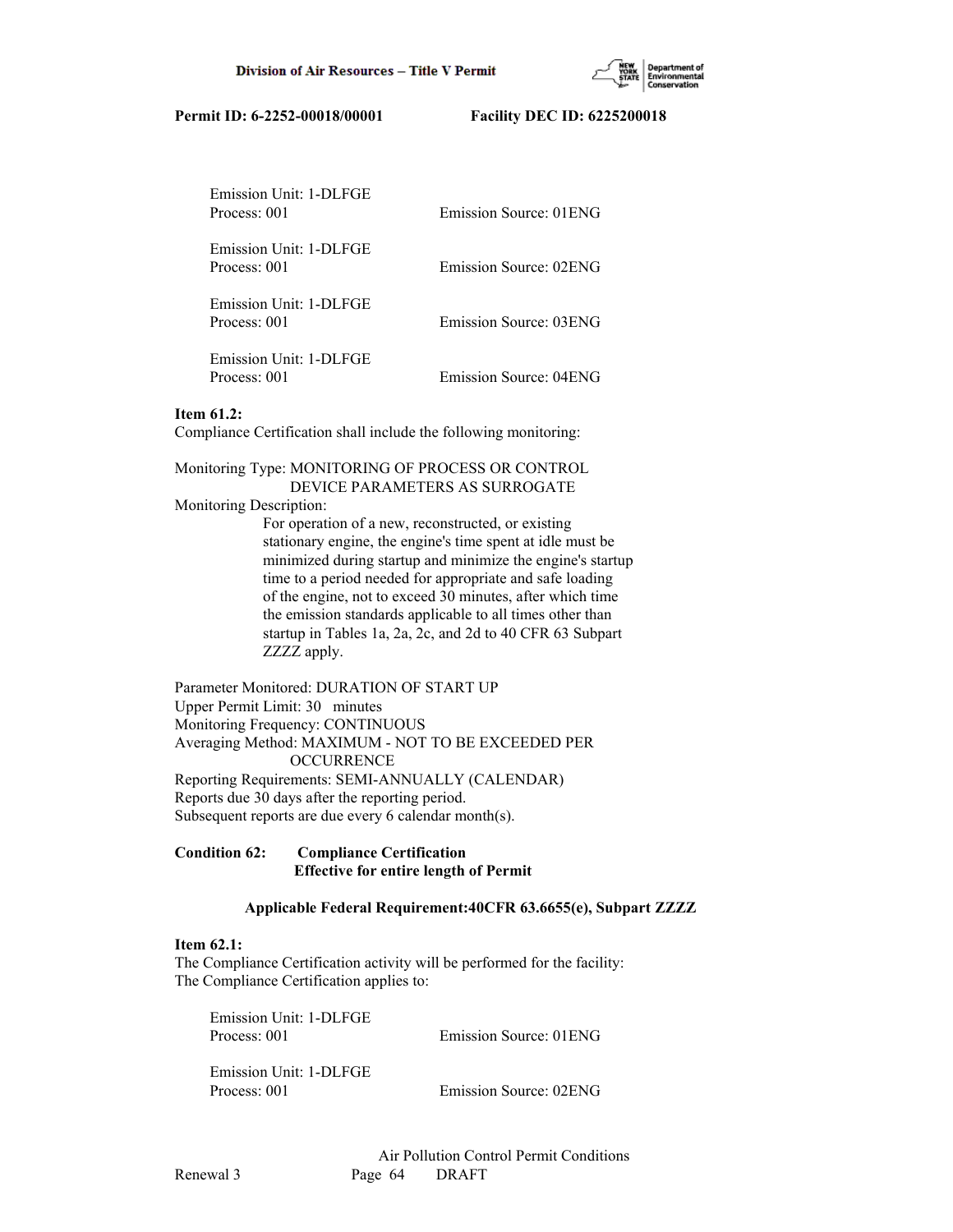| Emission Unit: 1-DLFGE<br>Process: 001 | Emission Source: 03ENG |
|----------------------------------------|------------------------|
| Emission Unit: 1-DLFGE<br>Process: 001 | Emission Source: 04ENG |

## **Item 62.2:**

Compliance Certification shall include the following monitoring:

Monitoring Type: RECORD KEEPING/MAINTENANCE PROCEDURES Monitoring Description:

> The owner or operator must keep records of the maintenance conducted on the stationary RICE in order to demonstrate that he/she operated and maintained the stationary RICE and after-treatment control device (if any) according to the maintenance plan for the following stationary RICE;

 (1) An existing stationary RICE with a site rating of less than 100 brake horsepower located at a major source of HAP emissions.

(2) An existing stationary emergency RICE.

 (3) An existing stationary RICE located at an area source of HAP emissions subject to management practices as shown in Table 2d to subpart ZZZZ.

Monitoring Frequency: AS REQUIRED - SEE PERMIT MONITORING DESCRIPTION Reporting Requirements: UPON REQUEST BY REGULATORY AGENCY

# **Condition 63: Compliance Certification Effective for entire length of Permit**

## **Applicable Federal Requirement:40CFR 60.4243(a)(1), NSPS Subpart JJJJ**

## **Item 63.1:**

The Compliance Certification activity will be performed for:

 Emission Unit: 1-DLFGE Process: 001 Emission Source: 04ENG

 Regulated Contaminant(s): CAS No: 0NY210-00-0 OXIDES OF NITROGEN

## **Item 63.2:**

Compliance Certification shall include the following monitoring:

Monitoring Type: RECORD KEEPING/MAINTENANCE PROCEDURES Monitoring Description:

If you are an owner or operator of a stationary SI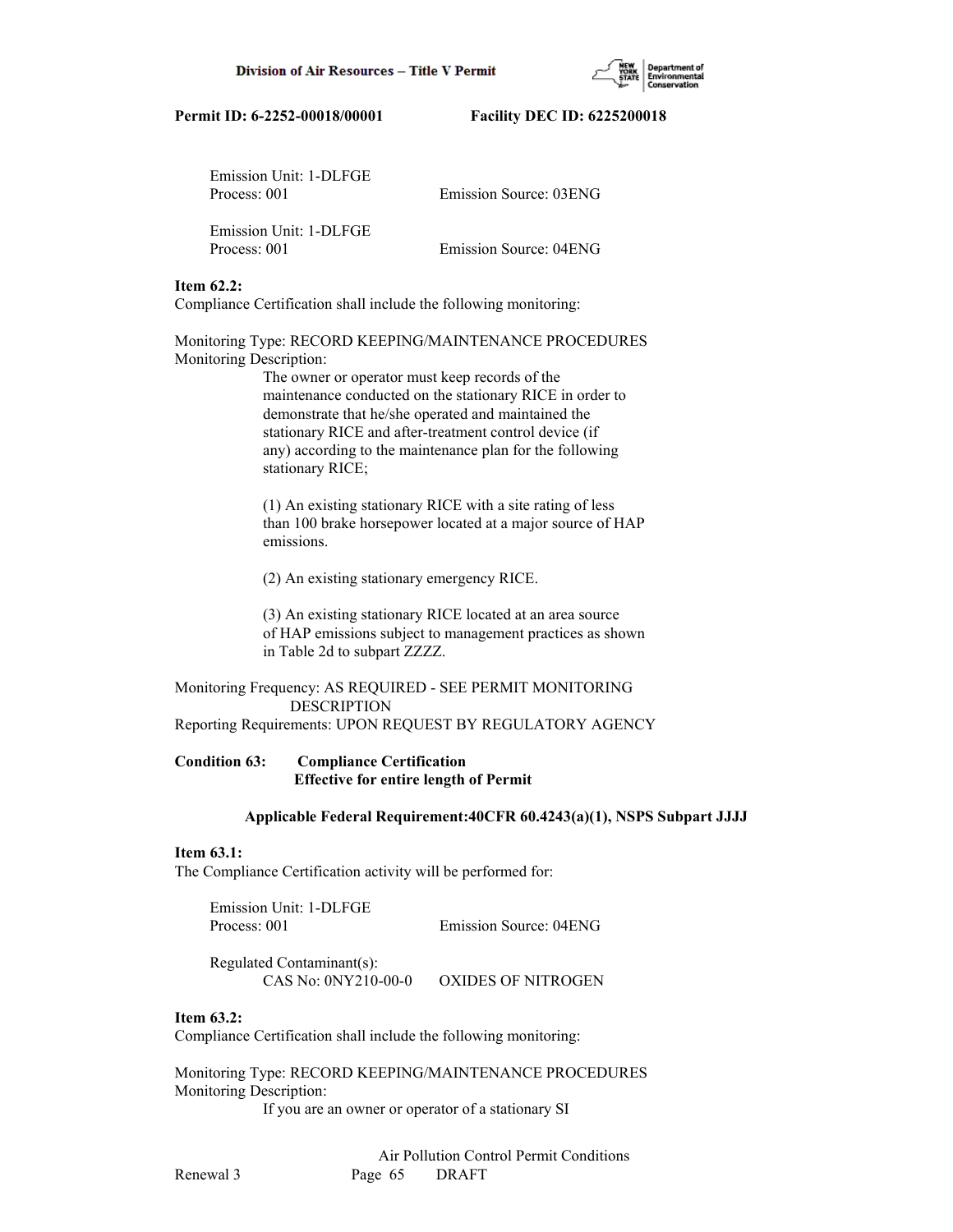

 internal combustion engine that is manufactured after July 1, 2008, and must comply with the emission standards specified in  $\S 60.4233(a)$  through (c), you must comply by purchasing an engine certified to the emission standards in §60.4231(a) through (c), as applicable, for the same engine class and maximum engine power. You must also meet the requirements as specified in 40 CFR part 1068, subparts A through D, as they apply to you. If you adjust engine settings according to and consistent with the manufacturer's instructions, your stationary SI internal combustion engine will not be considered out of compliance. In addition, you must meet one of the requirements specified below:

 If you operate and maintain the certified stationary SI internal combustion engine and control device according to the manufacturer's emission-related written instructions, you must keep records of conducted maintenance to demonstrate compliance, but no performance testing is required if you are an owner or operator.

Monitoring Frequency: AS REQUIRED - SEE PERMIT MONITORING DESCRIPTION Reporting Requirements: SEMI-ANNUALLY (CALENDAR) Reports due 30 days after the reporting period. Subsequent reports are due every 6 calendar month(s).

## **Condition 64: Compliance Certification Effective for entire length of Permit**

## **Applicable Federal Requirement:40CFR 60.4207(b), NSPS Subpart IIII**

## **Item 64.1:**

The Compliance Certification activity will be performed for the facility: The Compliance Certification applies to:

 Emission Unit: 1-DLFGE Process: E01 Emission Source: EMGEN

#### **Item 64.2:**

Compliance Certification shall include the following monitoring:

#### Monitoring Type: WORK PRACTICE INVOLVING SPECIFIC OPERATIONS

Monitoring Description:

 The owner or operator of a stationary compression ignition internal combustion engine with a displacement of less than 30 liters per cylinder and which is subject to the requirements of subpart IIII of 40 CFR Part 60 may not fire diesel fuel above a maximum aromatic content of 35 percent per gallon as referenced in 40 CFR Part 80.510(b) except that any diesel fuel purchased or otherwise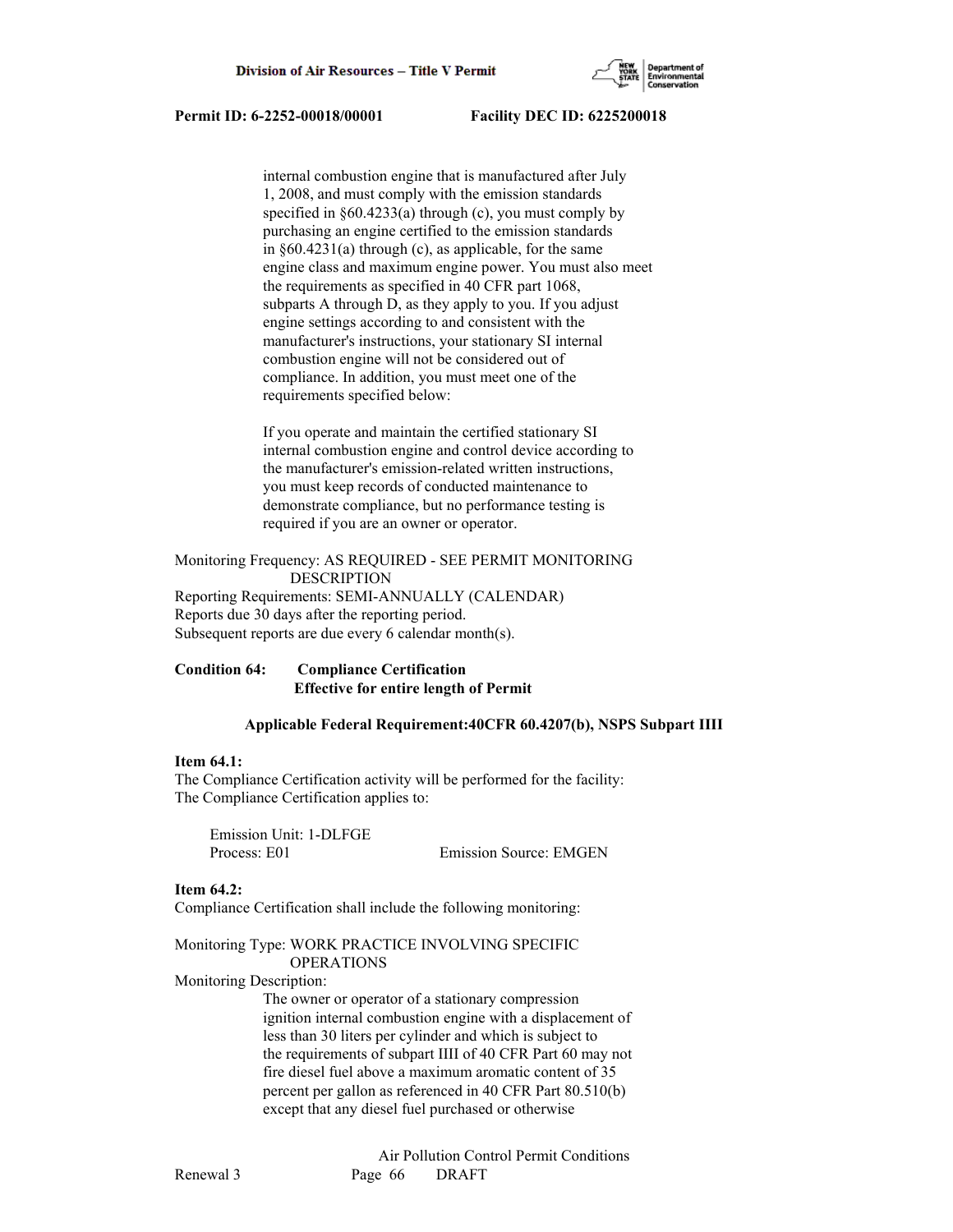

 obtained prior to October 1, 2010 may be used until depleted. Compliance shall be demonstrated by either sampling each delivery and conducting an appropriate analysis or by obtaining a certificate of analysis showing the aromatic content for each shipment of diesel fuel provided by the fuel supplier. In either case, the owner or operator must verify that any required fuel analysis has been conducted using methodology acceptable to the Department. Records of all certificates of analysis provided by the fuel supplier and on-site fuel sampling results must be maintained on site for a minimum of five years.

Work Practice Type: PARAMETER OF PROCESS MATERIAL Process Material: DIESEL OIL Parameter Monitored: AROMATIC CONTENT Upper Permit Limit: 35 percent Monitoring Frequency: PER DELIVERY Averaging Method: MAXIMUM - NOT TO BE EXCEEDED AT ANY TIME (INSTANTANEOUS/DISCRETE OR GRAB) Reporting Requirements: SEMI-ANNUALLY (CALENDAR) Reports due 30 days after the reporting period. Subsequent reports are due every 6 calendar month(s).

# **Condition 65: Compliance Certification Effective for entire length of Permit**

## **Applicable Federal Requirement:40CFR 60.4209(a), NSPS Subpart IIII**

#### **Item 65.1:**

The Compliance Certification activity will be performed for:

 Emission Unit: 1-DLFGE Process: E01 Emission Source: EMGEN

## **Item 65.2:**

Compliance Certification shall include the following monitoring:

Monitoring Type: RECORD KEEPING/MAINTENANCE PROCEDURES Monitoring Description:

 The owner or operator of an emergency stationary compression ignition IC engine must install and maintain a non-resettable hour meter prior to startup to monitor engine usage

Monitoring Frequency: AS REQUIRED - SEE PERMIT MONITORING DESCRIPTION Reporting Requirements: AS REQUIRED - SEE MONITORING DESCRIPTION

**Condition 66: Compliance Certification Effective for entire length of Permit**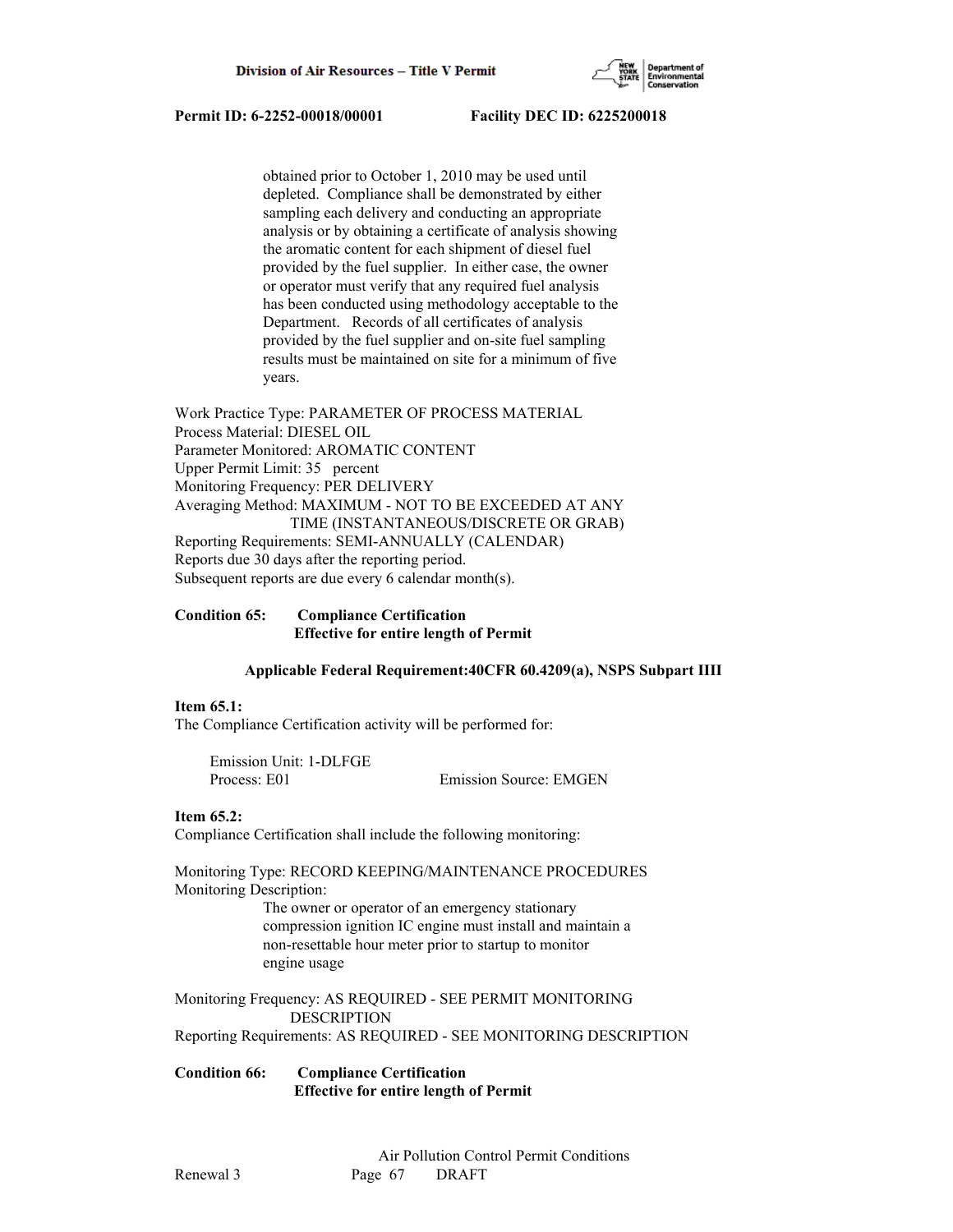

# **Applicable Federal Requirement:40CFR 60.4211(a), NSPS Subpart IIII**

## **Item 66.1:**

The Compliance Certification activity will be performed for:

 Emission Unit: 1-DLFGE Process: E01 Emission Source: EMGEN

#### **Item 66.2:**

Compliance Certification shall include the following monitoring:

Monitoring Type: RECORD KEEPING/MAINTENANCE PROCEDURES Monitoring Description:

> The owner or operator of a stationary CI internal combustion engine must comply with the emission standards specified in 40 CFR 60 Subpart IIII and must do all of the following:

 (1) Operate and maintain the stationary CI internal combustion engine and control device according to the manufacturer's emission-related written instructions;

 (2) Change only those emission-related settings that are permitted by the manufacturer; and

 (3) Meet the requirements of 40 CFR parts 89, 94 and/or 1068, as they apply to the facility

Reporting Requirements: AS REQUIRED - SEE MONITORING DESCRIPTION

# **Condition 67: Stationary RICE subject to regulations under 40 CFR Part**

 **60**

 **Effective for entire length of Permit**

 **Applicable Federal Requirement:40CFR 63.6590(c), Subpart ZZZZ**

#### **Item 67.1:**

This Condition applies to Emission Unit: 1-DLFGE

Process: E01 Emission Source:

# EMGEN

## **Item 67.2:**

An affected source that meets any of the criteria listed below must meet the requirements of this part by meeting the requirements of 40 CFR part 60 subpart IIII, for compression ignition engines or 40 CFR part 60 subpart JJJJ, for spark ignition engines. No further requirements apply for such engines under this part.

- new or reconstructed stationary RICE located at an area source, - new or reconstructed 2SLB stationary RICE with a site rating of less than or equal to 500 brake horsepower located at a major source of HAP emissions,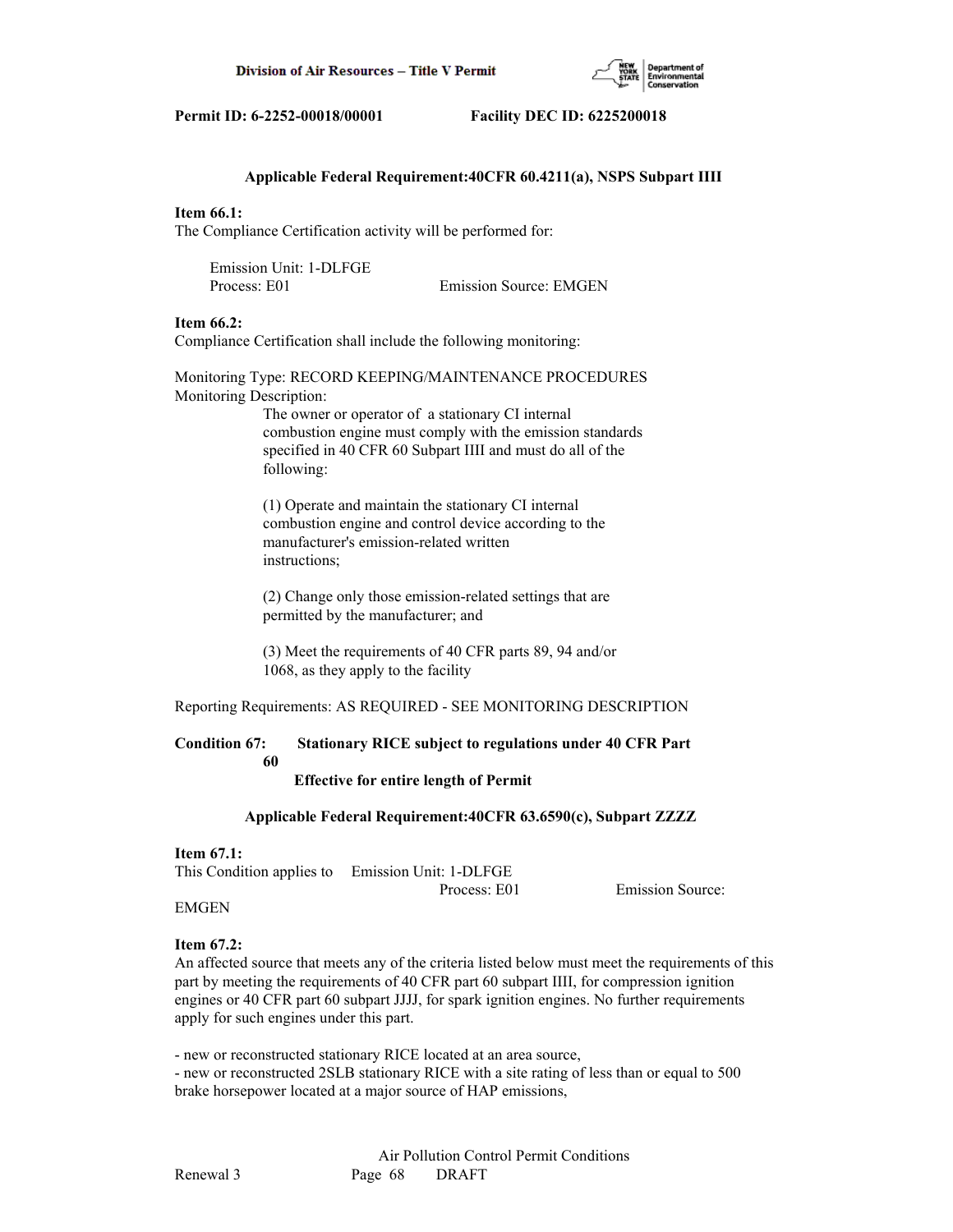

- new or reconstructed 4SLB stationary RICE with a site rating of less than 250 brake horsepower located at a major source of HAP emissions,

- new or reconstructed spark ignition 4 stroke rich burn (4SRB) stationary RICE with a site rating of less than or equal to 500 brake horsepower located at a major source of HAP emissions,

- new or reconstructed stationary RICE with a site rating of less than or equal to 500 brake horsepower located at a major source of HAP emissions which combusts landfill or digester gas equivalent to 10 percent or more of the gross heat input on an annual basis,

- new or reconstructed emergency or limited use stationary RICE with a site rating of less than or equal to 500 brake horsepower located at a major source of HAP emissions,

- new or reconstructed compression ignition (CI) stationary RICE with a site rating of less than or equal to 500 brake horsepower located at a major source of HAP emissions.

# **Condition 68: Compliance Certification Effective for entire length of Permit**

## **Applicable Federal Requirement:40CFR 60.4202(a)(2), NSPS Subpart IIII**

#### **Item 68.1:**

The Compliance Certification activity will be performed for:

Emission Unit: 1-DLFGE Emission Point: EMGEN

## **Item 68.2:**

Compliance Certification shall include the following monitoring:

Monitoring Type: RECORD KEEPING/MAINTENANCE PROCEDURES Monitoring Description:

> The emergency generator is subject to the following: Stationary CI internal combustion engine manufacturers must certify their 2007 model year and later emergency stationary CI ICE with a maximum engine power less than or equal to 2,237 KW (3,000 HP) and a displacement of less than 10 liters per cylinder that are not fire pump engines to the emission standards specified in paragraphs (a)(1) through (2) of this section. For engines with a maximum engine power greater than or equal to 37 KW (50 HP), the certification emission standards for new nonroad CI engines for the same model year and maximum engine power in 40 CFR 89.112 and 40 CFR 89.113 for all pollutants beginning in model year 2007.

Monitoring Frequency: AS REQUIRED - SEE PERMIT MONITORING DESCRIPTION Reporting Requirements: ONCE / BATCH OR MONITORING OCCURRENCE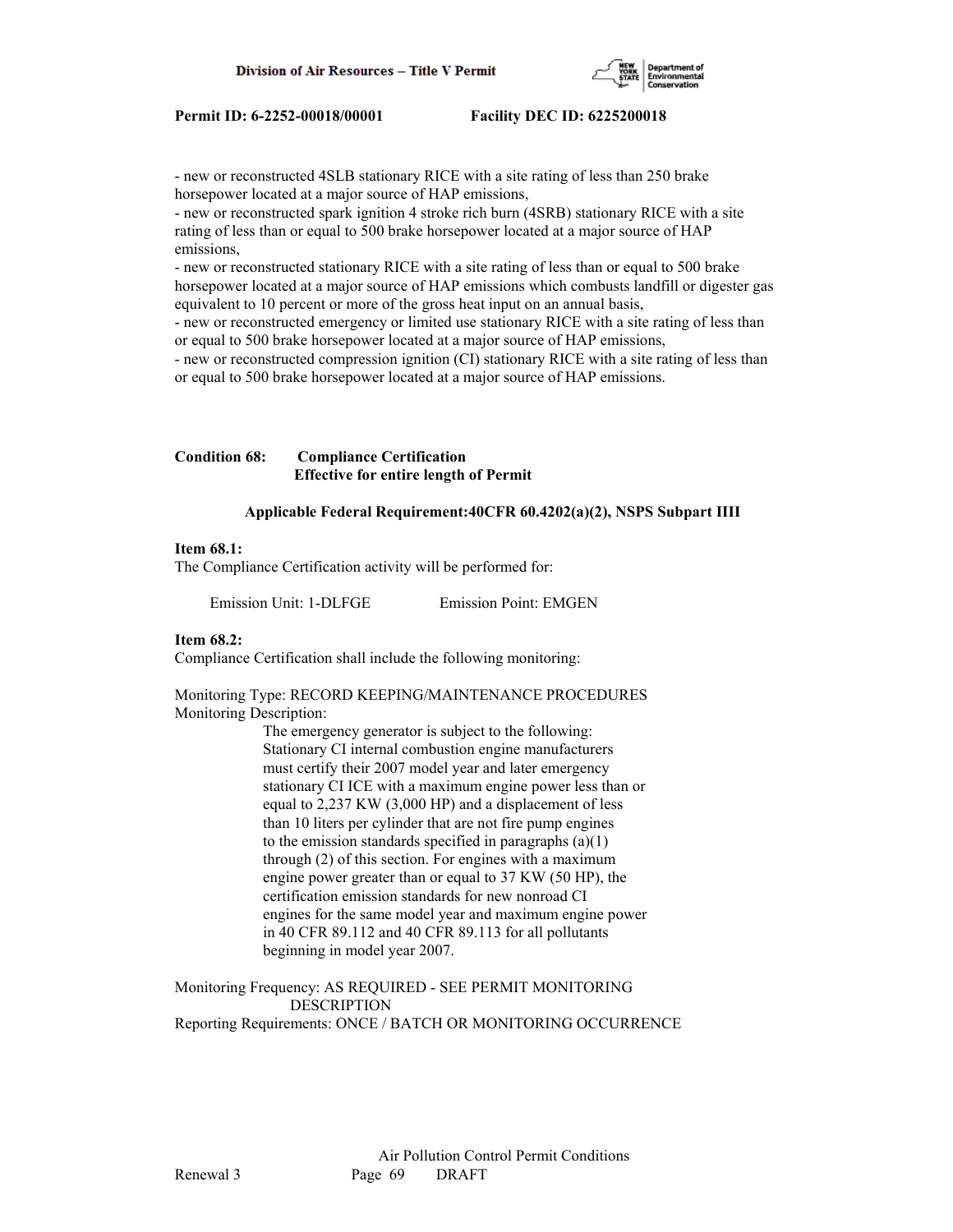

# **STATE ONLY ENFORCEABLE CONDITIONS \*\*\*\* Facility Level \*\*\*\***

 **NOTIFICATION OF GENERAL PERMITTEE OBLIGATIONS This section contains terms and conditions which are not federally enforceable. Permittees may also have other obligations under regulations of general applicability**

## **Item A: Emergency Defense - 6 NYCRR 201-1.5**

 An emergency, as defined in 6 NYCRR subpart 201-2, constitutes an affirmative defense to penalties sought in an enforcement action brought by the department for noncompliance with emissions limitations or permit conditions for all facilities in New York State.

 (a) The affirmative defense of emergency shall demonstrate, through properly signed, contemporaneous operating logs, or other relevant evidence that:

 (1) an emergency occurred and that the facility owner or operator can identify the cause(s) of the emergency;

 (2) the equipment at the facility was being properly operated and maintained;

 (3) during the period of the emergency the facility owner or operator took all reasonable steps to minimize the levels of emissions that exceeded the emission standards, or other requirements in the permit; and

 (4) the facility owner or operator notified the department within two working days after the event occurred. This notice must contain a description of the emergency, any steps taken to mitigate emissions, and any corrective actions taken.

 (b) In any enforcement proceeding, the facility owner or operator seeking to establish the occurrence of an emergency has the burden of proof.

 (c) This provision is in addition to any emergency or malfunction provision contained in any applicable requirement.

Item B: **General Provisions for State Enforceable Permit Terms and Condition - 6 NYCRR Part 201-5** Any person who owns and/or operates stationary sources shall operate and maintain all emission units and any required emission control devices in compliance with all

 applicable Parts of this Chapter and existing laws, and shall operate the facility in accordance with all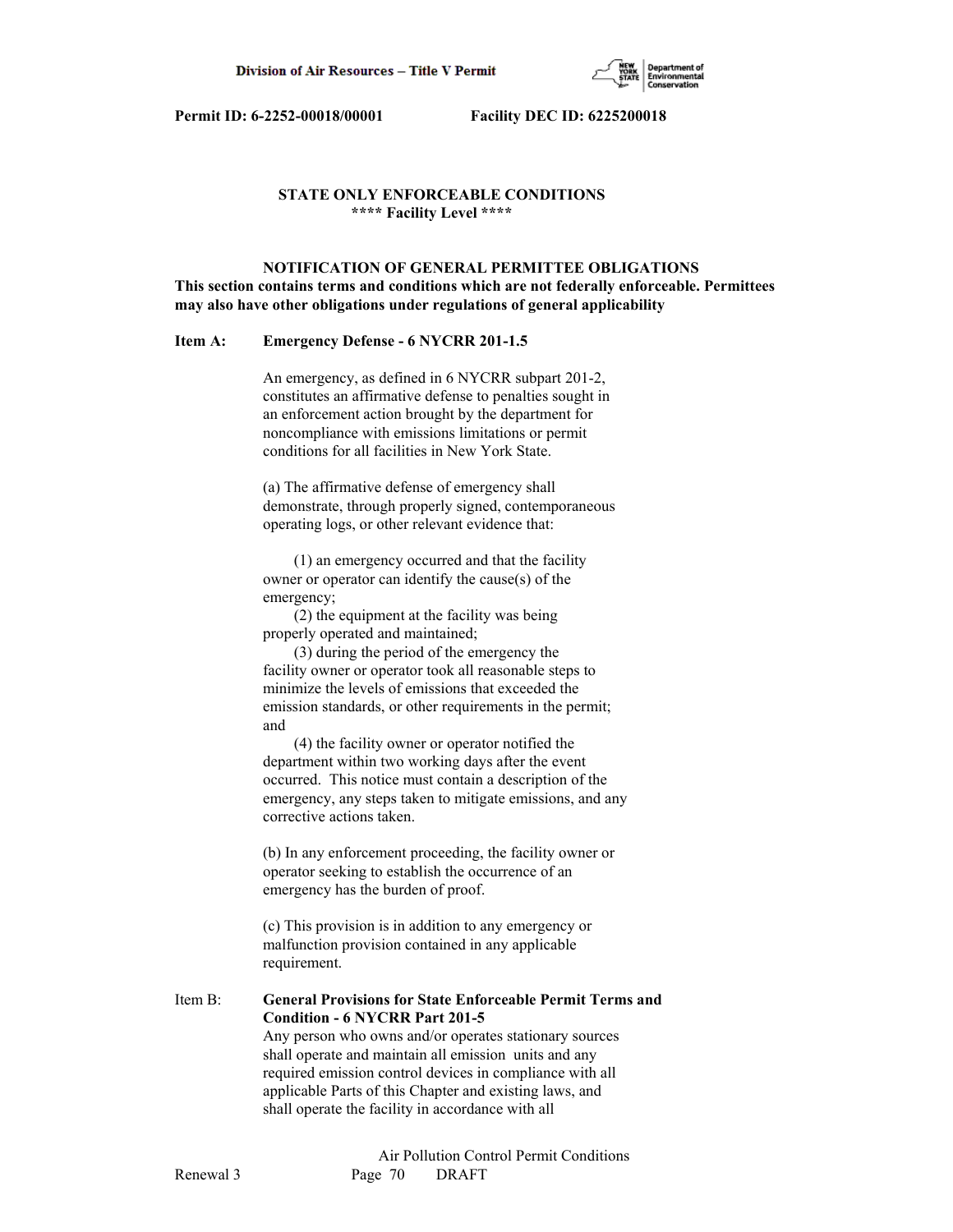

 criteria, emission limits, terms, conditions, and standards in this permit. Failure of such person to properly operate and maintain the effectiveness of such emission units and emission control devices may be sufficient reason for the Department to revoke or deny a permit.

 The owner or operator of the permitted facility must maintain all required records on-site for a period of five years and make them available to representatives of the Department upon request. Department representatives must be granted access to any facility regulated by this Subpart, during normal operating hours, for the purpose of determining compliance with this and any other state and federal air pollution control requirements, regulations or law.

# **STATE ONLY APPLICABLE REQUIREMENTS**

# **The following conditions are state applicable requirements and are not subject to compliance certification requirements unless otherwise noted or required under 6 NYCRR Part 201.**

**Condition 69: Contaminant List Effective for entire length of Permit**

#### **Applicable State Requirement:ECL 19-0301**

#### **Item 69.1:**

Emissions of the following contaminants are subject to contaminant specific requirements in this permit(emission limits, control requirements or compliance monitoring conditions).

> CAS No: 000630-08-0 Name: CARBON MONOXIDE

 CAS No: 073138-87-1 Name: SILOXANES

 CAS No: 0NY100-00-0 Name: TOTAL HAP

 CAS No: 0NY210-00-0 Name: OXIDES OF NITROGEN

 CAS No: 0NY998-20-0 Name: NMOC - LANDFILL USE ONLY

# **Condition 70: Malfunctions and Start-up/Shutdown Activities Effective for entire length of Permit**

## **Applicable State Requirement:6 NYCRR 201-1.4**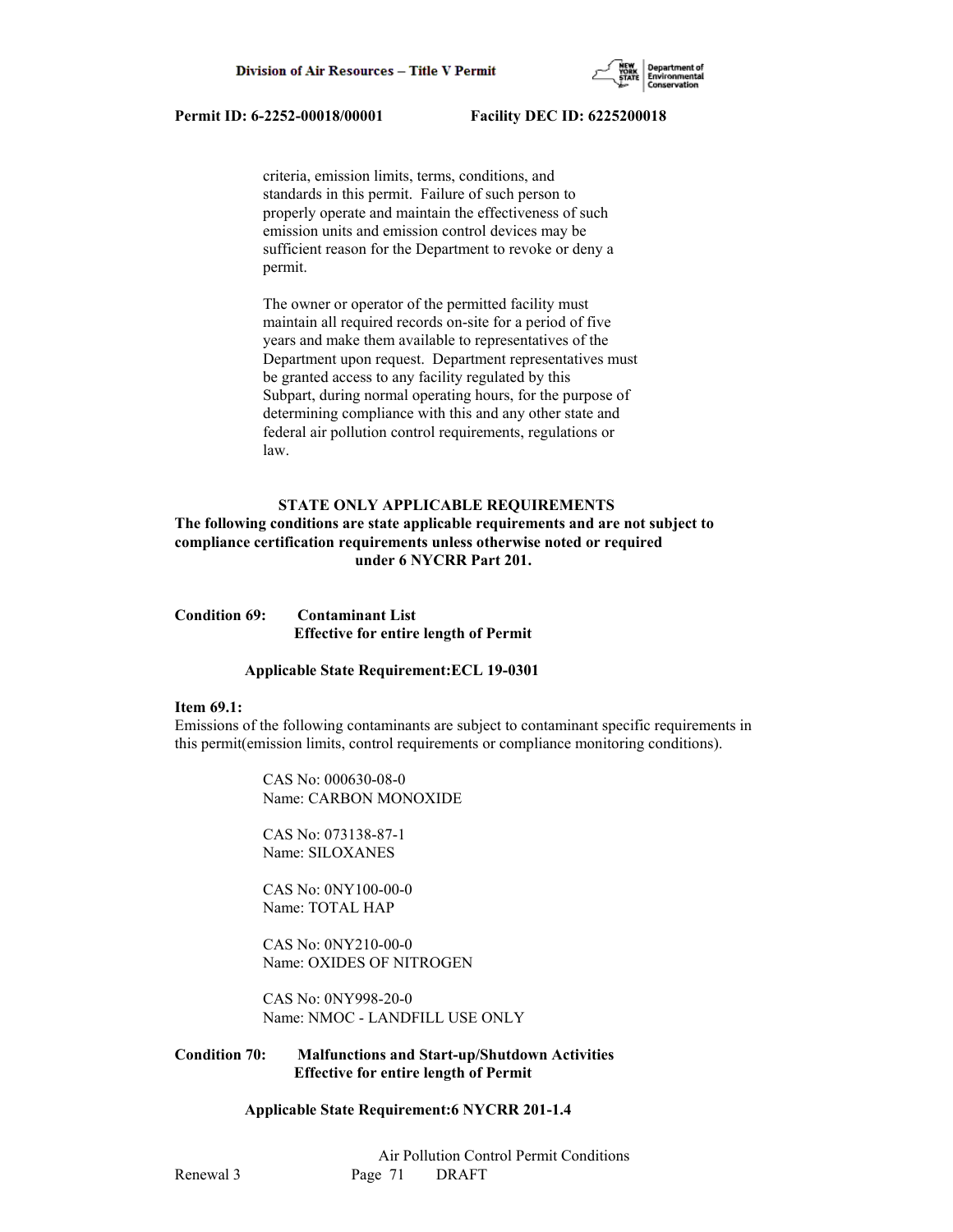

# **Item 70.1:**

(a) The facility owner or operator shall take all necessary and appropriate actions to prevent the emission of air pollutants that result in contravention of any applicable emission standard during periods of start-up, shutdown, or malfunction.

(b) The facility owner or operator shall compile and maintain records of all equipment maintenance and start-up/shutdown activities when they are expected to result in an exceedance of any applicable emission standard, and shall submit a report of such activities to the department when required by a permit condition or upon request by the department. Such reports shall state whether an exceedance occurred and if it was unavoidable, include the time, frequency and duration of the exceedance, and an estimate of the emission rates of any air contaminants released. Such records shall be maintained for a period of at least five years and made available for review to department representatives upon request. Facility owners or operators subject to continuous monitoring and quarterly reporting requirements need not submit additional reports of exceedances to the department.

(c) In the event that air contaminant emissions exceed any applicable emission standard due to a malfunction, the facility owner or operator shall notify the department as soon as possible during normal working hours, but not later than two working days after becoming aware that the malfunction occurred. In addition, the facility owner or operator shall compile and maintain a record of all malfunctions. Such records shall be maintained at the facility for a period of at least five years and must be made available to the department upon request. When requested by the department, the facility owner or operator shall submit a written report to the department describing the malfunction, the corrective action taken, the air contaminants emitted, and the resulting emission rates and/or opacity.

(d) The department may also require the facility owner or operator to include, in reports described under Subdivisions (b) and (c) of this Section, an estimate of the maximum ground level concentration of each air contaminant emitted and the effect of such emissions.

(e) A violation of any applicable emission standard resulting from start-up, shutdown, or malfunction conditions at a permitted or registered facility may not be subject to an enforcement action by the department and/or penalty if the department determines, in its sole discretion, that such a violation was unavoidable. The actions and recordkeeping and reporting requirements listed above must be adhered to in such circumstances.

# **Condition 71: CLCPA Applicability Effective for entire length of Permit**

## **Applicable State Requirement:6 NYCRR 201-6.5 (a)**

# **Item 71.1:**

Pursuant to The New York State Climate Leadership and Community Protection Act (CLCPA) and Article 75 of the Environmental Conservation Law, emission sources shall comply with regulations to be promulgated by the Department to ensure that by 2030 statewide greenhouse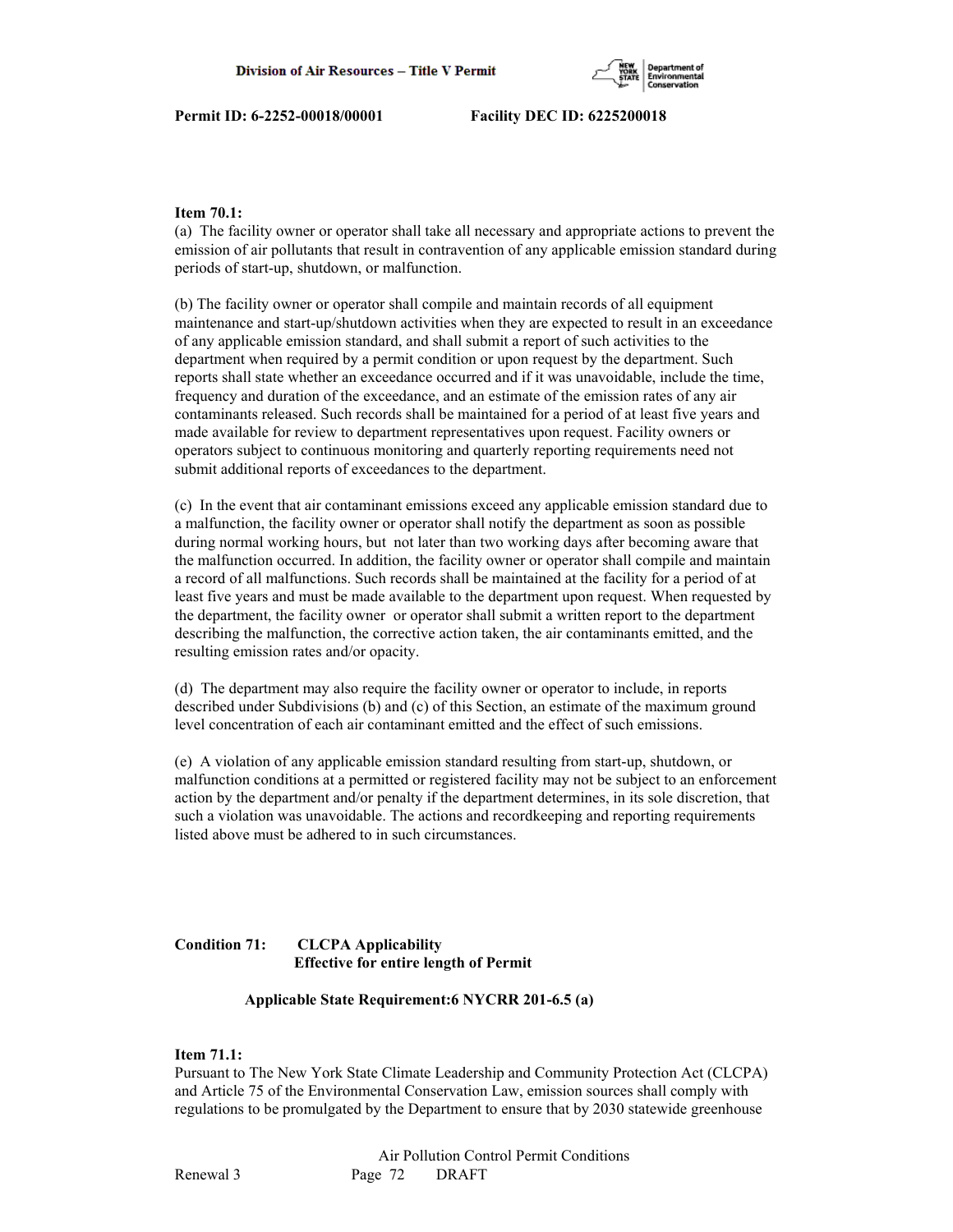

gas emissions are reduced by 40% of 1990 levels, and by 2050 statewide greenhouse gas emissions are reduced by 85% of 1990 levels.

# **Condition 72: Air pollution prohibited Effective for entire length of Permit**

#### **Applicable State Requirement:6 NYCRR 211.1**

# **Item 72.1:**

No person shall cause or allow emissions of air contaminants to the outdoor atmosphere of such quantity, characteristic or duration which are injurious to human, plant or animal life or to property, or which unreasonably interfere with the comfortable enjoyment of life or property. Notwithstanding the existence of specific air quality standards or emission limits, this prohibition applies, but is not limited to, any particulate, fume, gas, mist, odor, smoke, vapor, pollen, toxic or deleterious emission, either alone or in combination with others.

# **Condition 73: Compliance Demonstration Effective for entire length of Permit**

#### **Applicable State Requirement:6 NYCRR 212-2.3 (b)**

### **Item 73.1:**

The Compliance Demonstration activity will be performed for the facility: The Compliance Demonstration applies to:

| Emission Unit: 1-DLFGE<br>Process: 001           | Emission Source: 01ENG |
|--------------------------------------------------|------------------------|
| Emission Unit: 1-DLFGE<br>Process: 001           | Emission Source: 02ENG |
| Emission Unit: 1-DLFGE<br>Process: 001           | Emission Source: 03ENG |
| Emission Unit: 1-DLFGE<br>Process: 001           | Emission Source: 04ENG |
| Emission Unit: 1-DLFGE<br>Process: 001           | Emission Source: SILOX |
| Regulated Contaminant(s):<br>CAS No: 073138-87-1 | SILOXANES              |

### **Item 73.2:**

Compliance Demonstration shall include the following monitoring:

Monitoring Type: RECORD KEEPING/MAINTENANCE PROCEDURES Monitoring Description:

No later than 60 days prior to the initiation of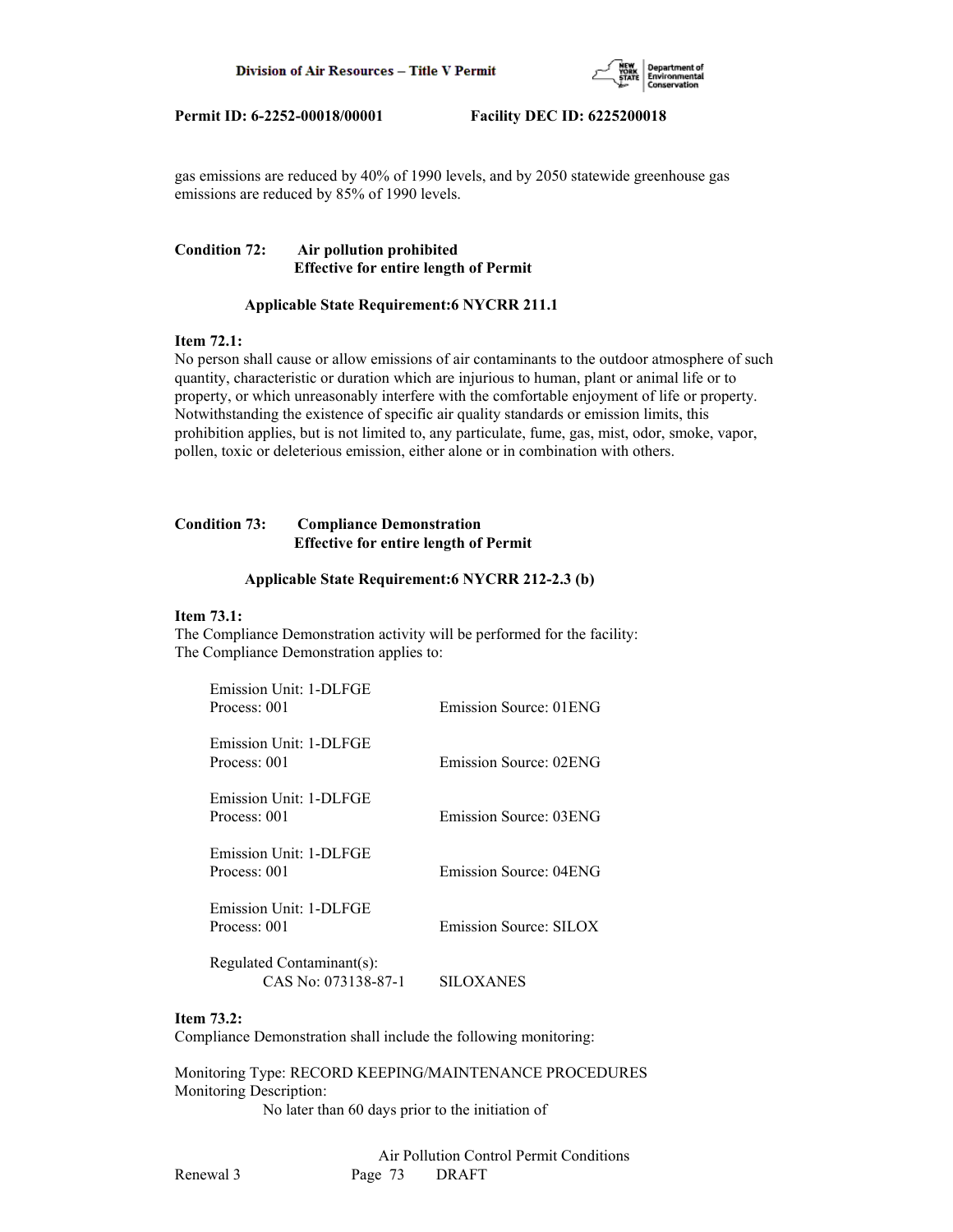

 operation of the siloxanes removal system (Emission Source: SILOX), the permittee shall submit to the Department a monitoring plan identifying how they propose to demonstrate compliance with the siloxanes removal system manufacturer specification of a siloxanes content of 5 milligrams per cubic meter in landfill gas fired in all 4 landfill gas engines (Emission Sources: 01ENG - 04ENG).

 Following the interim siloxane removal system test period and confirmation of system performance, the requirement to monitor the siloxane removal system will no longer be required. Weekly emissions monitoring of CO and NOx shall continue to be conducted in accordance with conditions contained elsewhere in this permit.

Monitoring Frequency: AS REQUIRED - SEE PERMIT MONITORING DESCRIPTION Reporting Requirements: AS REQUIRED - SEE MONITORING DESCRIPTION